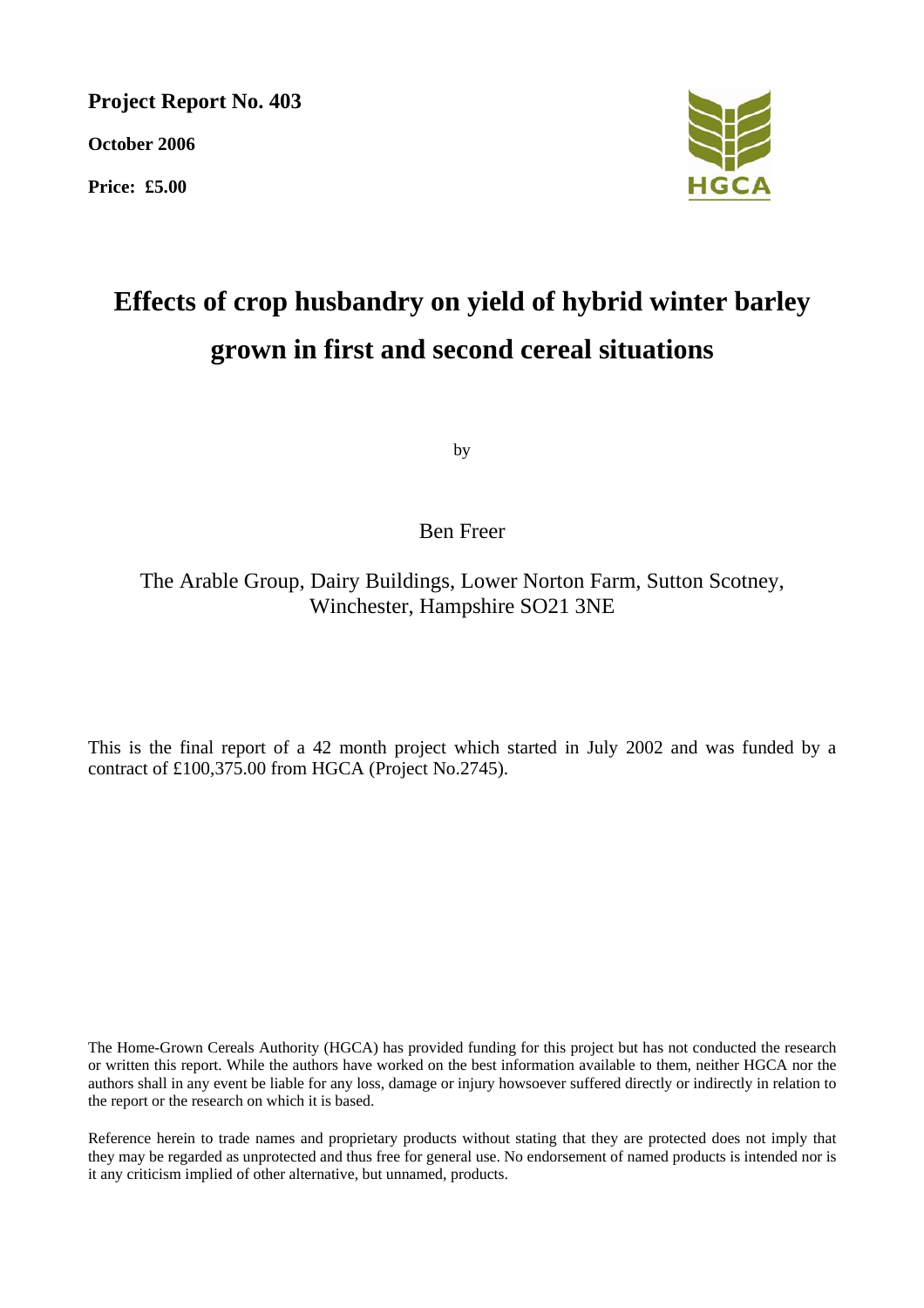# **Contents**

| Abstract                | 2  |
|-------------------------|----|
| Summary                 | 3  |
| Methods                 | 7  |
| Results                 |    |
| Year $1 - 2003$         | 9  |
| Year 2 - 2004           | 23 |
| Year 3 - 2005           | 35 |
| Discussion              | 47 |
| Conclusion              | 54 |
| Acknowledgements        | 54 |
| Appendix                |    |
| Site details and inputs |    |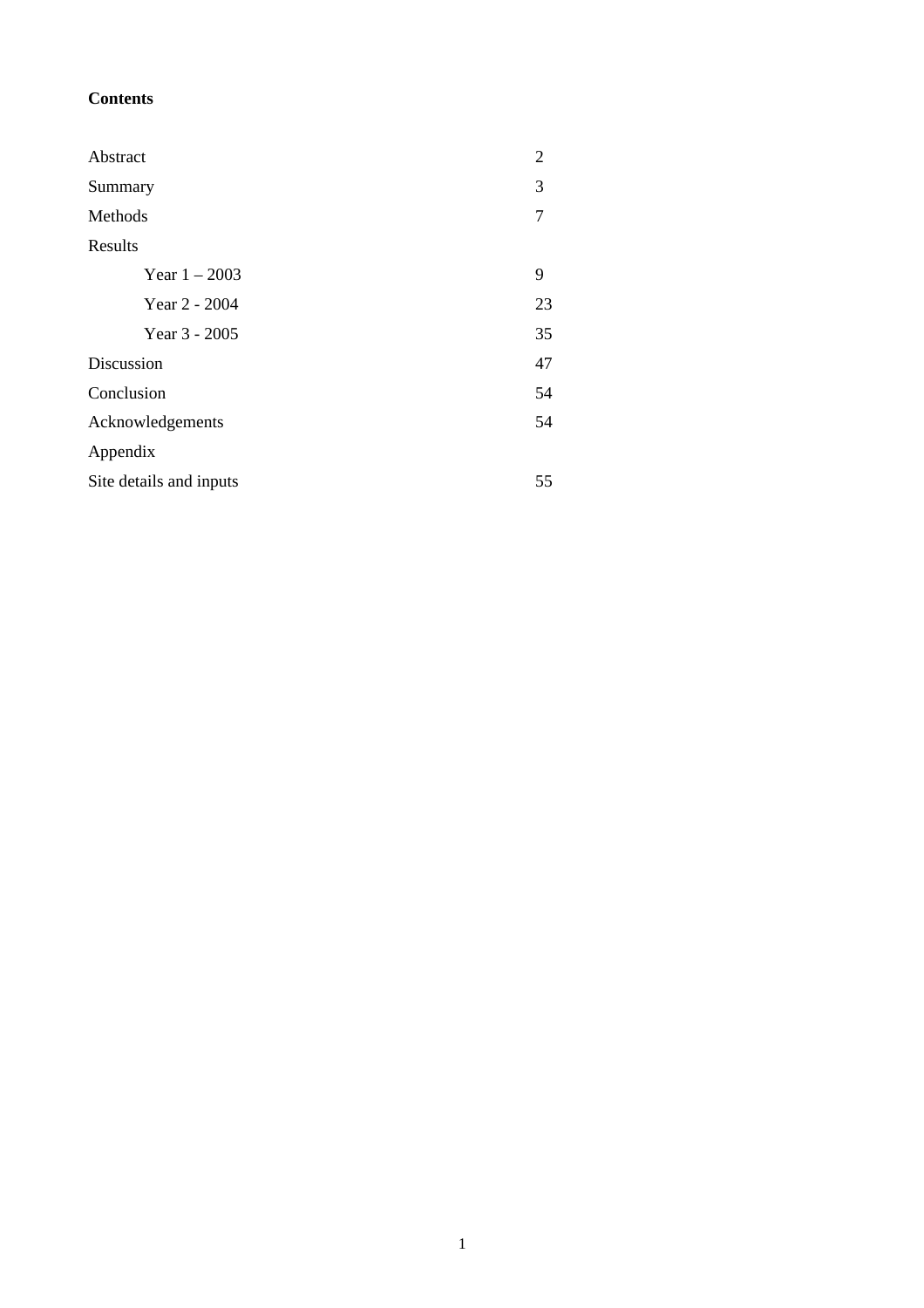#### **Abstract**

The first hybrid barley variety, Colossus (NFC200-57), was added to the HGCA Winter Barley Recommended List in 2004. This six-row feed variety with high yield potential was claimed to out-yield second wheat and therefore could potentially replace it in the rotation. The project set out to examine the potential of hybrid winter barley by exploring agronomic issues – seed rate and nitrogen management as well as performance – in a second cereal situation, particularly regarding take-all.

The experiments ran for three consecutive harvest years - 2003 to 2005 - at sites in the south and west (Andover and Cirencester) and north (Yorkshire and Scottish Borders). Experiments on seed rate and nitrogen dose and timing were done in a first cereal situation; seed rate in comparison with a conventional variety (Siberia) and nitrogen dose and timing with and without a take-all seed dressing (Latitude) in a second or subsequent cereal situation.

A reduction in the conventional seed rate of 30% was acceptable for hybrid barley; however it was also acceptable in most cases for a conventional variety. There was no response to increasing the seed rate above the base level of 250 seeds/m² in a first cereal situation in ten out of twelve site years. In the second cereal situation there was no response to increasing the seed rate above the base 250 seeds/m².

Colossus out-yielded Siberia by an average (nine site years) of 0.54 t/ha; the largest difference recorded was 1.6 t/ha. Take-all indices at the sites were low to moderate and yield responses to Latitude seed dressing averaged only 0.06 t/ha. The response was slightly larger in Colossus (0.1t/ha) than Siberia (0.03 t/ha).

Colossus responded to nitrogen dose in a similar way to conventional barley. In the first cereal situation there was little benefit from delivering more nitrogen early; there were several sites years when delaying 30% of the nitrogen to GS 49 reduced yield, however, particularly at the more northerly sites this timing gave greater yields. Conversely, additional N early was beneficial at the southern sites in three out of four site years.

Specific changes are not required to agronomy for hybrid barley compared with conventional varieties. The main driver required to make a convincing argument for a change from growing winter wheat to winter barley in a second cereal situation is still the relative yield and the relative price obtainable for each crop.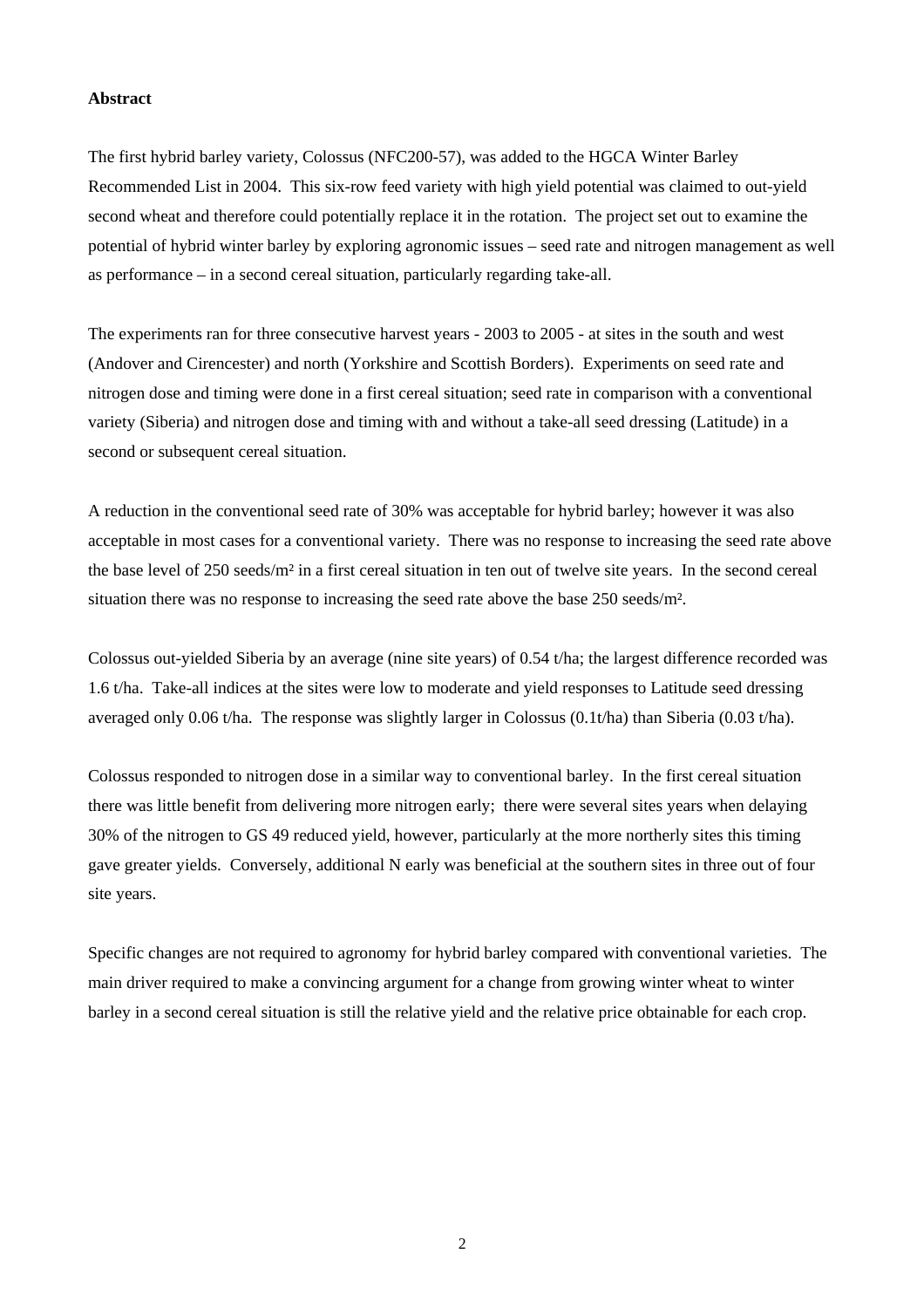#### **Summary**

Yield responses in their first year of National List testing (2002) put hybrid winter barley varieties more than 20% above control varieties. In 2000 they out-yielded controls by 19% and in 1999 showed a 12% increase when compared to conventional six-row controls in the breeder's trials. This high yield potential coupled with early vigour was presented as an opportunity to revolutionise winter barley production and potentially provide an alternative to second wheat. The hybrid lines had been grown under standard husbandry guidelines for conventional winter barley.

Many growers automatically choose wheat in the  $1<sup>st</sup>$  cereal part of a rotation as it has the highest yield potential. This may not be the case in the future as on some soil types it is possible that hybrid winter barley will consistently out yield winter wheat. There are also advantages from the earlier harvest of barley over wheat. It will be important to compare hybrid winter barley with 1<sup>st</sup> wheats, with the barley subjected to a range of agronomic inputs. Firstly, input levels should be increased to explore the possibility that the heterosis that has already been demonstrated can be enhanced. Secondly, there is evidence from other hybrid crops that the vigour of hybrids can naturally reduce their overall N requirements by making them more Nefficient. This would entail growing hybrid barley with slightly lower N inputs, thereby again assisting in the objective of reducing the cost per tonne of production.

The 2<sup>nd</sup> cereal slot is usually a more problematical decision on many farms, particularly with the potential threat of take-all. Hybrid winter barley could improve the yield potential of this slot in the rotation. In view of their yield potential and vigour this project set out to answer the following questions:

- Can further yield improvements be achieved by more dedicated agronomic packages?
- Is the optimum timing of nitrogen affected by hybrid vigour?
- What effect can these yield improvements have on the cost per tonne of production?
- Will winter barley become a more realistic candidate for  $2<sup>nd</sup>$  cereal positions?

Direct comparisons with winter wheat were not done within this project.

| Table 1. |                                 | Summary of experiment 1. Seed rate comparison for Colossus grown as a first cereal at |  |
|----------|---------------------------------|---------------------------------------------------------------------------------------|--|
|          | <i>twelve sites, 2003-2005.</i> |                                                                                       |  |

| Seed rate (seeds/ $m2$ )   | Yield t/ha |  |
|----------------------------|------------|--|
| $250$ seeds/m <sup>2</sup> | 9.03       |  |
| $300$ seeds/m <sup>2</sup> | 9.14       |  |
| $350$ seeds/m <sup>2</sup> | 9.16       |  |
|                            |            |  |

A small increase in yield was observed with increasing seed rate but this numerical increase was not statistically significant, with only two of the twelve sites recording real (P=0.05) responses to more than 250 seeds/m² both in 2003. Lodging and brackling did not always increase with plant population; in fact in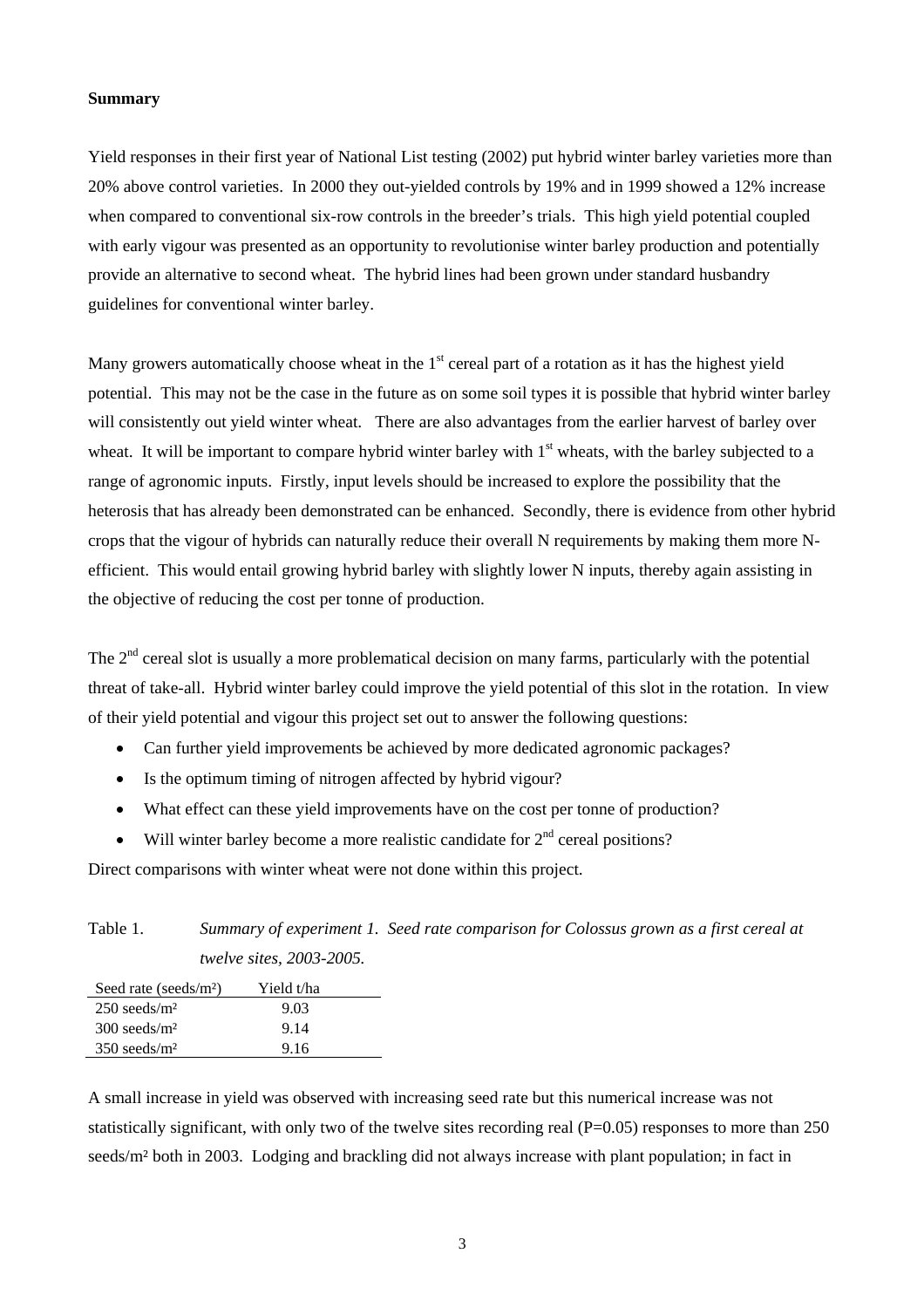several cases it was worse at the lowest seed rate. Higher seed rates were associated with lower specific weight and thousand seed weights always a weakness with six-row barley.

Table 2. *Overall summary of Experiment 2. The effect of seed rate and seed treatment on the yield of Colossus and Siberia grown as a second cereal at four sites 2003-2005.* 

| Seed         | Seed rate               |          |         |      | Response<br>to |
|--------------|-------------------------|----------|---------|------|----------------|
| dressing     | (seeds/m <sup>2</sup> ) | Colossus | Siberia | Mean | Latitude       |
| Standard     | 250                     | 8.99     | 8.48    | 8.74 |                |
| Standard     | 350                     | 9.02     | 8.62    | 8.82 |                |
| $+$ Latitude | 250                     | 9.03     | 8.52    | 8.77 | $+0.03$        |
| + Latitude   | 350                     | 9.23     | 8.72    | 8.98 | $+0.16$        |
| Mean         |                         | 9.07     | 8.58    |      |                |

Increasing the seed rate in a second cereal situation had a similarly small effect to that in a first cereal situation; a mean response of 0.12 t/ha was recorded. The response to Latitude was 0.03 t/ha at the lower seed rate and 0.16 t/ha at the higher seer rate. Colossus out yielded Siberia by 0.49 t/ha.

Table 3. *Overall summary of Experiment 3. Effect of nitrogen dose and timing on the yield of Colossus winter barley grown in a first cereal situation at four sites, 2003-2005.* 

|                    | Nitrogen dose (kg/ha N) |      |      |      |  |  |  |
|--------------------|-------------------------|------|------|------|--|--|--|
| Nitrogen timing    |                         |      |      |      |  |  |  |
| % applied at each  |                         |      |      |      |  |  |  |
| timing             | 150                     | 180  | 210  | Mean |  |  |  |
| Early (60/40/0)    | 8.62                    | 8.88 | 8.95 | 8.82 |  |  |  |
| Standard (30/70/0) | 8.45                    | 8.96 | 9.00 | 8.80 |  |  |  |
| Late $(30/40/30)$  | 8.46                    | 8.66 | 8.98 | 8.70 |  |  |  |
|                    |                         |      |      |      |  |  |  |
| Mean               | 8 99                    | 9.32 | 9.40 |      |  |  |  |

The standard approach to the timing of nitrogen was the most reliable method of achieving the highest yield. The exception to this rule was at the lowest does of nitrogen (sub optimal for yield) when increasing the proportion applied at the early timing gave the highest yield. Barley is particularly sensitive to dry springs and delaying a proportion to early May reduced yield except at the highest dose when the timing appeared to make less difference. However, this treatment had effectively received 147 kg/ha by mid April. Whilst there were benefits in terms of grain quality (and occasionally in yield) from the delayed dose the difficulty of predicting satisfactory rainfall to ensure uptake in dry springs make this method difficult to manage.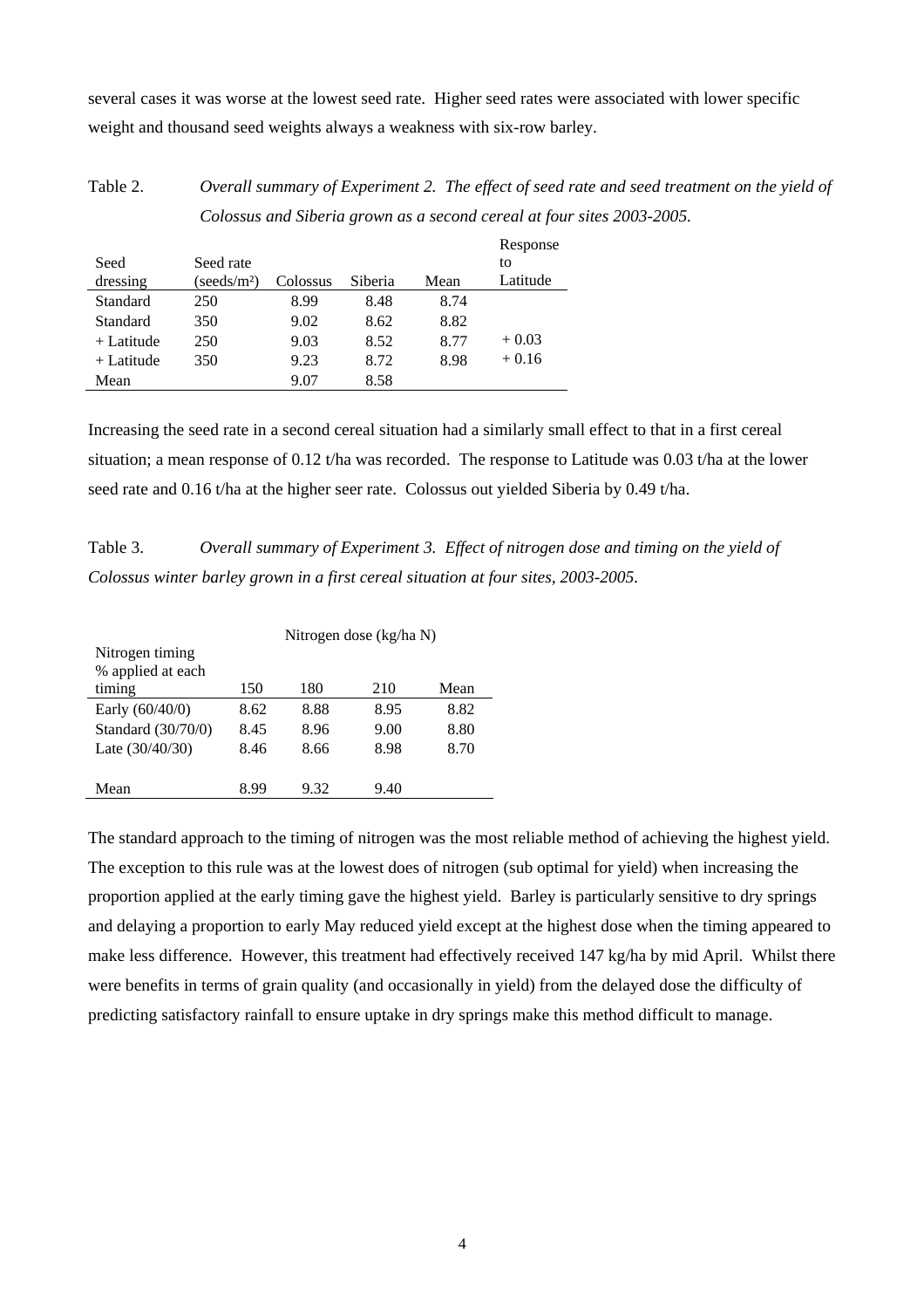Table 4. *Overall summary of Experiment 4. Effect of nitrogen dose and timing and take-all seed treatment on the yield of Colossus grown in a second cereal situation at four sites, 2003- 2005.* 

| Seed treatment       | Nitrogen timing    |         | Nitrogen dose (kg/ha N) | Mean    |          |  |
|----------------------|--------------------|---------|-------------------------|---------|----------|--|
|                      |                    | 180     | 210                     | 240     | N timing |  |
| Standard             | Early $(60/40/0)$  | 8.34    | 8.58                    | 8.81    | 8.58     |  |
|                      | Standard (30/70/0) | 8.46    | 8.54                    | 8.70    | 8.57     |  |
|                      | Late $(30/40/30)$  | 8.52    | 8.28                    | 8.70    | 8.50     |  |
| Mean N dose          |                    | 8.44    | 8.47                    | 8.74    |          |  |
| + Latitude           | Early $(60/40/0)$  | 8.54    | 8.70                    | 8.98    | 8.74     |  |
|                      | Standard (30/70/0) | 8.58    | 8.61                    | 8.82    | 8.67     |  |
|                      | Late $(30/40/30)$  | 8.43    | 8.62                    | 8.73    | 8.59     |  |
| Mean N dose          |                    | 8.52    | 8.65                    | 8.84    |          |  |
| Mean overall N dose  |                    | 8.48    | 8.56                    | 8.79    |          |  |
| Response to Latitude |                    | $+0.08$ | $+0.18$                 | $+0.11$ | $+0.12$  |  |

In a second cereal situation, the argument for a greater proportion of the total N dose being applied early to counter the effects of take-all have been established in winter wheat. Over all this also appeared to be true for winter barley and it was more pronounced when Latitude was used. Whilst the yield response to Latitude was not great (and generally there was only low to moderate take-all observed in the trials) it did improve grain quality.

Within the lifetime of the project the second and third generation of hybrid barley varieties have appeared from the same breeding programme as Colossus. Boost and now Bronx have demonstrated higher yields than Colossus in trials along with some agronomic improvements in disease resistance and straw strength/resistance to lodging. However, breeders of conventional six-row barley have kept pace with the hybrid programme and as at harvest 2006 there is little evidence of the hybrids eclipsing conventional varieties but both have demonstrated improvements in yield.

| rable 5.     | HGCA Recommended List agronomic data for hyprid bariey |        |        |        |                |         |               |       |
|--------------|--------------------------------------------------------|--------|--------|--------|----------------|---------|---------------|-------|
| Variety      | Resistance                                             | Straw  | Mildew | Yellow | Brown          | Rhyncho | Net.          | BaYMV |
|              | to lodging                                             | height |        | rust   | rust           | sporium | <b>Blotch</b> |       |
|              |                                                        | (cm)   |        |        |                |         |               |       |
| Colossus     | - 6                                                    | 122    | 4      | 3      | 3              | 8       |               |       |
| <b>Boost</b> |                                                        | 113    | 7      | 7      | $\overline{4}$ | 8       | 8             | R     |
| <b>Bronx</b> | (7)                                                    | 126    | 8      | 6      |                | 8       | 8             | R     |
|              |                                                        |        |        |        |                |         |               |       |

Table 5. *HGCA Recommended List agronomic data for hybrid barley* 

The hypothesis that hybrid barley might have a need for different nitrogen requirements was not supported by these experiments; it appeared to behave similarly to a conventional six-row. The experiments examining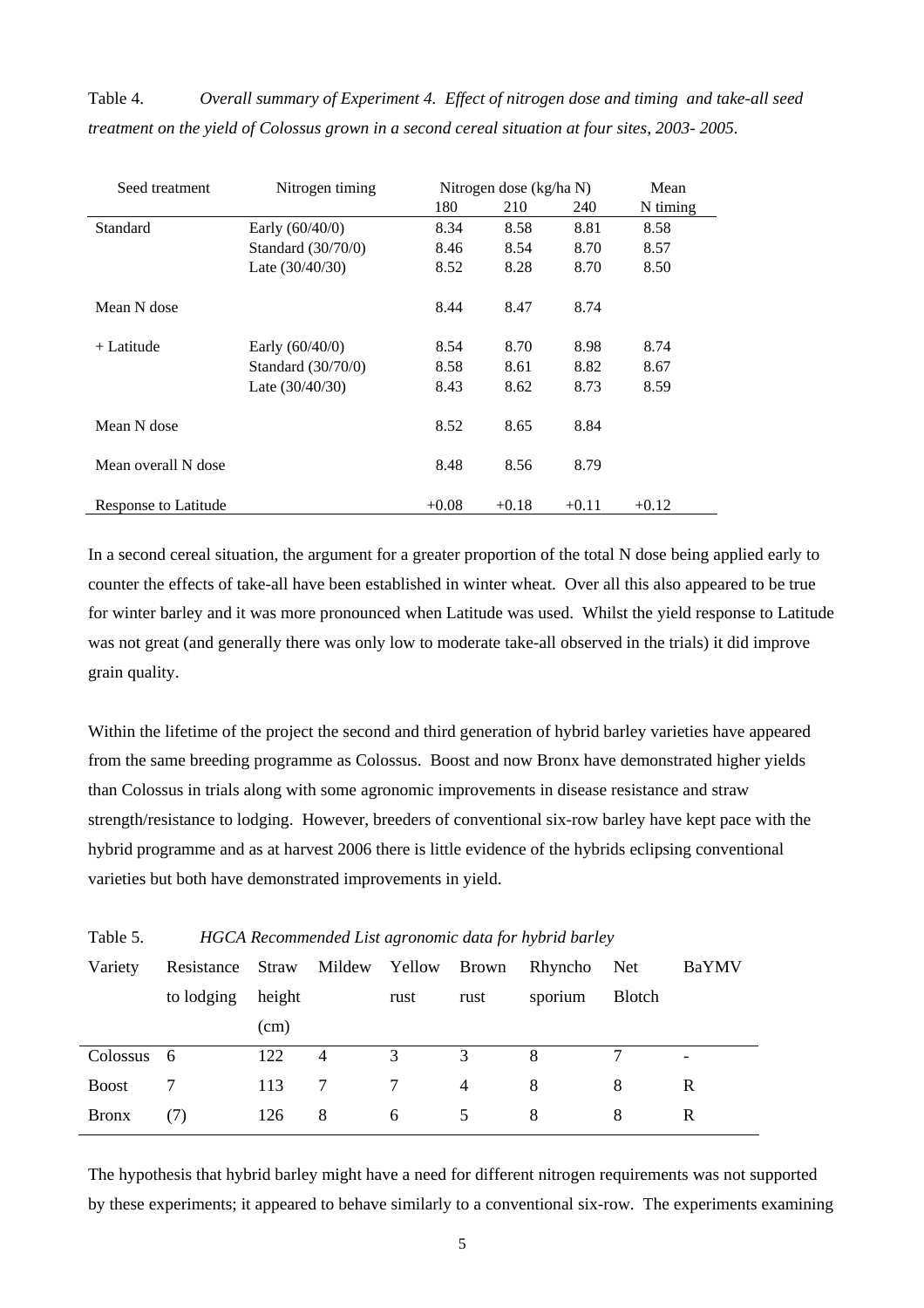the timing of nitrogen for barley suggested that in the north, with higher May rainfall delaying nitrogen could be beneficial – there was no yield penalty and in some cases lodging was reduced. In the drier south on shallower soils this delay reduced yields.

Whilst there were no direct comparisons with winter wheat in the experiments by comparison with average wheat yields at each site it is possible to quantify the relative margins of wheat and barley in first and second cereal situations. Table 6 shows typical yields of cereals over the lifetime of the project.

| Site           | Typical first wheat |       |       | Typical second wheat |        | Hybrid winter barley |       |       |       |  |
|----------------|---------------------|-------|-------|----------------------|--------|----------------------|-------|-------|-------|--|
|                |                     | yield |       |                      | yield  |                      |       | yield |       |  |
|                | 2003                | 2004  | 2005  | 2003                 | 2004   | 2005                 | 2003  | 2004  | 2005  |  |
| Andover        | 9.1                 | 11.6  | 10.7  |                      | 8.8    | 10.6                 | 7.7   | 9.5   | 10.01 |  |
| <b>Bainton</b> | 9.8                 | 10.7  | 11.6  | 7.6                  | 6.5    | 8.6                  | 8.2   | 8.0   | 9.0   |  |
| Cirencester    | 8.2                 | 8.5   | 9.9   | 9.6                  | 8.2    | $\frac{1}{2}$        | 7.4   | 8.0   | 9.8   |  |
| Coldstream     | 11.3                | 10.1  | 12.2  | 7.8                  | 9.1    | 9.9                  | 10.2  | 10.9  | 10.2  |  |
| Mean           | 9.60                | 10.23 | 11.10 | 8.33                 | 8.15   | 9.70                 | 8.38  | 9.10  | 9.75  |  |
| Gross output   | 710.4               | 756.6 | 821.4 | 616.67               | 603.10 | 717.80               | 527.6 | 573.3 | 614.4 |  |
| Margin         | 426.3               | 472.5 | 537.3 | 332.55               | 318.98 | 433.68               | 271.9 | 317.6 | 358.7 |  |

Table 6*. Typical yields from trial sites\* in the locality of the experiments (t/ha)* 

\* Data from TAG and HGCA variety trials.

Based on these data the gross outputs are £763, £646 and £572 for first wheat, second wheat and feed hybrid barley respectively. Using typical variable costs it is clear that whilst winter barley may compete favourably with second winter wheat if the former reliably yields 10.00 t/ha and the latter fails to yield more than 7.5 t/ha, in the situations shown in the table, second wheat is still more profitable than winter barley in the same situation. This does not however take in to account the slightly more intangible benefits of growing barley in the second cereal situation such as the early entry for oilseed rape.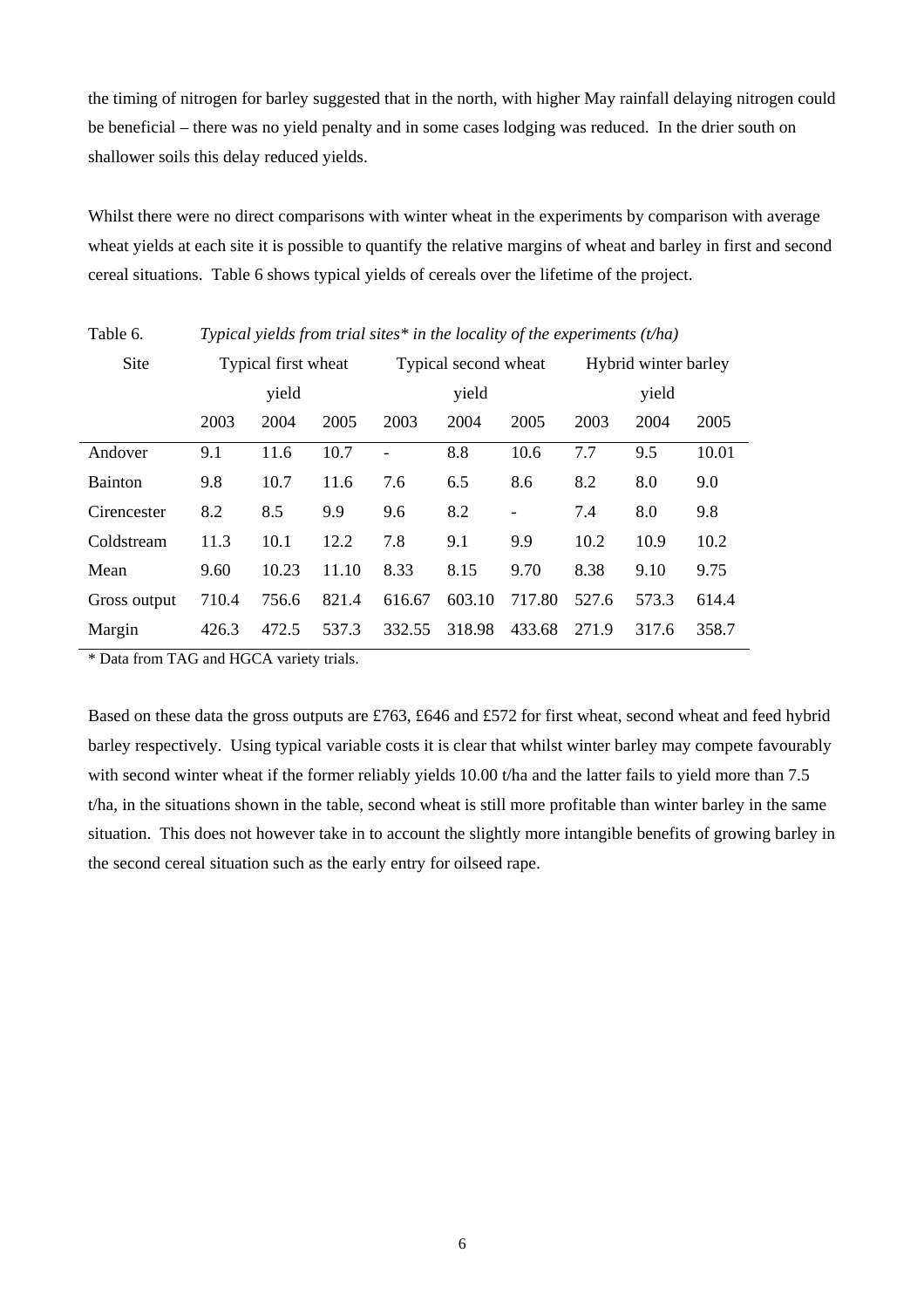#### **Methods**

Four separate experiments were done over a three year period (2003 – 2005 harvest years) at four sites.

|                | Experiment                   | Andover,   | Bainton,     | Cirencester,    | Coldstream,    |
|----------------|------------------------------|------------|--------------|-----------------|----------------|
|                |                              | Hampshire  | Driffield,   | Gloucestershire | Scottish       |
|                |                              |            | <b>North</b> |                 | <b>Borders</b> |
|                |                              |            | Yorkshire    |                 |                |
| $\mathbf{1}$   | Seed rate x variety $(1st)$  | 2003,      | 2003,        | 2003, 2004,     | 2003, 2004,    |
|                | cereal)                      | 2004, 2005 | 2004, 2005   | 2005            | 2005           |
| 2              | Seed rate x seed dressing    | 2003,      | 2003,        | 2003, 2004,     | 2003, 2004,    |
|                | (2 <sup>nd</sup> cereal)     | 2004, 2005 | 2004, 2005   | 2005            | 2005           |
| $\overline{3}$ | Nitrogen dose and timing     | 2003,      | 2003,        | 2003, 2004,     | 2003, 2004,    |
|                | (1 <sup>st</sup> cereal)     | 2004, 2005 | 2004, 2005   | 2005            | 2005           |
| $\overline{4}$ | N dose and timing $\pm$ seed | 2003,      | 2003,        | 2003, 2004,     | 2003, 2004,    |
|                | dressing $(2nd cereal)$      | 2004, 2005 | 2004, 2005   | 2005            | 2005           |

# Table 1. *Experiment sites 2003-2005*

Table 2. *Soil series at each site* 

| Andover,<br>Hampshire | Bainton,<br>Driffield,<br>North<br>Yorkshire | Cirencester,<br>Gloucestershire | Coldstream,<br>Scottish<br><b>Borders</b> |
|-----------------------|----------------------------------------------|---------------------------------|-------------------------------------------|
| Andover               | Panholes                                     | Elmton                          | Salop                                     |

#### **Experiment 1. Seed rate in a first cereal situation**

To test the hypothesis that with hybrid vigour a seed rate 70% that of conventional barley was satisfactory. Colossus was sown at 250, 300 and 350 seeds/m²; plant establishment and ear numbers were recorded together with any related effects of these on the crop e.g. lodging or brackling as well as grain yield and grain quality (specific weight and thousand seed weight).

#### **Experiment 2. Seed rate in a second cereal situation with or without a take-all seed dressing**

To test the hypothesis that a hybrid barley out yields a conventional variety even when sown at a lower seed rate. To measure the response to a take-all seed dressing to compare the response of a hybrid with that of conventional barley. Colossus was compared with the conventional six-row variety Siberia at 350 and 250 seeds/m² with or without Latitude seed dressing (in addition to Raxil S as a standard).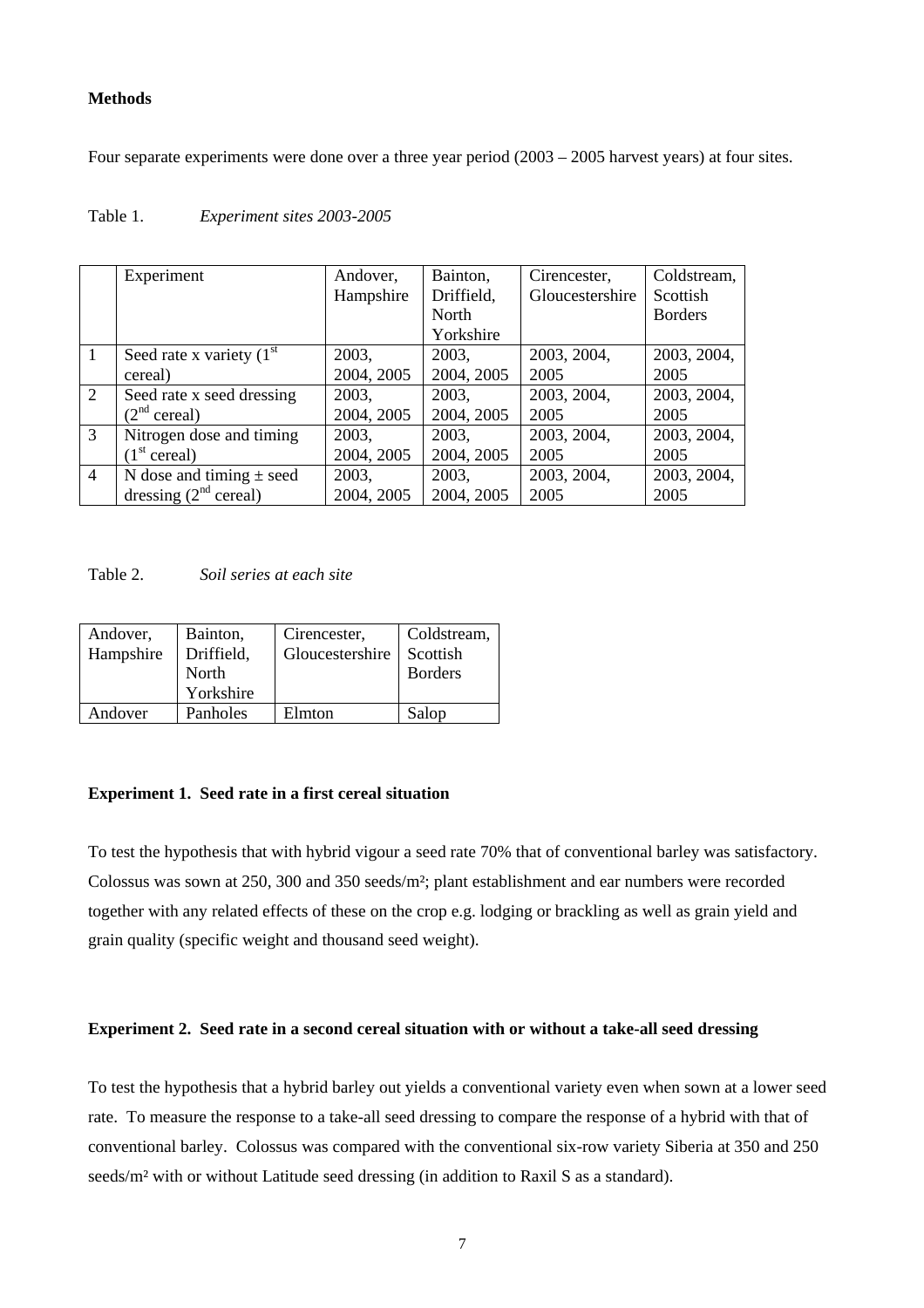# **Experiment 3. Nitrogen dose and timing in a first cereal situation**

To test the hypothesis that because of its different growth habit, hybrid barley responds differently to nitrogen than conventional barley. Nitrogen doses of 150, 180 and 210 kg/ha N (as ammonium nitrate) were applied to Colossus in one of two two-way split treatments or a three-way split treatment. The two-way splits were either proportioned so that 60% of the total dose was applied in early March followed by the remaining 40% in early April (60/40/0) or a 30% in early March followed by 70% in early April (30/70/0). The three-way split was proportioned so that 30% of the total dose was delayed until GS 39-45 (30/40/30) in early May.

| Treatment timing                                               | Treatment name         |
|----------------------------------------------------------------|------------------------|
| Split 60% in early March; 40% in early April                   | Early $(60/40/0)$      |
| Split 30% in early March; 70% early April                      | Standard $(30/70/0)$ . |
| Split 30% in early March; 40% in early April; 30% in early May | Late $(30/40/30)$      |

#### **Experiment 4. Nitrogen dose and timing with and without a take-all seed dressing**

As Experiment 3 but in a second cereal situation with the addition of Latitude seed dressing. The doses of nitrogen were also increased to 180, 210 and 240 kg/ha N.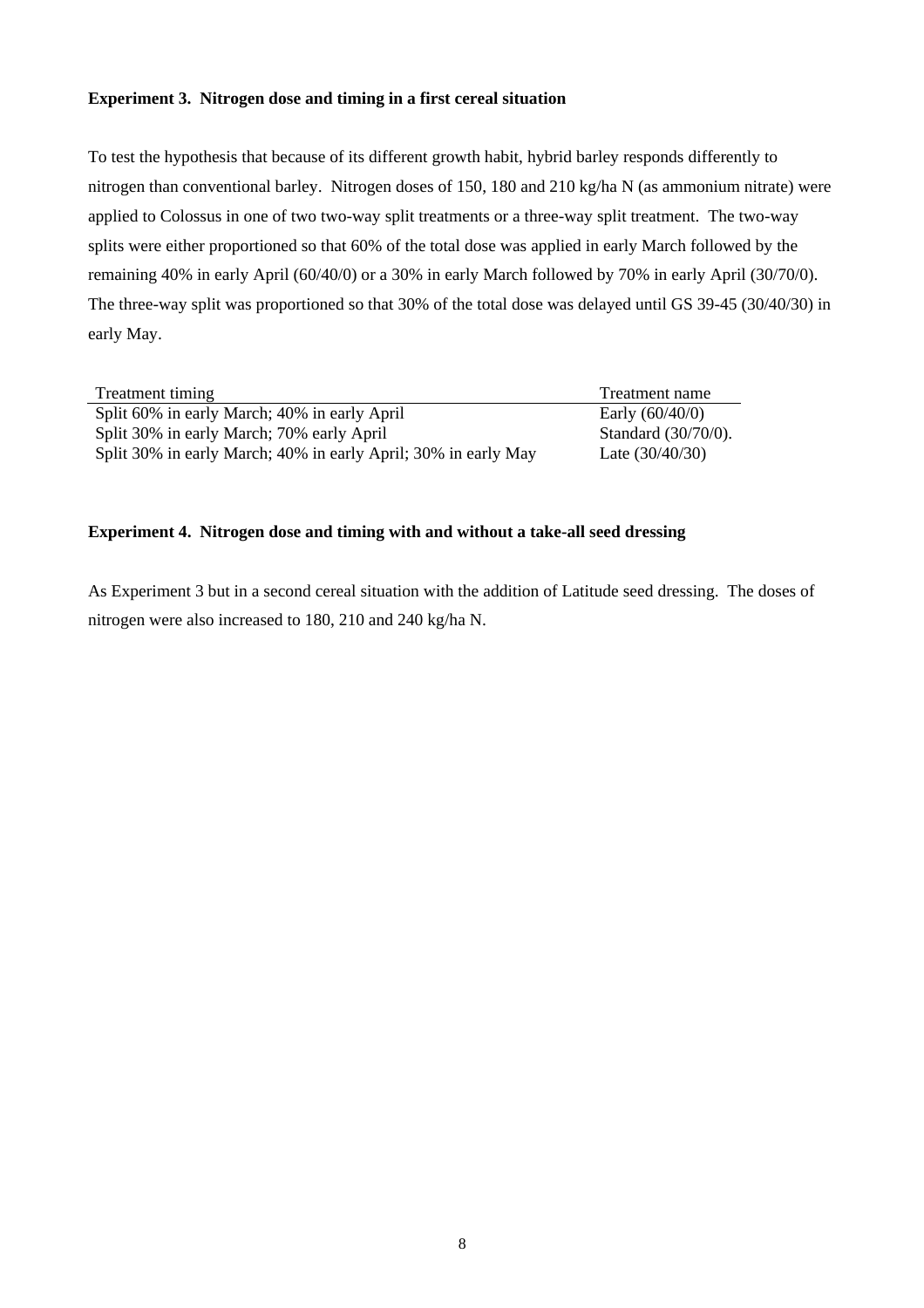#### **Results**

**Year 1 – 2003** 

#### **Experiment 1 – First cereal**

Table 3. *Effect of seed rate on plant population, plant establishment, lodging, ear number, yield, specific weight and TGW of the hybrid winter barley cv .Colossus at Bainton, 2003.* 

|                            | Plant<br>estab. $/m2$<br>17<br>October | Plant<br>estab. %<br>17<br>October | Lodging<br>% on 26<br>June | Ears $\rm /m^2$<br>on $26$<br>June | <b>Brackling</b><br>$%$ at<br>harvest | Yield<br>t/ha at<br>85% dm<br>on $15$<br>July | Specific<br>weight<br>kg/hl at<br>85% dm | <b>TGW</b><br>g |
|----------------------------|----------------------------------------|------------------------------------|----------------------------|------------------------------------|---------------------------------------|-----------------------------------------------|------------------------------------------|-----------------|
| $250$ seeds/m <sup>2</sup> | 171                                    | 69.9                               | 73.3                       | 222                                | 86.7                                  | 9.94                                          | 63.2                                     | 46              |
| $300$ seeds/m <sup>2</sup> | 199                                    | 66.7                               | 60.0                       | 214                                | 76.7                                  | 9.96                                          | 62.5                                     | 44              |
| $350$ seeds/m <sup>2</sup> | 225                                    | 64.4                               | 46.7                       | 223                                | 73.3                                  | 10.29                                         | 63.8                                     | 43              |
| $LSD(P=0.05)$              | 21.56                                  | 8.26                               | 9.25                       | 28.35                              | 7.56                                  | 0.345                                         |                                          | ٠               |
| CV                         |                                        |                                    |                            |                                    |                                       | 1.51                                          |                                          | ٠               |
| Prob. $(F)$                | 0.0058                                 | NS                                 | 0.0035                     | NS                                 | 0.0178                                | NS                                            |                                          |                 |

The crop was sown on 26 September. The three seed rates produced different plant populations with plant establishment being similar in the autumn but ear numbers were similar by June. However lodging and brackling were worst at the lowest seed rate, sometimes seen with winter barley and in contrast to winter wheat. At harvest there was no significant differences between treatments although the highest seed rate tended to have the highest yield (NS) and the lowest TGW.

Table 4. *Effect of seed rate on plant population, plant establishment, brackling, yield, specific weight and TGW of the hybrid winter barley cv .Colossus at Coldstream, 2003.* 

|                            | Plant<br>popn/m <sup>2</sup><br>10 October | Plant<br>estab. %<br>10<br>October | <b>Brackling</b><br>at harvest | Yield t/ha<br>at 85% dm<br>21 July | Specific<br>weight<br>kg/hl at<br>85% dm | TGW<br>g |
|----------------------------|--------------------------------------------|------------------------------------|--------------------------------|------------------------------------|------------------------------------------|----------|
| $250$ seeds/m <sup>2</sup> | 138                                        | 56.3                               | 5                              | 10.23                              | 60.8                                     | 48.7     |
| $300$ seeds/m <sup>2</sup> | 156                                        | 52.3                               | 5.7                            | 10.01                              | 61.7                                     | 48.7     |
| $350$ seeds/m <sup>2</sup> | 176                                        | 50.3                               | 1.7                            | 10.01                              | 60.3                                     | 47.7     |
|                            |                                            |                                    |                                |                                    |                                          |          |
| $LSD(P=.05)$               | 27.68                                      | 9.67                               | 41.1                           | 0.654                              | 2.2                                      | 2.23     |
| CV                         |                                            |                                    |                                | 3.32                               |                                          |          |
| Prob. $(F)$                | 0.059                                      | NS                                 | NS                             | 0.036                              | 0.02                                     | 0.03     |

The crop was sown on 16 September. Three distinct populations were established but plant establishment was only between 50 and 56%. There was little brackling and no lodging recorded. Yields were similar (P=0.05) with the lowest seed rate tending to have slightly greater yield although specific weight and TGW were similar.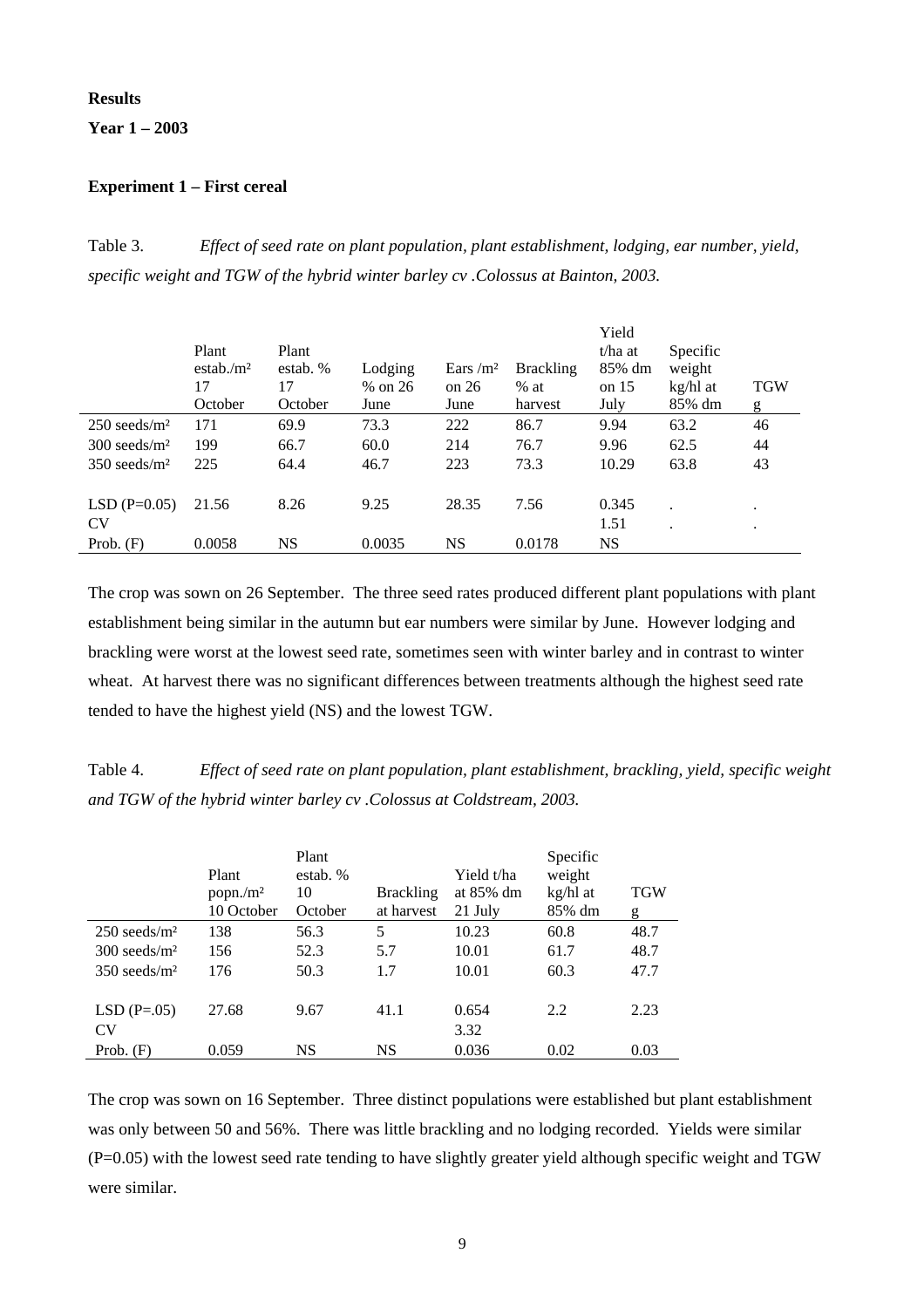Table 5. *Effect of seed rate on plant population, plant establishment, ear number, yield, specific weight and TGW of the hybrid winter barley cv .Colossus at Cirencester, 2003.* 

|                            |                      | Plant    | Ear                  |               |                 |       |
|----------------------------|----------------------|----------|----------------------|---------------|-----------------|-------|
|                            | Plant popn.          | estab. % | count/m <sup>2</sup> | Yield t/ha at | Specific        |       |
|                            | / $\text{m}^2$ on 27 | on $27$  | on $26$              | 85% dm 24     | weight kg/hl at |       |
|                            | November             | November | June                 | July          | 85% dm          | TGW g |
| $250$ seeds/m <sup>2</sup> | 201                  | 82.1     | 385.3                | 8.88          | 60.0            | 42.2  |
| $300$ seeds/m <sup>2</sup> | 234                  | 78.5     | 446.7                | 9.69          | 59.5            | 40.8  |
| $350$ seeds/m <sup>2</sup> | 260                  | 74.1     | 438.7                | 9.96          | 59.4            | 42.0  |
|                            |                      |          |                      |               |                 |       |
| $LSD(P=.05)$               | 60.3                 | 20.26    | 113.25               | 1.200         | 1.36            | 2.36  |
| CV                         |                      |          |                      | 5.57          |                 |       |
| Prob. $(F)$                | NS                   | NS       | NS                   | NS            | NS              | NS    |

The crop was sown on 24 September. Plant populations were similar from all three seed rates with establishment % declining from 82% to 74% as the seed rate increased. Ear numbers were not significantly different although the lowest seed rate produced fewest ears (NS). Yield differences were not statistically different as there was considerable variation between plots. Specific weight and TGW were poor on this light land site.

Table 6. *Effect of seed rate on plant population, ear number, brackling, yield, specific weight and TGW of the hybrid winter barley cv .Colossus at Andover, 2003.* 

|                            | Plant popn.<br>$\text{/m2}$ on 24<br>October | Ear<br>count/m <sup>2</sup><br>on $18$<br>June | <b>Brackling</b><br>at harvest | Yield t/ha at<br>85% dm 21<br>July | Specific<br>weight kg/hl at<br>85% dm | TGW g |
|----------------------------|----------------------------------------------|------------------------------------------------|--------------------------------|------------------------------------|---------------------------------------|-------|
| $250$ seeds/m <sup>2</sup> | 89                                           | 370.7                                          | 92                             | 7.60                               | 61.0                                  | 45.6  |
| $300$ seeds/m <sup>2</sup> | 83                                           | 345.3                                          | 90                             | 7.70                               | 60.8                                  | 45.8  |
| $350$ seeds/m <sup>2</sup> | 106                                          | 379.3                                          | 83                             | 7.72                               | 60.8                                  | 45.1  |
| $LSD(P=.05)$               | 24.3                                         | 78.44                                          | 12.2                           | 0.39                               | 1.05                                  | 1.64  |
| CV                         |                                              |                                                |                                | 2.23                               |                                       |       |
| Prob. $(F)$                | NS                                           | <b>NS</b>                                      | NS                             | <b>NS</b>                          | NS                                    | NS    |

The crop was sown on 4 October. Lower seed rates were used at this site; plant establishment was 44, 33 and 35% respectively resulting in similar ear numbers in June. There was severe brackling at harvest but although yield differences were not significantly different and specific weight poor, TGW was good. There were no significant differences between treatments.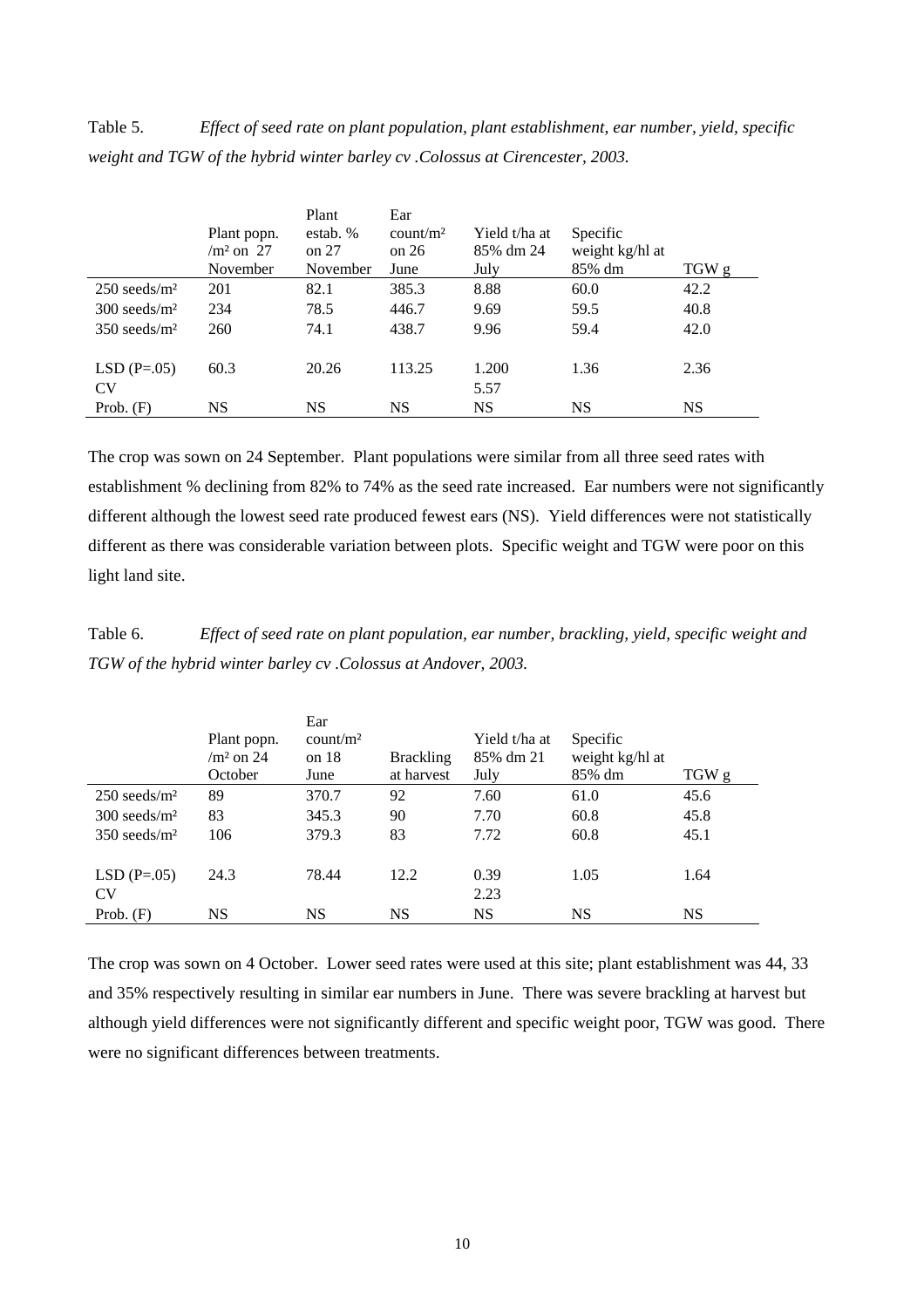# **Experiment 2 – Second cereal**

|       |                     | Plant<br>popn. $/m2$<br>on $16$<br>October | Estab. %<br>on $16$<br>October | Take-all<br>plant score<br>1-100 on 27<br>June | <b>Brackling</b><br>$%$ at<br>harvest | Yield t/ha<br>at 85%<br>dm 15<br>July | <b>TGW</b><br>g |
|-------|---------------------|--------------------------------------------|--------------------------------|------------------------------------------------|---------------------------------------|---------------------------------------|-----------------|
|       | $\text{Colossus} +$ |                                            |                                |                                                |                                       |                                       |                 |
|       | Latitude            | 205.3                                      | 58.7                           | 1.3                                            | 40                                    | 9.51                                  | 43              |
|       | $Colossus +$        |                                            |                                |                                                |                                       |                                       |                 |
| 350   | standard            | 236.7                                      | 67.6                           | 4.3                                            | 47                                    | 9.41                                  | 42              |
| seeds | $Siberia +$         |                                            |                                |                                                |                                       |                                       |                 |
|       | Latitude            | 242.7                                      | 69.3                           | 3.7                                            | 27                                    | 8.70                                  | 43              |
|       | $Siberia +$         |                                            |                                |                                                |                                       |                                       |                 |
|       | standard            | 259.3                                      | 73.9                           | 4.0                                            | 20                                    | 8.29                                  | 42              |
|       | Colossus +          |                                            |                                |                                                |                                       |                                       |                 |
|       | Latitude            | 165.3                                      | 67.5                           | 3.7                                            | 57                                    | 9.10                                  | 43              |
|       | $\text{Colossus} +$ |                                            |                                |                                                |                                       |                                       |                 |
| 250   | standard            | 166.7                                      | 68.0                           | 6.7                                            | 50                                    | 9.23                                  | 40              |
| seeds | Siberia $+$         |                                            |                                |                                                |                                       |                                       |                 |
|       | Latitude            | 186.0                                      | 75.9                           | 6.3                                            | 20                                    | 8.45                                  | 44              |
|       | $Siberia +$         |                                            |                                |                                                |                                       |                                       |                 |
|       | standard            | 194.7                                      | 79.5                           | 11.3                                           | 17                                    | 8.64                                  | 44              |
|       |                     |                                            |                                |                                                |                                       |                                       |                 |
|       | $LSD(P=.05)$        | 30.57                                      | 9.43                           | 7.42                                           | 15.1                                  | 0.716                                 |                 |
|       | <b>CV</b>           |                                            |                                |                                                |                                       | 4.58                                  |                 |
|       | Prob. $(F)$         |                                            | 0.01                           | <b>NS</b>                                      |                                       | 0.0165                                |                 |

Table 7. *The effect of seed rate and seed treatment on the population, establishment, take-all, brackling, yield and TGW of Colossus and Siberia winter barley grown as a second cereal, Bainton, 2003*

The crop was sown on 18 September. The Latitude dressing appeared to reduce establishment of Colossus at the higher seed rate. Take-all infection was low but Latitude seed dressing reduced the disease consistently although not significantly  $(P=0.05)$ . Yield was improved with Latitude seed dressing and Colossus consistently out yielded Siberia but these differences were not statistically significant. Overall, Colossus yielded 0.79 t/ha higher than Siberia; Latitude seed dressing produced a small response of 0.02 t/ha and 0.12 t/ha for Colossus and Siberia respectively.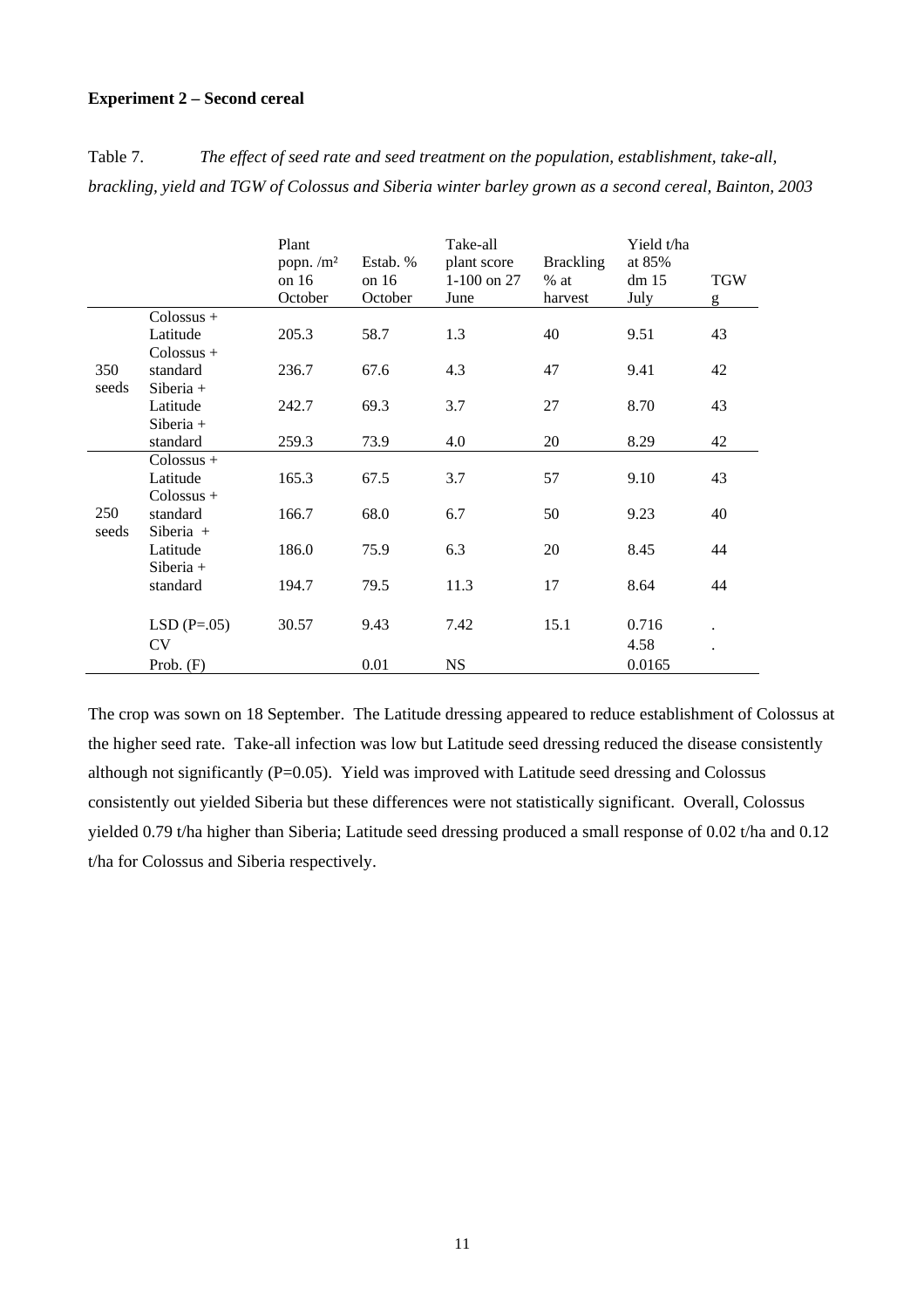Table 8. *The effect of seed rate and seed treatment on the population, establishment, take-all, brackling, yield and TGW of Colossus and Siberia winter barley grown as a second cereal, Coldstream, 2003*

|                           |                                          | Plant<br>popn./m <sup>2</sup><br>on 10<br>October | Estab.<br>$%$ on<br>10<br>October | Take-all<br>plant<br>score 1-<br>100 18<br>July | <b>Brackling</b><br>$%$ at<br>harvest | Ear<br>Count<br>$/m2$ on<br>23 June | Yield<br>at<br>85%<br>dm 21<br>July | Specific<br>weight<br>kg/hl at<br>85% dm | <b>TGW</b><br>g |
|---------------------------|------------------------------------------|---------------------------------------------------|-----------------------------------|-------------------------------------------------|---------------------------------------|-------------------------------------|-------------------------------------|------------------------------------------|-----------------|
|                           | Colossus +                               |                                                   |                                   |                                                 |                                       |                                     |                                     |                                          |                 |
|                           | Latitude<br>Colossus +                   | 188.0                                             | 54                                | 8.0                                             | 47                                    | 225                                 | 10.14                               | 56.9                                     | 49.0            |
| 350<br>seeds              | standard<br>Siberia +                    | 182.0                                             | 52                                | 3.7                                             | 48                                    | 248                                 | 9.49                                | 55.6                                     | 45.0            |
|                           | Latitude<br>$Siberia +$                  | 199.3                                             | 57                                | 6.3                                             | $\boldsymbol{0}$                      | 245                                 | 9.24                                | 55.4                                     | 50.0            |
|                           | standard                                 | 222.7                                             | 64                                | 8.3                                             | $\boldsymbol{0}$                      | 223                                 | 7.79                                | 54.5                                     | 49.3            |
|                           | $Colossus +$<br>Latitude<br>$Colossus +$ | 138.7                                             | 57                                | 9.0                                             | 50                                    | 193                                 | 9.39                                | 56.2                                     | 48.0            |
| 250<br>seeds              | standard<br>Siberia +                    | 141.3                                             | 58                                | 10.3                                            | 51.7                                  | 226                                 | 9.20                                | 55.7                                     | 49.0            |
|                           | Latitude<br>$Siberia +$                  | 168.7                                             | 69                                | 10.0                                            | $\overline{0}$                        | 246                                 | 9.27                                | 54.0                                     | 49.3            |
|                           | standard                                 | 152.7                                             | 62                                | 10.7                                            | $\boldsymbol{0}$                      | 253                                 | 8.41                                | 53.1                                     | 49.0            |
| $LSD(P=.05)$<br><b>CV</b> |                                          | 34.37                                             | 11.7                              | 5.83                                            | 5.92                                  | 37.5                                | 0.58<br>3.71                        | 1.47                                     | 3.3             |
| Prob. $(F)$               |                                          | 0.001                                             | 0.05                              | <b>NS</b>                                       | <b>NS</b>                             | 0.045                               | 0.0001                              | $\mathbf{0}$                             | 0.07            |

The crop was sown on 16 September. Within each seed rate there were no significant differences in plant population, between seed rates distinctions were evident. Percentage establishment was similar within and between seed rates. Take-all was slight and not significantly different between treatments. There was moderate brackling at harvest in all Colossus treatments but this was not affected by seed rate or seed dressing. Ear numbers tended to be higher where only Raxil S seed dressing was used but these differences were not statistically significant. Colossus out yielded Siberia by 0.87 t/ha: the response to Latitude seed dressing was 0.42t/ha in the case of Colossus and 1.15 t/ha for Siberia. This was the largest response recorded in the whole trial series. It was also the earliest drilled trial in a second cereal situation.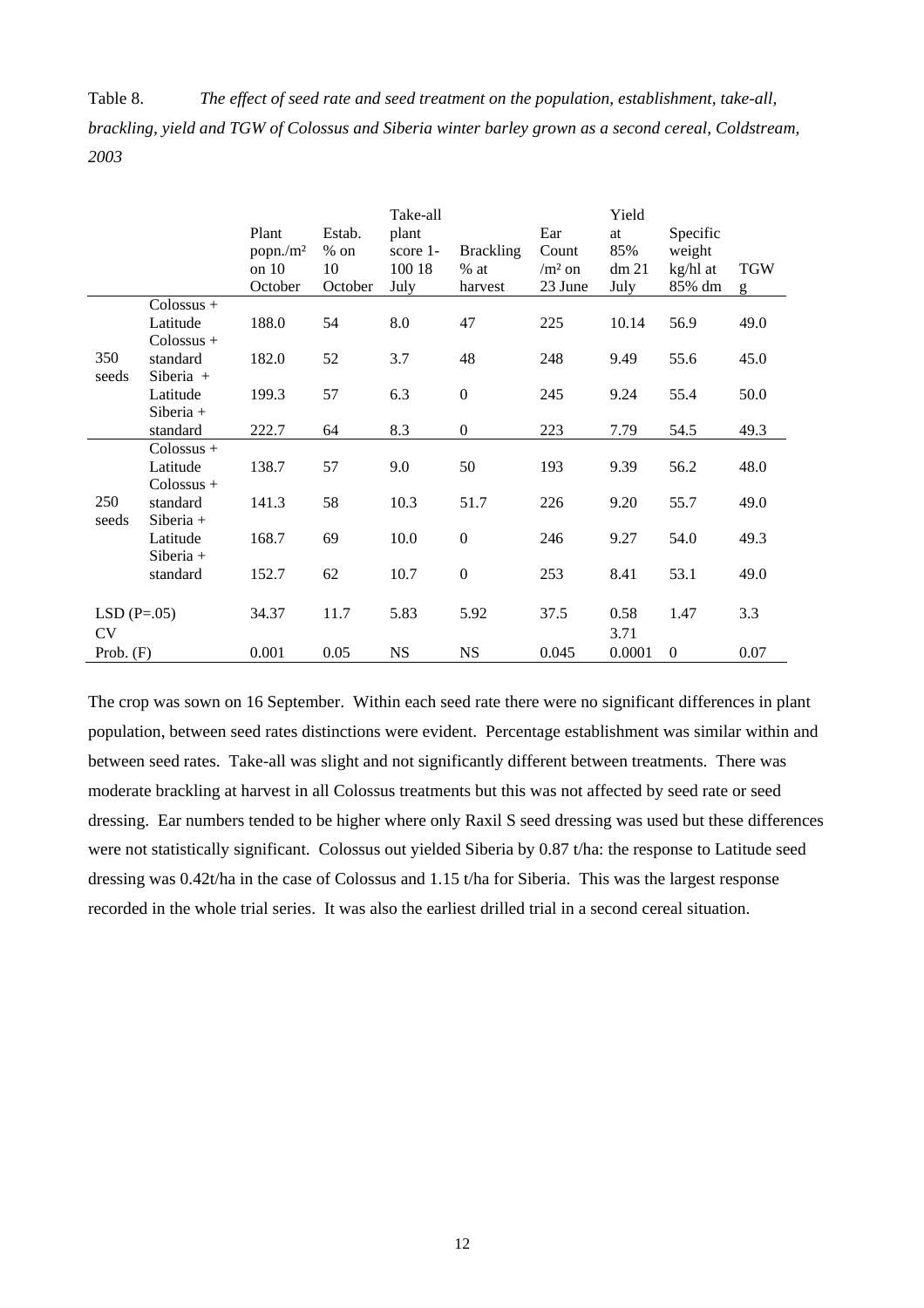Table 9. *The effect of seed rate and seed treatment on the population, take-all, brackling, ear count, yield, specific weight and TGW of Colossus and Siberia winter barley grown as a second cereal, Cirencester, 2003*

|              |                         | Plant<br>count/m <sup>2</sup><br>on 2<br>December | Take-all<br>Index on 9<br>July | <b>Brackling</b><br>$%$ at<br>harvest | Lodging<br>$%$ at<br>harvest | Ear<br>count/<br>m <sup>2</sup> 9<br>July | Yield<br>t/ha at<br>85% dm<br>28 July | Specific<br>wt.<br>kg/hl at<br>85% dm | <b>TGW</b><br>g |
|--------------|-------------------------|---------------------------------------------------|--------------------------------|---------------------------------------|------------------------------|-------------------------------------------|---------------------------------------|---------------------------------------|-----------------|
|              | $\text{Colossus} +$     |                                                   |                                |                                       |                              |                                           |                                       |                                       |                 |
|              | Latitude                | 206.7                                             | 12.7                           | 33.33                                 | 66.67                        | 460.7                                     | 9.07                                  | 59.8                                  | 44.0            |
| 350          | Colossus +              |                                                   |                                |                                       |                              |                                           |                                       |                                       |                 |
| seeds        | standard                | 187.6                                             | 14.7                           | 21.67                                 | 78.33                        | 432.7                                     | 9.64                                  | 60.2                                  | 42.5            |
|              | $Siberia +$             |                                                   |                                |                                       |                              |                                           |                                       |                                       |                 |
|              | Latitude                | 200.4                                             | 10.7                           | $\boldsymbol{0}$                      | $\boldsymbol{0}$             | 614.7                                     | 10.02                                 | 57.6                                  | 46.0            |
|              | $Siberia +$             |                                                   |                                |                                       |                              |                                           |                                       |                                       |                 |
|              | standard                | 197.3                                             | 14.0                           | $\boldsymbol{0}$                      | $\overline{0}$               | 550.7                                     | 9.16                                  | 56.6                                  | 44.0            |
|              | $\text{Colossus} +$     |                                                   |                                |                                       |                              |                                           |                                       |                                       |                 |
|              | Latitude                | 142.2                                             | 8.7                            | 10                                    | 90                           | 424.0                                     | 8.95                                  | 59.3                                  | 43.0            |
| 250          | Colossus +              |                                                   |                                |                                       |                              |                                           |                                       |                                       |                 |
| seeds        | standard                | 130.2                                             | 14.7                           | 20                                    | 80                           | 473.3                                     | 9.24                                  | 60.7                                  | 45.5            |
|              | $Siberia +$             | 160.0                                             | 9.7                            | $\boldsymbol{0}$                      | $\boldsymbol{0}$             |                                           |                                       | 57.2                                  | 47.5            |
|              | Latitude<br>Siberia $+$ |                                                   |                                |                                       |                              | 521.3                                     | 9.17                                  |                                       |                 |
|              | standard                | 156.9                                             | 20.0                           | $\boldsymbol{0}$                      | $\boldsymbol{0}$             | 570.7                                     | 9.00                                  | 55.7                                  | 44.0            |
|              |                         |                                                   |                                |                                       |                              |                                           |                                       |                                       |                 |
| $LSD(P=.05)$ |                         | 35.76                                             | 6.859                          | 26.8                                  | 26.8                         | 126.412                                   | 1.06                                  |                                       |                 |
| <b>CV</b>    |                         |                                                   |                                |                                       |                              |                                           | 6.52                                  |                                       |                 |
|              |                         | 0.0021                                            | 0.0653                         | 0.0001                                | 0.105                        | 0.0508                                    | <b>NS</b>                             |                                       |                 |
| Prob. $(F)$  |                         |                                                   |                                |                                       |                              |                                           |                                       |                                       |                 |

The crop was sown on 24 September. Within seed rates there were no differences in plant population. Populations at the lower seed rate were not always significantly different from those at the higher rate. There were differences in take-all infection at the lower seed rate where Latitude reduced severity of the disease; however this difference was not statistically significant. Colossus lodged and brackled severely. Siberia produced more ears than Colossus. There was considerable variation in yield between plots resulting in no statistically significant treatment differences. Specific weight was poor.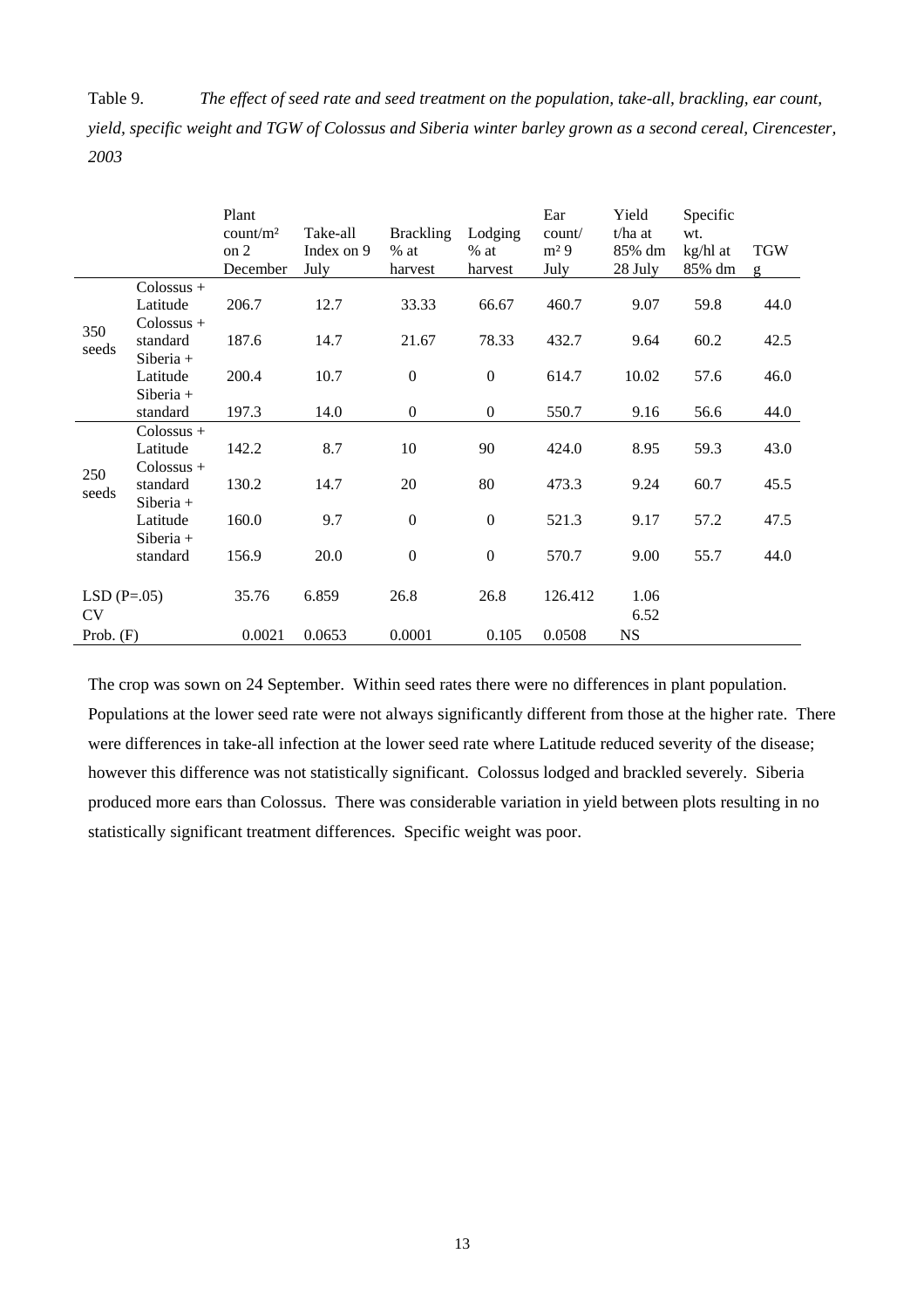Table 10. *The effect of seed rate and seed treatment on the population, take-all, brackling, ear count, yield, specific weight and TGW of Colossus and Siberia winter barley grown as a second cereal, Andover, 2003*

|              |                     | Plant<br>count/m <sup>2</sup><br>on 28<br>October | Take-all<br>Index on<br>17 June | Ear<br>count/<br>m <sup>2</sup> 14<br>July | Yield<br>t/ha at<br>85% dm<br>19 July | Specific<br>wt. kg/hl<br>at 85%<br>dm | TGW g  |
|--------------|---------------------|---------------------------------------------------|---------------------------------|--------------------------------------------|---------------------------------------|---------------------------------------|--------|
|              | Colossus +          |                                                   |                                 |                                            |                                       |                                       |        |
|              | Latitude            | 182                                               | 13.0                            | 403                                        | 7.34                                  | 56.7                                  | 42.8   |
| 350          | $Colossus +$        |                                                   |                                 |                                            |                                       |                                       |        |
| seeds        | standard            | 179                                               | 14.4                            | 433                                        | 6.98                                  | 57.9                                  | 43.2   |
|              | Siberia $+$         |                                                   |                                 |                                            |                                       |                                       |        |
|              | Latitude            | 195                                               | 16.9                            | 567                                        | 7.29                                  | 54.9                                  | 45.4   |
|              | $Siberia +$         |                                                   |                                 |                                            |                                       |                                       |        |
|              | standard            | 134                                               | 20.6                            | 515                                        | 6.75                                  | 56.7                                  | 45.3   |
|              | $\text{Colossus} +$ |                                                   |                                 |                                            |                                       |                                       |        |
|              | Latitude            | 141                                               | 13.0                            | 364                                        | 7.18                                  | 57.0                                  | 43.7   |
| 250          | $\text{Colossus} +$ |                                                   |                                 |                                            |                                       |                                       |        |
| seeds        | standard            | 124                                               | 11.1                            | 360                                        | 6.91                                  | 57.4                                  | 42.7   |
|              | $Siberia +$         |                                                   |                                 |                                            |                                       |                                       |        |
|              | Latitude            | 134                                               | 11.8                            | 501                                        | 7.41                                  | 54.3                                  | 46.1   |
|              | $Siberia +$         |                                                   |                                 |                                            |                                       |                                       |        |
|              | standard            | 154                                               | 16.1                            | 459                                        | 7.02                                  | 57.0                                  | 46.1   |
|              |                     | 31.4                                              | <b>NS</b>                       | 96.8                                       | 0.63                                  | 1.84                                  | 0.81   |
| $LSD(P=.05)$ |                     |                                                   |                                 |                                            |                                       |                                       |        |
| <b>CV</b>    |                     |                                                   |                                 |                                            | 5.02                                  |                                       |        |
| Prob. $(F)$  |                     | 0.0008                                            |                                 | 0.0036                                     | <b>NS</b>                             | 0.0012                                | 0.0018 |

The trial was drilled on 27 September. Different plant populations were established from the two seed rates. Colossus produced fewer ears/m² than Siberia but yields were similar and not statistically different.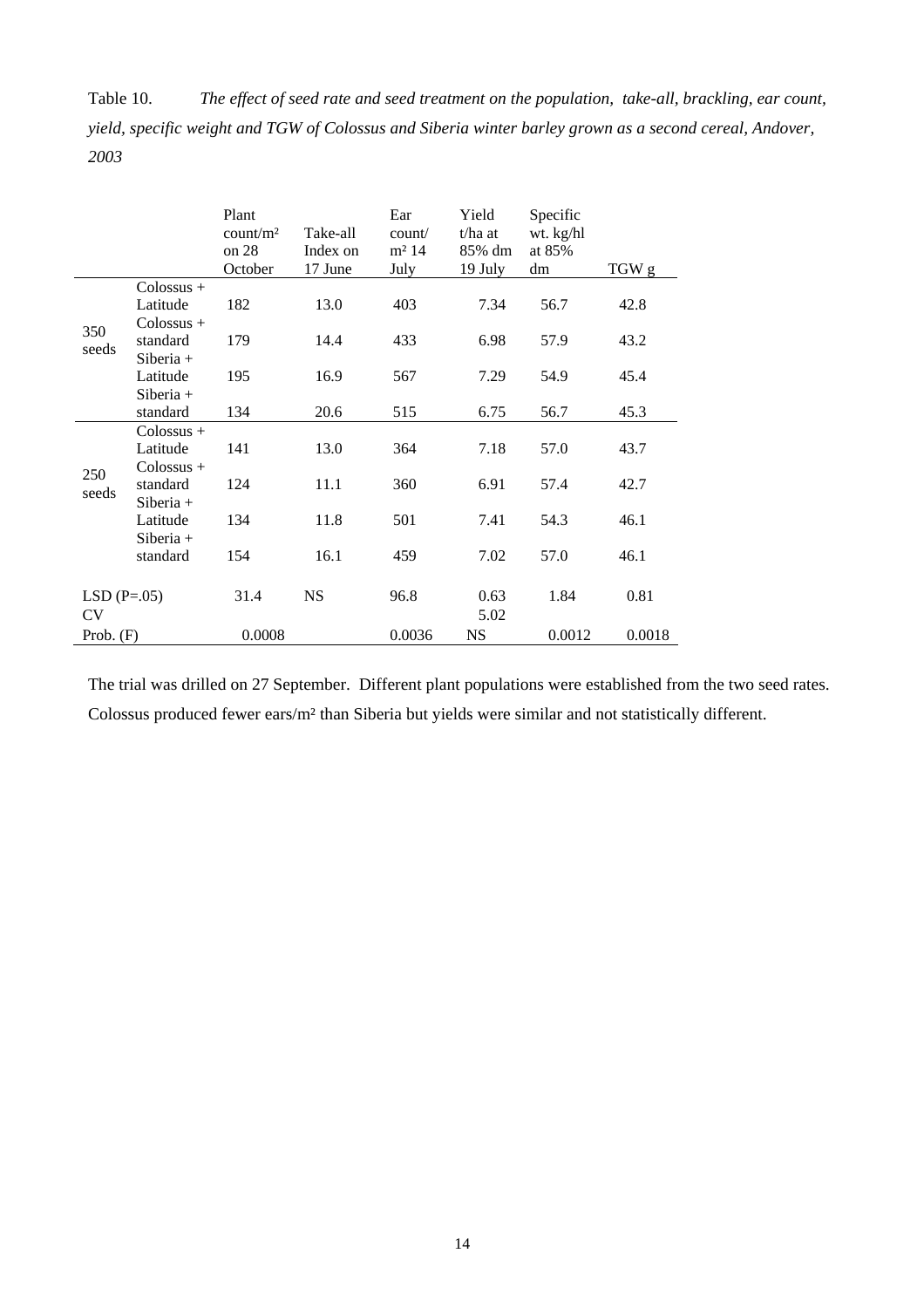#### **Experiment 3 – First cereal**

Table 11. *The effect of nitrogen dose and timing on ear number, brackling, take-all, yield, grain specific weight and thousand grain weight of Colossus hybrid winter barley grown as a first cereal at Coldstream, 2003.* 

|                    |                      | <b>Brackling</b> | Take-all       | Yield t/ha at | Specific  |           |
|--------------------|----------------------|------------------|----------------|---------------|-----------|-----------|
|                    | $\text{Ears/m}^2$ on | $%$ at           | index on       | 85% dm on     | weight    |           |
| Treatment          | 23 June              | harvest          | 18 July        | 21 July       | kg/hl     | TGW g     |
| 150 split 60/40/0  | 233.3                | 20               | $\Omega$       | 8.90          | 62.1      | 49.7      |
| 150 split 30/70/0  | 214.0                | 17               | $\theta$       | 8.86          | 61.0      | 48.0      |
| 150 split 30/40/30 | 234.7                | 15               | $\theta$       | 8.34          | 60.7      | 48.7      |
| 180 split 60/40/0  | 244.7                | 7                | 1              | 9.66          | 61.4      | 48.3      |
| 180 split 30/70/0  | 222.0                | 15               |                | 10.03         | 60.9      | 48.0      |
| 180 split 30/40/30 | 229.3                | 13               | 1              | 8.86          | 59.7      | 49.0      |
| 210 split 60/40/0  | 218.7                | 5                | $\mathbf{0}$   | 10.11         | 61.4      | 48.3      |
| 210 split 30/70/0  | 240.0                | 10               | $\theta$       | 10.13         | 60.9      | 47.7      |
| 210 split 30/40/30 | 256.7                | 12               | $\overline{0}$ | 10.43         | 60.6      | 49.0      |
|                    |                      |                  |                |               |           |           |
| $LSD(P=.05)$       | 39.33                | 22.5             |                | 0.675         | 1.49      | 2.61      |
| <b>CV</b>          |                      |                  | $\bullet$      | 4.11          |           |           |
| Prob. $(F)$        | <b>NS</b>            | <b>NS</b>        |                | 0.0001        | <b>NS</b> | <b>NS</b> |

The total nitrogen dose was applied in up to three splits on 10 March, 4 April and 13 May as ammonium nitrate. There was no effect on ear numbers (P=0.05) although there was a tendency for greater numbers where N dose was increased. There was no lodging recorded at this site. Brackling scores were not statistically different although they tended to be lower when the two higher N doses were applied as a 60/40 split. Take-all was recorded at very low levels in this first cereal situation, differences were small and not significant ( $P=0.05$ ). Yield differences were observed ( $P=0.05$ ) with the greatest yield recorded at the highest N dose. Effects at the lowest dose suggested that a three-way split reduced yield. Responses at the 180 N dose were similar suggesting that the latest dose was not used efficiently – this was also reflected by the specific weight for this treatment.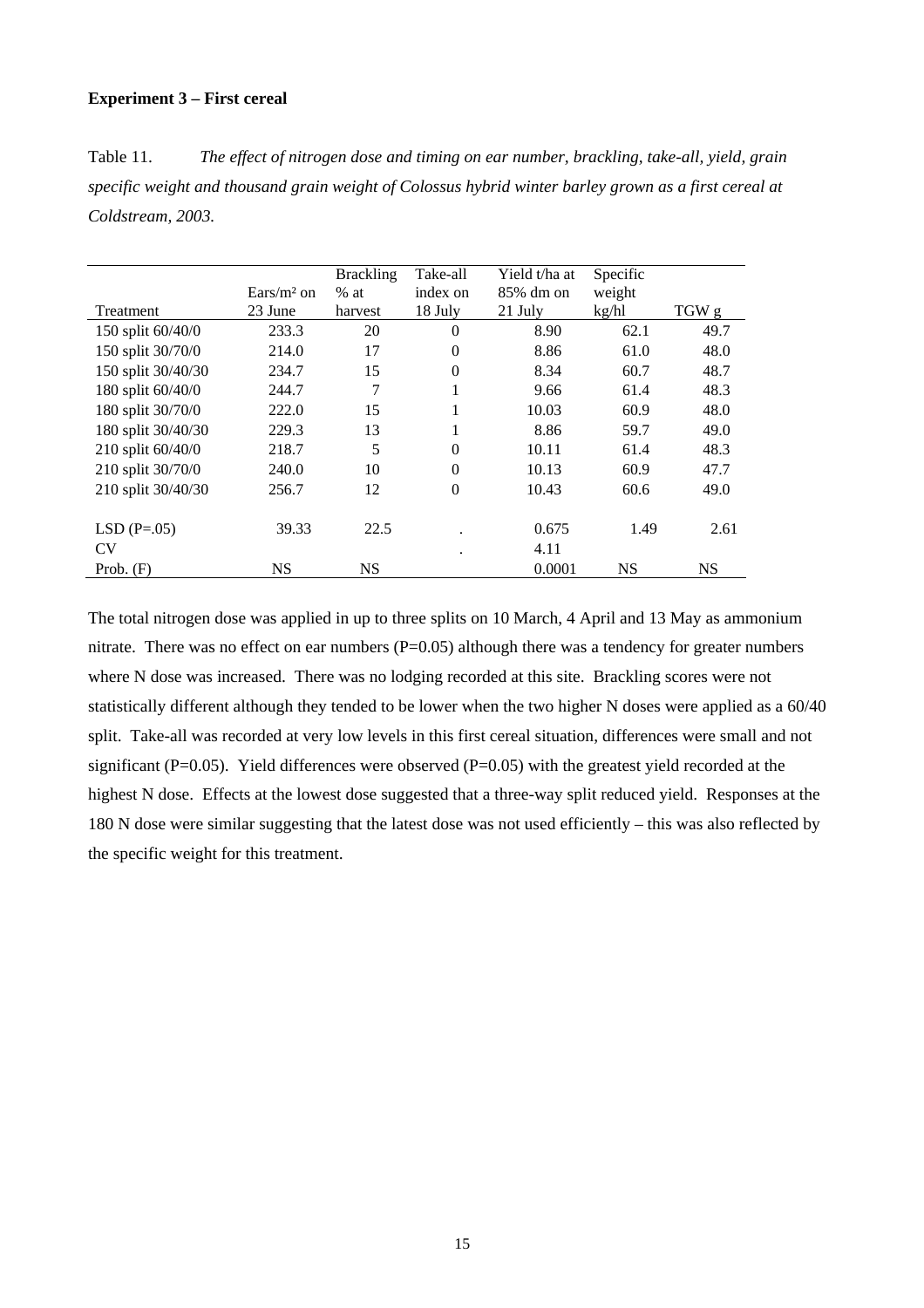Table 12. *The effect of nitrogen dose and timing on ear number, brackling, yield, grain specific weight and thousand grain weight of Colossus hybrid winter barley grown as a first cereal at Andover, 2003.* 

|                    |              | <b>Brackling</b> | Yield t/ha at | Specific<br>weight |           |
|--------------------|--------------|------------------|---------------|--------------------|-----------|
|                    | $Ears/m2$ on | $%$ at           | 85% dm on     | kg/hl at           |           |
| <b>Treatment</b>   | 21 July      | harvest          | 21 July       | 85% dm             | TGW g     |
| 150 split 60/40/0  | 382.0        | 80               | 6.67          | 61.1               | 44.9      |
| 150 split 30/70/0  | 417.3        | 83               | 6.98          | 61.5               | 45.2      |
| 150 split 30/40/30 | 341.3        | 53               | 6.63          | 62.3               | 45.0      |
| 180 split 60/40/0  | 422.7        | 70               | 7.02          | 61.3               | 45.6      |
| 180 split 30/70/0  | 376.7        | 62               | 7.62          | 61.2               | 44.8      |
| 180 split 30/40/30 | 396.7        | 67               | 7.12          | 62.0               | 46.0      |
| 210 split 60/40/0  | 380.7        | 67               | 7.28          | 60.2               | 43.8      |
| 210 split 30/70/0  | 403.3        | 93               | 7.60          | 61.2               | 46.0      |
| 210 split 30/40/30 | 379.3        | 67               | 7.19          | 62.3               | 46.8      |
|                    |              |                  |               |                    |           |
| $LSD(P=.05)$       | 67.37        | 42.5             | 0.508         | 1.20               | 1.87      |
| <b>CV</b>          |              |                  | 4.71          |                    |           |
| Prob. $(F)$        | NS           | <b>NS</b>        | <b>NS</b>     | <b>NS</b>          | <b>NS</b> |

The total nitrogen dose was applied in up to three splits on 6 March (GS 25-26), 31 March (GS 29) and 15 May (GS 39-49) as ammonium nitrate. There was no effect on ear numbers (P=0.05). There was no lodging recorded at this site. Yield differences were observed (P=0.05). Effects at all doses suggested that the standard 30/70/0 split produced the higher yields although a three-way split tended to result in higher specific weights and TGWs.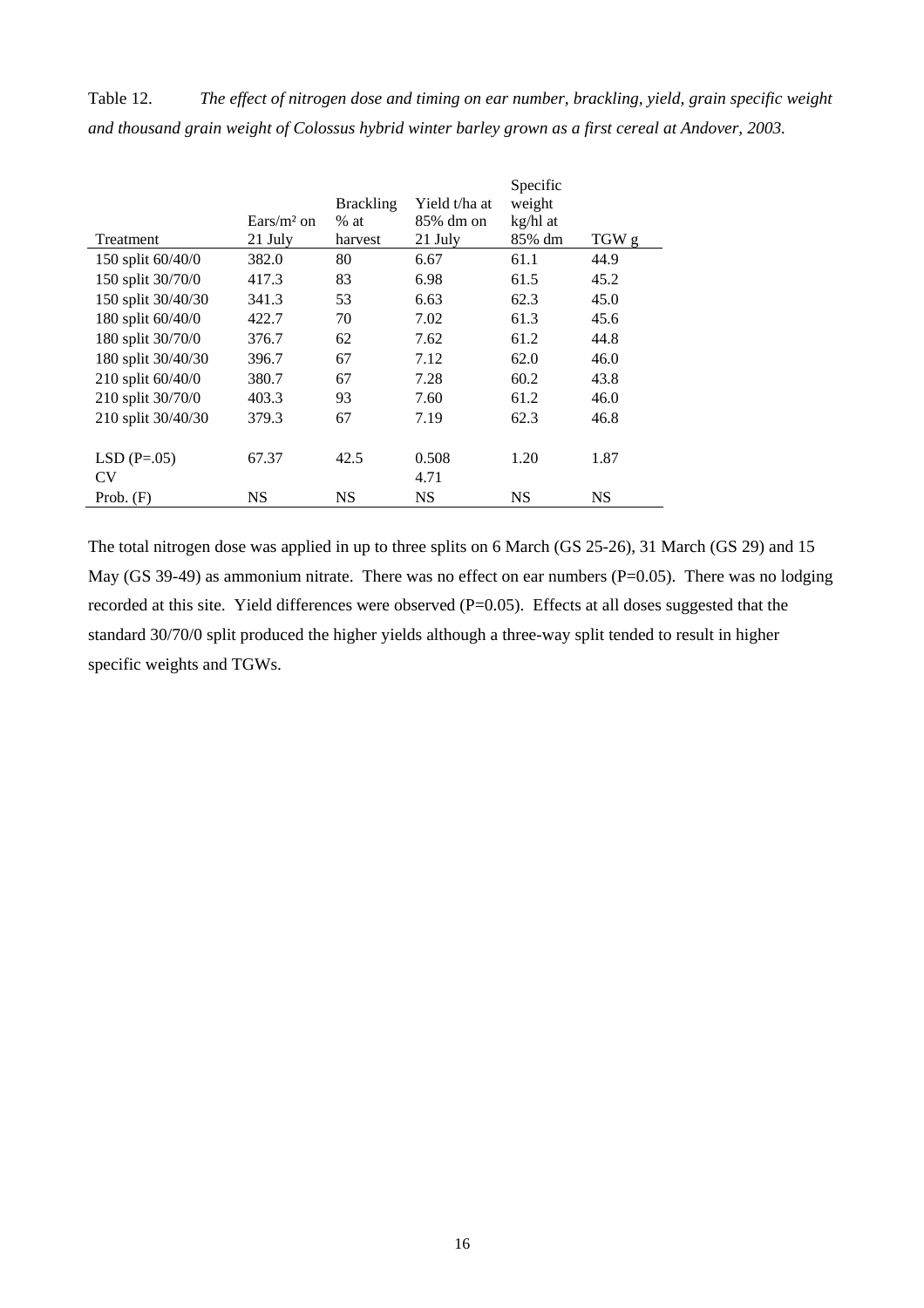Table 13. *The effect of nitrogen dose and timing on ear number, brackling, yield, grain specific weight and thousand grain weight of Colossus hybrid winter barley grown as a first cereal at Bainton, 2003.* 

|                     |              | Lodging | Yield t/ha at | Specific<br>weight |           |
|---------------------|--------------|---------|---------------|--------------------|-----------|
|                     | $Ears/m2$ on | $%$ at  | 85% dm on     | kg/hl at           |           |
| Treatment           | 4 June       | harvest | 21 July       | 85% dm             | TGW g     |
| 150 split 60/40/0   | 235.3        | 23.3    | 9.47          | 64.7               | 40.3      |
| 150 split 30/70/0   | 251.3        | 23.3    | 9.54          | 63.9               | 40.3      |
| 150 split 30/40/30  | 232.7        | 3.3     | 9.75          | 63.0               | 42.0      |
| 180 split 60/40/0   | 250.0        | 61.7    | 10.62         | 62.0               | 42.0      |
| 180 split 30/70/0   | 246.7        | 51.7    | 10.27         | 62.6               | 40.7      |
| 180 split 30/40/30  | 275.3        | 36.7    | 9.97          | 63.3               | 42.3      |
| 210 split $60/40/0$ | 266.7        | 81.7    | 10.56         | 61.1               | 37.7      |
| 210 split 30/70/0   | 264.0        | 75.0    | 9.92          | 60.8               | 39.3      |
| 210 split 30/40/30  | 254.0        | 70.0    | 10.25         | 60.5               | 43.3      |
|                     |              |         |               |                    |           |
| $LSD(P=.05)$        | 31.7         | 33.4    | 0.833         | 1.87               | 5.76      |
| CV                  |              |         | 4.8           |                    |           |
| Prob. $(F)$         | <b>NS</b>    | 0.0001  | 0.0824        | 0.0001             | <b>NS</b> |

Ear numbers were not significantly different. Lodging was less where a proportion of the N was applied later. Yields were not statistically different although at the higher two levels applying a grater proportion early appeared to be beneficial although this method reduced the TGW at the highest dose.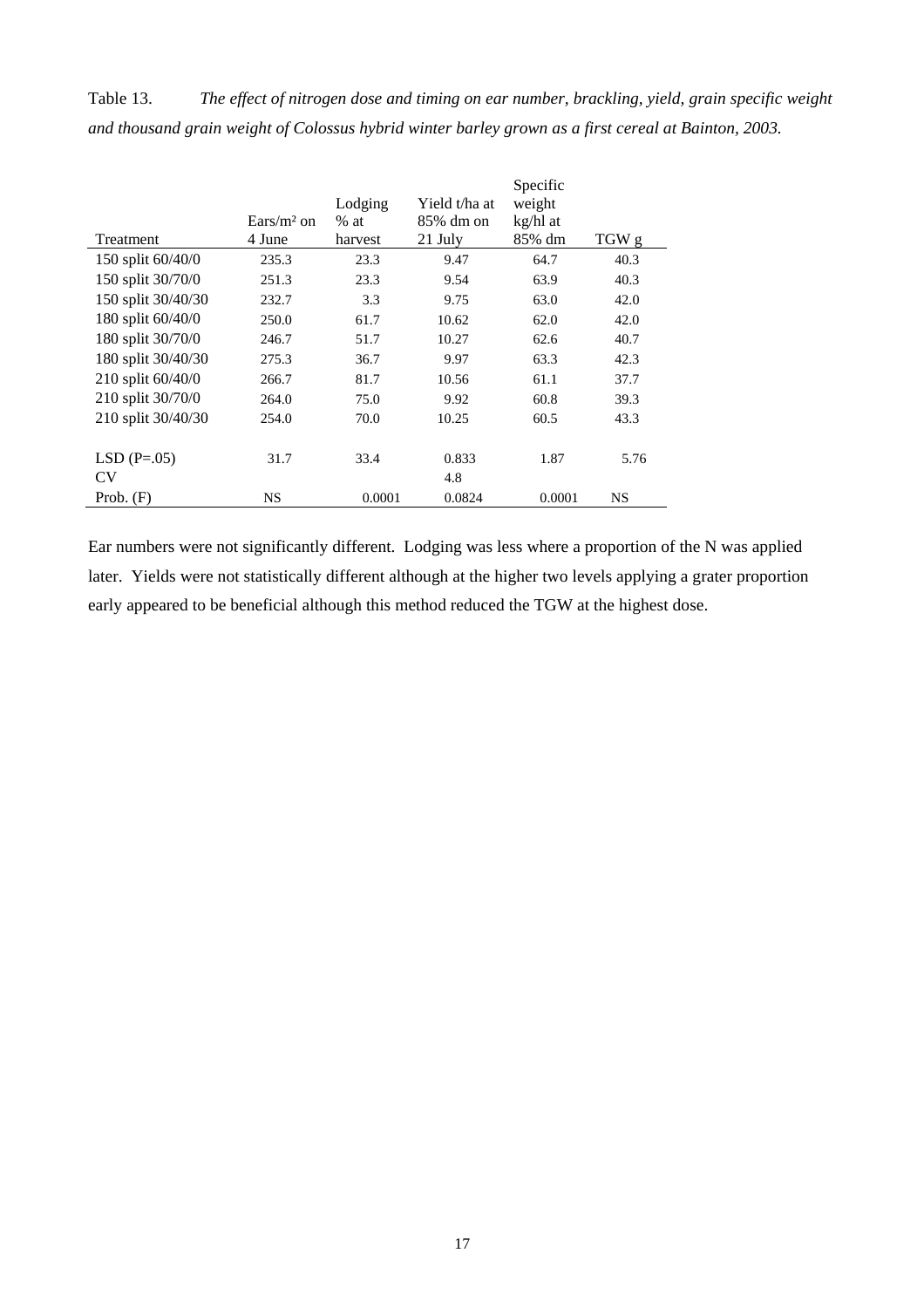Table 14. *The effect of nitrogen dose and timing on ear number, brackling, yield, grain specific weight and thousand grain weight of Colossus hybrid winter barley grown as a first cereal at Cirencester, 2003.*

| Treatment          | Ear count<br>$\text{/m}^2$ on 26<br>June | <b>Brackling</b><br>$%$ at<br>harvest | Yield t/ha<br>at 85% dm<br>on 4<br>August | Specific<br>weight<br>kg/hl at<br>85% dm | TGW g     |
|--------------------|------------------------------------------|---------------------------------------|-------------------------------------------|------------------------------------------|-----------|
| 150 split 60/40/0  | 320.7                                    | 89                                    | 7.89                                      | 58.5                                     | 41.0      |
| 150 split 30/70/0  | 361.3                                    | 90                                    | 8.07                                      | 59.9                                     | 39.2      |
| 150 split 30/40/30 | 338.7                                    | 90                                    | 7.24                                      | 58.5                                     | 38.0      |
| 180 split 60/40/0  | 384.0                                    | 87                                    | 7.96                                      | 59.0                                     | 37.3      |
| 180 split 30/70/0  | 408.0                                    | 87                                    | 7.64                                      | 58.8                                     | 36.8      |
| 180 split 30/40/30 | 374.0                                    | 90                                    | 7.40                                      | 58.0                                     | 37.2      |
| 210 split 60/40/0  | 371.3                                    | 90                                    | 8.61                                      | 58.7                                     | 36.3      |
| 210 split 30/70/0  | 390.0                                    | 88                                    | 7.41                                      | 58.0                                     | 36.5      |
| 210 split 30/40/30 | 364.0                                    | 90                                    | 7.57                                      | 58.4                                     | 37.5      |
|                    |                                          |                                       |                                           |                                          |           |
| $LSD(P=.05)$       | 4.45                                     | 65.8                                  | 0.97                                      | 1.36                                     | 3.53      |
| <b>CV</b>          |                                          |                                       | 7.24                                      |                                          |           |
| Prob. $(F)$        | <b>NS</b>                                | <b>NS</b>                             | NS                                        | NS                                       | <b>NS</b> |

The total nitrogen dose was applied in up to three splits on 28 February (GS 25-26), 16 April (GS 32-33) and 2 May (GS 45-49) as ammonium nitrate. There were no significant differences between treatments; brackling was severe when the crop was harvested late on 4 August. Yield and quality were poorer than the northern sites.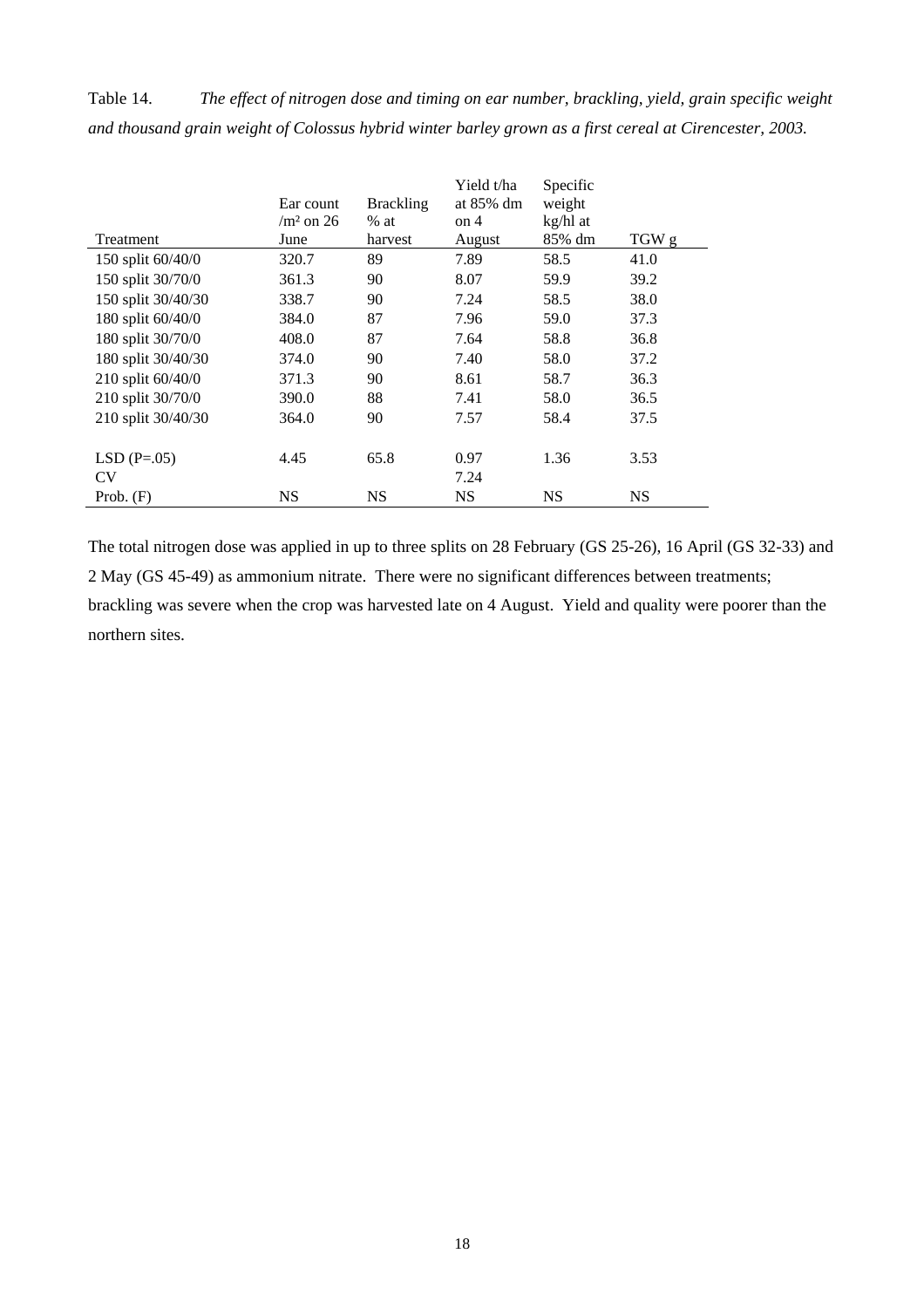# **Experiment 4 – Second cereal**

Table 15. *Effect of nitrogen dose and timing of application on brackling, yield, specific weight and TGW of Colossus hybrid winter barley with or without Latitude seed treatment grown in a second cereal situation, Bainton, 2003* 

|                                  |                  | Yield t/ha | Specific |           |
|----------------------------------|------------------|------------|----------|-----------|
|                                  |                  | at 85%     | weight   |           |
|                                  | <b>Brackling</b> | dm 5 July  | kg/hl at |           |
| N dose, timing and seed dressing | at harvest       | 2003       | 85% dm   | TGW g     |
| Standard seed dressing           |                  |            |          |           |
| 180 60/40/0                      | 50               | 7.65       | 62.7     | 40.3      |
| 180 30/70/0                      | 40               | 8.48       | 61.9     | 40.7      |
| 180 30/40/30                     | 57               | 8.24       | 61.5     | 40.0      |
| 210 60/40/0                      | 53               | 8.23       | 62.1     | 40.0      |
| 210 30/70/0                      | 50               | 8.00       | 60.9     | 39.7      |
| 210 30/40/30                     | 53               | 7.82       | 61.2     | 39.7      |
| 240 60/40/30                     | 53               | 8.43       | 62.0     | 40.0      |
| 240 30/70/0                      | 37               | 7.94       | 62.0     | 41.0      |
| 240 30/40/30                     | 40               | 8.48       | 61.3     | 40.0      |
| Standard plus Latitude dressing  |                  |            |          |           |
| 180 60/40/0                      | 53               | 8.43       | 62.3     | 42.0      |
| 180 30/70/0                      | 37               | 8.28       | 62.1     | 41.7      |
| 180 30/40/30                     | 57               | 7.77       | 62.0     | 40.7      |
| 210 60/40/0                      | 53               | 8.98       | 63.1     | 41.7      |
| 210 30/70/0                      | 47               | 8.24       | 61.6     | 42.0      |
| 210 30/40/30                     | 43               | 7.65       | 62.8     | 43.3      |
| 240 60/40/0                      | 47               | 8.85       | 62.3     | 40.0      |
| 240 30/70/0                      | 53               | 8.61       | 62.7     | 39.3      |
| 240 30/40/30                     | 30               | 8.12       | 62.0     | 40.7      |
|                                  |                  |            |          |           |
| $LSD(P=.05)$                     | 23.26            | 0.802      |          | 4.19      |
| <b>CV</b>                        | 29.43            | 5.84       |          | 6.18      |
| Prob. $(F)$                      | <b>NS</b>        | 0.0579     |          | <b>NS</b> |

The trial was drilled on 18 September; nitrogen was applied on 10 April, 4 May and 13 May as ammonium nitrate. Overall there was a response of 0.18 t/ha to the use of Latitude seed dressing. Take all levels were very low and there were no differences observed between treatments. Delaying 30% of the N dose until GS 37-49 resulted in a yield reduction except at the highest N dose applied. Where Latitude was used the early nitrogen timing tended to produce higher yields.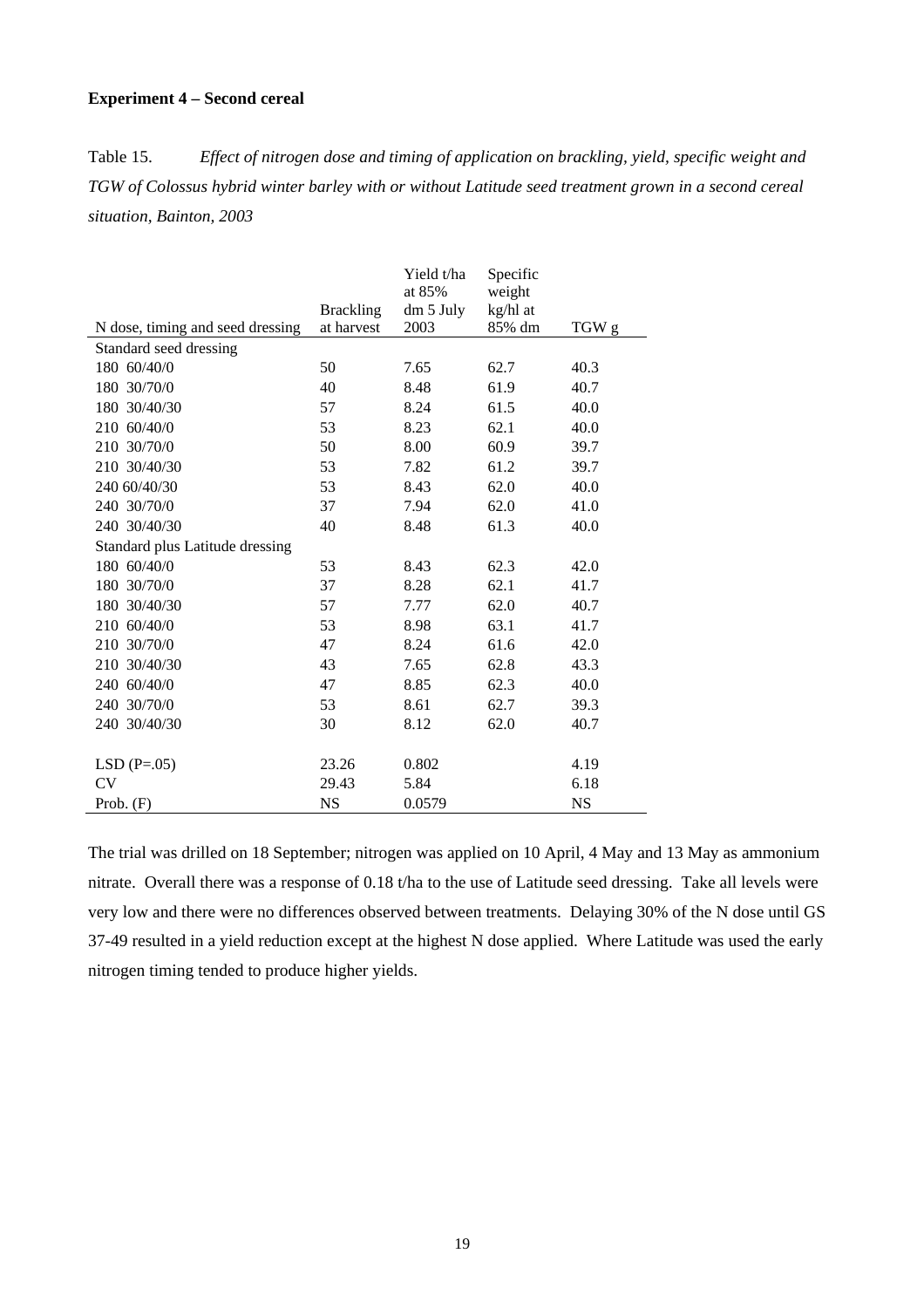Table 16. *Effect of nitrogen dose and timing of application on take-all, brackling, yield, specific weight and TGW of Colossus hybrid winter barley with or without Latitude seed treatment grown in a second cereal situation, Coldstream, 2003* 

|                        | Take-all index<br>on 18 July | Brackling % at<br>harvest | Yield t/ha<br>at 85%<br>dm <sub>21</sub><br>July | Specific<br>weight<br>kg/hl at<br>85% dm | TGW g     |
|------------------------|------------------------------|---------------------------|--------------------------------------------------|------------------------------------------|-----------|
| Standard seed dressing |                              |                           |                                                  |                                          |           |
| 180 60/40/0            | 10.7                         | 42                        | 8.48                                             | 57.4                                     | 46.7      |
| 180 30/70/0            | 12.3                         | 30                        | 7.74                                             | 57.4                                     | 45.7      |
| 180 30/40/30           | 11.7                         | 22                        | 7.45                                             | 57.6                                     | 48.0      |
| 210 60/40/0            | 11.7                         | 27                        | 8.14                                             | 58.1                                     | 48.0      |
| 210 30/70/0            | 13.7                         | 33                        | 7.60                                             | 57.6                                     | 46.0      |
| 210 30/40/30           | 7.3                          | 32                        | 7.41                                             | 57.7                                     | 45.3      |
| 240 30/70/0            | 10.7                         | 37                        | 8.61                                             | 57.4                                     | 47.3      |
| 240 30/40/30           | 10.7                         | 28                        | 8.41                                             | 58.0                                     | 46.7      |
| 240 30/40/30           | 13.3                         | 30                        | 8.20                                             | 58.1                                     | 44.7      |
| Standard plus Latitude |                              |                           |                                                  |                                          |           |
| 180 60/40/0            | 5.7                          | 17                        | 8.67                                             | 57.9                                     | 49.0      |
| 180 30/70/0            | 12.0                         | 30                        | 7.91                                             | 58.8                                     | 46.3      |
| 180 30/40/30           | 9.4                          | 25                        | 7.75                                             | 56.6                                     | 48.7      |
| 210 60/40/0            | 11.3                         | 20                        | 8.35                                             | 58.6                                     | 48.3      |
| 210 30/70/0            | 14.3                         | 28                        | 8.28                                             | 57.4                                     | 47.0      |
| 210 30/40/30           | 8.0                          | 37                        | 7.97                                             | 58.8                                     | 47.7      |
| 240 60/40/0            | 6.3                          | 33                        | 8.79                                             | 58.8                                     | 48.0      |
| 240 30/70/0            | 6.3                          | 25                        | 8.51                                             | 58.1                                     | 46.0      |
| 240 30/40/30           | 9.7                          | 30                        | 8.77                                             | 58.7                                     | 47.7      |
|                        |                              |                           |                                                  |                                          |           |
| $LSD(P=.05)$           | 6.52                         | 12.3                      | 0.572                                            | 1.85                                     | 2.38      |
| <b>CV</b>              | 38.03                        | 25.48                     | 4.2                                              | 1.91                                     | 3.03      |
| Prob(F)                | <b>NS</b>                    | 0.0303                    | 0.0001                                           | 0.5256                                   | <b>NS</b> |

The crop was sown on 16 September; nitrogen was applied on 10 April, 4 May and 13 May. Overall the yield response to Latitude seed dressing was 0.31 t/ha. Yield tended to decline if nitrogen was delayed. Take-all levels were slight but tended to be lower where Latitude was applied as a seed dressing. Specific weight was poor.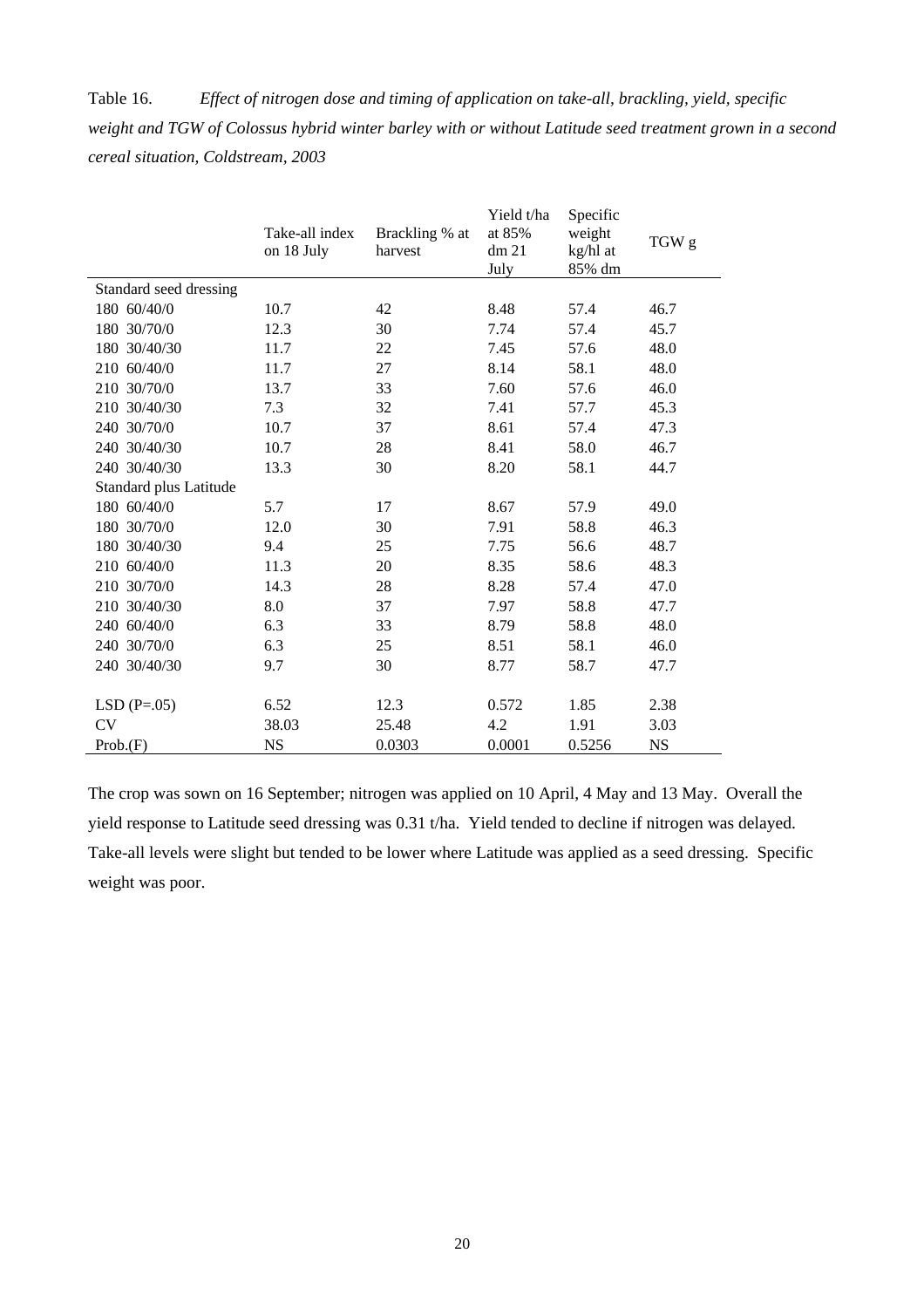Table 17. *Effect of nitrogen dose and timing of application on take-all, lodging, brackling, yield, specific weight and TGW of Colossus hybrid winter barley with or without Latitude seed treatment grown in a second cereal situation, Cirencester, 2003*

|                        |            |            |             |               | Specific |       |
|------------------------|------------|------------|-------------|---------------|----------|-------|
|                        | Take-all   |            |             | Yield t/ha at | weight   |       |
|                        | Index on 9 | Lodging %  | Brackling % | 85% dm 28     | kg/hl at |       |
|                        | July       | at harvest | at harvest  | July          | 85% dm   | TGW g |
| Standard seed dressing |            |            |             |               |          |       |
| 180 60/40/0            | 10.7       | 16.7       | 83          | 8.26          | 60.1     | 49.0  |
| 180 30/70/0            | 17.3       | 13.3       | 87          | 8.01          | 60.0     | 49.0  |
| 180 30/40/30           | 11.7       | 5.0        | 95          | 9.08          | 60.4     | 49.5  |
| 210 60/40/0            | 13.7       | 20.0       | 80          | 8.92          | 60.5     | 49.0  |
| 210 30/70/0            | 12.3       | 0.0        | 100         | 8.30          | 59.7     | 44.5  |
| 210 30/40/30           | 14.7       | 41.7       | 58          | 7.96          | 62.0     | 49.5  |
| 240 60/40/0            | 17.3       | 23.3       | 77          | 8.50          | 60.2     | 47.5  |
| 240 30/40/30           | 12.3       | 53.3       | 47          | 7.83          | 59.4     | 44.5  |
| 240 30/70/0            | 15.0       | 5.0        | 95          | 7.97          | 60.8     | 48.5  |
| Standard plus Latitude |            |            |             |               |          |       |
| 180 60/40/0            | 7.8        | 33.3       | 67          | 8.76          | 59.5     | 46.5  |
| 180 30/70/0            | 9.3        | 26.7       | 73          | 8.37          | 60.0     | 44.5  |
| 180 30/40/30           | 15.3       | 13.3       | 87          | 7.99          | 61.0     | 43.0  |
| 210 60/40/0            | 11.7       | 13.3       | 87          | 7.99          | 60.6     | 47.0  |
| 210 30/70/0            | 10.0       | 31.7       | 68          | 8.41          | 60.3     | 45.0  |
| 210 30/40/30           | 10.7       | 28.3       | 72          | 8.57          | 59.9     | 42.0  |
| 240 60/40/0            | 10.7       | 31.7       | 68          | 8.87          | 60.3     | 45.0  |
| 240 30/70/0            | 10.7       | 10.0       | 87          | 8.61          | 59.4     | 46.0  |
| 240 30/40/30           | 12.7       | 3.3        | 97          | 8.19          | 59.4     | 42.0  |
|                        |            |            |             |               |          |       |
| $LSD(P=0.05)$          | 8.04       | 44.822     | 44.9        | 1.172         |          |       |
| <b>CV</b>              | 38.81      | 130.78     | 33.98       | 8.41          |          |       |
| Prob $(F)$             | <b>NS</b>  | <b>NS</b>  | <b>NS</b>   | <b>NS</b>     |          |       |

The crop was sown on 24 September; nitrogen was applied as ammonium nitrate on 7 March, 3 April and 1 May. Overall there was a 0.11 t/ha response to Latitude. There was no overall response to more than 180 kg/ha N and the crop responded best to the higher dose at the early timing of nitrogen. However, there were no statistically significant differences.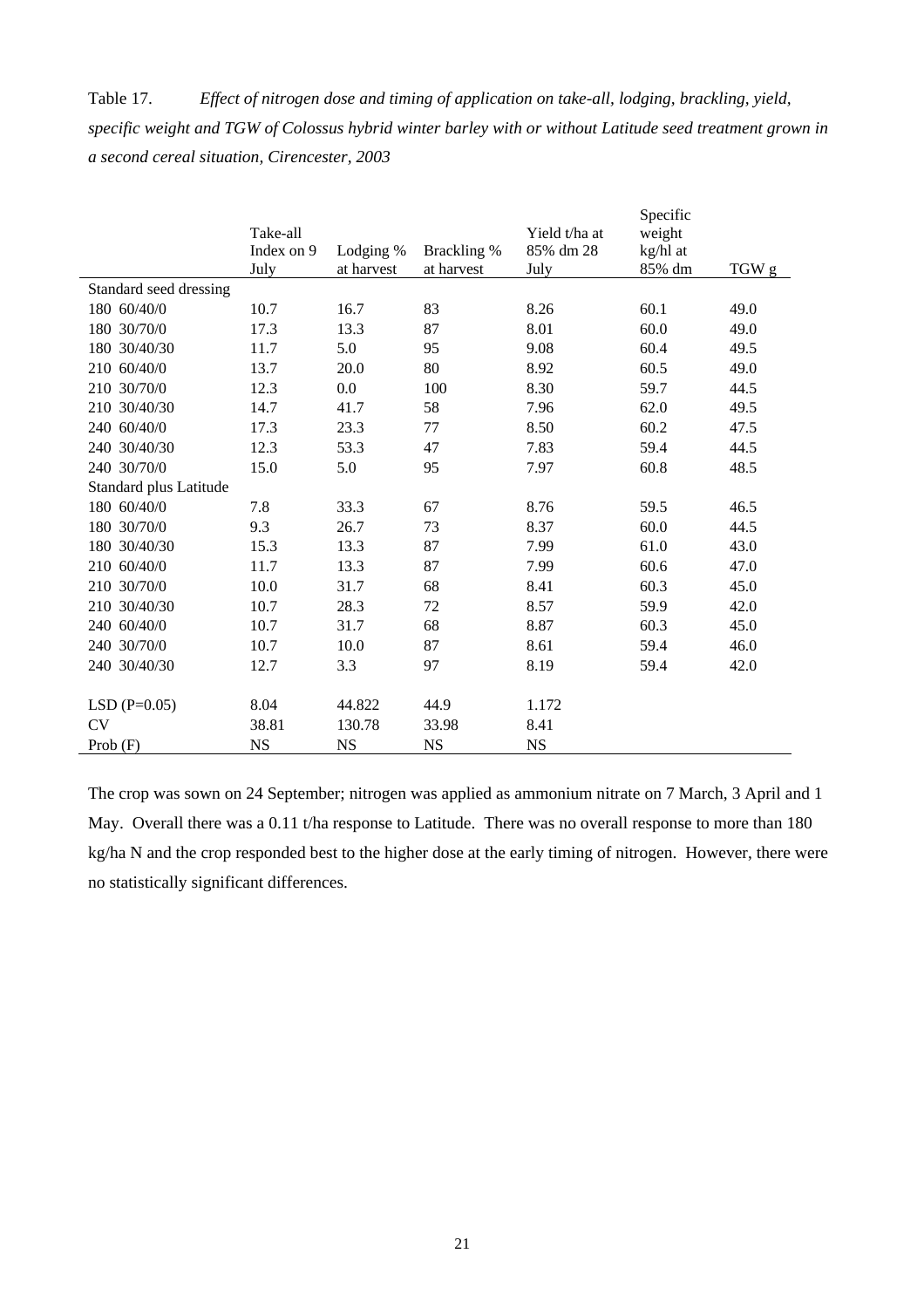Table 18. *Effect of nitrogen dose and timing of application on take-all, lodging, brackling, yield, specific weight and TGW of Colossus hybrid winter barley with or without Latitude seed treatment grown in a second cereal situation, Andover, 2003*

|                        |          |              |               | Specific |        |
|------------------------|----------|--------------|---------------|----------|--------|
|                        | Take-all |              | Yield t/ha at | weight   |        |
|                        | Index on | $Ears/m2$ on | 85% dm 28     | kg/hl at |        |
|                        | 17 June  | 14 July      | July          | 85% dm   | TGW g  |
| Standard seed dressing |          |              |               |          |        |
| 180 60/40/0            | 15.7     | 371          | 5.61          | 51.0     | 39.9   |
| 180 30/70/0            | 10.6     | 357          | 6.07          | 54.3     | 42.1   |
| 180 30/40/30           | 24.3     | 359          | 5.86          | 53.9     | 41.6   |
| 210 60/40/0            | 14.1     | 401          | 5.96          | 53.9     | 40.8   |
| 30/70/0<br>210         | 17.5     | 413          | 6.67          | 54.3     | 42.1   |
| 210 30/40/30           | 19.5     | 353          | 5.75          | 54.3     | 41.4   |
| 240 60/40/0            | 17.7     | 371          | 7.05          | 55.3     | 42.0   |
| 240 30/70/0            | 16.2     | 369          | 6.43          | 54.3     | 45.6   |
| 240 30/40/30           | 22.1     | 339          | 6.46          | 53.4     | 40.8   |
| Standard plus Latitude |          |              |               |          |        |
| 180 60/40/0            | 23.3     | 376          | 6.05          | 51.7     | 41.2   |
| 180 30/70/0            | 17.4     | 349          | 6.60          | 54.9     | 42.7   |
| 180 30/40/30           | 14.4     | 331          | 6.28          | 55.6     | 42.0   |
| 210 60/40/0            | 17.6     | 336          | 6.06          | 53.5     | 40.9   |
| 210 30/70/0            | 10.2     | 345          | 6.75          | 54.7     | 41.6   |
| 210 30/40/30           | 14.8     | 349          | 6.68          | 55.2     | 43.4   |
| 240 60/40/0            | 12.5     | 386          | 6.52          | 53.4     | 41.3   |
| 240 30/70/0            | 17.3     | 313          | 6.61          | 53.8     | 41.5   |
| 240 30/40/30           | 14.9     | 376          | 6.31          | 54.6     | 44.7   |
| $LSD(P=0.05)$          |          | 96.7         | 0.535         | 1.84     | 1.81   |
| <b>CV</b>              |          |              | 5.08          |          |        |
| Prob $(F)$             |          | 0.0036       | 0.0002        | 0.0012   | 0.0018 |

The trial was sown on 27 September. Nitrogen was applied on 12 March, 31 March and 15 May. Take-all levels were moderate; in the absence of Latitude seed treatment the take-all index tended to rise when 30% of the nitrogen was held back until May. This effect was not apparent where Latitude was used. Yield was generally highest when the standard nitrogen timing was applied.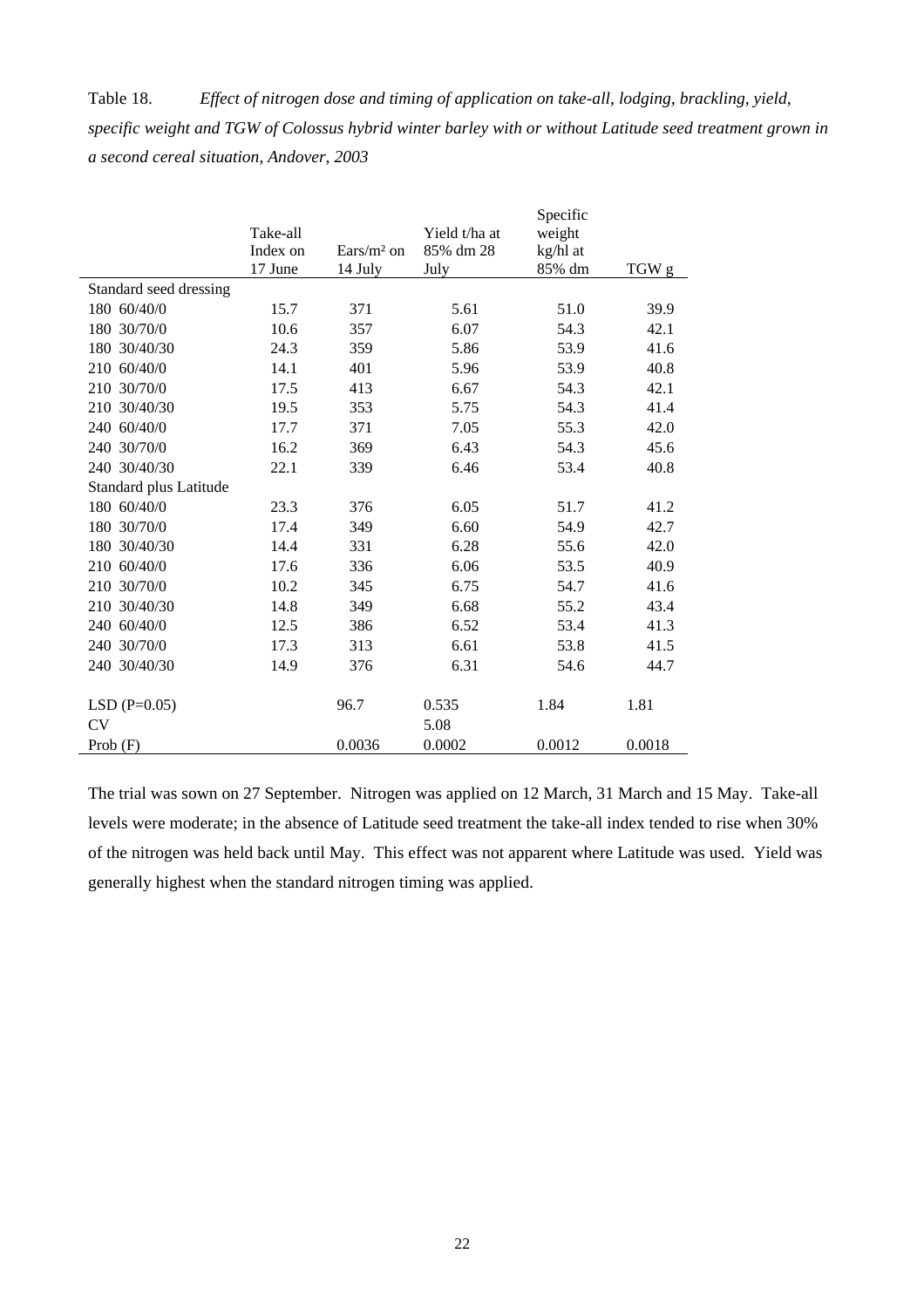# **Results**

# **Year 2 – 2004**

## **Experiment 1 - First cereal**

Table 19. *Effect of seed rate on plant population, ear number, lodging, brackling and yield of the hybrid winter barley cv .Colossus in a first cereal situation at Bainton, 2004.* 

|                            | Plant<br>$estab./m2$ on<br>26 October | Ears / $m2$ on<br>7 June | Lodging %<br>at harvest | <b>Brackling</b><br>$%$ at<br>harvest | Yield t/ha at<br>85% dm 15<br>July |
|----------------------------|---------------------------------------|--------------------------|-------------------------|---------------------------------------|------------------------------------|
| $250$ seeds/m <sup>2</sup> | 216.7                                 | 428.7                    | 53.3                    | 20                                    | 10.03                              |
| $300$ seeds/m <sup>2</sup> | 263.3                                 | 438.7                    | 58.3                    | 7                                     | 10.26                              |
| $350$ seeds/m <sup>2</sup> | 270.0                                 | 460.0                    | 58.3                    | 17                                    | 10.00                              |
| $LSD(P=.05)$<br>CV         | 23.48                                 | 70.49                    | 11.33                   | 27.2                                  | 1.668<br>7.29                      |
| Prob. $(F)$                | 0.0061                                | NS                       | NS                      | NS                                    | NS                                 |

Different plant populations were established but ear numbers in June were similar and resultant yields were the same.

Table 20. *Effect of seed rate on plant population, ear number, brackling, yield, specific weight and TGW of the hybrid winter barley cv .Colossus in a first cereal situation at Coldstream, 2004.* 

|                            | Plant<br>popn/m <sup>2</sup> | $Ears/m2$ on |                                | Yield t/ha at     | Specific<br>weight |           |
|----------------------------|------------------------------|--------------|--------------------------------|-------------------|--------------------|-----------|
|                            | on 10<br>October             | 2 June       | <b>Brackling</b><br>at harvest | 85% dm 21<br>July | kg/hl at<br>85% dm | TGW g     |
| $250$ seeds/m <sup>2</sup> | 203.3                        | 444.7        | 17                             | 9.70              | 59.6               | 47.7      |
| $300$ seeds/m <sup>2</sup> | 219.3                        | 480.7        | 20                             | 8.56              | 59.1               | 45.0      |
| $350$ seeds/m <sup>2</sup> | 233.3                        | 478.0        | 22                             | 9.69              | 59.4               | 46.9      |
| $LSD(P=.05)$<br>CV         | 27.32                        | 28.95        | 20                             | 0.68<br>2.81      | 1.46               | 3.31      |
| Prob. $(F)$                | <b>NS</b>                    | 0.0453       | NS                             | 0.0199            | NS                 | <b>NS</b> |

Similar populations were established, ear numbers were greater at the two higher seed rates. Yield and TGW was lowest at the 300 seeds treatment but similar at the lowest and highest seed rates.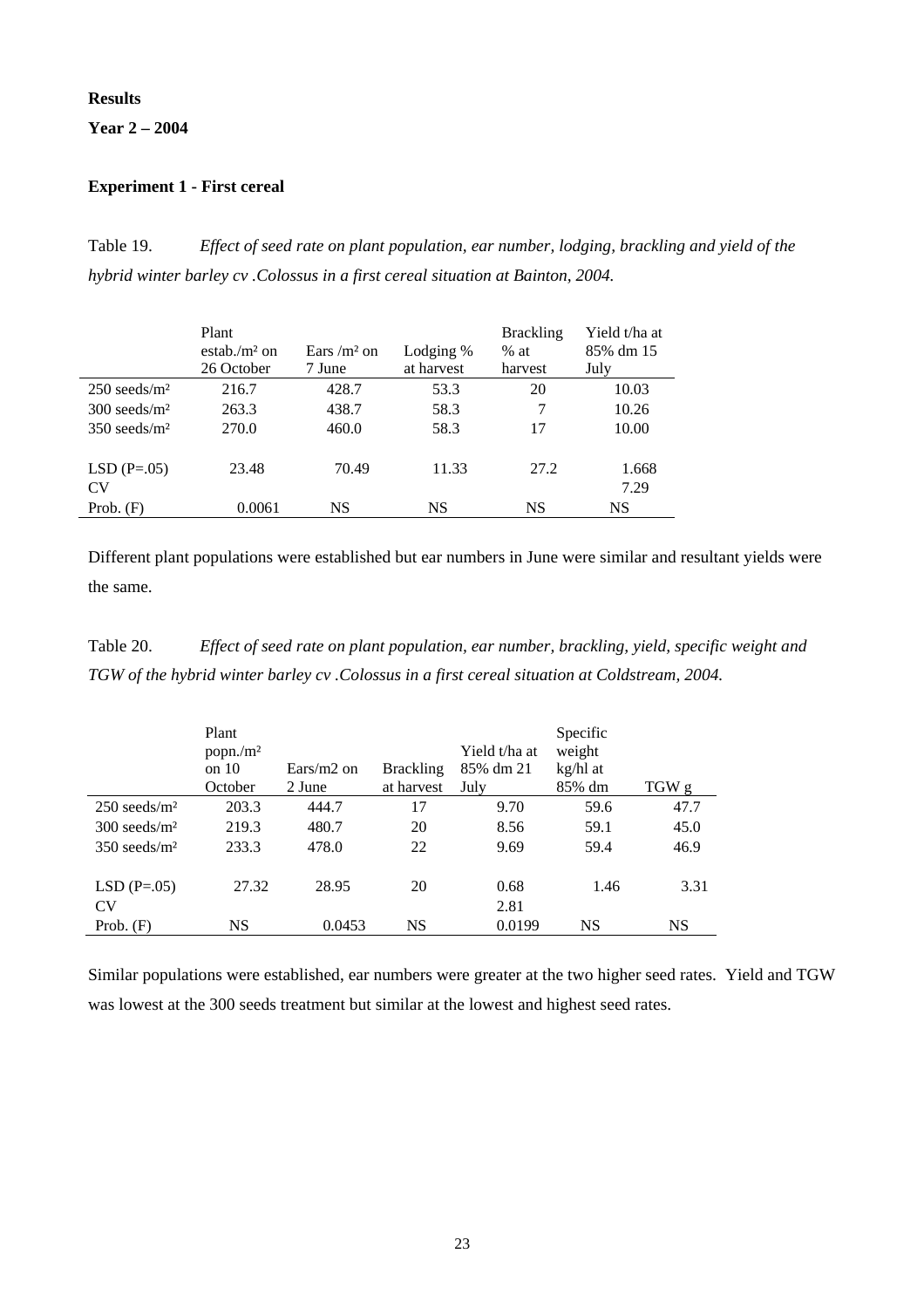Table 21. *Effect of seed rate on plant population, ear number, yield, specific weight and TGW of the hybrid winter barley cv .Colossus grown as a first cereal at Cirencester, 2004.* 

|                            | Plant popn.<br>/m <sup>2</sup> 11<br>November | Ear<br>$count/m2$ on<br>26 June | Yield t/ha at<br>85% dm 24<br>July | Specific weight<br>kg/hl at 85% dm | TGW g |
|----------------------------|-----------------------------------------------|---------------------------------|------------------------------------|------------------------------------|-------|
| $250$ seeds/m <sup>2</sup> | 129.3                                         | 342.0                           | 5.36                               | 61.6                               | 45.7  |
| $300$ seeds/m <sup>2</sup> | 148.7                                         | 338.0                           | 5.35                               | 60.6                               | 44.3  |
| $350$ seeds/m <sup>2</sup> | 168.7                                         | 372.7                           | 5.66                               | 60.6                               | 44.7  |
| $LSD(P=.05)$               | 59.91                                         | 54.54                           | 0.84                               | 2.65                               | 2.95  |
| CV <sub></sub>             |                                               |                                 | 6.8                                |                                    |       |
| Prob. $(F)$                | NS                                            | NS                              | NS                                 | NS                                 | NS    |

Yield was low and there were no significant differences between treatments.

Table 22. *Effect of seed rate on plant population, ear number, lodging, yield, specific weight and TGW of the winter barley cv .Colossus and Siberia grown as a first cereal at Andover, 2004.* 

|                                     | Plant<br>popn. $/m2$<br>24 October | Ear<br>count/m <sup>2</sup><br>on 2 June | Lodging at<br>harvest | Yield t/ha<br>at 85% dm<br>21 July | Specific<br>weight<br>kg/hl at<br>85% dm | TGW g |
|-------------------------------------|------------------------------------|------------------------------------------|-----------------------|------------------------------------|------------------------------------------|-------|
| Colossus $200$ seeds/m <sup>2</sup> | 139.3                              | 580.0                                    | 8.3                   | 7.03                               | 63.9                                     | 48.6  |
| Siberia $200$ seeds/m <sup>2</sup>  | 158.0                              | 522.7                                    | 83.3                  | 7.40                               | 63.8                                     | 52.0  |
| Colossus $300$ seeds/m <sup>2</sup> | 169.3                              | 702.0                                    | 22.7                  | 7.36                               | 63.5                                     | 46.7  |
| Siberia $300$ seeds/m <sup>2</sup>  | 171.3                              | 605.3                                    | 83.3                  | 7.60                               | 63.6                                     | 50.5  |
| $LSD(P=.05)$<br><b>CV</b>           | 102.05                             | 220.63                                   | 18.5                  | 0.92<br>6.29                       | 2.36                                     | 4.77  |
| Prob. $(F)$                         | NS                                 | NS                                       | $\theta$              | NS                                 | NS                                       | NS    |

This trail compared Siberia and Colossus at two seed rates in contrast to the other sites. Siberia had a slightly improved plant population but produced fewer ears (NS). Yield and TGW were higher than Colossus despite severe lodging. This suggested that Colossus was unable to fulfil the earlier potential due to poor grain fill. Statistically (P=0.05), there were no differences in the performance of the two varieties.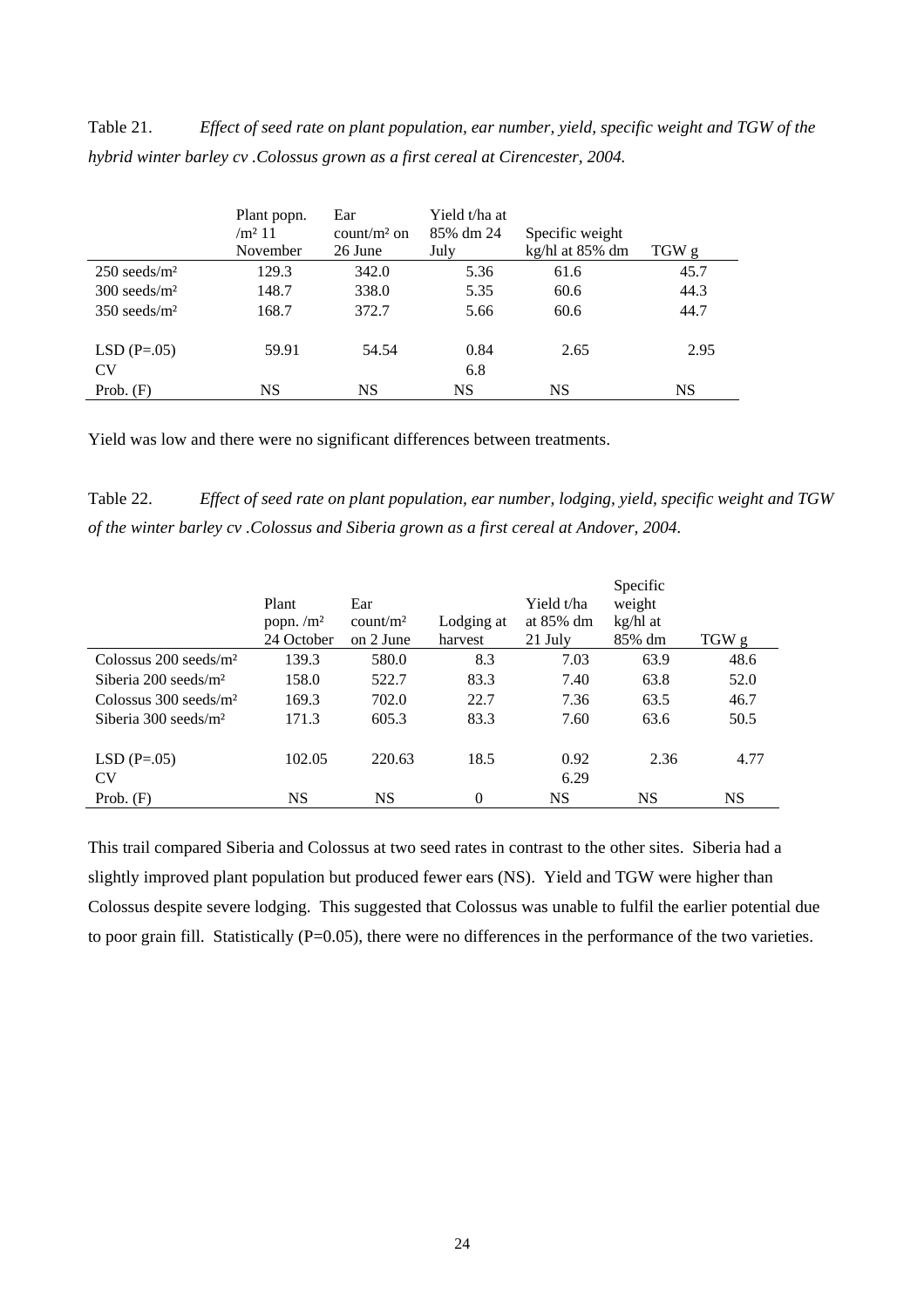# **Experiment 2 – Second cereal**

Table 23. *The effect of seed rate and seed treatment(Raxil S ± Latitude) on the population, establishment, take-all, brackling, yield and TGW of Colossus and Siberia winter barley grown as a third cereal, Andover 2004*

|       |                           | Plant<br>popn. $/m2$<br>on 16<br>October | Ear<br>number<br>$/m2$ on<br>June | Yield t/ha<br>at $85%$<br>dm <sub>15</sub><br>July | Specific<br>weight<br>kg/hl | TGW g     |
|-------|---------------------------|------------------------------------------|-----------------------------------|----------------------------------------------------|-----------------------------|-----------|
|       | Colossus + Latitude       | 235                                      | 413                               | 10.60                                              | 61.4                        | 49.0      |
| 350   | Colossus standard         | 164                                      | 394                               | 9.42                                               | 63.2                        | 48.2      |
| seeds | $Siberia + Latitude$      | 213                                      | 379                               | 9.54                                               | 61.7                        | 48.0      |
|       | Siberia standard          | 213                                      | 442                               | 9.34                                               | 63.5                        | 47.0      |
|       | Colossus + Latitude       | 161                                      | 399                               | 10.90                                              | 61.6                        | 48.3      |
| 250   | Colossus standard         | 134                                      | 432                               | 9.36                                               | 63.2                        | 47.5      |
| seeds | Siberia + Latitude        | 136                                      | 433                               | 8.75                                               | 61.6                        | 48.6      |
|       | Siberia standard          | 141                                      | 399                               | 8.97                                               | 62.8                        | 47.2      |
|       | $LSD(P=.05)$<br><b>CV</b> | 43.2                                     | 84.1                              | 1.221<br>7.41                                      | 5.13                        | 4.68      |
|       | Prob. $(F)$               | 0.0001                                   | <b>NS</b>                         | <b>NS</b>                                          | <b>NS</b>                   | <b>NS</b> |

Overall, Colossus yielded better than Siberia by 0.7 t/ha (NS). Latitude improved yield by 0.46 t/ha (NS) and there was no benefit from increasing the seed rate above 200 seeds/m². Colossus appeared to respond to Latitude at both seed rates but this was not statistically significant.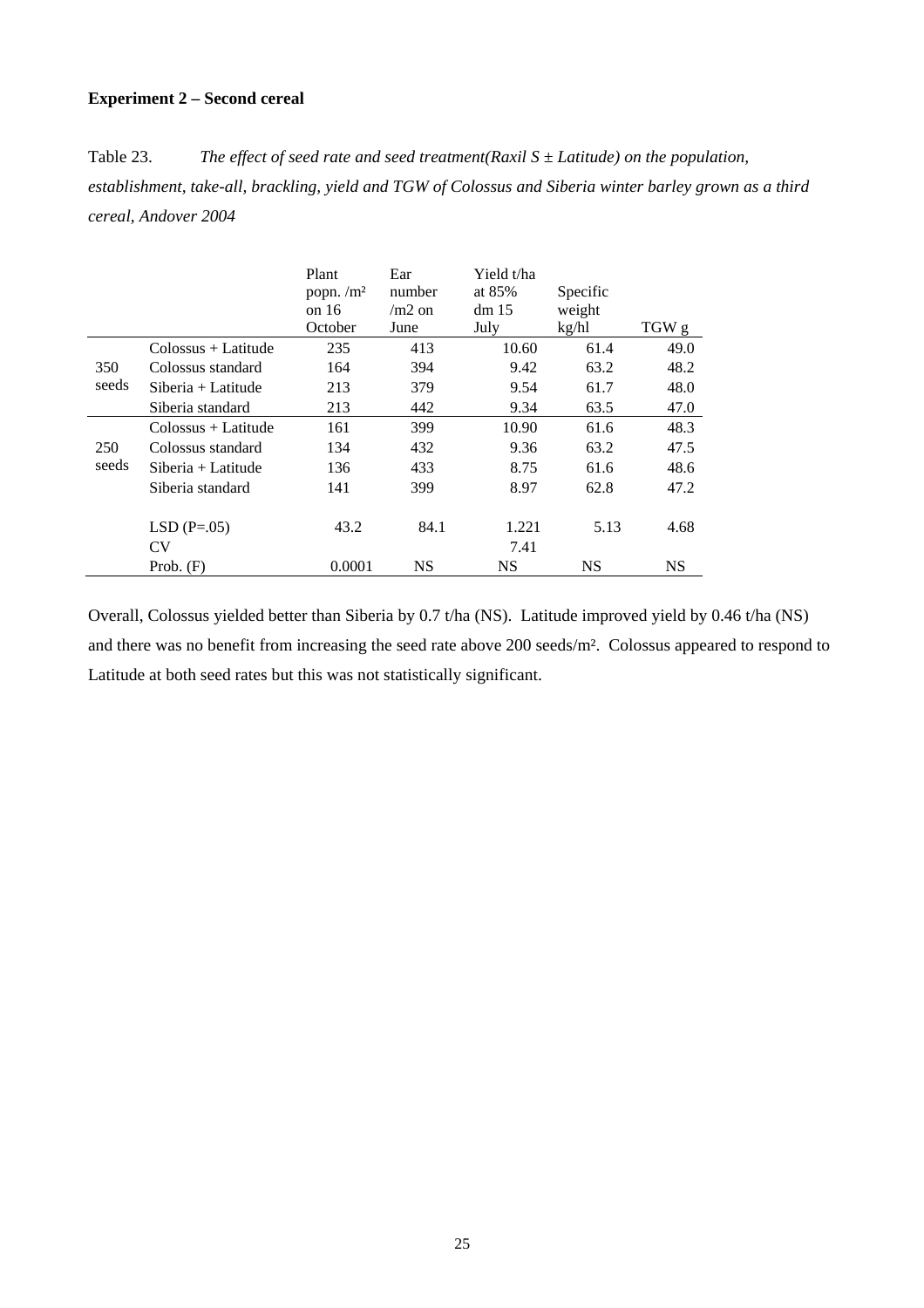Table 24. *The effect of seed rate and seed treatment(Raxil S ± Latitude) on the population, establishment, take-all, brackling, yield and TGW of Colossus and Siberia winter barley grown as a second cereal, Bainton, 2004*

|       |                                     | Plant<br>popn. $/m2$<br>on $16$<br>October | Ear<br>number<br>$/m2$ on<br>June | Lodging<br>$%$ at<br>harvest | Yield t/ha<br>at 85%<br>dm <sub>15</sub><br>July | TGW g     |
|-------|-------------------------------------|--------------------------------------------|-----------------------------------|------------------------------|--------------------------------------------------|-----------|
|       | $\text{Colossus} + \text{Latitude}$ | 276.0                                      | 371.3                             | 53                           | 9.80                                             | 46.0      |
| 350   | Colossus standard                   | 246.7                                      | 392.0                             | 47                           | 9.07                                             | 45.3      |
| seeds | $Siberia + Latitude$                | 229.3                                      | 368.7                             | $\Omega$                     | 8.90                                             | 48.7      |
|       | Siberia standard                    | 230.7                                      | 359.3                             | $\Omega$                     | 9.09                                             | 49.6      |
|       | Colossus + Latitude                 | 202.7                                      | 354.7                             | 57                           | 9.64                                             | 47.1      |
| 250   | Colossus standard                   | 197.3                                      | 355.3                             | 70                           | 9.04                                             | 45.5      |
| seeds | $Siberia + Latitude$                | 177.3                                      | 359.3                             | $\Omega$                     | 8.52                                             | 49.0      |
|       | Siberia standard                    | 173.3                                      | 352.0                             | $\mathbf{0}$                 | 8.78                                             | 47.6      |
|       | $LSD(P=.05)$<br>CV                  | 37.54                                      | 40.5                              | 16                           | 0.643<br>4.03                                    | 3.37      |
|       | Prob. $(F)$                         | 0.0005                                     | <b>NS</b>                         | $\Omega$                     | 0.013                                            | <b>NS</b> |

Discreet populations were established from the two seed rates although Colossus' establishment at 250 seeds was almost as good as Siberia's at 350 seeds. Ear numbers were similar at either seed rate. Lodging was confined to Colossus. Colossus out yielded Siberia by 0.57 t/ha; the response to Latitude seed dressing was 0.22 t/ha.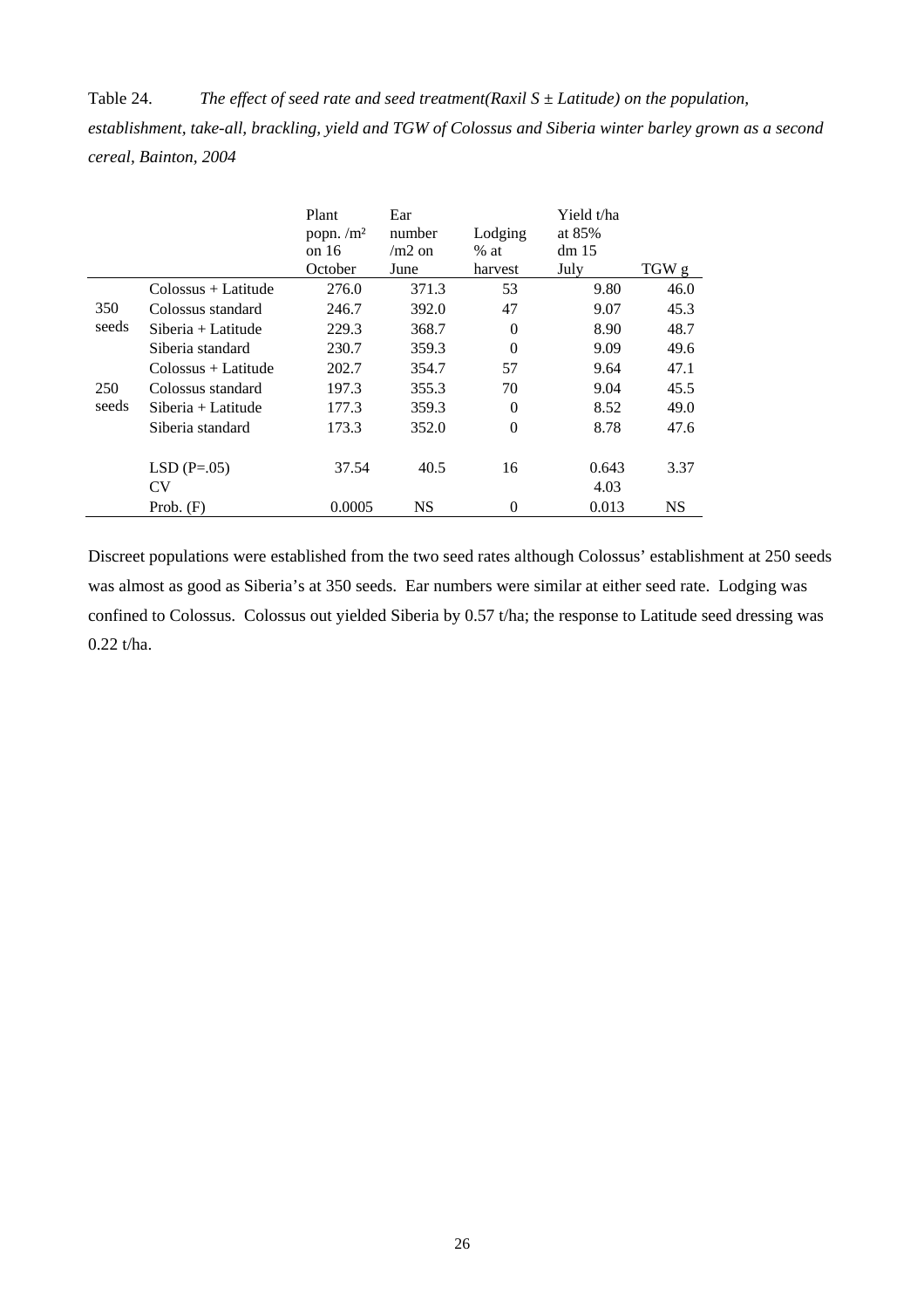Table 25. *The effect of seed rate and seed treatment on the population, take-all, brackling, yield and TGW of Colossus and Siberia winter barley grown as a second cereal, Coldstream, 2004*

|              |                                     | Plant                | Take-all         |                  | Ear       |          | Specific  |      |
|--------------|-------------------------------------|----------------------|------------------|------------------|-----------|----------|-----------|------|
|              |                                     | popn./m <sup>2</sup> | root<br>score 1- | <b>Brackling</b> | Count     | Yield at | weight    |      |
|              |                                     | on $22$              | 100 6            | $%$ at           | $/m2$ on  | 85% dm   | kg/hl at  | TGW  |
|              |                                     | October              | July             | harvest          | 23 June   | 21 July  | 85% dm    | g    |
|              | Colossus + Latitude                 | 187.3                | 8.7              | 45               | 430.7     | 9.33     | 53.0      | 42.5 |
| 350          | Colossus standard                   | 180.7                | 7.7              | 55               | 399.3     | 9.26     | 53.7      | 42.8 |
| seeds        | $Siberia + Latitude$                | 218.7                | 7.3              | 15               | 466.7     | 8.65     | 53.0      | 42.9 |
|              | Siberia standard                    | 210.0                | 5.7              | 32               | 455.3     | 8.40     | 52.2      | 44.8 |
|              | $\text{Colossus} + \text{Latitude}$ | 154.7                | 8.3              | 37               | 418.0     | 8.79     | 53.6      | 42.5 |
| 250          | Colossus standard                   | 158.7                | 7.0              | 53               | 401.3     | 9.13     | 53.7      | 44.4 |
| seeds        | $Siberia + Latitude$                | 164.0                | 8.0              | 22               | 426.0     | 8.70     | 53.2      | 43.8 |
|              | Siberia standard                    | 156.7                | 7.0              | 17               | 387.3     | 8.25     | 53.1      | 42.8 |
|              |                                     |                      |                  |                  |           |          |           |      |
| $LSD(P=.05)$ |                                     | 20.72                | 2.44             | 15.2             | 59.06     | 0.47     | 1.22      | 1.93 |
| <b>CV</b>    |                                     |                      |                  |                  |           | 3.04     |           |      |
| Prob. $(F)$  |                                     | 0.0001               | <b>NS</b>        | 0.0002           | <b>NS</b> | 0.0014   | <b>NS</b> | NS   |

Two distinct populations were established from the two seed rates, Siberia tended to have a higher population than Colossus, particularly at the higher seed rate. Take-all was present at a low level but there were no effects from the seed dressing. Brackling was worst with Colossus. By June ear numbers were similar. Overall, Colossus out yielded Siberia, particularly at the higher seed rate by 0.62 t/ha. The response to Latitude was 0.11 t/ha.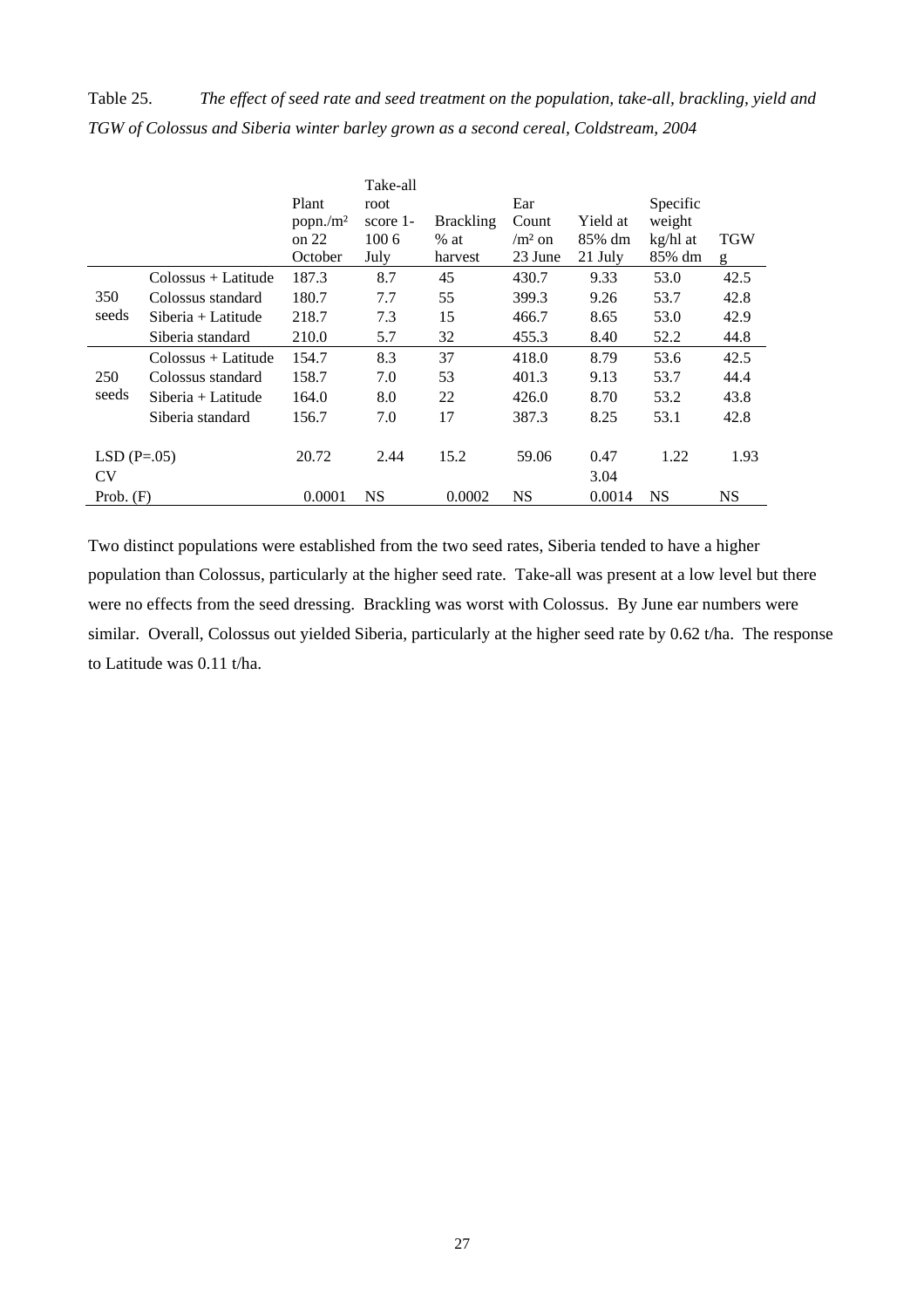|              |              | Plant<br>count/m <sup>2</sup><br>on 3<br>November | <b>Brackling</b><br>$%$ at<br>harvest | Ear count<br>/m <sup>2</sup> 9 July | Yield t/ha<br>at 85%<br>dm <sub>28</sub><br>July | Specific<br>wt. kg/hl<br>at 85%<br>dm | <b>TGW</b><br>g |
|--------------|--------------|---------------------------------------------------|---------------------------------------|-------------------------------------|--------------------------------------------------|---------------------------------------|-----------------|
|              | $Colossus +$ |                                                   |                                       |                                     |                                                  |                                       |                 |
| 350<br>seeds | Latitude     | 243.3                                             | 97.7                                  | 502.7                               | 8.52                                             | 63.7                                  | 41.7            |
|              | Colossus     |                                                   |                                       |                                     |                                                  |                                       |                 |
|              | standard     | 254.7                                             | 98.3                                  | 462.0                               | 7.99                                             | 62.6                                  | 41.7            |
|              | $Siberia +$  |                                                   |                                       |                                     |                                                  |                                       |                 |
|              | Latitude     | 225.3                                             | 98.0                                  | 489.3                               | 7.48                                             | 58.8                                  | 37.7            |
|              | Siberia      |                                                   |                                       |                                     |                                                  |                                       |                 |
|              | standard     | 236.7                                             | 97.3                                  | 480.7                               | 7.70                                             | 60.5                                  | 40.0            |
|              | Colossus +   |                                                   |                                       |                                     |                                                  |                                       |                 |
|              | Latitude     | 190.7                                             | 97.0                                  | 434.0                               | 8.24                                             | 64.0                                  | 44.3            |
| 250          | Colossus     |                                                   |                                       |                                     |                                                  |                                       |                 |
| seeds        | standard     | 186.7                                             | 97.3                                  | 414.0                               | 8.07                                             | 63.1                                  | 42.5            |
|              | $Siberia +$  |                                                   |                                       |                                     |                                                  |                                       |                 |
|              | Latitude     | 178.0                                             | 96.7                                  | 448.7                               | 7.46                                             | 60.5                                  | 43.8            |
|              | Siberia      |                                                   |                                       |                                     |                                                  |                                       |                 |
|              | standard     | 160.0                                             | 97.0                                  | 443.3                               | 6.88                                             | 60.6                                  | 41.0            |
| $LSD(P=.05)$ |              | 31.09                                             | 2.57                                  | 79.5                                | 1.067                                            | 2.04                                  | 4.72            |
| <b>CV</b>    |              |                                                   |                                       |                                     | 7.78                                             |                                       |                 |
| Prob. $(F)$  |              | 0.0001                                            | <b>NS</b>                             | <b>NS</b>                           | <b>NS</b>                                        | 0.0008                                | <b>NS</b>       |

Table 26. *The effect of seed rate and seed treatment on the population, brackling, ear count, yield, specific weight and TGW of Colossus and Siberia winter barley grown as a second cereal, Cirencester, 2004*

The trial was drilled on 24 September. Discreet populations were established from the two seed rates with Colossus tending to produce higher plant populations than Siberia. Ear numbers appeared to be enhanced where Latitude was used in the case of Colossus but not significantly (P=0.05). Colossus out yielded Siberia and Latitude tended to increase yield exce3pt with Siberia at the higher seed rate.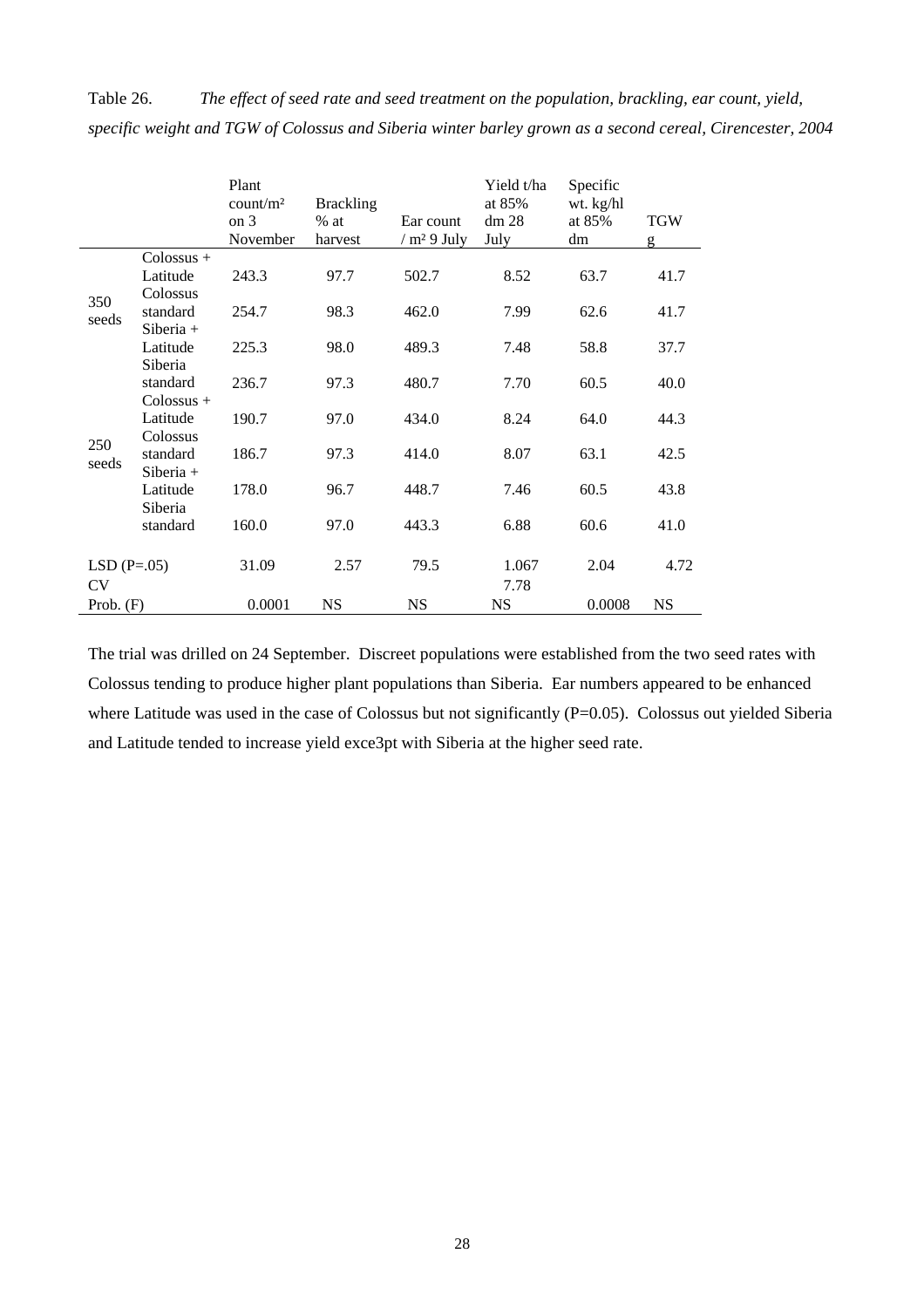#### **Experiment 3 – First cereal**

Table 27 *The effect of nitrogen dose and timing on ear number, brackling, lodging and yield of Colossus hybrid winter barley grown as a first cereal at Bainton, 2004.* 

|                    |              | <b>Brackling</b> | Lodging   | Yield t/ha at |
|--------------------|--------------|------------------|-----------|---------------|
|                    | $Ears/m2$ on | $%$ at           | $%$ at    | 85% dm on     |
| <b>Treatment</b>   | 7 June       | harvest          | harvest   | 27 July       |
| 150 split 60/40/0  | 422.7        | 33               | 47        | 9.33          |
| 150 split 30/70/0  | 398.7        | 23               | 55        | 9.66          |
| 150 split 30/40/30 | 392.0        | 57               | 17        | 9.35          |
| 180 split 60/40/0  | 412.7        | 30               | 60        | 10.05         |
| 180 split 30/70/0  | 410.7        | 28               | 62        | 10.24         |
| 180 split 30/40/30 | 372.0        | 27               | 57        | 10.41         |
| 210 split 60/40/0  | 376.0        | 15               | 75        | 9.92          |
| 210 split 30/70/0  | 404.0        | 8                | 88        | 9.85          |
| 210 split 30/40/30 | 434.0        | 23               | 70        | 9.86          |
|                    |              |                  |           |               |
| $LSD(P=.05)$       | 34.42        | 44.3             | 59.2      | 0.829         |
| CV                 |              |                  |           | 4.83          |
| Prob. $(F)$        | 0.024        | <b>NS</b>        | <b>NS</b> | NS            |

The trial was drilled on 23 September. The total nitrogen dose was applied in up to three splits on 26 March, 20 April and 14 May as ammonium nitrate. Despite differences in ear number recorded on 7 June there were no statistically significant differences in yield.

Table 28. *The effect of nitrogen dose and timing on ear number, brackling, yield, grain specific weight and thousand grain weight of Colossus hybrid winter barley grown as a first cereal at Coldstream, 2004.* 

|                    |                  |                | Yield t/ha at |       |
|--------------------|------------------|----------------|---------------|-------|
|                    | Ears/ $m2$ on 21 | Brackling % at | 85% dm on 21  |       |
| Treatment          | July             | harvest        | July          | TGW g |
| 150 split 60/40/0  | 469.3            | 18             | 9.74          | 45.1  |
| 150 split 30/70/0  | 444.7            | 37             | 10.00         | 45.7  |
| 150 split 30/40/30 | 423.3            | 13             | 9.51          | 46.6  |
| 180 split 60/40/0  | 459.3            | 20             | 10.56         | 45.0  |
| 180 split 30/70/0  | 456.0            | 20             | 10.24         | 44.6  |
| 180 split 30/40/30 | 443.3            | 15             | 10.06         | 47.1  |
| 210 split 60/40/0  | 445.3            | 17             | 10.42         | 46.1  |
| 210 split 30/70/0  | 460.0            | 17             | 10.02         | 45.6  |
| 210 split 30/40/30 | 445.3            | 17             | 10.20         | 46.6  |
| $LSD(P=.05)$       | 60.42            | 19.3           | 0.794         | 1.53  |
| <b>CV</b>          |                  |                | 4.55          |       |
| Prob. $(F)$        | <b>NS</b>        | <b>NS</b>      | <b>NS</b>     | 0.039 |

The total nitrogen dose was applied in up to three splits on 6 March (GS 25-26), 31 March (GS 29) and 15 May (GS 39-49) as ammonium nitrate. There were no statistically significant differences although at the two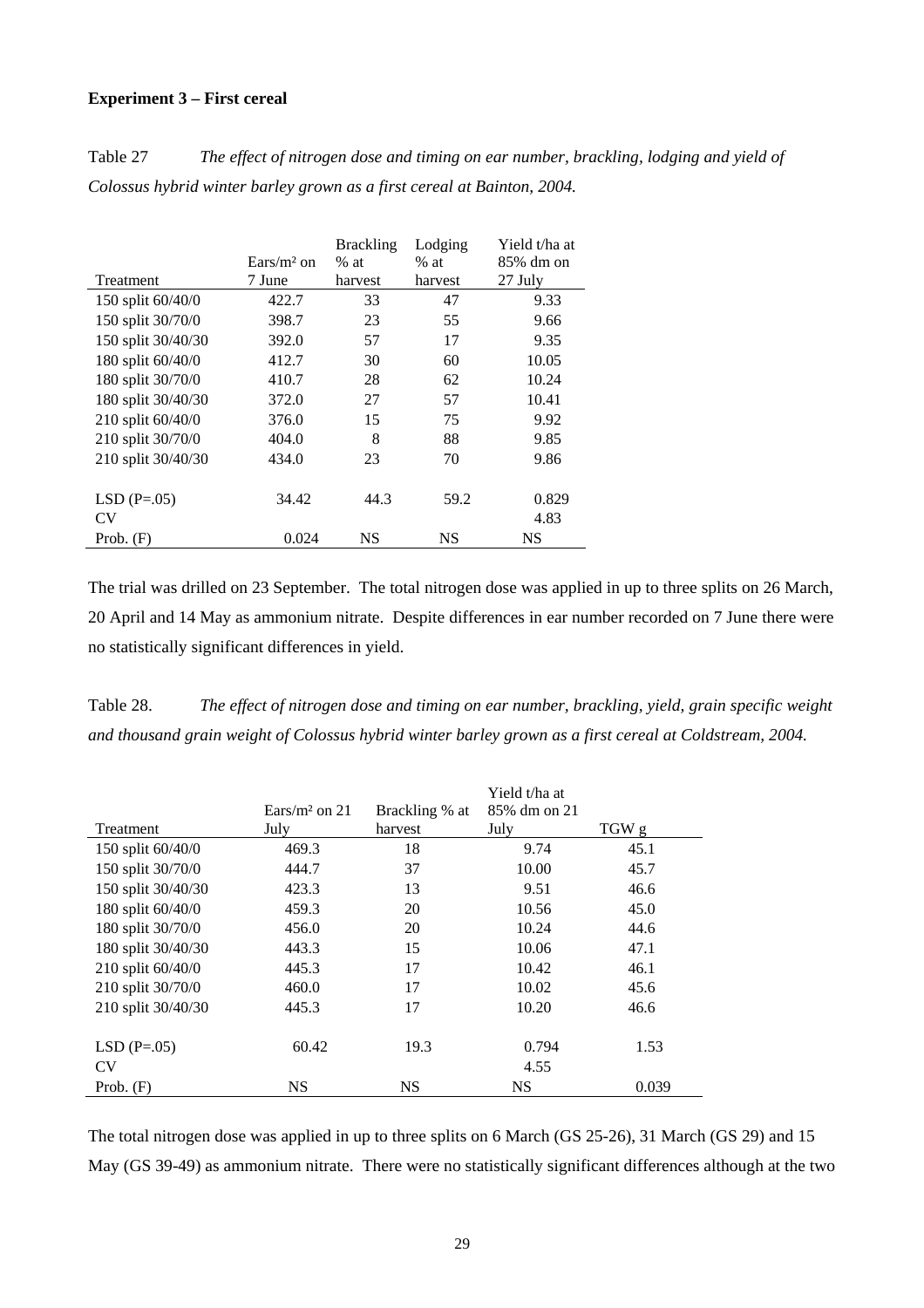higher N doses the 60/40/0 split tended to produce higher yields. The later nitrogen tended to produce higher thousand grain weights.

Table 29. *The effect of nitrogen dose and timing on ear number, brackling, yield, grain specific weight and thousand grain weight of Colossus hybrid winter barley grown as a first cereal at Cirencester, 2004.*

|                    |                     | Yield t/ha at |           |
|--------------------|---------------------|---------------|-----------|
|                    | Ear count / $m2$ on | 85% dm on 4   |           |
|                    | 26 June             | August        | TGW g     |
| 150 split 60/40/0  | 304.7               | 5.61          | 45.8      |
| 150 split 30/70/0  | 362.0               | 5.73          | 44.8      |
| 150 split 30/40/30 | 364.7               | 5.79          | 44.2      |
| 180 split 60/40/0  | 322.0               | 5.84          | 46.7      |
| 180 split 30/70/0  | 400.0               | 6.19          | 46.2      |
| 180 split 30/40/30 | 353.3               | 5.62          | 44.3      |
| 210 split 60/40/0  | 355.3               | 6.01          | 45.5      |
| 210 split 30/70/0  | 363.3               | 5.72          | 45.3      |
| 210 split 30/40/30 | 334.0               | 5.68          | 43.5      |
| $LSD(P=.05)$       | 81.79               | 0.67          | 1.985     |
| <b>CV</b>          |                     | 6.7           |           |
| Prob. $(F)$        | <b>NS</b>           | <b>NS</b>     | <b>NS</b> |

The total nitrogen dose was applied in up to three splits on 1 March (GS 25-26), 14 April (GS 29) and 12 May (GS 39-49) as ammonium nitrate. There were no statistically significant differences at this low yielding site.

Table 30. *The effect of nitrogen dose and timing on ear number, brackling, yield, grain specific weight and thousand grain weight of Colossus hybrid winter barley grown as a first cereal at Andover, 2004.*

|                    |                     | Yield t/ha at |       |
|--------------------|---------------------|---------------|-------|
|                    | Ear count / $m2$ on | 85% dm on 4   |       |
|                    | 26 June             | August        | TGW g |
| 180 split 60/40/0  | 428                 | 7.18          | 46.9  |
| 180 split 30/70/0  | 390                 | 7.18          | 46.6  |
| 180 split 30/40/30 | 414                 | 7.10          | 45.2  |
| 210 split 60/40/0  | 380                 | 7.21          | 47.1  |
| 210 split 30/70/0  | 466                 | 7.59          | 46.6  |
| 210 split 30/40/30 | 410                 | 7.31          | 45.2  |
| 240 split 60/40/0  | 367                 | 7.73          | 47.9  |
| 240 split 30/70/0  | 425                 | 7.63          | 47.0  |
| 240 split 30/40/30 | 434                 | 7.72          | 46.6  |
| $LSD(P=.05)$       |                     | 0.34          |       |
| CV                 |                     | 4.57          |       |
| Prob. $(F)$        |                     | <b>NS</b>     |       |

The total nitrogen dose was applied in up to three splits on 3 March (GS 25-26), 14 April (GS 29) and 6 May (GS 39-49) as ammonium nitrate. There were no statistically significant differences at this site.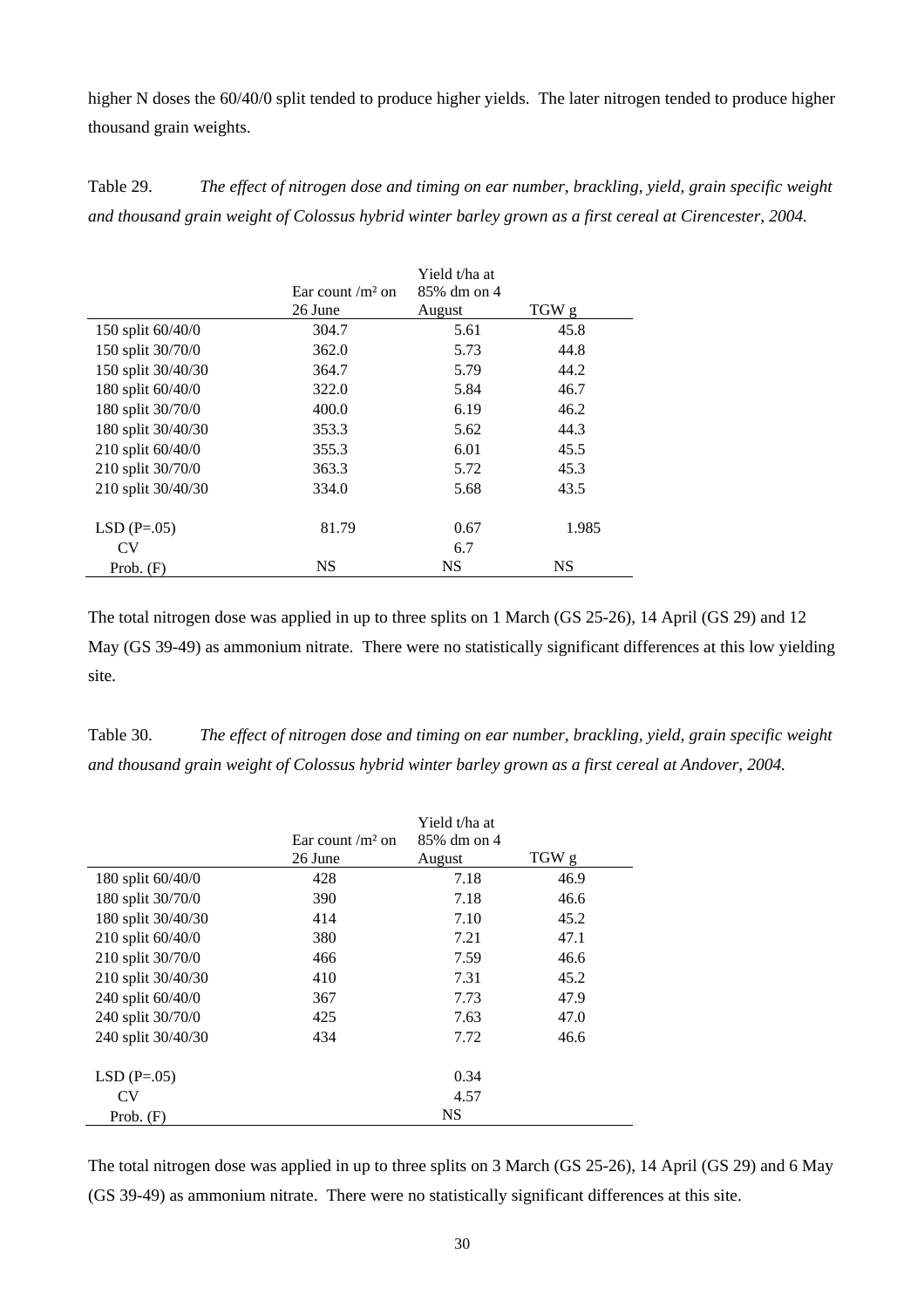# **Experiment 4 – Second cereal**

Table 31. *Effect of nitrogen dose and timing of application on brackling, yield, specific weight and TGW of Colossus hybrid winter barley with or without Latitude seed treatment grown in a second cereal situation, Bainton, 2004*

|                         |            |                  | Yield t/ha |              |                  |
|-------------------------|------------|------------------|------------|--------------|------------------|
|                         | Take-all   | <b>Brackling</b> | at 85% dm  | Specific     |                  |
| N dose, timing and seed | index on 6 | $%$ at           | 27 July    | weight kg/hl |                  |
| dressing                | July       | harvest          | 2003       | at 85% dm    | TGW <sub>g</sub> |
| Standard seed dressing  |            |                  |            |              |                  |
| 180 60/40/0             | 7.0        | 70               | 8.61       | 61.3         | 46.9             |
| 180 30/70/0             | 7.7        | 63               | 8.88       | 60.7         | 44.1             |
| 180 30/40/30            | 7.3        | 40               | 8.83       | 60.2         | 44.9             |
| 210 60/40/0             | 7.0        | 77               | 9.12       | 60.0         | 44.3             |
| 210 30/70/0             | 7.7        | 72               | 9.14       | 61.7         | 45.9             |
| 210 30/40/30            | 6.7        | 60               | 8.33       | 61.0         | 45.5             |
| 240 60/40/0             | 8.3        | 68               | 8.99       | 60.7         | 44.9             |
| 240 30/70/0             | 6.7        | 52               | 9.27       | 60.9         | 44.5             |
| 240 30/40/30            | 6.3        | 47               | 9.36       | 60.7         | 43.4             |
| Standard plus Latitude  |            |                  |            |              |                  |
| dressing                |            |                  |            |              |                  |
| 180 60/40/0             | 7.7        | 60               | 8.88       | 61.0         | 46.5             |
| 180 30/70/0             | 6.3        | 48               | 9.02       | 60.3         | 46.1             |
| 180 30/40/30            | 7.3        | 53               | 8.47       | 60.3         | 44.3             |
| 210 60/40/0             | 8.0        | 68               | 9.14       | 60.5         | 44.9             |
| 210 30/70/0             | 7.7        | 73               | 8.58       | 60.5         | 38.2             |
| 210 30/40/30            | 8.3        | 43               | 8.87       | 60.5         | 44.3             |
| 240 60/40/0             | 9.0        | 82               | 9.58       | 59.0         | 45.9             |
| 240 30/70/0             | 7.3        | 55               | 8.99       | 59.9         | 46.3             |
| 240 30/40/30            | 7.3        | 58               | 9.16       | 61.4         | 46.3             |
|                         |            |                  |            |              |                  |
| $LSD(P=.05)$            | 1.88       |                  | 0.516      | 0.98         | 3.62             |
| <b>CV</b>               |            |                  | 3.46       |              |                  |
| Prob. $(F)$             | <b>NS</b>  |                  | 0.02       | 0.0015       | 0.0146           |

Overall there was a response of 0.02 t/ha to the use of Latitude seed dressing. Take all levels were low and there were no differences observed between treatments. The standard nitrogen timing tended to produce the higher yields, the exceptions being at the highest dose of N where the pattern was not distinct suggesting above optimum nitrogen supply.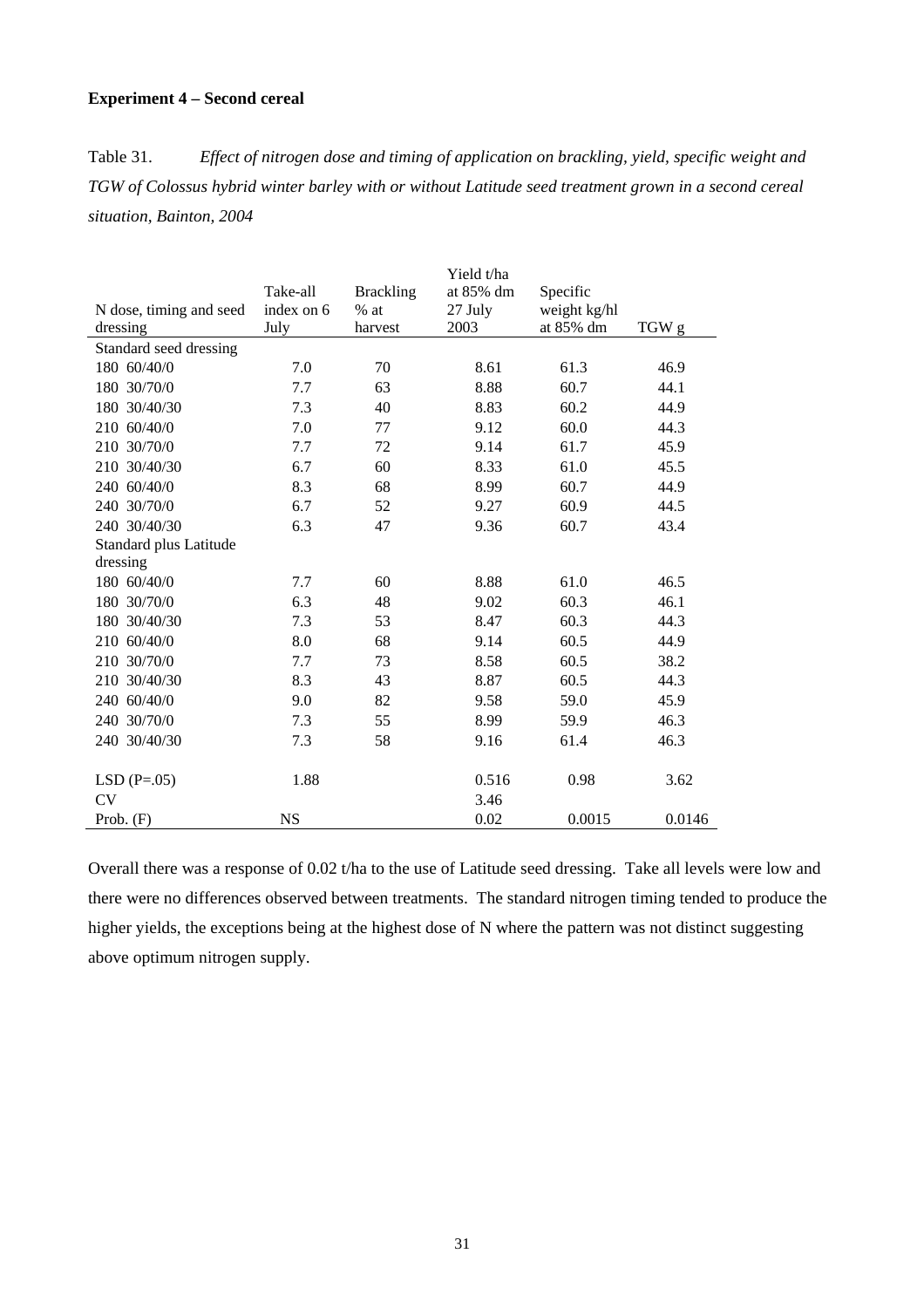Table 32. *Effect of nitrogen dose and timing of application on take-all, brackling, yield, specific weight and TGW of Colossus hybrid winter barley with or without Latitude seed treatment grown in a second cereal situation, Coldstream, 2004* 

|                           | Take-all<br>score $1-100$<br>on 18 July | Brackling %<br>at harvest | Yield t/ha at<br>85% dm 21<br>July | Specific<br>weight<br>kg/hl at<br>85% dm | TGW g     |
|---------------------------|-----------------------------------------|---------------------------|------------------------------------|------------------------------------------|-----------|
| Standard seed dressing    |                                         |                           |                                    |                                          |           |
| 180 60/40/0               | 7.7                                     | 37                        | 9.24                               | 54.9                                     | 43.9      |
| 180 30/70/0               | 5.3                                     | 33                        | 9.29                               | 54.4                                     | 43.1      |
| 180 30/40/30              | 7.7                                     | 42                        | 9.27                               | 55.8                                     | 44.6      |
| 210 60/40/0               | 7.3                                     | 43                        | 9.18                               | 55.0                                     | 43.7      |
| 210 30/70/0               | 7.7                                     | 18                        | 9.07                               | 54.4                                     | 44.9      |
| 210 30/40/30              | 7.0                                     | 17                        | 8.85                               | 55.9                                     | 44.9      |
| 240 60/40/0               | 6.0                                     | 35                        | 9.44                               | 55.1                                     | 44.1      |
| 240 30/70/0               | 6.7                                     | 38                        | 9.51                               | 54.7                                     | 42.1      |
| 240 30/40/30              | 8.7                                     | 50                        | 9.28                               | 55.5                                     | 43.3      |
| Standard plus Latitude    |                                         |                           |                                    |                                          |           |
| 180 60/40/0               | 6.7                                     | 43                        | 9.15                               | 54.5                                     | 43.8      |
| 180 30/70/0               | 6.7                                     | 27                        | 9.24                               | 53.9                                     | 43.0      |
| 180 30/40/30              | 7.3                                     | 37                        | 9.33                               | 56.3                                     | 44.9      |
| 210 60/40/0               | 6.7                                     | 53                        | 9.69                               | 54.8                                     | 43.9      |
| 210 30/70/0               | 4.7                                     | 50                        | 9.55                               | 53.6                                     | 43.9      |
| 210 30/40/30              | 7.7                                     | 52                        | 9.18                               | 57.2                                     | 44.4      |
| 240 60/40/0               | 5.0                                     | 55                        | 9.60                               | 55.5                                     | 43.7      |
| 240 30/70/0               | 6.7                                     | 35                        | 9.42                               | 54.8                                     | 43.5      |
| 240 30/40/30              | 7.3                                     | 32                        | 9.51                               | 56.4                                     | 44.7      |
| $LSD(P=.05)$<br><b>CV</b> | 2.81                                    | 15.9                      | 0.484<br>3.11                      | 1.96                                     | 1.74      |
| Prob(F)                   | <b>NS</b>                               | 0.0002                    | <b>NS</b>                          | <b>NS</b>                                | <b>NS</b> |

Take-all levels were low and showed no clear treatment effects. Brackling was present and in some cases appeared to be worse where early N doses had been used. There were no statistically significant differences in yield although early or standard nitrogen timings tended to improve yield over the late timing.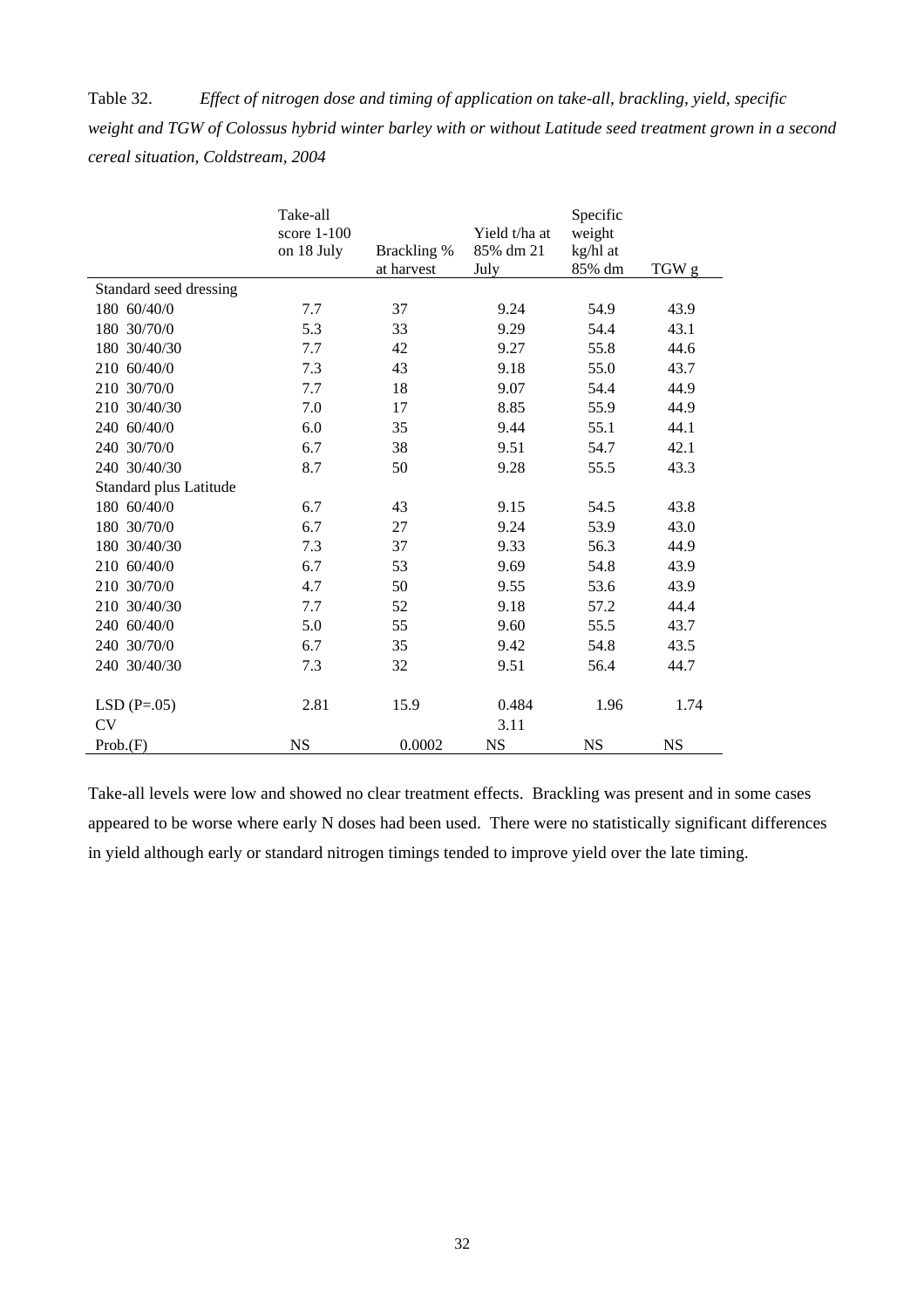Table 34. *Effect of nitrogen dose and timing of application on take-all, lodging, brackling, yield, specific weight and TGW of Colossus hybrid winter barley with or without Latitude seed treatment grown in a second cereal situation, Cirencester, 2004* 

|                            | Take-all<br>Index 9<br>July | Ear<br>number<br>$/m2$ on 9<br>July | Brackling %<br>at harvest | Yield t/ha at<br>85% dm 28<br>July | Specific<br>weight<br>kg/hl at<br>85% dm | TGW g     |
|----------------------------|-----------------------------|-------------------------------------|---------------------------|------------------------------------|------------------------------------------|-----------|
| Standard seed dressing     |                             |                                     |                           |                                    |                                          |           |
| 180 60/40/0                | 7                           | 476.7                               | 51.7                      | 7.25                               | 61.2                                     | 42.2      |
| 180 30/70/0                | 5                           | 502.0                               | 82.7                      | 7.51                               | 61.7                                     | 41.5      |
| 180 30/40/30               | 3                           | 525.3                               | 90.0                      | 7.36                               | 61.6                                     | 42.2      |
| 210 60/40/0                | $\mathbf{1}$                | 495.3                               | 84.7                      | 8.32                               | 62.1                                     | 41.5      |
| 210 30/70/0                | $\sqrt{2}$                  | 504.0                               | 87.7                      | 8.19                               | 61.7                                     | 41.7      |
| 210 30/40/30               | 3                           | 454.7                               | 83.3                      | 8.39                               | 62.5                                     | 43.2      |
| 240 60/40/0                | 5                           | 466.7                               | 63.0                      | 8.49                               | 61.5                                     | 41.2      |
| 240 30/70/0                | $\overline{4}$              | 527.3                               | 87.7                      | 8.54                               | 62.4                                     | 42.3      |
| 240 30/40/30               | 3                           | 491.3                               | 60.7                      | 8.18                               | 62.4                                     | 42.7      |
| Standard plus Latitude     |                             |                                     |                           |                                    |                                          |           |
| 180 60/40/0                | 6                           | 486.0                               | 66.3                      | 7.61                               | 62.9                                     | 44.3      |
| 180 30/70/0                | $\overline{4}$              | 438.0                               | 91.3                      | 7.83                               | 63.0                                     | 44.2      |
| 180 30/40/30               | 1                           | 485.3                               | 73.3                      | 8.02                               | 62.9                                     | 44.0      |
| 210 60/40/0                | $\mathfrak{2}$              | 490.7                               | 81.7                      | 8.72                               | 62.2                                     | 45.2      |
| 210 30/70/0                | $\mathbf{1}$                | 446.0                               | 73.0                      | 8.05                               | 61.8                                     | 43.7      |
| 210 30/40/30               | 3                           | 503.3                               | 76.7                      | 8.01                               | 62.2                                     | 43.2      |
| 240 60/40/0                | 3                           | 463.3                               | 74.7                      | 8.17                               | 61.5                                     | 44.3      |
| 240 30/70/0                | 3                           | 482.7                               | 79.0                      | 8.43                               | 62.0                                     | 42.3      |
| 240 30/40/30               | $\overline{4}$              | 486.0                               | 91.0                      | 8.8                                | 62.4                                     | 43.0      |
| $LSD(P=0.05)$<br><b>CV</b> | 3.3                         | 84.92                               | 38.79                     | 1.143<br>8.46                      | 1.358                                    | 2.898     |
| Prob $(F)$                 | $\boldsymbol{0}$            | <b>NS</b>                           | <b>NS</b>                 | <b>NS</b>                          | <b>NS</b>                                | <b>NS</b> |

The trial was drilled on 24 September; nitrogen was applied on 1 March, 14 April and 12 May. Take-all levels were low. There were no statistically significant differences and no consistent trends.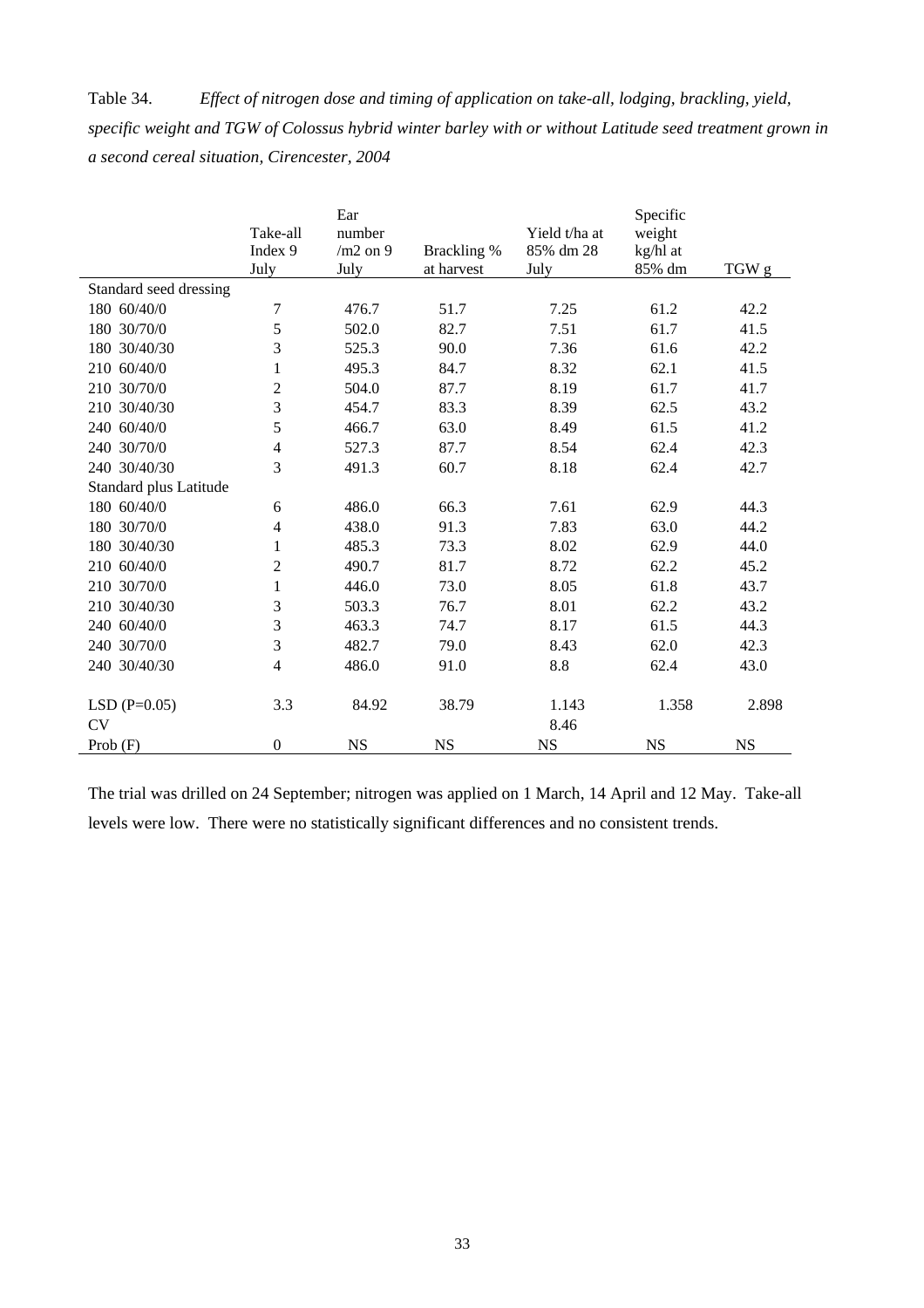Table 35. *Effect of nitrogen dose and timing of application on take-all, lodging, brackling, yield, specific weight and TGW of Colossus hybrid winter barley with or without Latitude seed treatment grown in a second cereal situation, Andover, 2004* 

|                            | Ear<br>number<br>$/m2$ on 12<br>July | Yield t/ha at<br>85% dm 22<br>July | Specific<br>weight<br>kg/hl at<br>85% dm | TGW g |
|----------------------------|--------------------------------------|------------------------------------|------------------------------------------|-------|
| Standard seed dressing     |                                      |                                    |                                          |       |
| 180 60/40/0                | 319                                  | 8.76                               | 64.6                                     | 49.2  |
| 180 30/70/0                | 341                                  | 8.09                               | 64.5                                     | 48.1  |
| 180 30/40/30               | 385                                  | 8.84                               | 64.3                                     | 49.3  |
| 210 60/40/0                | 307                                  | 8.45                               | 64.9                                     | 49.6  |
| 210 30/70/0                | 429                                  | 9.28                               | 64.8                                     | 48.7  |
| 210 30/40/30               | 358                                  | 9.04                               | 64.3                                     | 49.5  |
| 240 60/40/0                | 323                                  | 8.89                               | 64.4                                     | 48.9  |
| 240 30/70/0                | 353                                  | 9.12                               | 64.3                                     | 50.4  |
| 240 30/40/30               | 355                                  | 8.92                               | 64.8                                     | 49.4  |
| Standard plus Latitude     |                                      |                                    |                                          |       |
| 180 60/40/0                | 332                                  | 8.67                               | 64.7                                     | 49.5  |
| 180 30/70/0                | 357                                  | 8.32                               | 64.4                                     | 48.6  |
| 180 30/40/30               | 357                                  | 8.28                               | 65.0                                     | 50.0  |
| 210 60/40/0                | 306                                  | 8.63                               | 64.9                                     | 49.5  |
| 210 30/70/0                | 375                                  | 8.99                               | 64.7                                     | 48.7  |
| 210 30/40/30               | 387                                  | 8.92                               | 64.7                                     | 47.9  |
| 240 60/40/0                | 321                                  | 8.80                               | 64.7                                     | 48.7  |
| 240 30/70/0                | 388                                  | 9.00                               | 65.0                                     | 48.8  |
| 240 30/40/30               | 366                                  | 8.52                               | 64.3                                     | 48.2  |
| $LSD(P=0.05)$<br><b>CV</b> | 70.6                                 | 0.911<br>6.24                      | 0.76                                     | 1.97  |
| Prob(F)                    | <b>NS</b>                            | <b>NS</b>                          | NS                                       | NS    |

The trial was drilled on 25 September in a third cereal position. Nitrogen was applied on 3 March, 13 April and 7 May. There was no overall response to Latitude seed dressing. There was a response to increasing the N dose from 180 to 210 kg/ha N but no further. The standard timing appeared most appropriate; there was no benefit from increasing the proportion of nitrogen applied early or delaying a proportion until later. None of these differences were statistically significant  $(P=0.05)$ .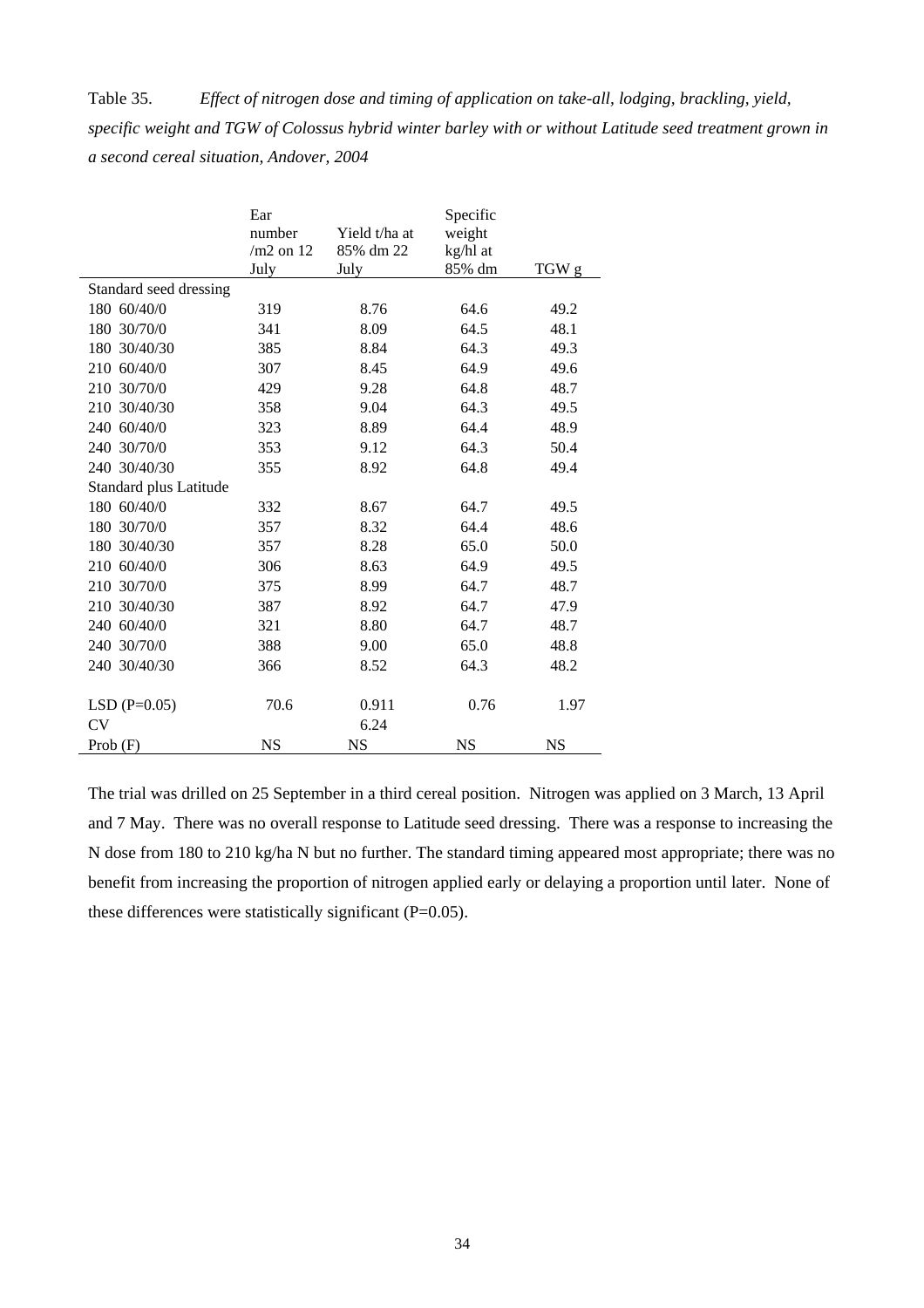# **Results**

**Year 3 – 2005** 

# **Experiment 1 - First cereal**

Table 36. *Effect of seed rate on plant population, ear number, lodging, brackling and yield of the hybrid winter barley cv .Colossus in a first cereal situation at Bainton, 2005.* 

|                            | Plant                | Ears       |         |         |               |              |       |
|----------------------------|----------------------|------------|---------|---------|---------------|--------------|-------|
|                            | estab/m <sup>2</sup> | $\rm /m^2$ | Leaning | Lodging | Yield t/ha at | Specific     |       |
|                            | $\circ$ 0 $\circ$    | on 1       | $%$ at  | $%$ at  | 85% dm 15     | weight kg/hl |       |
|                            | November             | June       | harvest | harvest | July          | at 85% dm    | TGW g |
| $250$ seeds/m <sup>2</sup> | 216.7                | 412.0      | 40      | 92      | 9.22          | 56.7         | 56.1  |
| $300$ seeds/m <sup>2</sup> | 247.3                | 430.7      | 43      | 88      | 8.90          | 58.0         | 54.7  |
| $350$ seeds/m <sup>2</sup> | 270.7                | 428.7      | 55      | 87      | 9.08          | 57.1         | 55.3  |
| $LSD(P=.05)$               | 63.48                | 31         | 24.8    | 5.97    | 0.398         | 1.25         | 2.47  |
| <b>CV</b>                  |                      |            |         |         | 1.94          |              |       |
| Prob. $(F)$                | NS                   | <b>NS</b>  | NS      | NS      | NS            | NS           | NS    |

Different plant populations were established but ear numbers in June were similar and resultant yields were the same.

Table 37. *Effect of seed rate on plant population, ear number, brackling, yield, specific weight and TGW of the hybrid winter barley cv .Colossus in a first cereal situation at Coldstream, 2005.* 

|                            | Plant<br>popn./ $m2$ 10<br>November | Ears/m2<br>on 28 June | <b>Brackling</b><br>at harvest | Yield t/ha<br>at 85% dm<br>21 July | Specific<br>weight kg/hl<br>at 85% dm | TGW g     |
|----------------------------|-------------------------------------|-----------------------|--------------------------------|------------------------------------|---------------------------------------|-----------|
| $250$ seeds/m <sup>2</sup> | 190.0                               | 338.0                 | 6.7                            | 10.03                              | 59.1                                  | 44.9      |
| $300$ seeds/m <sup>2</sup> | 233.0                               | 352.7                 | 6.7                            | 9.91                               | 59.8                                  | 43.2      |
| $350$ seeds/m <sup>2</sup> | 279.0                               | 362.0                 | 5.0                            | 9.99                               | 58.6                                  | 41.5      |
| $LSD(P=.05)$<br><b>CV</b>  | 53.8                                | 39.68                 | 5.97                           | 0.391<br>1.73                      | 1.5                                   | 4.26      |
| Prob. $(F)$                | 0.0257                              | NS                    | NS                             | <b>NS</b>                          | NS                                    | <b>NS</b> |

Statistically similar populations were established from all seed rates although there was a trend towards higher populations with increasing seed rate; ear numbers were greater at the two higher seed rates. Yield was similar at all seed rates but TGW was highest at the lower seed rate.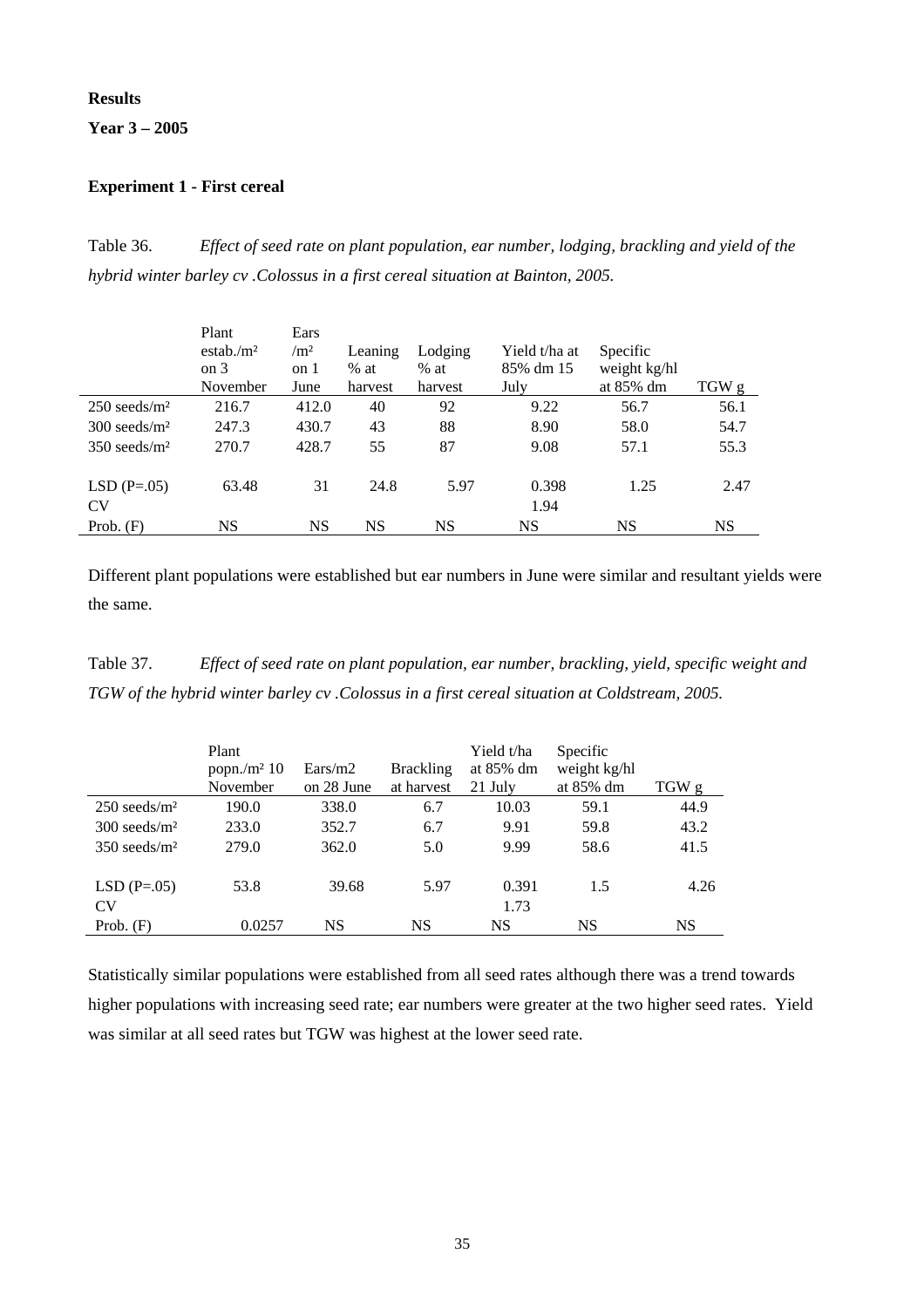Table 38. *Effect of seed rate on plant population, ear number, yield, specific weight and TGW of the hybrid winter barley cv .Colossus grown as a first cereal at Cirencester, 2005.* 

|                            | Plant popn.<br>$/m2$ on 9<br>November | Ear<br>$\text{count/m}^2$ on<br>4 July | Yield t/ha at<br>85% dm 20<br>July | Specific<br>weight<br>kg/hl at<br>85% dm | TGW g |
|----------------------------|---------------------------------------|----------------------------------------|------------------------------------|------------------------------------------|-------|
| $250$ seeds/m <sup>2</sup> | 111.3                                 | 522                                    | 9.15                               | 60.5                                     | 35.7  |
| $300$ seeds/m <sup>2</sup> | 151.3                                 | 623                                    | 9.67                               | 61.2                                     | 36.8  |
| $350$ seeds/m <sup>2</sup> | 146.0                                 | 577                                    | 9.35                               | 60.5                                     | 35.5  |
| $LSD(P=.05)$<br>CV         | 32.09                                 | 67.1                                   | 1.29<br>6.06                       | 2.311                                    | 3.46  |
| Prob. $(F)$                | 0.0487                                | 0.0342                                 | NS                                 | <b>NS</b>                                | NS    |

Establishment was poor but the crop compensated and yields were good. However there were no yield differences.

Table 39. *Effect of seed rate on plant population, ear number, yield, specific weight and TGW of the hybrid winter barley cv .Colossus and the conventional cv Siberia grown as a first cereal at Andover, 2005.* 

|                                     | Plant popn.<br>$/m2$ on 9<br>November | Ear<br>$count/m2$ on<br>4 July | Yield t/ha at<br>85% dm 20<br>July | Specific<br>weight<br>kg/hl at<br>85% dm | TGW g     |
|-------------------------------------|---------------------------------------|--------------------------------|------------------------------------|------------------------------------------|-----------|
| Colossus $200$ seeds/m <sup>2</sup> | 157                                   | 405                            | 8.95                               | 64.1                                     | 43.6      |
| Colossus $300$ seeds/m <sup>2</sup> | 221                                   | 411                            | 8.61                               | 65.4                                     | 46.8      |
| Siberia $200$ seeds/m <sup>2</sup>  | 179                                   | 529                            | 9.34                               | 62.9                                     | 47.0      |
| Siberia $300$ seeds/m <sup>2</sup>  | 224                                   | 562                            | 9.60                               | 63.3                                     | 47.8      |
| $LSD(P=.05)$                        | 42.2                                  | 72.6                           | 0.959                              | 1.20                                     | 6.95      |
| <b>CV</b>                           |                                       |                                | 5.88                               |                                          |           |
| Prob. $(F)$                         | 0.02                                  | 0.0036                         | NS                                 | 0.0015                                   | <b>NS</b> |

Both varieties compensated by producing more ears when sown at the lower population and this resulted in statistically similar yields although Siberia out yielded Colossus in this trial which was suspected of having barley mosaic virus.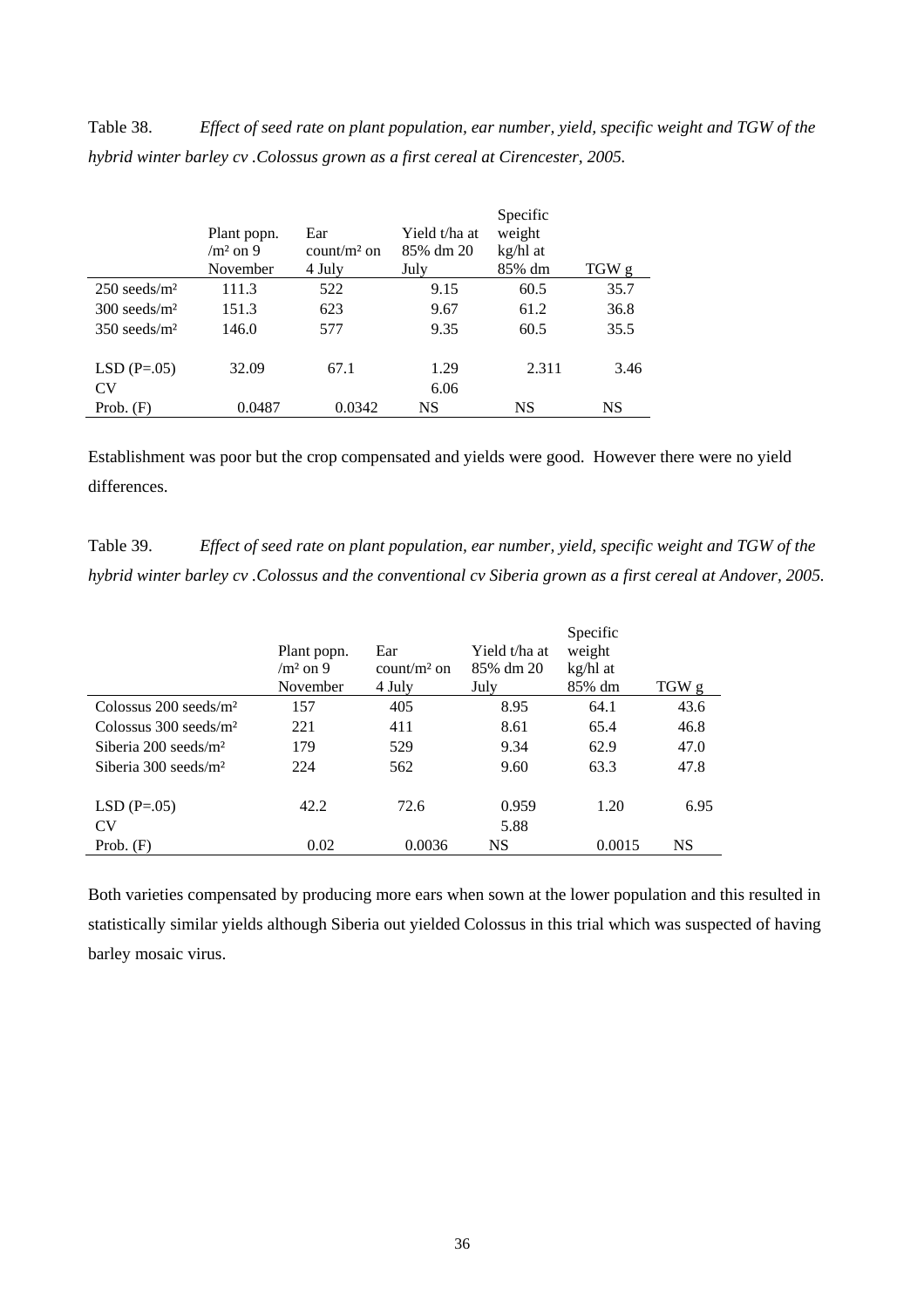#### **Experiment 2 – Second cereal**

Table 40. *The effect of seed rate and seed treatment on the population, establishment, take-all, brackling, yield and TGW of Colossus and Siberia winter barley grown as a second cereal, Bainton, 2005*

|       |                                     | Plant    |           |           |         |                  |          |            |
|-------|-------------------------------------|----------|-----------|-----------|---------|------------------|----------|------------|
|       |                                     | popn.    | Ear       | Take-all  |         | Yield t/ha       | Specific |            |
|       |                                     | $/m2$ on | number    | Index     | Lodging | at 85%           | weight   |            |
|       |                                     | 16       | $/m2$ on  | on $12$   | $%$ at  | dm <sub>15</sub> | kg/hl at | <b>TGW</b> |
|       |                                     | October  | June      | July      | harvest | July             | 85% dm   | g          |
|       | $\text{Colossus} + \text{Latitude}$ | 220.7    | 517.3     | 6.3       | 70      | 9.78             | 57.9     | 40.4       |
| 350   | Colossus standard                   | 244.7    | 508.0     | 7.7       | 83      | 10.09            | 57.7     | 41.0       |
| seeds | $Siberia + Latitude$                | 219.3    | 558.0     | 8.0       | 47      | 9.52             | 56.3     | 40.3       |
|       | Siberia standard                    | 216.0    | 534.7     | 13.7      | 10      | 8.76             | 54.6     | 38.5       |
|       | Colossus + Latitude                 | 235.3    | 538.7     | 6.7       | 67      | 10.35            | 56.4     | 39.2       |
| 250   | Colossus standard                   | 203.3    | 516.7     | 8.7       | 85      | 10.83            | 58.0     | 43.2       |
| seeds | $Siberia + Latitude$                | 174.0    | 542.0     | 11.0      | 20      | 7.85             | 55.7     | 39.9       |
|       | Siberia standard                    | 198.7    | 559.3     | 11.7      | 28      | 8.57             | 54.3     | 41.6       |
|       | $LSD(P=.05)$                        | 18.66    | 44.36     | 6.38      | 30.4    | 1.04             | 1.26     | 3.11       |
|       | CV                                  |          |           |           |         | 5.83             |          |            |
|       | Prob. $(F)$                         | 0.0001   | <b>NS</b> | <b>NS</b> | 0.0001  | 0.002            |          | <b>NS</b>  |

The trial was sown on 18 September. Colossus established better than Siberia at the lower seed rate. Ear numbers indicated that Siberia compensated satisfactorily. Colossus lodged more than Siberia at either seed rate. The highest yield was obtained from Colossus grown without Latitude at 250 seeds/m².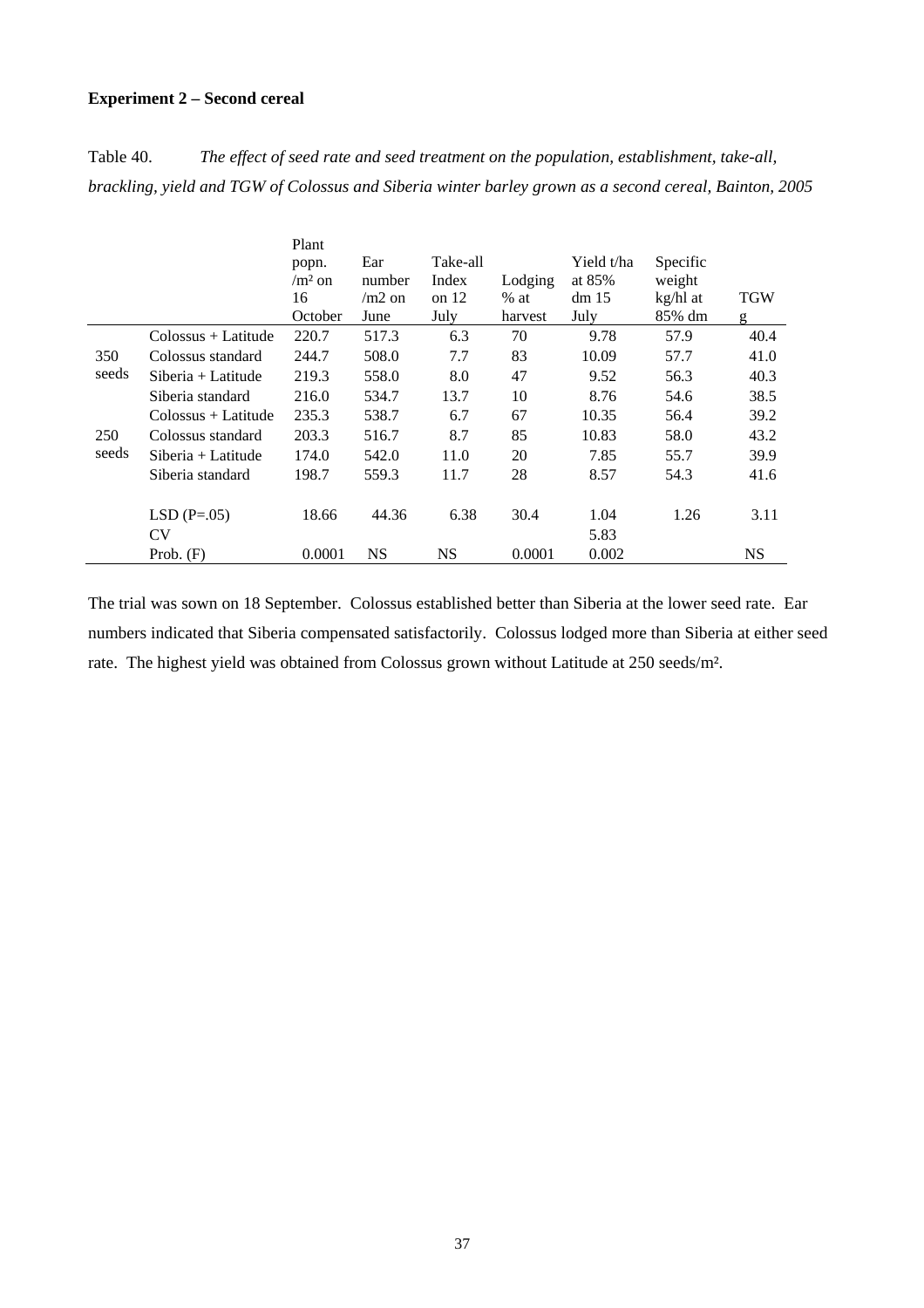Table 41. *The effect of seed rate and seed treatment on the population, take-all, brackling, yield and TGW of Colossus and Siberia winter barley grown as a second cereal, Coldstream, 2005*

|              |                                     | Plant<br>popn./m <sup>2</sup><br>on 10 | Take-<br>all<br>Index<br>on $14$ | <b>Brackling</b><br>$%$ at | Ear<br>Count<br>$/m2$ on | Yield at<br>85% dm | Specific<br>weight<br>kg/hl at |        |
|--------------|-------------------------------------|----------------------------------------|----------------------------------|----------------------------|--------------------------|--------------------|--------------------------------|--------|
|              |                                     | November                               | July                             | harvest                    | 28 June                  | 24 July            | 85% dm                         | TGW g  |
|              | $\text{Colossus} + \text{Latitude}$ | 257                                    | 2.7                              | 61.7                       | 373.3                    | 9.57               | 53.5                           | 38.7   |
| 350          | Colossus standard                   | 297                                    | 1.7                              | 60                         | 399.3                    | 9.05               | 53.8                           | 38.0   |
| seeds        | $Siberia + Latitude$                | 229                                    | 4.3                              | 15                         | 437.3                    | 9.48               | 54.4                           | 43.1   |
|              | Siberia standard                    | 267                                    | 3.0                              | $\mathbf{0}$               | 430.7                    | 9.64               | 53.4                           | 42.1   |
|              | $Colossus + Latitude$               | 250                                    | 2.3                              | 71.7                       | 389.3                    | 9.31               | 53.4                           | 37.9   |
| 250          | Colossus standard                   | 195                                    | 4.3                              | 36.7                       | 384.7                    | 9.21               | 53.3                           | 40.4   |
| seeds        | $Siberia + Latitude$                | 182                                    | 2.7                              | 1.7                        | 408.7                    | 9.16               | 55.1                           | 44.0   |
|              | Siberia standard                    | 195                                    | 1.3                              | 6.7                        | 423.3                    | 9.82               | 54.2                           | 43.0   |
| $LSD(P=.05)$ |                                     | 31.3                                   | 2.71                             | 25.88                      | 45.78                    | 0.916              | 1.46                           | 1.64   |
| <b>CV</b>    |                                     |                                        |                                  |                            |                          | 5.56               |                                |        |
| Prob. $(F)$  |                                     | 0.0001                                 | <b>NS</b>                        | 0.0001                     | <b>NS</b>                | <b>NS</b>          | <b>NS</b>                      | 0.0001 |

Two distinct populations were established from the two seed rates, Colossus tended to have a higher population than Siberia, particularly at the higher seed rate. Latitude seed dressing tended to reduce plant population. Take-all was present at a low level but there were no effects from the seed dressing. Brackling was worst with Colossus. Siberia had higher ear numbers than Colossus. Overall, Siberia out yielded Colossus, particularly at the higher seed rate. The response to Latitude was negative (- 0.05 t/ha).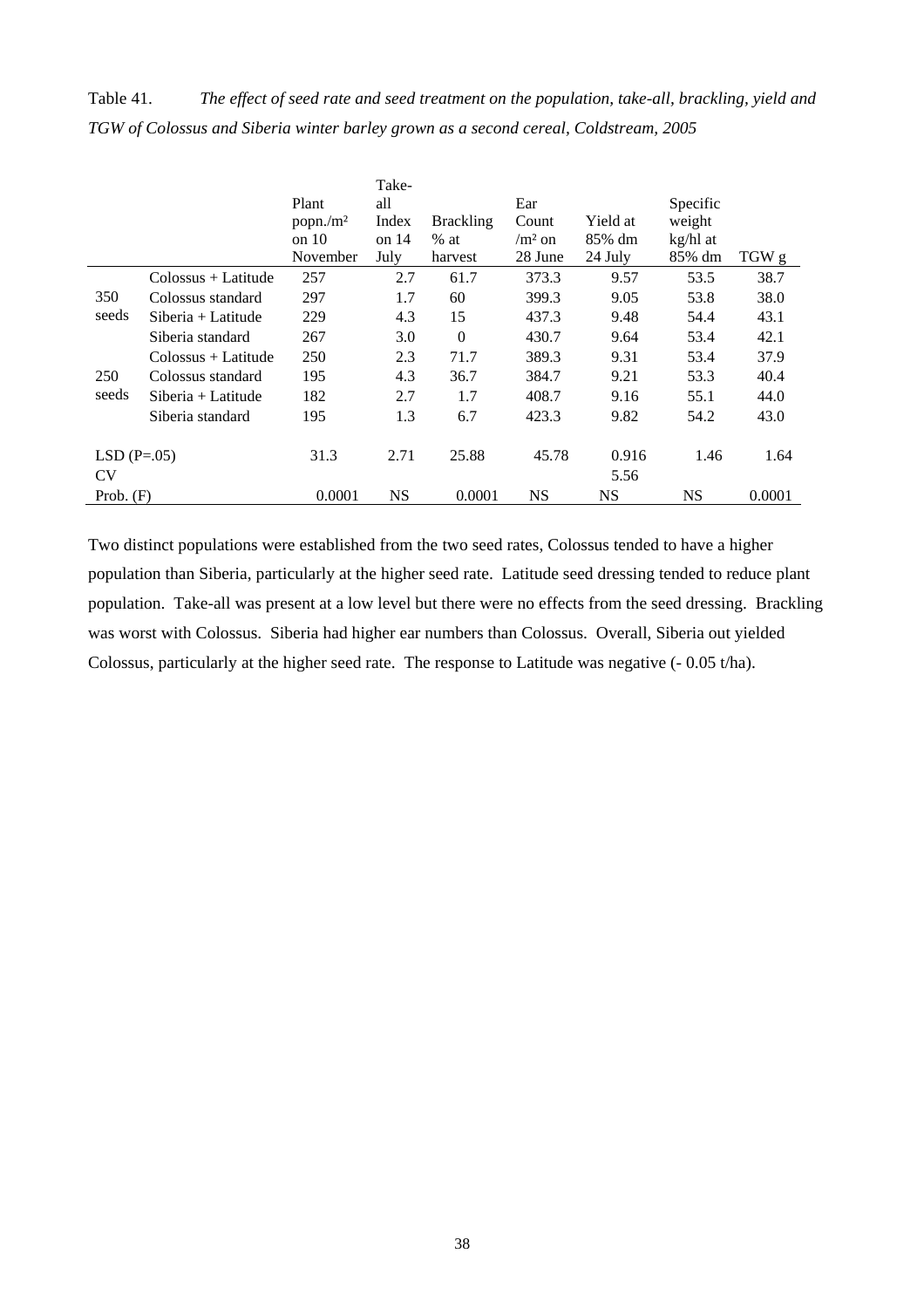Table 42. *The effect of seed rate and seed treatment on the population, brackling, ear count and yield of Colossus and Siberia winter barley grown as a second cereal, Cirencester, 2005*

|              |                      | Plant<br>count/m <sup>2</sup> | <b>Brackling</b> |                  | Yield t/ha at |
|--------------|----------------------|-------------------------------|------------------|------------------|---------------|
|              |                      | on $12$                       | $%$ at           | Ear count $\ell$ | 85% dm 28     |
|              |                      | December                      | harvest          | $m2 9$ July      | July          |
| 350          | Colossus + Latitude  | 158.0                         | 100              | 654              | 9.28          |
| seeds        | Colossus standard    | 163.0                         | 100              | 630              | 9.24          |
|              | $Siberia + Latitude$ | 156.0                         | 89               | 699              | 9.34          |
|              | Siberia standard     | 167.0                         | 75               | 703              | 9.17          |
|              | Colossus + Latitude  | 173.0                         | 100              | 633              | 9.30          |
| 250<br>seeds | Colossus standard    | 146.0                         | 100              | 628              | 9.07          |
|              | $Siberia + Latitude$ | 130.0                         | 65               | 603              | 9.25          |
|              | Siberia standard     | 156.0                         | 85               | 682              | 9.41          |
| $LSD(P=.05)$ |                      | 20.99                         | 24.333           | 120.849          | 0.833         |
| CV           |                      |                               |                  |                  | 5.14          |
| Prob. $(F)$  |                      | 0.0008                        | 0.0467           | NS               | <b>NS</b>     |

The trial was drilled on 24 September. Establishment was poor but the crop compensated to produce yields over 9 t/ha despite bad brackling. Yield differences were not significantly different (P=0.05).

Table 43. *The effect of seed rate and seed treatment on the population, brackling, ear count and yield of Colossus and Siberia winter barley grown as a second cereal, Andover, 2005*

|                           |                     | Plant<br>count/m <sup>2</sup><br>on $21$<br>October | Ear<br>count/<br>m <sup>2</sup> 9<br>July | Take-<br>all<br>index<br>18<br>July | Yield<br>t/ha at<br>85% dm<br>28 July | Specific<br>weight<br>kg/hl | TGW g  |
|---------------------------|---------------------|-----------------------------------------------------|-------------------------------------------|-------------------------------------|---------------------------------------|-----------------------------|--------|
| 350                       | Colossus + Latitude | 216                                                 | 445                                       | 10.7                                | 9.89                                  | 57.6                        | 40.0   |
| seeds                     | Colossus standard   | 210                                                 | 421                                       | 8.6                                 | 9.87                                  | 57.2                        | 40.0   |
|                           | Siberia + Latitude  | 231                                                 | 482                                       | 7.0                                 | 9.96                                  | 57.5                        | 44.4   |
|                           | Siberia standard    | 260                                                 | 443                                       | 19.0                                | 9.95                                  | 56.3                        | 39.6   |
|                           | Colossus + Latitude | 153                                                 | 397                                       | 8.7                                 | 9.82                                  | 58.1                        | 40.5   |
| 250<br>seeds              | Colossus standard   | 151                                                 | 403                                       | 9.7                                 | 9.79                                  | 56.9                        | 40.5   |
|                           | Siberia + Latitude  | 171                                                 | 467                                       | 10.3                                | 10.22                                 | 57.0                        | 43.5   |
|                           | Siberia standard    | 181                                                 | 493                                       | 23.7                                | 10.16                                 | 56.6                        | 40.6   |
| $LSD(P=.05)$<br><b>CV</b> |                     | 35.1                                                | 64.6                                      | 8.15                                | 0.455<br>2.59                         | 0.90                        | 1.82   |
| Prob. $(F)$               |                     | 0.0001                                              | 0.0533                                    | 0.0069                              | <b>NS</b>                             | 0.0176                      | 0.0001 |

The trial was drilled on 27 September. Siberia tended to establish better than Colossus at either seed rate although this was not significant  $(P=0.05)$ . Ear numbers were similar whatever the seed rate so the lower plant population tillered more. Latitude reduced the take-all index of Siberia but levels were low in Colossus and no effect was observed. Yields were similar at either seed rate and despite the higher take-all index Siberia yielded higher than Colossus. However the effects of take-all were obvious in the specific and thousand seed weights for Siberia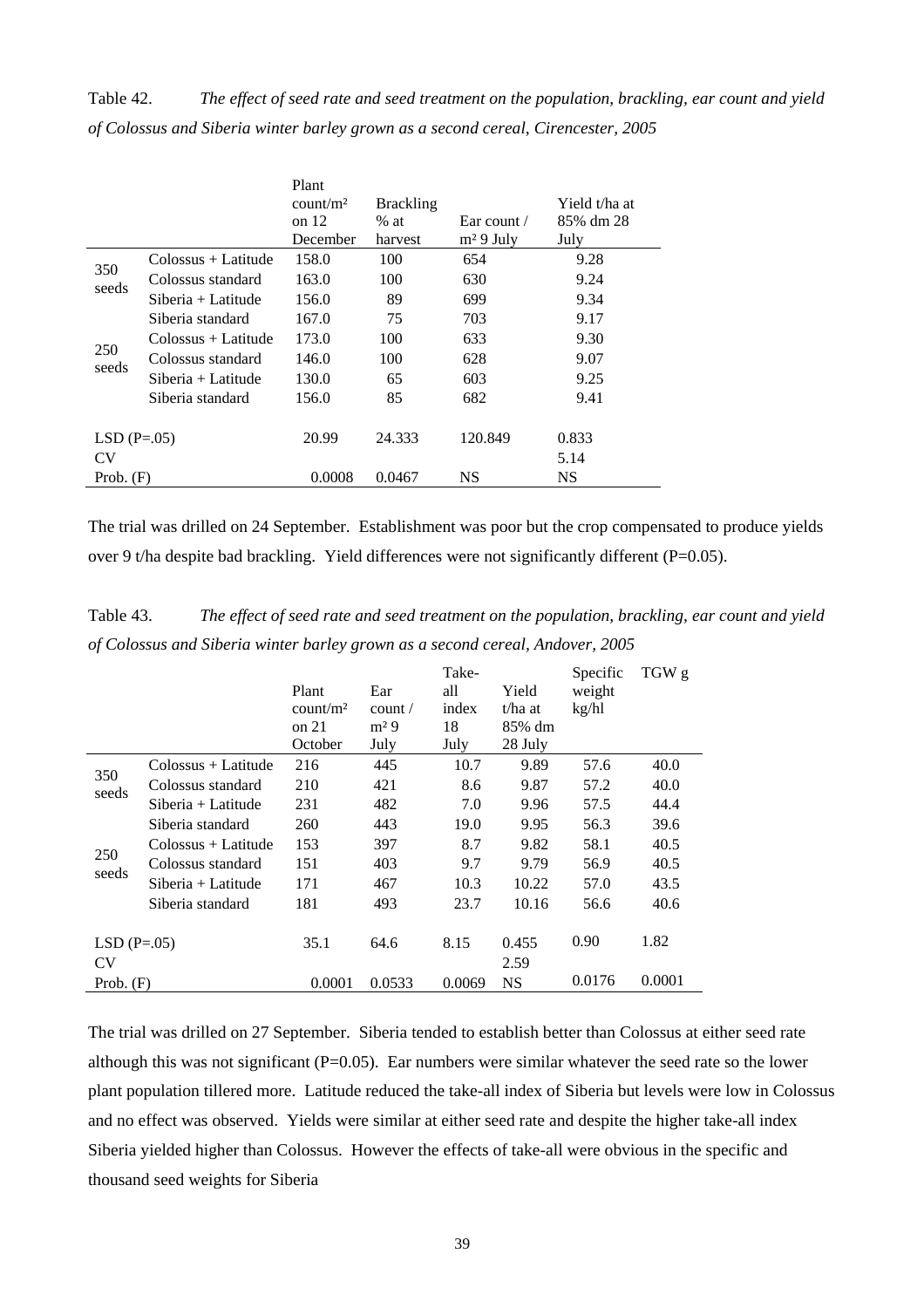## **Experiment 3 – First cereal**

Table 44. *The effect of nitrogen dose and timing on ear number, leaning, lodging, yield, specific weight and TGW of Colossus hybrid winter barley grown as a first cereal at Bainton, 2005.* 

|                    | Ears/ $m2$ on | Leaning<br>$%$ at | Lodging<br>$%$ at | Yield t/ha at<br>85% dm on | Specific<br>weight at | TGW g     |
|--------------------|---------------|-------------------|-------------------|----------------------------|-----------------------|-----------|
| Treatment          | 1 June        | harvest           | harvest           | 20 July                    | 85% dm                |           |
| 150 split 60/40/0  | 471.3         | 13.3              | 61.7              | 9.62                       | 58.8                  | 55.8      |
| 150 split 30/70/0  | 475.3         | 8.3               | 78.3              | 9.90                       | 58.2                  | 56.5      |
| 150 split 30/40/30 | 432.0         | 8.3               | 31.7              | 10.61                      | 58.4                  | 56.4      |
| 180 split 60/40/0  | 454.0         | 16.7              | 80.0              | 9.80                       | 58.0                  | 56.3      |
| 180 split 30/70/0  | 459.3         | 23.3              | 83.3              | 9.50                       | 57.8                  | 56.6      |
| 180 split 30/40/30 | 453.3         | 25.0              | 73.3              | 10.24                      | 58.7                  | 56.0      |
| 210 split 60/40/0  | 431.3         | 30.0              | 85.0              | 9.84                       | 57.6                  | 56.4      |
| 210 split 30/70/0  | 426.7         | 30.0              | 78.3              | 10.19                      | 57.0                  | 56.8      |
| 210 split 30/40/30 | 428.0         | 28.3              | 63.3              | 10.48                      | 57.4                  | 56.7      |
| $LSD(P=.05)$       | 43.79         | 23.25             | 32.42             | 0.944                      | 1.06                  | 2.21      |
| <b>CV</b>          |               |                   |                   | 5.44                       |                       |           |
| Prob. $(F)$        | <b>NS</b>     | <b>NS</b>         | <b>NS</b>         | <b>NS</b>                  | 0.0349                | <b>NS</b> |

The total nitrogen dose was applied in up to three splits on 14 March, 31 March and 14 May as ammonium nitrate. There was a yield response to the late application of nitrogen and in this case the lowest dose appeared sufficient despite the standard timing giving generally higher ear numbers and better tgws.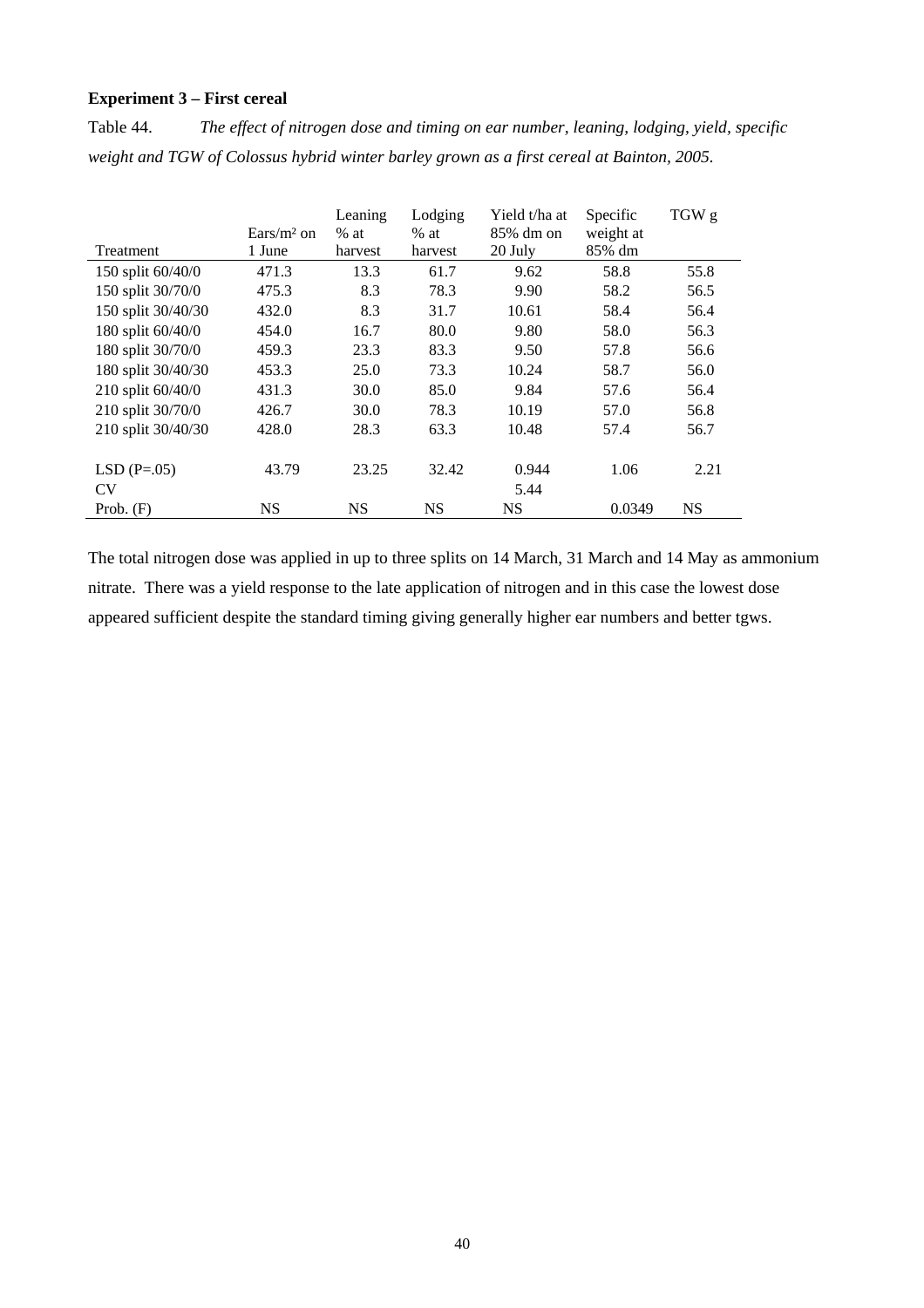Table 45 *The effect of nitrogen dose and timing on ear number, brackling, yield, grain specific weight and thousand grain weight of Colossus hybrid winter barley grown as a first cereal at Coldstream, 2005.* 

|                    |              |                  |               | Specific |       |
|--------------------|--------------|------------------|---------------|----------|-------|
|                    |              | <b>Brackling</b> | Yield t/ha at | weight   |       |
|                    | $Ears/m2$ on | $%$ at           | 85% dm on     | kg/hl at |       |
| Treatment          | 28June       | harvest          | 21 July       | 85% dm   | TGW g |
| 150 split 60/40/0  | 348.0        | 3.3              | 9.90          | 60.7     | 41.3  |
| 150 split 30/70/0  | 356.0        | 15.0             | 9.73          | 60.8     | 41.5  |
| 150 split 30/40/30 | 346.0        | 6.7              | 10.11         | 60.8     | 41.6  |
| 180 split 60/40/0  | 366.0        | 21.7             | 10.31         | 61.2     | 42.3  |
| 180 split 30/70/0  | 363.3        | 15.0             | 10.04         | 60.3     | 41.5  |
| 180 split 30/40/30 | 352.7        | 13.3             | 10.24         | 60.7     | 41.0  |
| 210 split 60/40/0  | 358.7        | 10.0             | 10.24         | 61.0     | 42.1  |
| 210 split 30/70/0  | 358.0        | 20.0             | 10.49         | 60.4     | 41.2  |
| 210 split 30/40/30 | 356.0        | 21.7             | 10.51         | 60.7     | 42.0  |
|                    |              |                  |               |          |       |
| $LSD(P=.05)$       | 41.02        | 21.63            | 0.333         | 1.16     | 1.94  |
| <b>CV</b>          |              |                  | 1.89          |          |       |
| Prob. $(F)$        | NS           | 0.6              | 0.0019        | NS       | NS    |

The total nitrogen dose was applied in up to three splits on 6 March (GS 25-26), 31 March (GS 29) and 15 May (GS 39-49) as ammonium nitrate. There was a yield response to delayed nitrogen but this did not quite reach significance (P=0.05) in most instances.

Table 46. *The effect of nitrogen dose and timing on ear number, brackling, yield, grain specific weight and thousand grain weight of Colossus hybrid winter barley grown as a first cereal at Cirencester, 2005.*

|                           | Ear count<br>$/m2$ on 26 | <b>Brackling</b><br>$%$ at | Yield t/ha<br>at 85% dm<br>on 4 | Specific<br>weight<br>kg/hl at |           |
|---------------------------|--------------------------|----------------------------|---------------------------------|--------------------------------|-----------|
| Treatment                 | June                     | harvest                    | August                          | 85% dm                         | TGW g     |
| 150 split 60/40/0         | 504.7                    | 99.0                       | 9.96                            | 60.7                           | 37.2      |
| 150 split 30/70/0         | 526.0                    | 98.6                       | 10.13                           | 62.5                           | 37.2      |
| 150 split 30/40/30        | 499.3                    | 99.7                       | 9.98                            | 62.2                           | 37.5      |
| 180 split 60/40/0         | 550.0                    | 99.0                       | 9.82                            | 61.5                           | 36.2      |
| 180 split 30/70/0         | 517.3                    | 99.0                       | 10.04                           | 62.3                           | 38.5      |
| 180 split 30/40/30        | 546.7                    | 99.0                       | 9.97                            | 61.7                           | 37.2      |
| 210 split 60/40/0         | 567.3                    | 98.7                       | 9.72                            | 60.2                           | 36.2      |
| 210 split 30/70/0         | 482.0                    | 97.7                       | 9.93                            | 61.6                           | 37.3      |
| 210 split 30/40/30        | 526.7                    | 99.0                       | 9.67                            | 60.7                           | 37.2      |
| $LSD(P=.05)$<br><b>CV</b> | 80.99                    | 1.58                       | 0.784<br>4.57                   | 2.39                           | 1.76      |
| Prob. $(F)$               | <b>NS</b>                | <b>NS</b>                  | <b>NS</b>                       | <b>NS</b>                      | <b>NS</b> |

Nitrogen was applied on 28 February, 16 April and 2 May. There were no significant yield differences.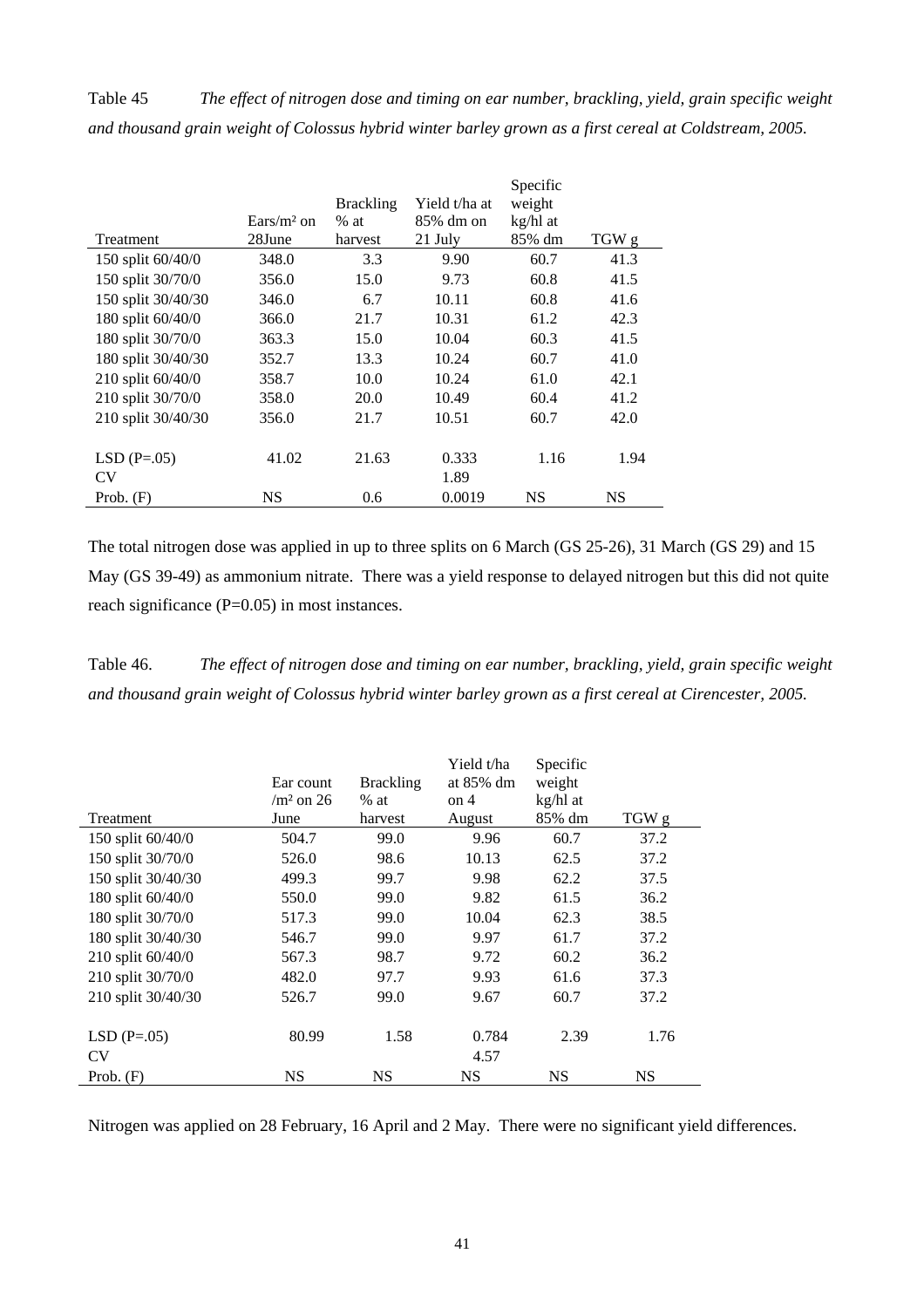Table 47. *The effect of nitrogen dose and timing on ear number, brackling, yield, grain specific weight and thousand grain weight of Colossus hybrid winter barley grown as a first cereal at Andover, 2005.*

|                    | Ear count   | <b>Brackling</b> | Yield t∕ha | Specific<br>weight |           |
|--------------------|-------------|------------------|------------|--------------------|-----------|
|                    | $/m2$ on 18 | $%$ at           | at 85% dm  | kg/hl at           |           |
| Treatment          | July        | harvest          | on 22 July | 85% dm             | TGW g     |
| 150 split 60/40/0  | 373         | 86.7             | 8.13       | 53.7               | 42.8      |
| 150 split 30/70/0  | 393         | 80.0             | 7.17       | 61.6               | 42.3      |
| 150 split 30/40/30 | 345         | 75.0             | 7.49       | 62.6               | 42.9      |
| 180 split 60/40/0  | 391         | 63.3             | 7.59       | 61.0               | 40.4      |
| 180 split 30/70/0  | 412         | 88.3             | 8.23       | 62.3               | 43.3      |
| 180 split 30/40/30 | 397         | 70.0             | 7.34       | 62.5               | 42.4      |
| 210 split 60/40/0  | 440         | 86.7             | 8.36       | 63.4               | 42.5      |
| 210 split 30/70/0  | 394         | 78.3             | 8.40       | 60.7               | 42.4      |
| 210 split 30/40/30 | 402         | 71.7             | 8.23       | 63.3               | 43.4      |
| $LSD(P=.05)$       | 50.03       | 21.03            | 0.866      | 9.90               | 3.66      |
| <b>CV</b>          |             |                  | 6.11       |                    |           |
| Prob. $(F)$        | 0.0604      | <b>NS</b>        | 0.0502     | <b>NS</b>          | <b>NS</b> |

The trial was drilled on 28 September; nitrogen was applied according to treatment on 8 March, 19 April and 6 May. Delaying 30% of the N until 6 May reduced ear numbers at the lowest N dose of 150 kg/ha. At the highest dose of N a greater proportion applied early tended to increase the ear number. Treatment receiving 30% of the N late tended to brackle less. There was some variation in yield: at the lower N dose there appeared to be a benefit from a greater proportion of early N (although the specific weight was low indicating poor grain fill), however this was not so at the two higher doses where there was no clear pattern.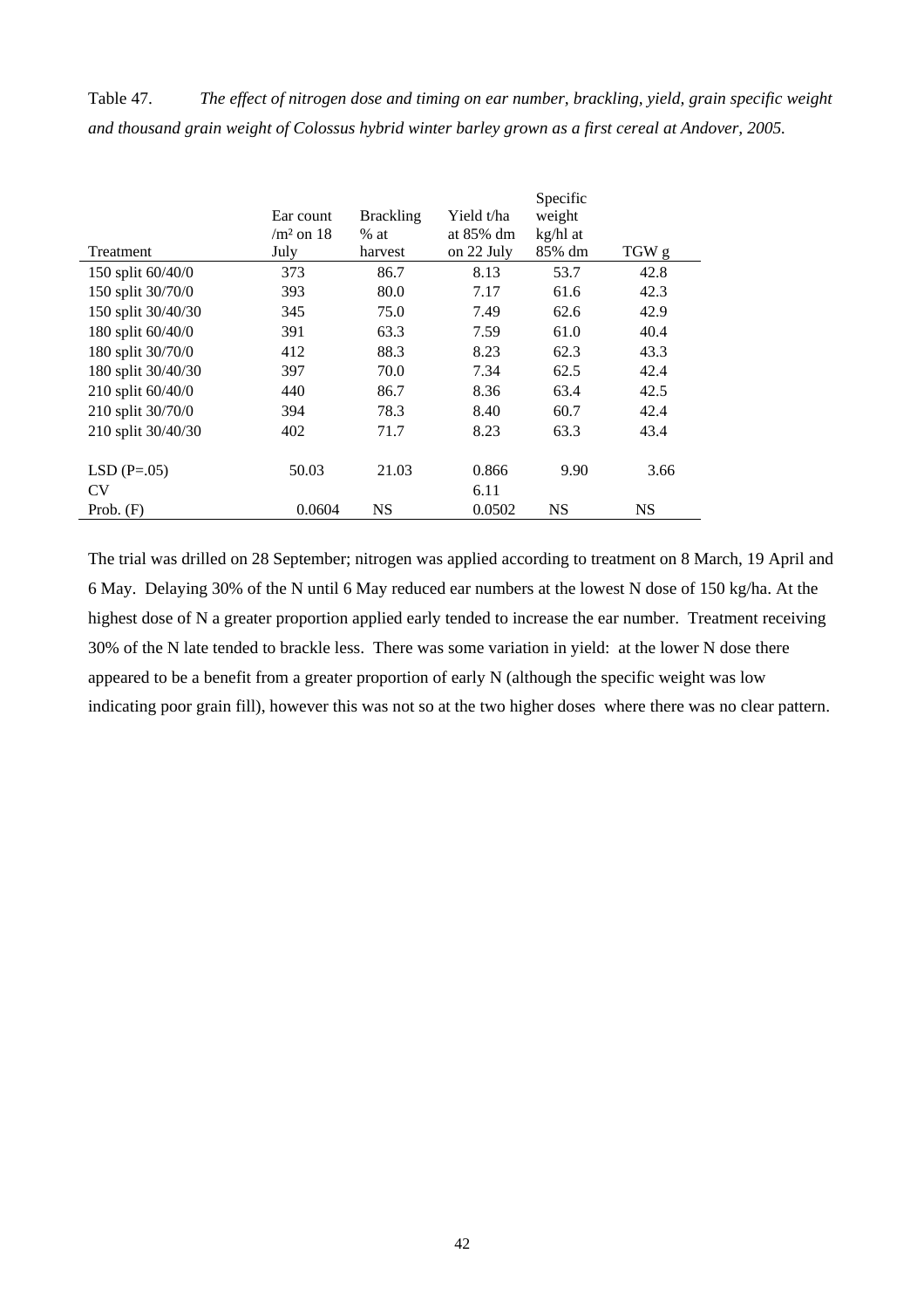#### **Experiment 4 – Second cereal**

Table 48. *Effect of nitrogen dose and timing of application on brackling, yield, specific weight and TGW of Colossus hybrid winter barley with or without Latitude seed treatment grown in a second cereal situation, Bainton, 2005*

|                         | Ear         |          |         | Yield t/ha       | Specific |        |
|-------------------------|-------------|----------|---------|------------------|----------|--------|
|                         | number      | Take-all | Lodging | at 85%           | weight   |        |
| N dose, timing and seed | $/m2$ on 14 | index on | $%$ at  | dm 19            | kg/hl at |        |
| dressing                | June        | 7 July   | harvest | <b>July 2003</b> | 85% dm   | TGW g  |
| Standard seed dressing  |             |          |         |                  |          |        |
| 180 60/40/0             | 508.7       | 6.0      | 46.7    | 9.56             | 59.8     | 42.3   |
| 180 30/70/0             | 475.3       | 9.7      | 50.0    | 10.96            | 59.5     | 39.3   |
| 180 30/40/30            | 456.0       | 8.7      | 46.7    | 10.86            | 61.5     | 40.9   |
| 210 60/40/0             | 482.0       | 7.7      | 78.3    | 9.55             | 58.8     | 39.5   |
| 210 30/70/0             | 471.3       | 7.0      | 73.3    | 9.58             | 58.6     | 39.1   |
| 210 30/40/30            | 476.0       | 5.3      | 68.3    | 9.27             | 60.3     | 40.2   |
| 240 60/40/0             | 482.0       | 7.3      | 78.3    | 9.83             | 59.7     | 38.9   |
| 240 30/70/0             | 482.7       | 10.3     | 83.3    | 10.14            | 59.1     | 42.1   |
| 240 30/40/30            | 480.0       | 9.3      | 63.3    | 9.91             | 58.7     | 37.9   |
| Standard plus Latitude  |             |          |         |                  |          |        |
| 180 60/40/0             | 506.0       | 6.3      | 73.3    | 9.45             | 59.3     | 38.7   |
| 180 30/70/0             | 495.3       | 11.0     | 78.3    | 10.54            | 60.0     | 39.2   |
| 180 30/40/30            | 476.0       | 5.7      | 68.3    | 10.53            | 60.5     | 39.5   |
| 210 60/40/0             | 486.7       | 5.7      | 83.3    | 9.56             | 59.1     | 38.4   |
| 210 30/70/0             | 484.7       | 7.0      | 81.7    | 9.70             | 57.2     | 38.7   |
| 210 30/40/30            | 478.0       | 5.3      | 55.0    | 9.92             | 60.8     | 40.7   |
| 240 60/40/0             | 490.7       | 7.7      | 68.3    | 10.33            | 59.5     | 40.1   |
| 240 30/70/0             | 516.7       | 6.7      | 85.0    | 10.20            | 59.4     | 39.1   |
| 240 30/40/30            | 458.7       | 6.0      | 61.7    | 9.78             | 60.1     | 38.5   |
|                         |             |          |         |                  |          |        |
| $LSD(P=.05)$            | 52.55       | 5.13     | 29.798  | 1.684            | 1.38     | 3.62   |
| <b>CV</b>               |             |          |         | 10.11            |          |        |
| Prob. $(F)$             | 0.7379      | 0.4976   | 0.1427  | 0.7552           | 0.0003   | 0.5224 |

Overall there was a response of 0.04 t/ha to the use of Latitude seed dressing. Take all levels were low and there were no differences observed between treatments.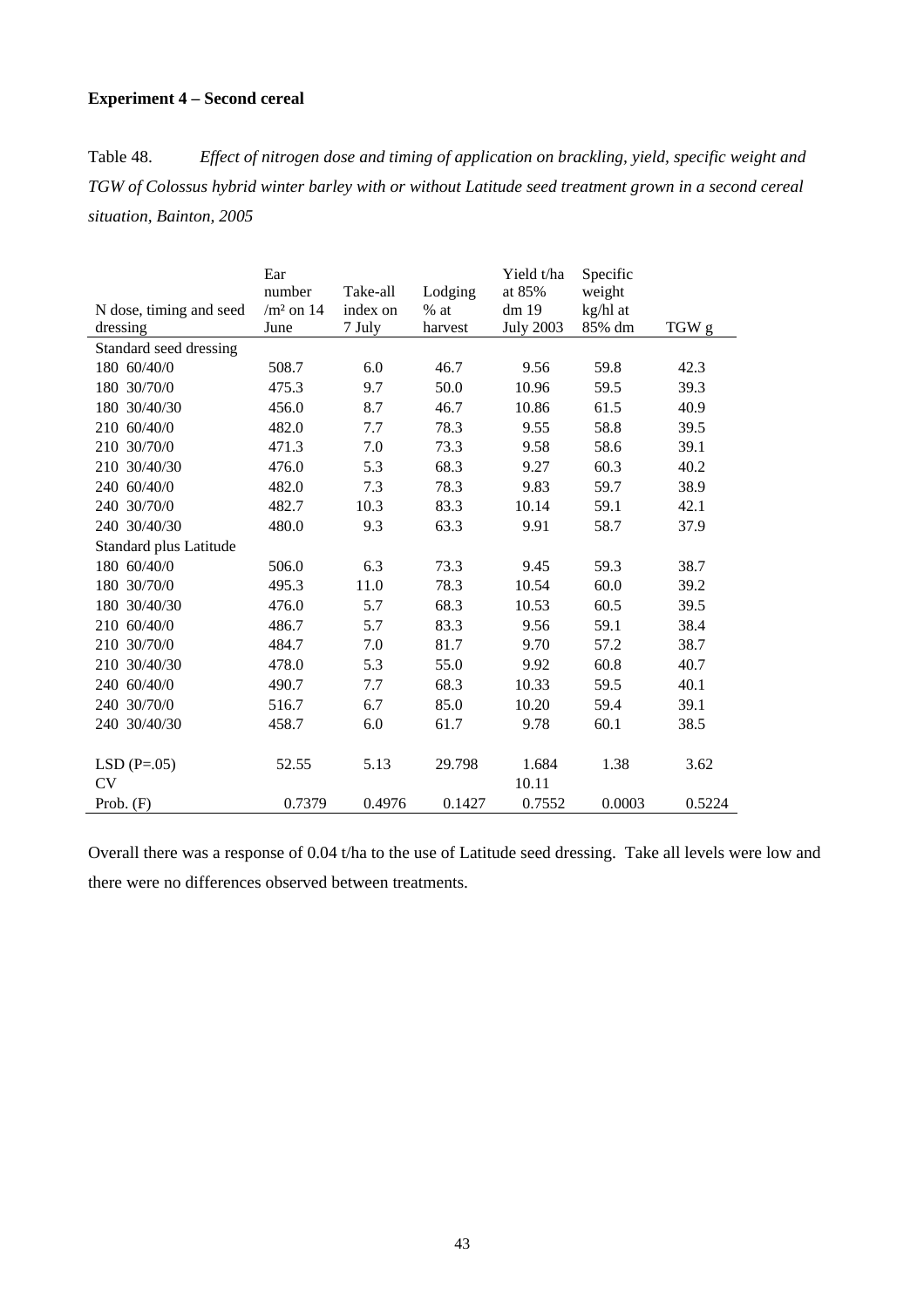Table 49. *Effect of nitrogen dose and timing of application on ear number, take-all, brackling, yield, specific weight and TGW of Colossus hybrid winter barley with or without Latitude seed treatment grown in a second cereal situation, Coldstream, 2005* 

|                        | Ear<br>number<br>$/m2$ on 28 | Take-all<br>score 1-<br>100 on 14 | <b>Brackling</b><br>$%$ at | Yield t/ha<br>at 85%<br>dm 24 | Specific<br>weight<br>kg/hl at |        |
|------------------------|------------------------------|-----------------------------------|----------------------------|-------------------------------|--------------------------------|--------|
|                        | June                         | July                              | harvest                    | July                          | 85% dm                         | TGW g  |
| Standard seed dressing |                              |                                   |                            |                               |                                |        |
| 180 60/40/0            | 422.0                        | 3.7                               | 20                         | 8.91                          | 57.2                           | 38.4   |
| 180 30/70/0            | 390.7                        | 3.7                               | 53                         | 8.81                          | 56.5                           | 40.4   |
| 180 30/40/30           | 386.0                        | 3.0                               | 62                         | 9.04                          | 57.1                           | 41.6   |
| 210 60/40/0            | 382.0                        | 4.3                               | 28                         | 9.40                          | 57.9                           | 38.8   |
| 210 30/70/0            | 371.3                        | 4.0                               | 52                         | 9.05                          | 56.4                           | 40.6   |
| 210 30/40/30           | 374.7                        | 5.0                               | 43                         | 9.23                          | 56.8                           | 41.2   |
| 240 60/40/0            | 414.7                        | 3.0                               | 37                         | 9.68                          | 57.2                           | 40.3   |
| 240 30/70/0            | 378.7                        | 3.3                               | 63                         | 9.19                          | 56.4                           | 39.7   |
| 240 30/40/30           | 372.0                        | 3.7                               | 60                         | 9.43                          | 56.7                           | 39.7   |
| Standard plus Latitude |                              |                                   |                            |                               |                                |        |
| 180 60/40/0            | 397.3                        | 1.0                               | 47                         | 9.10                          | 56.7                           | 39.5   |
| 180 30/70/0            | 368.0                        | 2.7                               | 50                         | 9.06                          | 57.2                           | 41.0   |
| 180 30/40/30           | 374.0                        | 3.3                               | 43                         | 9.08                          | 57.2                           | 41.6   |
| 210 60/40/0            | 391.3                        | 3.3                               | 38                         | 9.45                          | 56.8                           | 40.0   |
| 210 30/70/0            | 379.3                        | 4.3                               | 50                         | 9.05                          | 56.2                           | 38.9   |
| 210 30/40/30           | 390.0                        | 3.3                               | 58                         | 9.38                          | 56.5                           | 38.6   |
| 240 60/40/0            | 388.7                        | 2.7                               | 52                         | 9.70                          | 56.3                           | 39.4   |
| 240 30/70/0            | 385.3                        | 5.0                               | 72                         | 9.27                          | 56.2                           | 38.8   |
| 240 30/40/30           | 386.0                        | 2.0                               | 65                         | 9.39                          | 56.0                           | 39.3   |
|                        |                              |                                   |                            |                               |                                |        |
| $LSD(P=.05)$           | 6.1                          | 2.88                              | 32.7                       | 0.386                         | 1.33                           | 1.79   |
| <b>CV</b>              |                              |                                   |                            | 2.51                          |                                |        |
| Prob(F)                | 0.7733                       | 0.502                             | 0.213                      | 0.0011                        | 0.3351                         | 0.0061 |

The overall response to Latitude was 0.07 t/ha. There was a yield response to increasing nitrogen dose, particularly with the early timing and with standard seed dressing.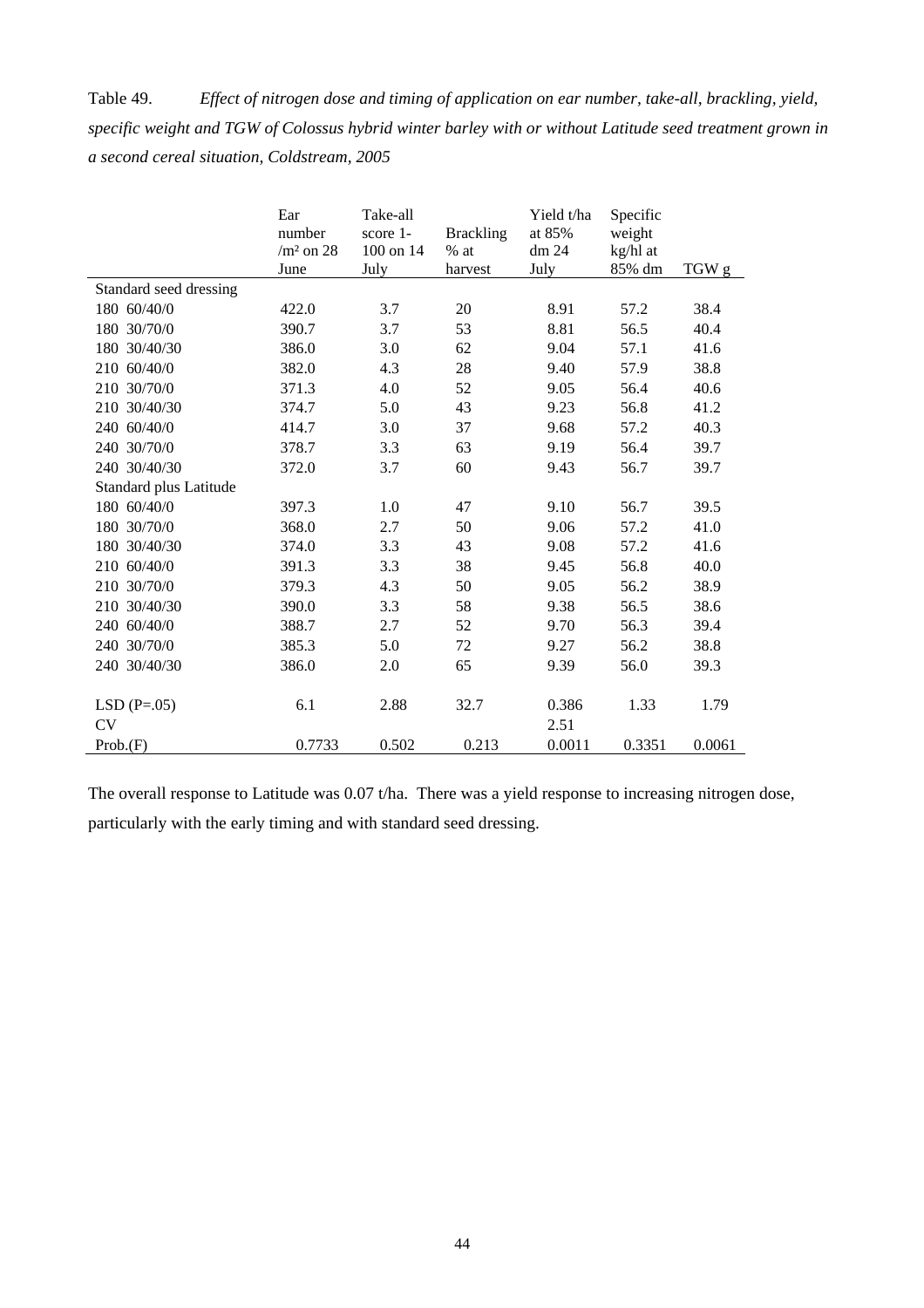Table 49. *Effect of nitrogen dose and timing of application on ear number, brackling, yield, specific weight and TGW of Colossus hybrid winter barley with or without Latitude seed treatment grown in a second cereal situation, Cirencester, 2005* 

|                        |                 |             |               | Specific |        |
|------------------------|-----------------|-------------|---------------|----------|--------|
|                        |                 |             | Yield t/ha at | weight   |        |
|                        | Ear number      | Brackling % | 85% dm 19     | kg/hl at |        |
|                        | $/m2$ on 6 July | at harvest  | July          | 85% dm   | TGW g  |
| Standard seed dressing |                 |             |               |          |        |
| 180 60/40/0            | 614.7           | 94          | 9.41          | 61.2     | 36.8   |
| 180 30/70/0            | 594.7           | 98          | 9.18          | 62.0     | 38.0   |
| 180 30/40/30           | 648.7           | 98          | 8.86          | 61.3     | 36.3   |
| 210 60/40/0            | 661.3           | 98          | 9.11          | 59.6     | 36.5   |
| 210 30/70/0            | 614.7           | 88          | 9.09          | 59.7     | 35.3   |
| 210 30/40/30           | 575.3           | 95          | 9.07          | 59.7     | 36.3   |
| 240 60/40/0            | 591.3           | 100         | 9.05          | 61.8     | 37.3   |
| 240 30/70/0            | 625.3           | 96          | 9.28          | 62.2     | 37.2   |
| 240 30/40/30           | 641.3           | 93          | 9.50          | 59.7     | 35.8   |
| Standard plus Latitude |                 |             |               |          |        |
| 180 60/40/0            | 596.0           | 93          | 9.12          | 61.7     | 37.5   |
| 180 30/70/0            | 603.3           | 92          | 9.26          | 60.3     | 37.7   |
| 180 30/40/30           | 556.7           | 82          | 9.20          | 58.2     | 37.3   |
| 210 60/40/0            | 584.7           | 97          | 9.14          | 58.3     | 36.5   |
| 210 30/70/0            | 644.7           | 98          | 9.16          | 61.1     | 36.7   |
| 210 30/40/30           | 587.3           | 95          | 9.71          | 61.6     | 36.2   |
| 240 60/40/0            | 624.0           | 91          | 9.56          | 61.1     | 37.7   |
| 240 30/70/0            | 612.0           | 85          | 9.41          | 60.2     | 36.7   |
| 240 30/40/30           | 614.0           | 77          | 9.48          | 61.0     | 37.5   |
|                        |                 |             |               |          |        |
| $LSD(P=0.05)$          | 70.12           | 14.9        | 0.446         | 3.06     | 2.1    |
| <b>CV</b>              |                 |             | 2.89          |          |        |
| Prob $(F)$             | 0.2625          | 0.1722      | 0.0496        | 0.2649   | 0.5107 |

The trial was drilled on 24 September; nitrogen was applied on 28 February, 16, April and 2 May. The response to Latitude was 0.17 t/ha. There was severe brackling at this site. Yield was reduced when no Latitude was used and the lowest level of N was applied at the late timing. At higher N levels there was adequate N supplied and yield was not penalised. The differences appeared to less marked where Latitude had been used.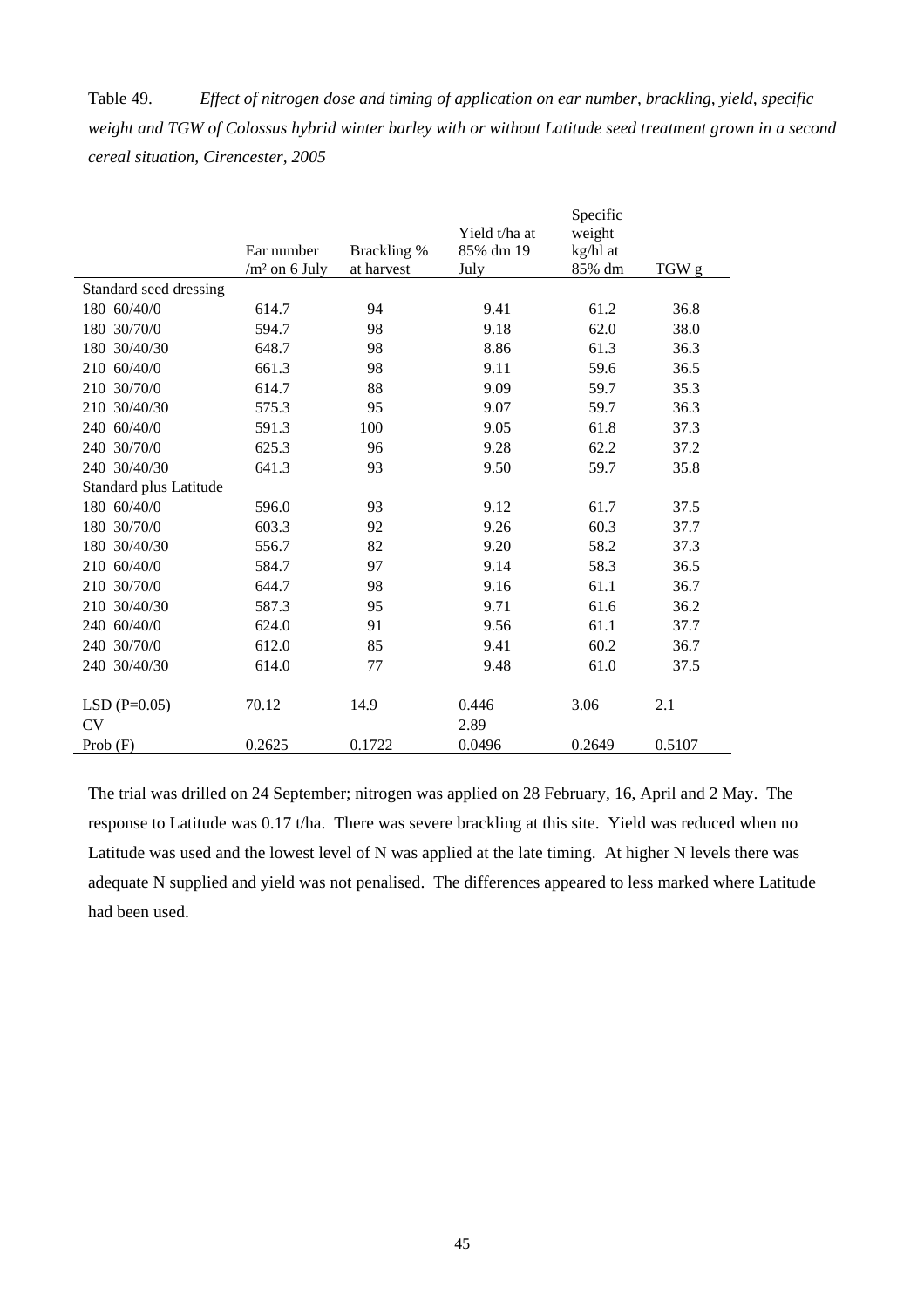Table 50. *Effect of nitrogen dose and timing of application on ear number, brackling, yield, specific weight and TGW of Colossus hybrid winter barley with or without Latitude seed treatment grown in a second cereal situation, Andover, 2005* 

|                        | Ear       |                  | Take-  | Yield t/ha | Specific |        |
|------------------------|-----------|------------------|--------|------------|----------|--------|
|                        | number    | <b>Brackling</b> | all    | at 85%     | weight   |        |
|                        | $/m2$ on  | $%$ at           | index  | dm 19      | kg/hl at |        |
|                        | 6 July    | harvest          |        | July       | 85% dm   | TGW g  |
| Standard seed dressing |           |                  |        |            |          |        |
| 180 60/40/0            | 450       | 53.3             | 5.7    | 7.90       | 57.1     | 36.6   |
| 180 30/70/0            | 419       | 53.3             | 13.8   | 7.93       | 57.2     | 38.8   |
| 180 30/40/30           | 404       | 61.7             | 10.7   | 8.20       | 57.3     | 38.4   |
| 210 60/40/0            | 423       | 58.3             | 8.7    | 8.31       | 56.3     | 37.6   |
| 210 30/70/0            | 405       | 61.7             | 5.3    | 8.09       | 56.9     | 38.9   |
| 210 30/40/30           | 428       | 48.3             | 9.0    | 8.23       | 57.2     | 38.0   |
| 240 60/40/0            | 393       | 58.3             | 6.3    | 8.20       | 56.9     | 37.7   |
| 240 30/70/0            | 415       | 46.7             | 5.0    | 8.22       | 56.8     | 38.6   |
| 240 30/40/30           | 438       | 65.0             | 7.0    | 7.90       | 56.9     | 37.9   |
| Standard plus Latitude |           |                  |        |            |          |        |
| 180 60/40/0            | 397       | 61.7             | 7.7    | 8.62       | 58.4     | 38.7   |
| 180 30/70/0            | 399       | 71.7             | 14.7   | 8.76       | 58.5     | 40.1   |
| 180 30/40/30           | 375       | 63.3             | 9.3    | 8.56       | 59.0     | 39.5   |
| 210 60/40/0            | 415       | 58.3             | 8.3    | 8.49       | 57.8     | 37.8   |
| 210 30/70/0            | 435       | 66.7             | 5.0    | 8.78       | 57.7     | 38.8   |
| 210 30/40/30           | 415       | 51.7             | 6.0    | 8.94       | 58.5     | 39.8   |
| 240 60/40/0            | 420       | 65.0             | 12.7   | 8.53       | 57.5     | 37.8   |
| 240 30/70/0            | 429       | 73.3             | 5.3    | 8.82       | 57.4     | 40.1   |
| 240 30/40/30           | 388       | 46.7             | 8.6    | 8.72       | 58.0     | 39.3   |
|                        |           |                  |        |            |          |        |
| $LSD$ (P=0.05)         | 71.6      | 22.51            | 6.43   | 0.804      | 1.07     | 2.09   |
| CV                     |           |                  |        |            |          |        |
| Prob $(F)$             | <b>NS</b> | <b>NS</b>        | 0.0655 | <b>NS</b>  | 0.0005   | 0.0742 |

The trial was drilled on 27 September and the nitrogen was applied according to treatment on 8 March, 19 April and 6 May. Latitude seed treatment produced small improvements in specific weight and thousand seed weight. It tended to reduce ear numbers and increase brackling. Take-all tended to be worse where Latitude was not used and where N dose was at the lowest level. Yield was 0.58 t/ha higher overall where Latitude had been used.

At the lowest level of N (in the absences of Latitude) ear numbers were greater where a greater proportion of N was applied early.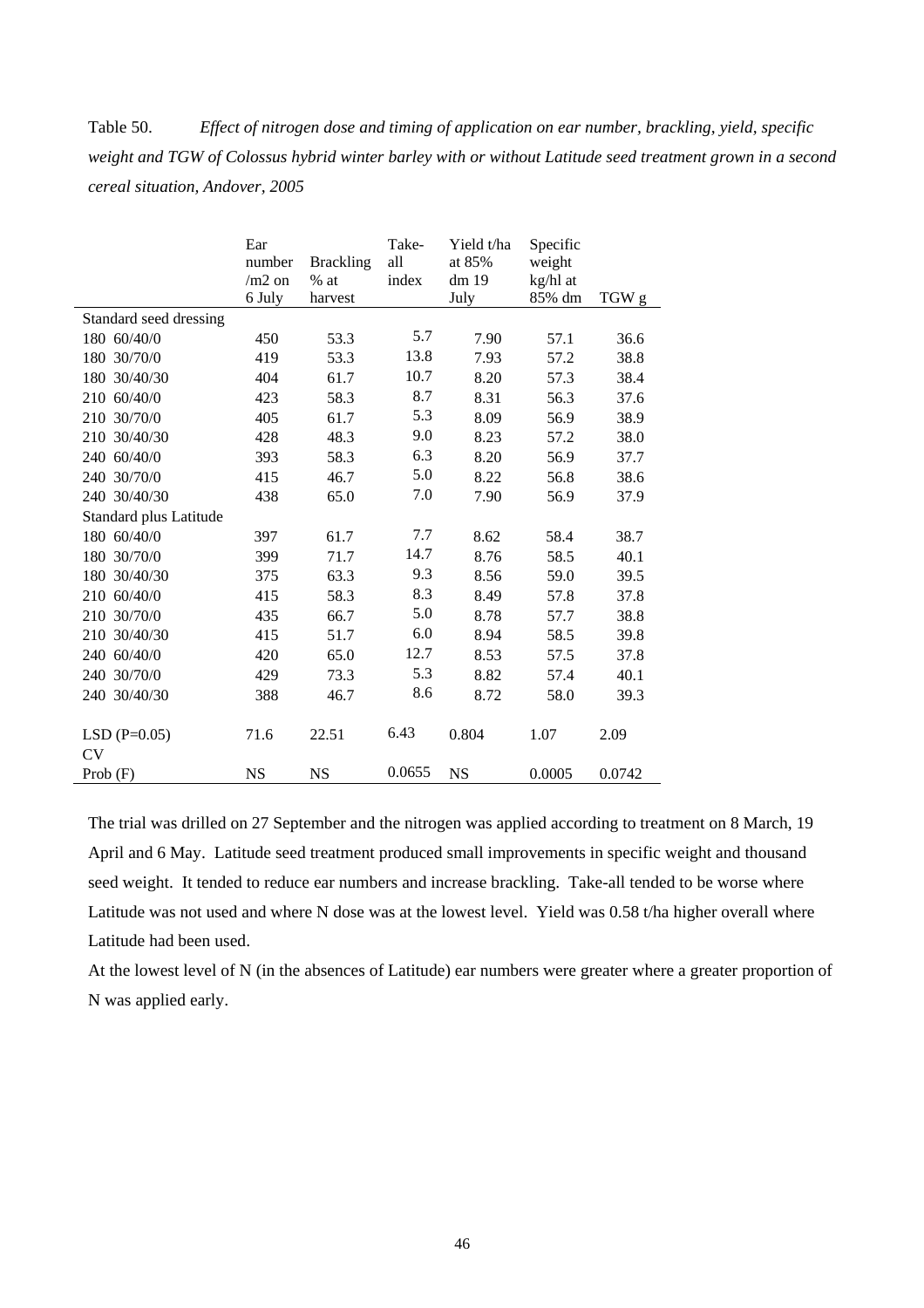#### **Discussion**

#### **Experiment 1 – seed rate for hybrid barley sown as a first cereal.**

Only two of the 12 experiments recorded statistically significant differences in yield (Table 51). Eight experiments showed no yield response to more than the lowest seed rate of 250 seeds/m². In one experiment there was a yield response to increasing the population to 350 seeds (Bainton, 2003) and in one (Cirencester, 2003) there was a response to increasing the seed rate to 250 seeds but no further. A seed rate of 250 seeds/m² was adequate in most situations and so the hypothesis was proved in this situation. Ear number generally increased in line with plant population and where brackling and lodging occurred, these parameters tended to increase in severity as seed number increased but not always. Lower seed numbers proved adequate with this variety and importantly, specific weight and thousand grain weight (TGW) tended to decline as population density increased.

Table 51. *Summary of three years experiments at four sites on the seed rate of Colossus winter barley. Yield (t/ha at 85% dm).* 

| 2003                       | <b>Bainton</b> | Coldstream | Cirencester | Andover | Mean  |
|----------------------------|----------------|------------|-------------|---------|-------|
| $250$ seeds/m <sup>2</sup> | 9.94           | 10.23      | 8.88        | 9.82    | 9.72  |
| $300$ seeds/m <sup>2</sup> | 9.96           | 10.01      | 9.69        | 9.87    | 9.88  |
| $350$ seeds/m <sup>2</sup> | 10.29          | 10.01      | 9.96        | 9.9     | 10.04 |
| 2004                       |                |            |             |         |       |
| $250$ seeds/m <sup>2</sup> | 10.03          | 9.70       | 5.36        | 7.03    | 8.03  |
| $300$ seeds/m <sup>2</sup> | 10.26          | 8.56       | 5.35        | n/a     | 8.06  |
| $350$ seeds/m <sup>2</sup> | 10.00          | 9.69       | 5.66        | 7.36    | 8.18  |
| 2005                       |                |            |             |         |       |
| $250$ seeds/m <sup>2</sup> | 9.22           | 10.03      | 9.15        | 8.95    | 9.34  |
| $300$ seeds/m <sup>2</sup> | 8.90           | 9.91       | 9.67        | n/a     | 9.49  |
| $350$ seeds/m <sup>2</sup> | 9.08           | 9.99       | 9.35        | 8.61    | 9.26  |

 $n/a$  = not tested

# **Experiment 2 – seed rate and seed dressing in a second cereal situation compared with a conventional variety.**

Siberia was chosen as the conventional six-row variety in this test. Two seed rates were compared each with and without take-all seed dressing (Latitude) in addition to the standard (Raxil S) seed dressing. Twelve experiments were done over the three year period of the project. In the direct comparison of varieties the hybrid Colossus out yielded the conventional Siberia by 0.19 t/ha in 2003; by 0.37 t/ha in 2004; and by 0.13 t/ha in 2005. Overall there was only a +0.23 t/ha yield advantage from growing Colossus over Siberia in a second cereal situation. The response to a take-all seed dressing from Colossus vs. Siberia was 0.16 vs. 0.03. Colossus tended to respond more to a take-all seed dressing but the overall response to treatment across the twelve sites was only 0.06 t/ha; the response was very variable, the mean smoothing values of +1.36/ha to - 0.43t/ha. This is typical of the disease. Although 250 seeds/m² was an acceptable seed rate for both Siberia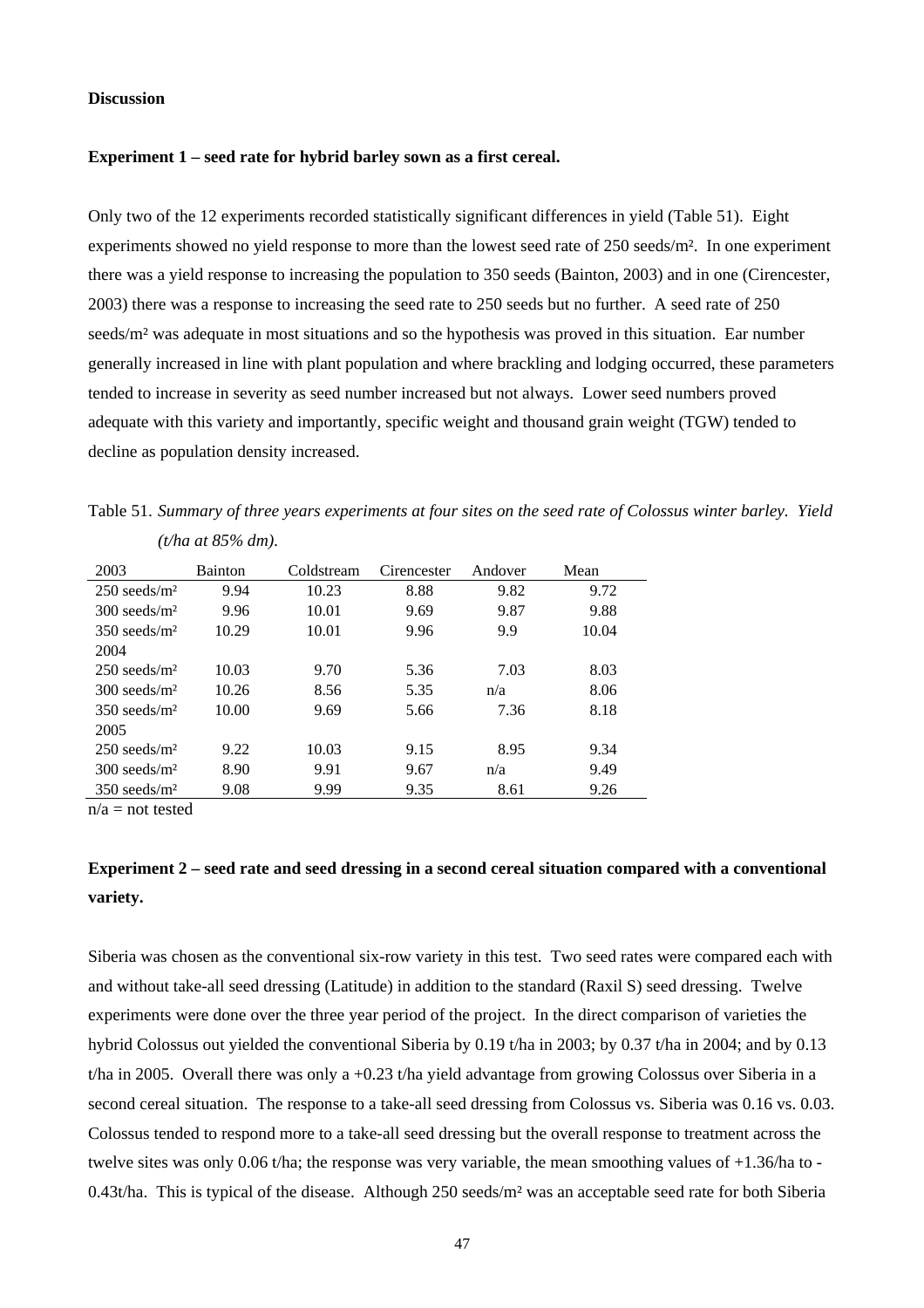and Colossus in most instances there was a 0.16 t/ha advantage to the higher seed rate but there were no grounds to suggest that Siberia required the higher seed rate to maintain its yield.

| 2003                 |           | Andover  |         | Bainton        |         | Coldstream |         | Cirencester |         |
|----------------------|-----------|----------|---------|----------------|---------|------------|---------|-------------|---------|
| <b>SD</b>            | Seed rate | Colossus | Siberia | Colossus       | Siberia | Colossus   | Siberia | Colossus    | Siberia |
|                      |           |          |         |                |         |            |         |             |         |
| Standard             | 250       | 6.91     | 7.02    | 9.23           | 8.64    | 9.20       | 8.41    | 9.24        | 9.00    |
| Standard             | 350       | 6.98     | 6.75    | 9.41           | 8.29    | 9.49       | 9.24    | 9.64        | 9.16    |
| Latitude             | 250       | 7.18     | 7.41    | 9.10           | 8.45    | 9.39       | 9.27    | 8.95        | 9.17    |
| Latitude             | 350       | 7.34     | 7.29    | 9.51           | 8.70    | 10.14      | 7.79    | 9.07        | 10.02   |
| Mean Standard        |           | 6.95     | 6.89    | 9.32           | 8.47    | 9.35       | 8.83    | 9.44        | 9.08    |
| Mean Latitude        |           | 7.26     | 7.35    | 9.31           | 8.58    | 9.77       | 8.53    | 9.01        | 9.60    |
| Mean Variety         |           | 7.10     | 7.12    | 9.31           | 8.52    | 9.56       | 8.68    | 9.23        | 9.34    |
| Response to Latitude |           | 0.32     | 0.47    | $-0.02$        | 0.11    | 0.42       | $-0.30$ | $-0.43$     | 0.51    |
| Response to hybrid   |           | $-0.01$  |         | 0.79           |         | 0.88       |         | $-0.11$     |         |
| 2004                 |           | Andover  |         | <b>Bainton</b> |         | Coldstream |         | Cirencester |         |
| <b>SD</b>            |           | Colossus | Siberia | Colossus       | Siberia | Colossus   | Siberia | Colossus    | Siberia |
|                      |           |          |         |                |         |            |         |             |         |
| Standard             | 250       | 9.36     | 8.97    | 9.04           | 8.78    | 9.13       | 8.25    | 8.07        | 6.88    |
| Standard             | 350       | 9.42     | 9.34    | 9.07           | 9.09    | 9.26       | 8.40    | 7.99        | 7.70    |
| Latitude             | 250       | 10.90    | 8.75    | 9.64           | 8.52    | 8.79       | 8.70    | 8.24        | 7.46    |
| Latitude             | 350       | 10.60    | 9.54    | 9.80           | 8.90    | 9.33       | 8.65    | 8.52        | 7.48    |
| Mean Standard        |           | 9.39     | 9.16    | 9.06           | 8.94    | 9.20       | 8.33    | 8.03        | 7.29    |
| Mean Latitude        |           | 10.75    | 9.15    | 9.72           | 8.71    | 9.06       | 8.68    | 8.38        | 7.47    |
| Mean Variety         |           | 10.07    | 9.15    | 9.39           | 8.82    | 9.13       | 8.50    | 8.21        | 7.38    |
| Response to Latitude |           | 1.36     | $-0.01$ | 0.67           | $-0.22$ | $-0.14$    | 0.35    | 0.35        | 0.18    |
| Response to hybrid   |           | 0.92     |         | 0.57           |         | 0.63       |         | 0.83        |         |
| 2005                 |           | Andover  |         | Bainton        |         | Coldstream |         | Cirencester |         |
| <b>SD</b>            |           | Colossus | Siberia | Colossus       | Siberia | Colossus   | Siberia | Colossus    | Siberia |
|                      |           |          |         |                |         |            |         |             |         |
| Standard             | 250       | 9.30     | 9.70    | 10.83          | 8.57    | 9.21       | 9.82    | 9.07        | 9.41    |
| Standard             | 350       | 9.40     | 9.50    | 10.09          | 8.76    | 9.05       | 9.64    | 9.24        | 9.17    |
| Latitude             | 250       | 9.40     | 9.70    | 10.35          | 7.85    | 9.31       | 9.16    | 9.30        | 9.25    |
| Latitude             | 350       | 9.40     | 9.50    | 9.78           | 9.52    | 9.57       | 9.48    | 9.28        | 9.34    |
| Mean Standard        |           | 9.35     | 9.60    | 10.46          | 8.67    | 9.13       | 9.73    | 9.16        | 9.29    |
| Mean Latitude        |           | 9.40     | 9.60    | 10.07          | 8.69    | 9.44       | 9.32    | 9.29        | 9.30    |
| Mean Variety         |           | 9.38     | 9.60    | 10.26          | 8.68    | 9.29       | 9.53    | 9.22        | 9.29    |
| Response to Latitude |           | 0.05     | 0.00    | $-0.40$        | 0.02    | 0.31       | $-0.41$ | 0.13        | 0.01    |
| Response to hybrid   |           | $-0.23$  |         | 1.59           |         | $-0.24$    |         | $-0.07$     |         |

Table 52. *Twelve site summary of yield effects.*

## **Experiment 3 – nitrogen dose and timing in a first cereal situation**

Colossus was sown at 250 seeds/m² for these experiments and nitrogen applied at the start of spring growth (GS 29) in early March, early April (GS 30) and early May (GS 39-49). Three doses of nitrogen were compared; 180 kg/ha being the usual dose for feed barley, 150 kg/ha to examine whether the hybrid barley would perform at similar levels with less nitrogen i.e. more efficiently scavenge the nutrient and 210 kg/ha to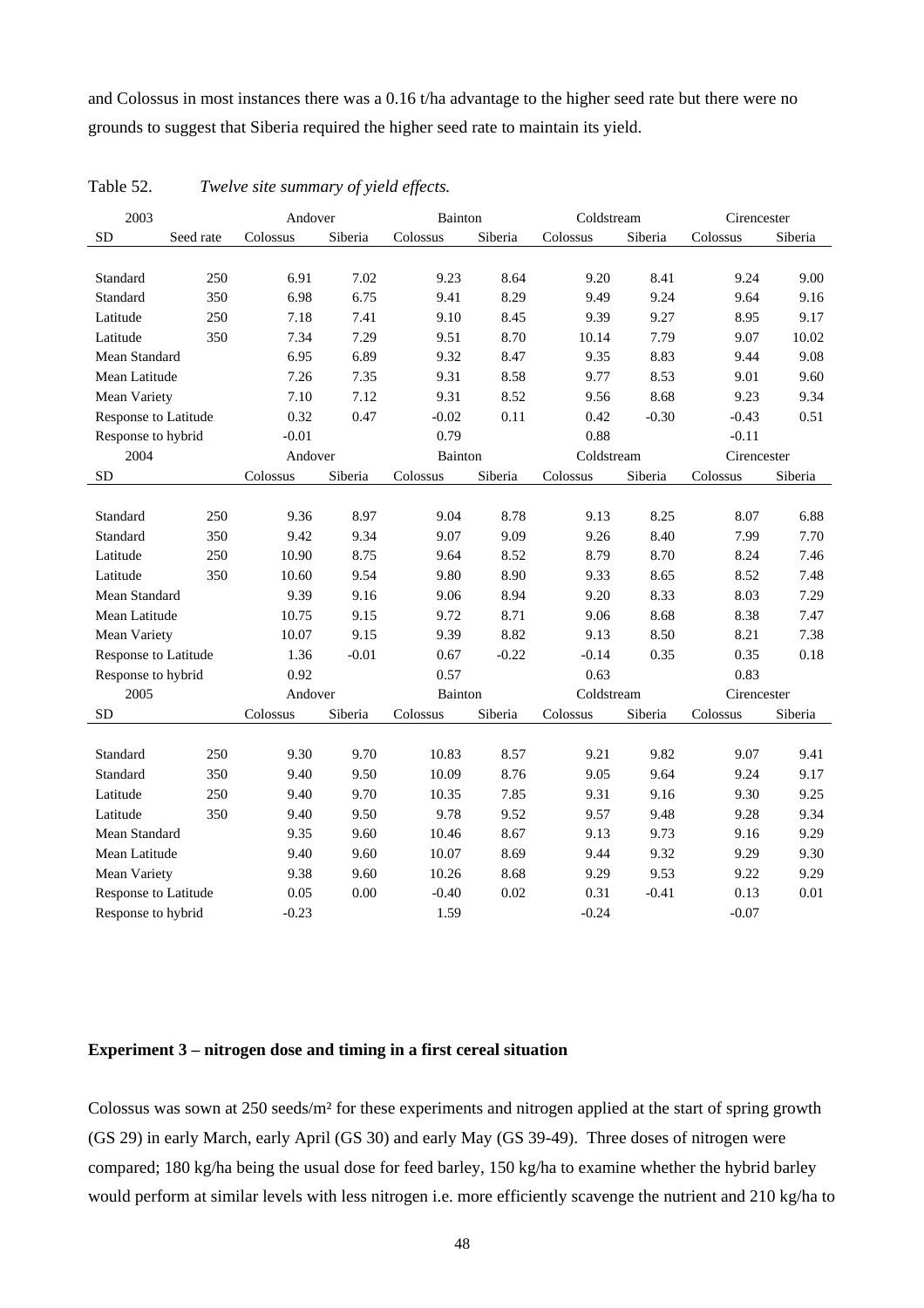see if the hybrid responded to higher levels on N. The nitrogen was applied in three splits; the standard 30/70/0 split commonly used for conventional feed barley, a 60/40/0 split to examine the benefit of a higher early dose to see if the hybrid vigour can be exploited early in the season; and a three-way split 30/40/30 to see if there is a response to later applied nitrogen.

A summary of the three years yield data is presented in Table 53. Overall the experiment suggested a small increase in yield of 0.3 t/ha as nitrogen increased from 150 kg/ha to 180 kg/ha N but only an additional 0.1 t/ha from 180 kg/ha to 210 kg/ha. Yield responses to the highest dose tended to occur most consistently at the two northern sites although in 2003 they were observed at Andover and Cirencester. There was a very small benefit (0.04 t/ha) from applying more N at the early timing (60% cf the standard 30%) but generally a yield penalty from delaying 30% until later in the season. The exceptions occurred in 2005 when May rainfall enabled the nitrogen to be utilised.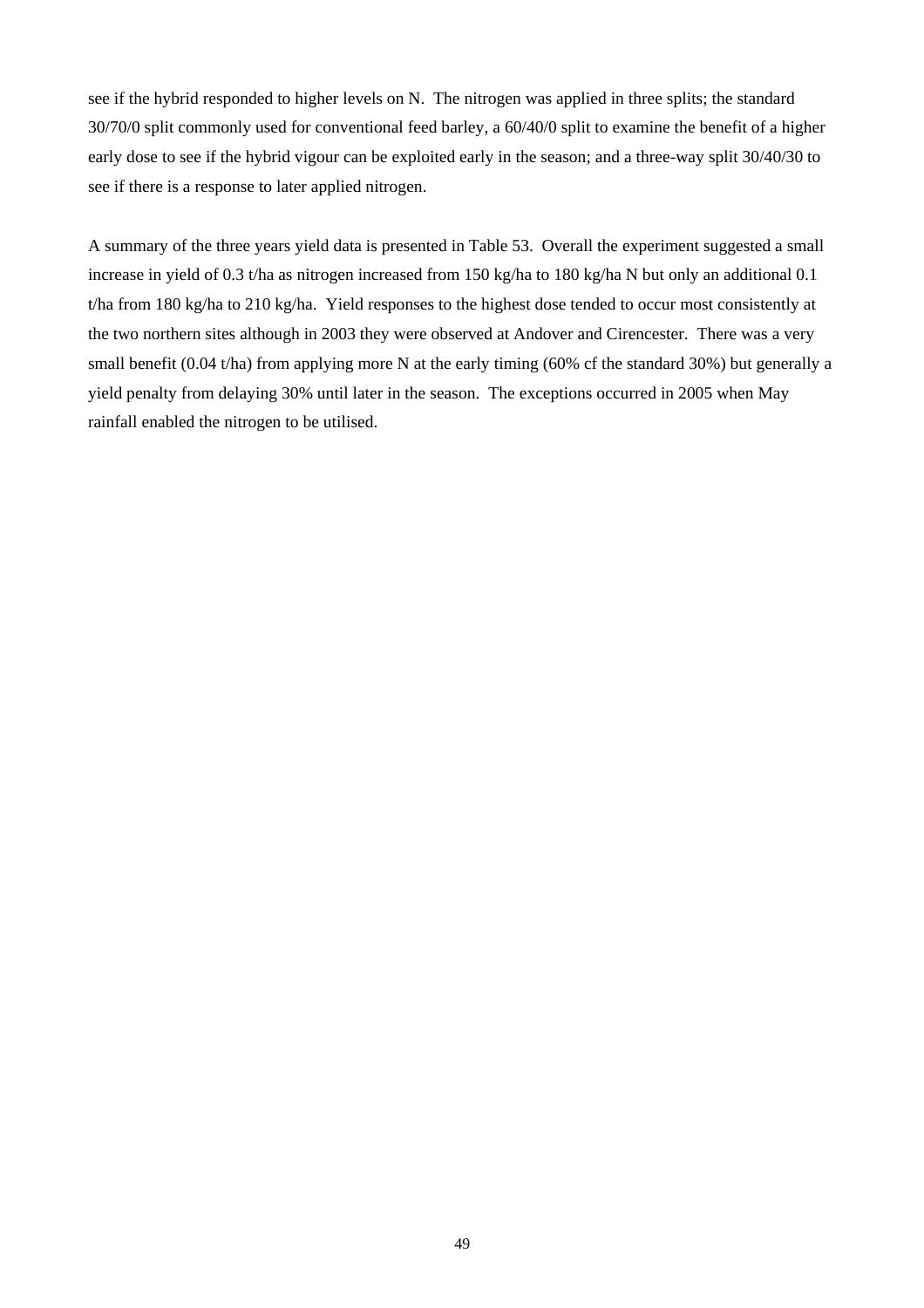# Table 53. *Three year summary of Experiment 3*.

|           |       |         |       |       |       |            |       |       |         |      |      |      |             |       |      |       | 4 site |
|-----------|-------|---------|-------|-------|-------|------------|-------|-------|---------|------|------|------|-------------|-------|------|-------|--------|
| 2003      |       | Bainton |       |       |       | Coldstream |       |       | Andover |      |      |      | Cirencester |       |      |       | mean   |
| N dose    | 150   | 180     | 210   | Mean  | 150   | 180        | 210   | Mean  | 150     | 180  | 210  | Mean | 150         | 180   | 210  | Mean  |        |
| N timing  |       |         |       |       |       |            |       |       |         |      |      |      |             |       |      |       |        |
| Standard  | 9.47  | 10.62   | 10.56 | 10.22 | 8.90  | 9.66       | 10.11 | 9.56  | 6.67    | 7.02 | 7.28 | 6.99 | 7.89        | 7.96  | 8.61 | 8.15  | 8.73   |
| Early     | 9.54  | 10.27   | 9.92  | 9.91  | 8.86  | 10.03      | 10.13 | 9.67  | 6.98    | 7.62 | 7.60 | 7.40 | 8.07        | 7.64  | 7.41 | 7.71  | 8.67   |
| Late      | 9.75  | 9.97    | 10.25 | 9.99  | 8.34  | 8.86       | 10.43 | 9.21  | 6.63    | 7.12 | 7.19 | 6.98 | 7.24        | 7.40  | 7.57 | 7.40  | 8.40   |
|           |       |         |       |       |       |            |       |       |         |      |      |      |             |       |      |       |        |
| Mean      | 9.59  | 10.29   | 10.24 |       | 8.70  | 9.52       | 10.22 |       | 6.76    | 7.25 | 7.36 |      | 7.73        | 7.67  | 7.86 |       |        |
|           |       |         |       |       |       |            |       |       |         |      |      |      |             |       |      |       |        |
| 2004      |       | Bainton |       |       |       | Coldstream |       |       | Andover |      |      |      | Cirencester |       |      |       |        |
| N dose    | 150   | 180     | 210   | Mean  | 150   | 180        | 210   | Mean  | 150     | 180  | 210  | Mean | 150         | 180   | 210  | Mean  |        |
| N timing  |       |         |       |       |       |            |       |       |         |      |      |      |             |       |      |       |        |
| Standard  | 9.33  | 10.05   | 9.92  | 9.77  | 9.74  | 10.56      | 10.42 | 10.24 | 7.18    | 7.59 | 7.63 | 7.47 | 5.61        | 5.84  | 6.01 | 5.82  | 8.32   |
| Early     | 9.66  | 10.24   | 9.85  | 9.92  | 10.00 | 10.24      | 10.02 | 10.09 | 7.18    | 7.21 | 7.73 | 7.37 | 5.73        | 6.19  | 5.72 | 5.88  | 8.31   |
| Late      | 9.35  | 10.41   | 9.86  | 9.87  | 9.51  | 10.06      | 10.20 | 9.92  | 7.10    | 7.31 | 7.72 | 7.38 | 5.79        | 5.62  | 5.68 | 5.70  | 8.22   |
|           |       |         |       |       |       |            |       |       |         |      |      |      |             |       |      |       |        |
| Mean      | 9.45  | 10.23   | 9.88  |       | 9.75  | 10.29      | 10.21 |       | 7.15    | 7.37 | 7.69 |      | 5.71        | 5.88  | 5.80 |       |        |
|           |       |         |       |       |       |            |       |       |         |      |      |      |             |       |      |       |        |
| 2005      |       | Bainton |       |       |       | Coldstream |       |       | Andover |      |      |      | Cirencester |       |      |       |        |
| N dose    | 150   | 180     | 210   | Mean  | 150   | 180        | 210   | Mean  | 150     | 180  | 210  | Mean | 150         | 180   | 210  | Mean  |        |
| N timing  |       |         |       |       |       |            |       |       |         |      |      |      |             |       |      |       |        |
| Standard  | 9.62  | 9.80    | 9.84  | 9.75  | 9.90  | 10.31      | 10.24 | 10.15 | 7.08    | 8.23 | 7.62 | 7.64 | 9.96        | 9.82  | 9.72 | 9.83  | 9.35   |
| Early     | 9.90  | 9.50    | 10.19 | 9.86  | 9.73  | 10.04      | 10.49 | 10.09 | 7.70    | 7.59 | 8.36 | 7.88 | 10.13       | 10.04 | 9.93 | 10.03 | 9.47   |
| Late      | 10.61 | 10.24   | 10.48 | 10.44 | 10.11 | 10.24      | 10.51 | 10.29 | 7.08    | 6.76 | 8.23 | 7.36 | 9.98        | 9.97  | 9.67 | 9.87  | 9.49   |
|           |       |         |       |       |       |            |       |       |         |      |      |      |             |       |      |       |        |
| Mean      | 10.04 | 9.85    | 10.17 |       | 9.91  | 10.20      | 10.41 |       | 7.29    | 7.53 | 8.07 |      | 10.02       | 9.94  | 9.77 |       |        |
|           |       |         |       |       |       |            |       |       |         |      |      |      |             |       |      |       |        |
| 3 yr mean | 9.69  | 10.12   | 10.10 |       | 9.45  | 10.00      | 10.28 |       | 7.07    | 7.38 | 7.71 |      | 7.82        | 7.83  | 7.81 |       |        |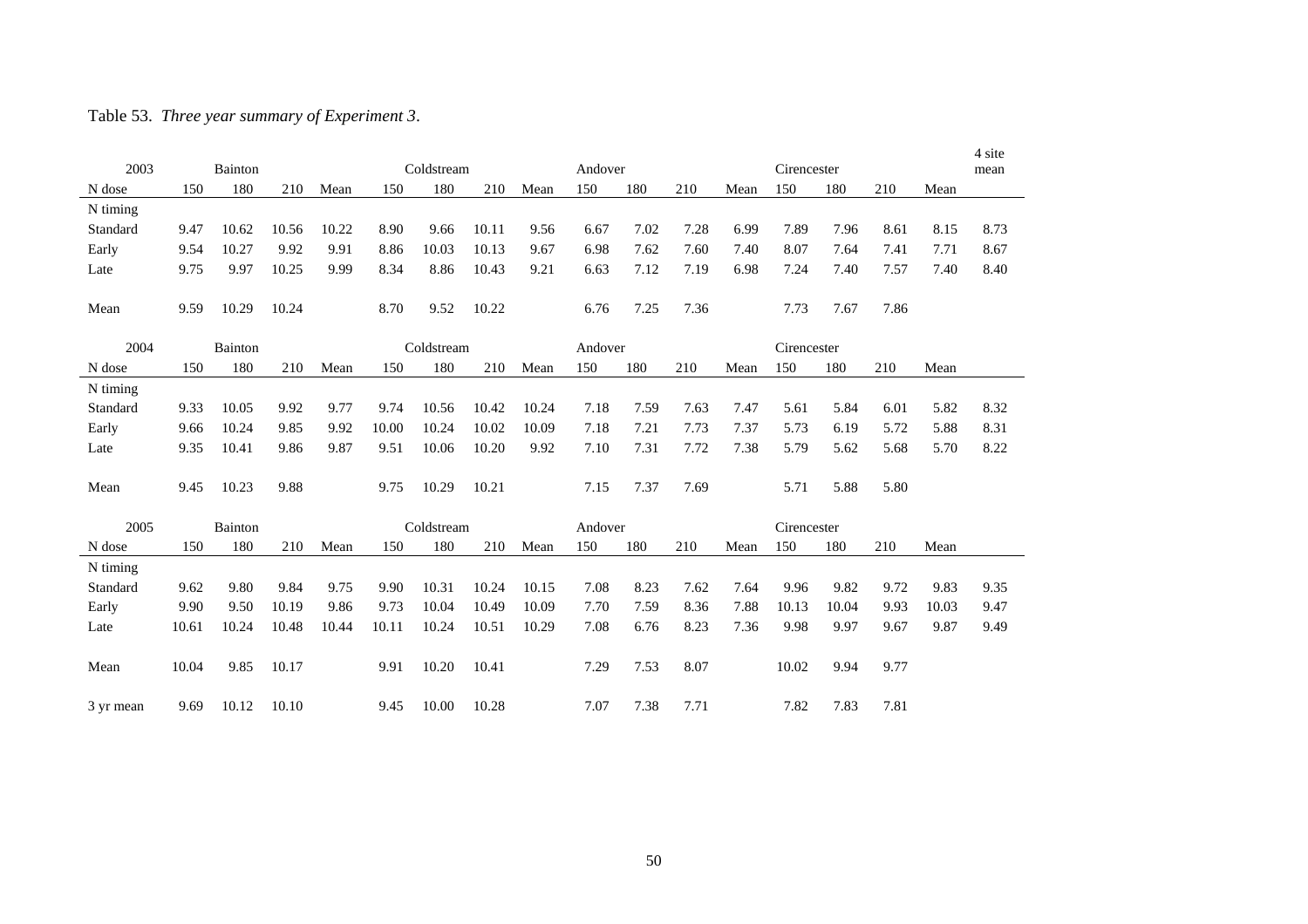#### **Experiment 4 - nitrogen dose and timing in a second cereal situation**

The trial design was similar to Experiment 3 but in a second cereal situation the nitrogen doses and splits were compared with and without Latitude seed dressing to control/reduce the effect from take-all. Nitrogen doses were increased to 180, 210 and 240 kg/ha N.

Overall yield increased by 0.1 and 0.3 t/ha when nitrogen does was increased from 180 to 210 to 240 kg/ha. The response was more defined when Latitude was used. In this second cereal situation applying more N early tended to improve yields but only a small difference of c. 0.1 t/ha between timings was observed. The response to Latitude seed dressing averaged 0.16 t/ha and tended to be greater at the 210 kg/ha dose of N.

| Seed dressing               | Nitrogen timing        |      | Nitrogen dose (kg/ha N) |      | Mean |
|-----------------------------|------------------------|------|-------------------------|------|------|
|                             |                        | 180  | 210                     | 240  |      |
| Standard                    | Early (60/40/0)        | 8.30 | 8.56                    | 8.76 | 8.54 |
|                             | Standard (30/70/0)     | 8.41 | 8.51                    | 8.66 | 8.52 |
|                             | Late $(30/40/30)$      | 8.49 | 8.28                    | 8.63 | 8.47 |
|                             | Mean                   | 8.40 | 8.45                    | 8.68 |      |
|                             | Early $(60/40/0)$      | 8.54 | 8.68                    | 8.94 | 8.72 |
| Latitude                    | Standard (30/70/0)     | 8.60 | 8.63                    | 8.82 | 8.68 |
|                             | Late $(30/40/30)$      | 8.44 | 8.65                    | 8.73 | 8.61 |
|                             | Mean                   | 8.53 | 8.65                    | 8.83 |      |
|                             | Overall mean of N dose | 8.46 | 8.55                    | 8.76 |      |
| <b>Response to Latitude</b> |                        | 0.12 | 0.21                    | 0.15 | 0.16 |

Table 54*. Summary of twelve experiments. Yield (t/ha at 85%dm).*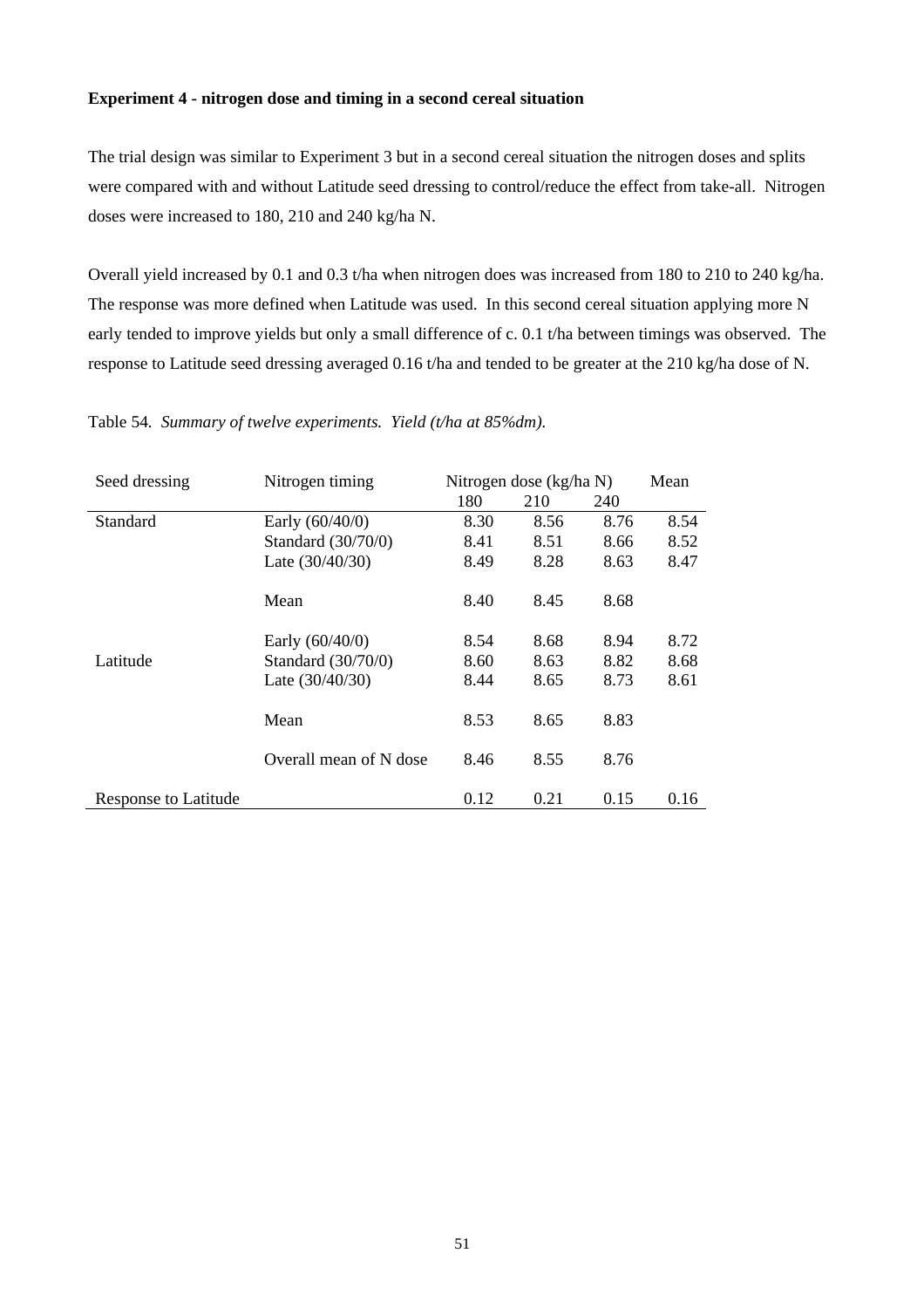# Table 55. *Four site summary of yield.*

|               | 2003                 | Andover |      |      |      | Bainton |      |      |      | Coldstream |      |      |      | Cirencester |      |      |      |
|---------------|----------------------|---------|------|------|------|---------|------|------|------|------------|------|------|------|-------------|------|------|------|
| Seed dressing | N dose               | 180     | 210  | 240  | Mean | 180     | 210  | 240  | Mean | 180        | 210  | 240  | Mean | 180         | 210  | 240  | Mean |
|               | N timing             |         |      |      |      |         |      |      |      |            |      |      |      |             |      |      |      |
|               | Early $(60/40/0)$    | 5.61    | 5.96 | 7.05 | 6.21 | 7.65    | 8.23 | 8.43 | 8.10 | 8.48       | 8.14 | 8.61 | 8.41 | 8.26        | 8.92 | 8.50 | 8.56 |
| Standard      | Standard $(30/70/0)$ | 6.07    | 6.67 | 6.43 | 6.39 | 8.48    | 8.00 | 7.94 | 8.14 | 7.74       | 7.60 | 8.41 | 7.92 | 8.01        | 8.30 | 7.83 | 8.05 |
|               | Late $(30/40/30)$    | 5.86    | 5.75 | 6.46 | 6.02 | 8.24    | 7.82 | 8.48 | 8.18 | 7.45       | 7.41 | 8.20 | 7.69 | 9.08        | 7.96 | 7.97 | 8.34 |
|               | Mean                 | 5.85    | 6.13 | 6.65 |      | 8.12    | 8.02 | 8.28 |      | 7.89       | 7.72 | 8.41 |      | 8.45        | 8.39 | 8.10 |      |
|               | Early $(60/40/0)$    | 6.05    | 6.06 | 6.52 | 6.21 | 8.43    | 8.98 | 8.85 | 8.75 | 8.67       | 8.35 | 8.79 | 8.60 | 8.76        | 7.99 | 8.87 | 8.54 |
| Latitude      | Standard $(30/70/0)$ | 6.60    | 6.75 | 6.61 | 6.65 | 8.28    | 8.24 | 8.61 | 8.38 | 7.91       | 8.28 | 8.51 | 8.23 | 8.37        | 8.41 | 8.61 | 8.46 |
|               | Late $(30/40/30)$    | 6.28    | 6.68 | 6.31 | 6.42 | 7.77    | 7.65 | 8.12 | 7.85 | 7.75       | 7.97 | 8.77 | 8.16 | 7.99        | 8.57 | 8.19 | 8.25 |
|               | Mean                 | 6.31    | 6.50 | 6.48 |      | 8.16    | 8.29 | 8.53 |      | 8.11       | 8.20 | 8.69 |      | 8.37        | 8.32 | 8.56 |      |

#### Table 55 continued

|               | 2004                 | Andover |      |      |      | Bainton |      |      |      | Coldstream |      |      |      | Cirencester |      |      |      |
|---------------|----------------------|---------|------|------|------|---------|------|------|------|------------|------|------|------|-------------|------|------|------|
| Seed dressing | N dose               | 180     | 210  | 240  | Mean | 180     | 210  | 240  | Mean | 180        | 210  | 240  | Mean | 180         | 210  | 240  | Mean |
|               | N timing             |         |      |      |      |         |      |      |      |            |      |      |      |             |      |      |      |
|               | Early $(60/40/0)$    | 8.76    | 8.45 | 8.89 | 8.70 | 8.61    | 9.12 | 8.99 | 8.91 | 9.24       | 9.18 | 9.44 | 9.29 | 7.25        | 8.32 | 8.49 | 8.02 |
| Standard      | Standard $(30/70/0)$ | 8.09    | 9.28 | 9.12 | 8.83 | 8.88    | 9.14 | 9.27 | 9.10 | 9.29       | 9.07 | 9.51 | 9.29 | 7.51        | 8.19 | 8.54 | 8.08 |
|               | Late $(30/40/30)$    | 8.84    | 9.04 | 8.92 | 8.93 | 8.83    | 8.33 | 9.36 | 8.84 | 9.27       | 8.85 | 9.28 | 9.13 | 7.36        | 8.39 | 8.18 | 7.98 |
|               | Mean                 | 8.56    | 8.92 | 8.98 |      | 8.77    | 8.86 | 9.21 |      | 9.27       | 9.03 | 9.41 |      | 7.37        | 8.30 | 8.40 |      |
|               | Early $(60/40/0)$    | 8.67    | 8.63 | 8.80 | 8.70 | 8.88    | 9.14 | 9.58 | 9.20 | 9.15       | 9.69 | 9.6  | 9.48 | 7.61        | 8.72 | 8.17 | 8.17 |
| Latitude      | Standard $(30/70/0)$ | 8.32    | 8.99 | 9.00 | 8.77 | 9.02    | 8.58 | 8.99 | 8.86 | 9.24       | 9.55 | 9.42 | 9.40 | 7.83        | 8.05 | 8.43 | 8.10 |
|               | Late $(30/40/30)$    | 8.28    | 8.92 | 8.52 | 8.57 | 8.47    | 8.87 | 9.16 | 8.83 | 9.33       | 9.18 | 9.51 | 9.34 | 8.02        | 8.01 | 8.80 | 8.28 |
|               | Mean                 | 8.42    | 8.85 | 8.77 |      | 8.79    | 8.86 | 9.24 |      | 9.24       | 9.47 | 9.51 |      | 7.82        | 8.26 | 8.47 |      |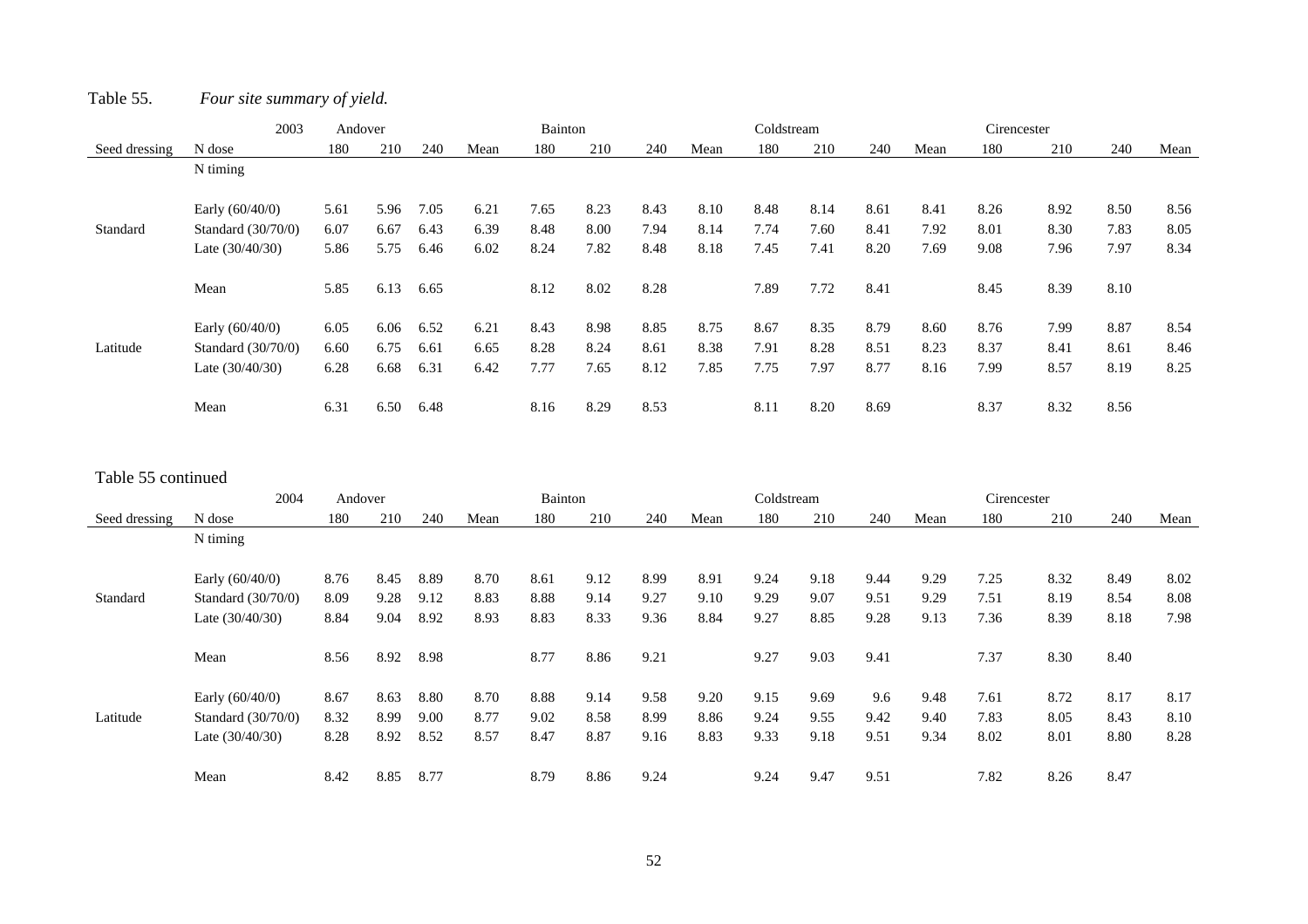#### Table 55 continued

|               | 2005                 |      | Andover |      |      | <b>Bainton</b> |      |       |       | Coldstream |      |      |      | Cirencester |      |      |      |
|---------------|----------------------|------|---------|------|------|----------------|------|-------|-------|------------|------|------|------|-------------|------|------|------|
| Seed dressing | N dose               | 180  | 210     | 240  | Mean | 180            | 210  | 240   | Mean  | 180        | 210  | 240  | Mean | 180         | 210  | 240  | Mean |
|               | N timing             |      |         |      |      |                |      |       |       |            |      |      |      |             |      |      |      |
|               |                      |      |         |      |      |                |      |       |       |            |      |      |      |             |      |      |      |
|               | Early $(60/40/0)$    | 7.90 | 8.31    | 8.20 |      | 9.56           | 9.55 | 9.83  | 9.65  | 8.91       | 9.40 | 9.68 | 9.33 | 9.41        | 9.11 | 9.05 | 9.19 |
| Standard      | Standard $(30/70/0)$ | 7.93 | 8.09    | 8.22 |      | 10.96          | 9.58 | 10.14 | 10.23 | 8.81       | 9.05 | 9.19 | 9.02 | 9.18        | 9.09 | 9.28 | 9.18 |
|               | Late $(30/40/30)$    | 8.20 | 8.23    | 7.90 |      | 10.86          | 9.27 | 9.91  | 10.01 | 9.04       | 9.23 | 9.43 | 9.23 | 8.86        | 9.07 | 9.50 | 9.14 |
|               |                      |      |         |      |      |                |      |       |       |            |      |      |      |             |      |      |      |
|               | Mean                 | 8.01 | 8.21    | 8.11 |      | 10.46          | 9.47 | 9.96  |       | 8.92       | 9.23 | 9.43 |      | 9.15        | 9.09 | 9.28 |      |
|               | Early $(60/40/0)$    | 8.62 | 8.49    | 8.53 |      | 9.45           | 9.56 | 10.33 | 9.78  | 9.1        | 9.45 | 9.7  | 9.42 | 9.12        | 9.14 | 9.56 | 9.27 |
|               |                      |      |         |      |      |                |      |       |       |            |      |      |      |             |      |      |      |
| Latitude      | Standard $(30/70/0)$ | 8.76 | 8.78    | 8.82 |      | 10.54          | 9.70 | 10.2  | 10.15 | 9.06       | 9.05 | 9.27 | 9.13 | 9.26        | 9.16 | 9.41 | 9.28 |
|               | Late $(30/40/30)$    | 8.56 | 8.94    | 8.72 |      | 10.53          | 9.92 | 9.78  | 10.08 | 9.08       | 9.38 | 9.39 | 9.28 | 9.2         | 9.71 | 9.48 | 9.46 |
|               | Mean                 | 8.65 | 8.737   | 8.69 |      | 10.17          | 9.73 | 10.10 |       | 9.08       | 9.29 | 9.45 |      | 9.19        | 9.34 | 9.48 |      |
| N dose 3 year |                      |      |         |      |      |                |      |       |       |            |      |      |      |             |      |      |      |
| mean          |                      | 7.63 | 7.89    | 7.95 |      | 9.08           | 8.87 | 9.22  |       | 8.75       | 8.82 | 9.15 |      | 8.39        | 8.62 | 8.71 |      |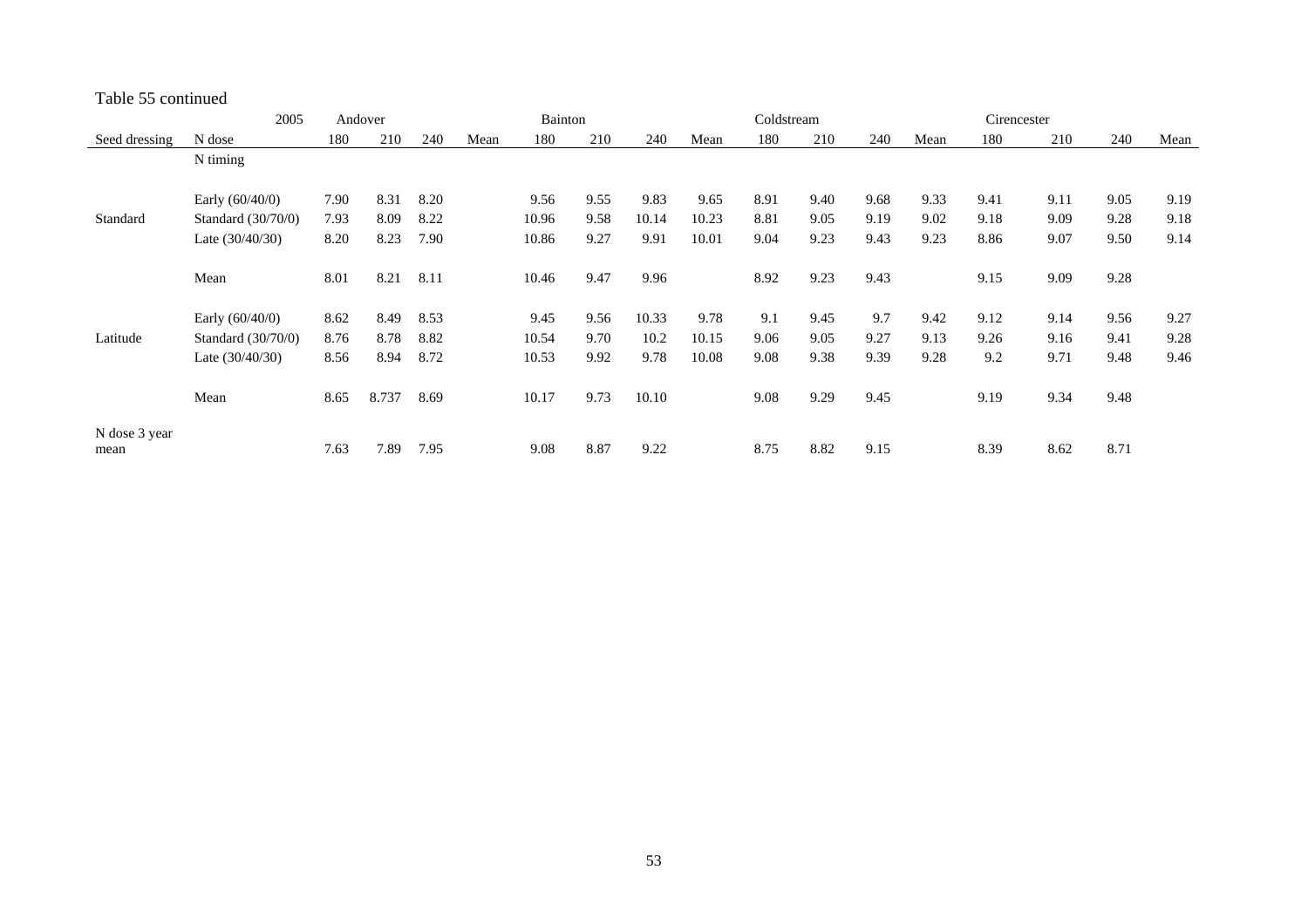#### **Conclusion**

Four experiments were done at four sites over a three year period to examine the agronomy of hybrid winter barley and to assess whether there was a need to provide different husbandry guidelines for this crop. There was no evidence to suggest that hybrid barley should be treated any differently to conventionally bred barley. Hybrid barley's yield potential was compared with that of conventional barley and although overall there was an improvement in yield it was not large. In a second cereal situation the benefit of Latitude seed treatment to reduce the effects of take-all on barley was small and would not be cost effective. Altering the standard timing of nitrogen did not generally improve yield although there were situations when additional early N was beneficial in a second cereal site and in wet summers when delaying a proportion of N was beneficial. On balance the standard timing was the most reliable means of obtaining the highest yield. Hybrid barley therefore appeared similar to conventional barley in its husbandry requirements. The case for growing barley as opposed to wheat in a second cereal position was not tested in this series of experiments. However, using typical yields and gross margins from wheat and barley, the advantage still rests firmly with wheat based on current price differentials.

#### **Acknowledgements**

The author would like to thank the colleagues who conducted the trials over the three seasons at all the sites and the farmers who hosted the trials.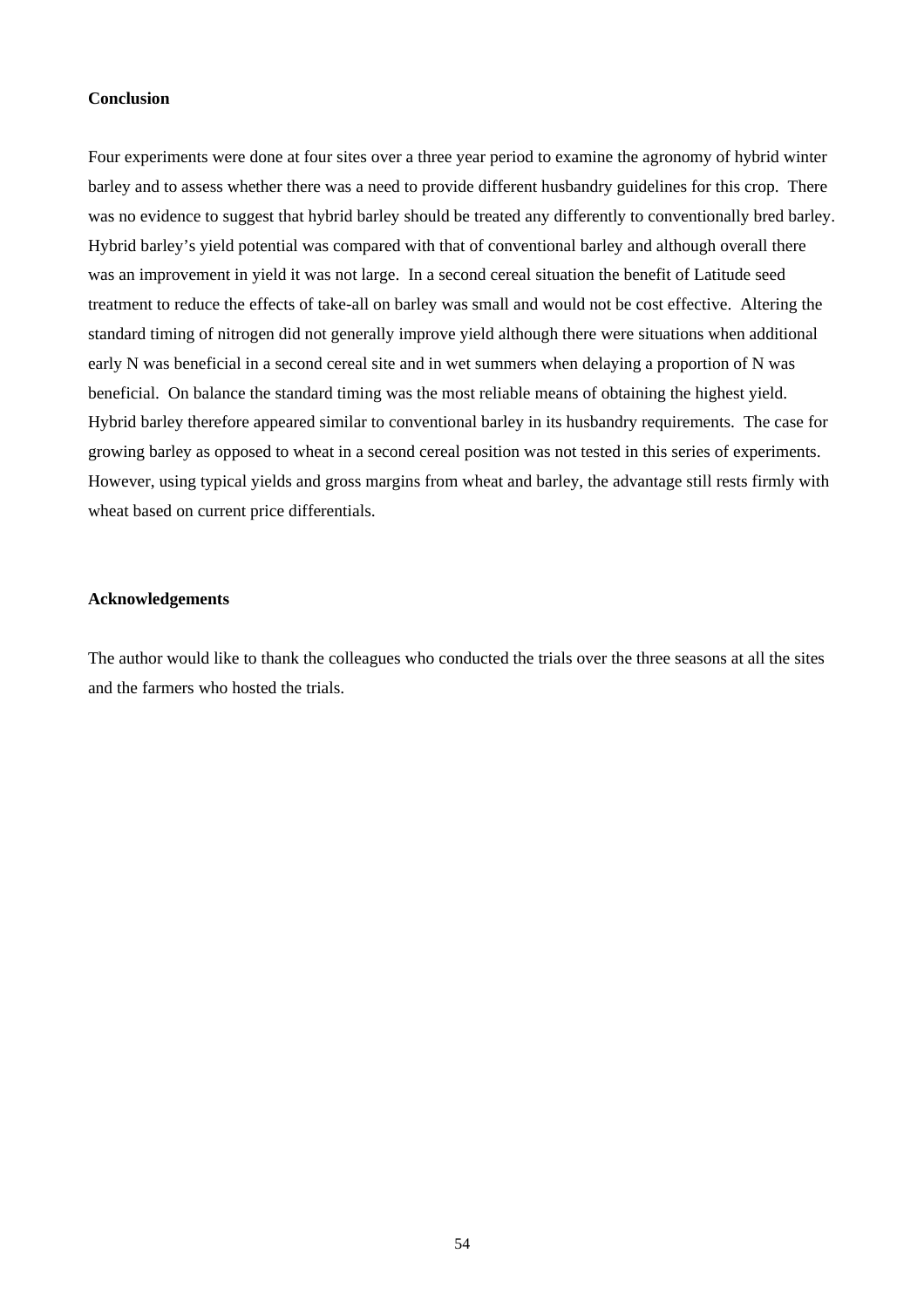# **Appendix - Site details and application dates of inputs**

(NB seed rate and nitrogen inputs as per treatments where relevant otherwise as listed below)

#### **2003**

# **Andover - first cereal**

| <b>Trial Name</b>    | <b>HGCA Hybrid barley</b> |                                                         |          |  |  |  |  |  |  |  |
|----------------------|---------------------------|---------------------------------------------------------|----------|--|--|--|--|--|--|--|
| Crop:                | Winter barley             |                                                         |          |  |  |  |  |  |  |  |
| Location:            |                           | Basingstoke, Lower Norton Farm, Sutton Scotney, Andover |          |  |  |  |  |  |  |  |
| Trial Code:          | HA03-151 &152             |                                                         |          |  |  |  |  |  |  |  |
| Soil Type:           | Andover series            |                                                         |          |  |  |  |  |  |  |  |
| Soil Analysis (ppm): |                           | P- 58, K-265, Mg-85, Mn-317, S-4, pH-7.9,               |          |  |  |  |  |  |  |  |
| Previous Crop:       | Set aside                 |                                                         |          |  |  |  |  |  |  |  |
| Drill Date:          | 04/10/02                  |                                                         |          |  |  |  |  |  |  |  |
| Harvest Date:        | 19/07/03                  |                                                         |          |  |  |  |  |  |  |  |
| Seed Rate:           | 350 seeds/ $m^2$          |                                                         |          |  |  |  |  |  |  |  |
|                      | Product:                  | Rate:                                                   | Date:    |  |  |  |  |  |  |  |
| Fertiliser:          | Double Top                | 50 kg/ha N                                              | 07/03/03 |  |  |  |  |  |  |  |
|                      |                           | $22$ kg/ha S                                            |          |  |  |  |  |  |  |  |
|                      | N34.5                     | $125$ kg/ha N                                           | 14/04/03 |  |  |  |  |  |  |  |
|                      | 0:21:32                   | $250$ kg/ha                                             | 26/02/03 |  |  |  |  |  |  |  |
| Fungicides:          | Acanto                    | $0.25$ <i>l</i> /ha                                     | 07/04/03 |  |  |  |  |  |  |  |
|                      | Opus                      | $0.25$ l/ha                                             | 07/04/03 |  |  |  |  |  |  |  |
|                      | Corbel                    | $0.25$ l/ha                                             | 07/04/03 |  |  |  |  |  |  |  |
|                      | Amistar                   | $0.25$ l/ha                                             | 08/05/03 |  |  |  |  |  |  |  |
|                      | Opus                      | $0.25$ l/ha                                             | 08/05/03 |  |  |  |  |  |  |  |
|                      | Corbel                    | $0.125$ l/ha                                            | 08/05/03 |  |  |  |  |  |  |  |
| Growth Regulators:   | 5C Cycocel                | $1.25$ $1$ /ha                                          | 03/04/03 |  |  |  |  |  |  |  |
|                      | Terpal                    | $1.0$ $1/ha$                                            | 01/05/03 |  |  |  |  |  |  |  |
|                      | Agral                     | 80 ml/ha                                                | 01/05/03 |  |  |  |  |  |  |  |
| Herbicides:          | Javelin Gold              | $2.5$ l/ha                                              | 19/11/02 |  |  |  |  |  |  |  |
|                      | <b>IPU</b>                | $0.5$ l/ha                                              | 19/11/02 |  |  |  |  |  |  |  |
|                      | Ally                      | $20$ g/ha                                               | 21/03/03 |  |  |  |  |  |  |  |
|                      | <b>CMPP</b>               | $1.5$ $1/ha$                                            | 21/03/03 |  |  |  |  |  |  |  |
| Insecticides:        | Hallmark Zeon             | 50 ml/ha                                                | 06/12/02 |  |  |  |  |  |  |  |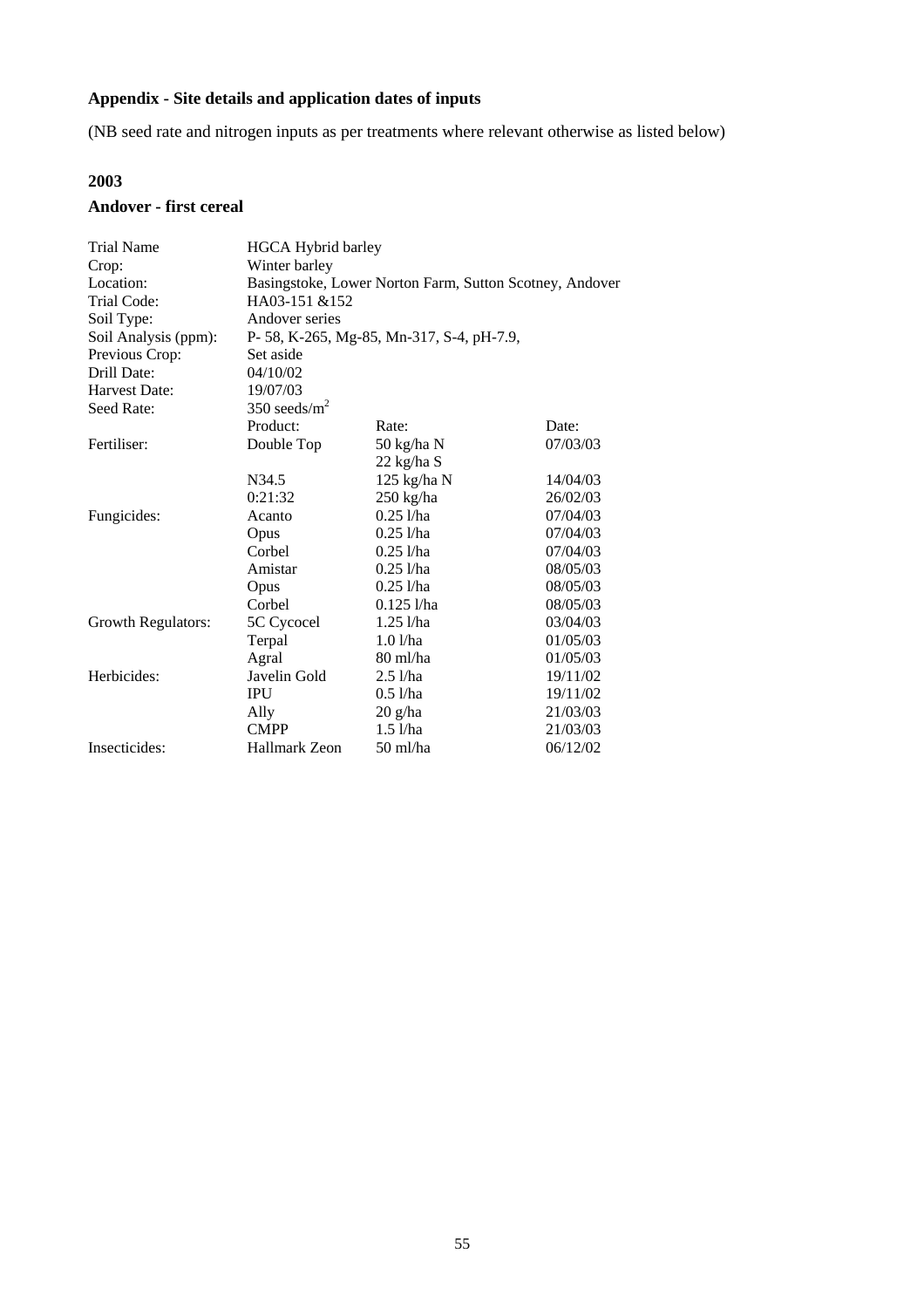#### **Andover - second cereal**

| Trial Name:          | HGCA hybrid barley        |                                                      |          |  |  |  |  |  |  |
|----------------------|---------------------------|------------------------------------------------------|----------|--|--|--|--|--|--|
| Crop:                | Winter barley             |                                                      |          |  |  |  |  |  |  |
| Location:            |                           | Longmans, Lower Norton Farm, Sutton Scotney, Andover |          |  |  |  |  |  |  |
| Trial Code:          | HA03-117 & 118            |                                                      |          |  |  |  |  |  |  |
| Soil Type:           | Andover series            |                                                      |          |  |  |  |  |  |  |
| Soil Analysis (ppm): |                           | P-28, K-213, Mg-65, Mn-416, S-4, pH-8.1,             |          |  |  |  |  |  |  |
| Previous Crop:       | <b>Spring Barley</b>      |                                                      |          |  |  |  |  |  |  |
| Drill Date:          | 27/09/02                  |                                                      |          |  |  |  |  |  |  |
| Harvest Date:        | 19/07/03                  |                                                      |          |  |  |  |  |  |  |
| Seed Rate:           | $350$ seed/m <sup>2</sup> |                                                      |          |  |  |  |  |  |  |
|                      | Product:                  | Rate:                                                | Date:    |  |  |  |  |  |  |
| Fertiliser:          | Double Top                | 50 kg/ha N                                           | 07/03/03 |  |  |  |  |  |  |
|                      |                           | $22$ kg/ha S                                         |          |  |  |  |  |  |  |
|                      | N34.5                     | $125$ kg/ha N<br>14/04/03                            |          |  |  |  |  |  |  |
|                      | 0:21:32                   | $250 \text{ kg/ha}$                                  | 26/02/03 |  |  |  |  |  |  |
| Fungicides:          | Acanto                    | $0.25$ l/ha                                          | 07/04/03 |  |  |  |  |  |  |
|                      | Opus                      | $0.25$ l/ha                                          | 07/04/03 |  |  |  |  |  |  |
|                      | Corbel                    | $0.25$ l/ha                                          | 07/04/03 |  |  |  |  |  |  |
|                      | Amistar                   | $0.25$ l/ha                                          | 08/05/03 |  |  |  |  |  |  |
|                      | Opus                      | $0.25$ l/ha                                          | 08/05/03 |  |  |  |  |  |  |
|                      | Corbel                    | $0.125$ l/ha                                         | 08/05/03 |  |  |  |  |  |  |
| Growth Regulators:   | 5C Cycocel                | $1.25$ $1/ha$                                        | 03/04/03 |  |  |  |  |  |  |
|                      | Terpal                    | $1.0$ $1/ha$                                         | 01/05/03 |  |  |  |  |  |  |
|                      | Agral                     | 80 ml/ha                                             | 01/05/03 |  |  |  |  |  |  |
| Herbicides:          | Javelin Gold              | $2.5$ l/ha                                           | 19/11/02 |  |  |  |  |  |  |
|                      | <b>IPU</b>                | $0.5$ l/ha                                           | 19/11/02 |  |  |  |  |  |  |
|                      | Ally                      | $20 \frac{\text{g}}{\text{h}}$ a                     | 21/03/03 |  |  |  |  |  |  |
|                      | <b>CMPP</b>               | $1.5$ $1/ha$                                         | 21/03/03 |  |  |  |  |  |  |
| Insecticides:        | Hallmark Zeon             | 50 ml/ha                                             | 06/12/02 |  |  |  |  |  |  |
|                      |                           |                                                      |          |  |  |  |  |  |  |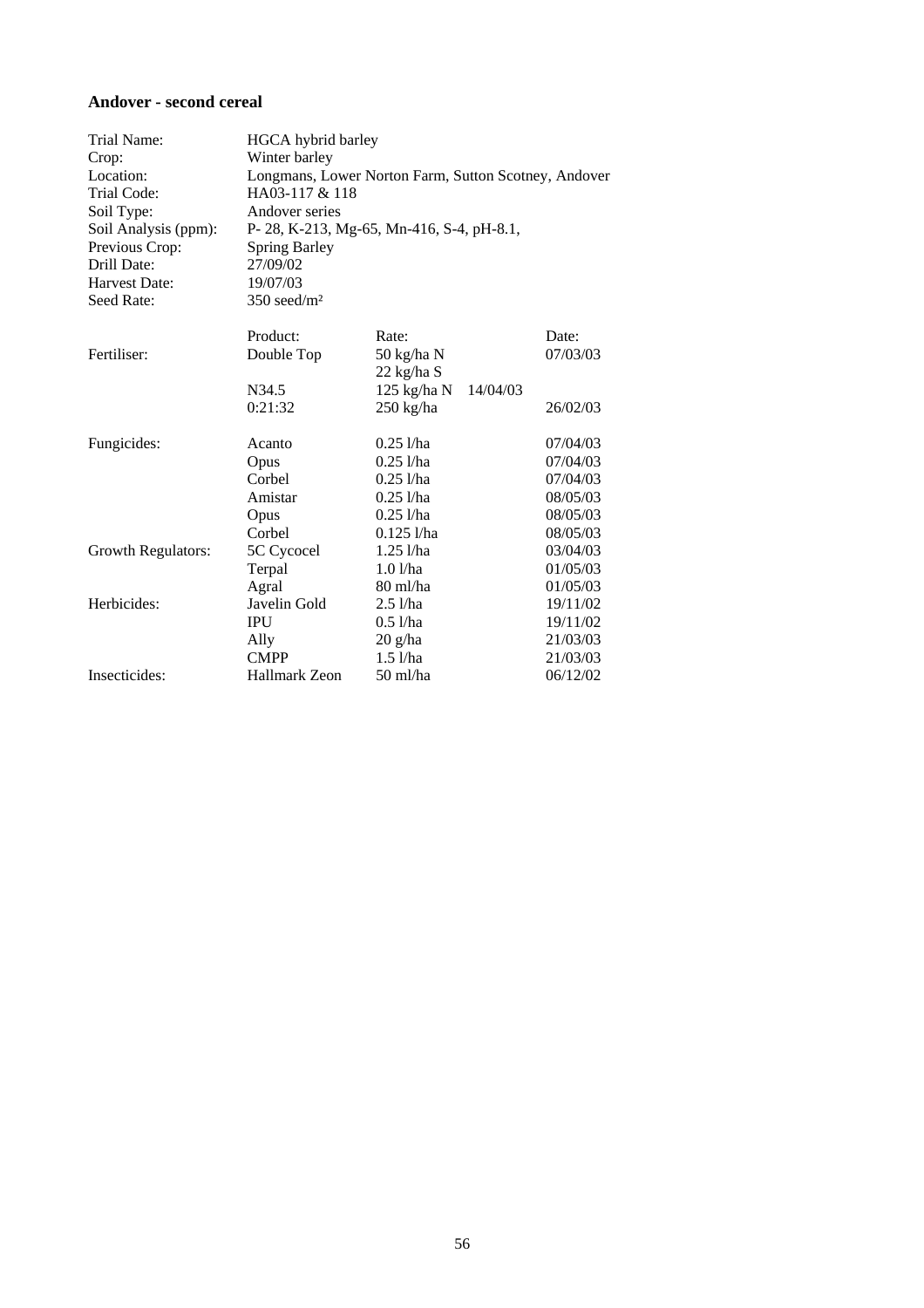#### **Bainton – first cereal**

| Site Address:     | Field House Farm, Bainton, Driffield, Yorkshire    |                    |                                                                 |  |  |  |  |  |
|-------------------|----------------------------------------------------|--------------------|-----------------------------------------------------------------|--|--|--|--|--|
| Altitude:         | 50 <sub>m</sub>                                    |                    |                                                                 |  |  |  |  |  |
| Soil Type:        | Panholes                                           |                    |                                                                 |  |  |  |  |  |
| Previous Crop:    | <b>Spring Peas</b>                                 |                    |                                                                 |  |  |  |  |  |
| Soil Analysis:    |                                                    |                    | (ppm) P- 13, K- 100, Mg- 354, Mn- 258, pH- 7.4, S- 2, OM- 3.2%, |  |  |  |  |  |
|                   | B-1.5, Cu-5.8                                      |                    |                                                                 |  |  |  |  |  |
| Sowing Date:      | 26/09/02                                           |                    |                                                                 |  |  |  |  |  |
| Harvest Date:     | 15/07/03                                           |                    |                                                                 |  |  |  |  |  |
| Fertiliser:       | $0-20-30$                                          | 363kg/ha           | 30/08/02                                                        |  |  |  |  |  |
|                   | 34.5% N                                            | 50 kg/ha N         | 10/03/03                                                        |  |  |  |  |  |
|                   | 34.5% N                                            | 63 kg/ha N         | 04/04/03                                                        |  |  |  |  |  |
|                   | 34.5% N                                            | 89 kg/ha N         | 13/05/03                                                        |  |  |  |  |  |
| Fungicides:       | Acanto                                             | $0.5$ l/ha         | 23/04/03                                                        |  |  |  |  |  |
|                   | Opus                                               | $0.3$ l/ha         | 23/04/03                                                        |  |  |  |  |  |
|                   | Corbel                                             | $0.25$ l/ha        | 23/04/03                                                        |  |  |  |  |  |
|                   | Twist                                              | $0.25$ l/ha        | 15/05/03                                                        |  |  |  |  |  |
|                   | Opus                                               | $0.25$ l/ha        | 15/05/03                                                        |  |  |  |  |  |
| Growth Regulator: | 3C Cycocel                                         | $1.25$ l/ha        | 04/04/03                                                        |  |  |  |  |  |
|                   | Moddus                                             | $0.1$ l/ha         | 04/04/03                                                        |  |  |  |  |  |
|                   | 5C Cycocel                                         | $1.0$ $1/ha$       | 17/04/03                                                        |  |  |  |  |  |
|                   | Moddus                                             | $0.1$ $1/ha$       | 17/04/03                                                        |  |  |  |  |  |
|                   | (Terpal not applied due to growth stage of barley) |                    |                                                                 |  |  |  |  |  |
| Herbicides:       | Panther                                            | $1.0$ l/ha         | 31/10/02                                                        |  |  |  |  |  |
|                   | <b>IPU</b>                                         | $1.5$ l/ha         | 31/10/02                                                        |  |  |  |  |  |
|                   | Duplosan                                           | $0.5$ l/ha         | 31/10/02                                                        |  |  |  |  |  |
|                   | Ally                                               | $20 \text{ gm/ha}$ | 31/03/03                                                        |  |  |  |  |  |
| Insecticides:     | Hallmark Zeon                                      | $0.071$ /ha        | 05/10/02                                                        |  |  |  |  |  |
|                   | Cypermethrin                                       | $0.25$ l/ha        | 31/10/02                                                        |  |  |  |  |  |
|                   | Dursban                                            | $1.5$ l/ha         | 15/02/03                                                        |  |  |  |  |  |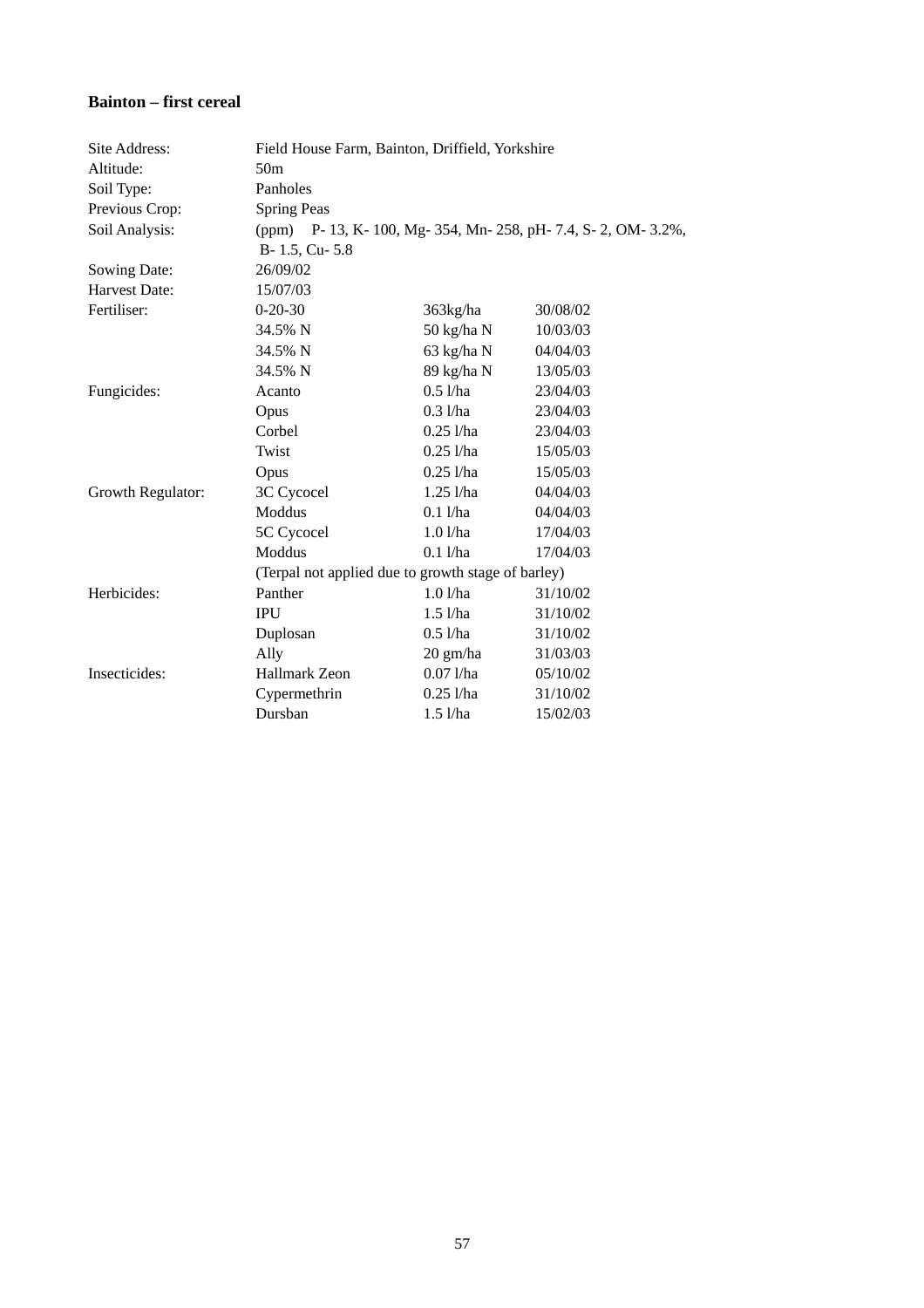#### **Bainton - second cereal**

| Site Address:     |               | Field House Farm, Bainton, Driffield, Yorkshire          |               |                     |          |          |          |
|-------------------|---------------|----------------------------------------------------------|---------------|---------------------|----------|----------|----------|
| Altitude:         |               | 50 <sub>m</sub>                                          |               |                     |          |          |          |
| Soil Type:        |               | Panholes                                                 |               |                     |          |          |          |
| Previous Crop:    | Winter Barley |                                                          |               |                     |          |          |          |
| Soil Analysis:    | (ppm)         | P- 21, K- 180, Mg- 73, Mn- 557, pH- 8.0, S- 5, OM- 4.2%, |               |                     |          |          |          |
|                   |               | B-2.31, Cu-4.6                                           |               |                     |          |          |          |
| Sowing Date:      |               | 18/09/02                                                 |               |                     |          |          |          |
| Harvest Date:     |               | 15/07/03                                                 |               |                     |          |          |          |
| Fertiliser:       |               | $0-20-30$                                                | 363kg/ha N    |                     |          | 30/08/02 |          |
|                   |               | 46% N Urea                                               |               | 67 kg/ha N          |          |          | 27/02/03 |
|                   |               | 34.5% N                                                  | 126 kg/ha N   |                     |          | 04/04/03 |          |
| Fungicides:       |               | Acanto                                                   |               | $0.5$ l/ha          |          |          | 09/04/03 |
|                   |               | Unix                                                     |               | $0.3 \text{ kg/ha}$ |          |          | 09/04/03 |
|                   |               | Corbel                                                   |               | $0.25$ l/ha         |          | 09/04/03 |          |
|                   |               | Amistar                                                  | $0.25$ l/ha   |                     | 15/05/03 |          |          |
|                   |               | Opus                                                     |               | $0.25$ l/ha         |          | 15/05/03 |          |
| Growth Regulator: |               | Mirquat                                                  | $1.7$ $1/ha$  |                     |          | 04/04/03 |          |
|                   |               | Terpal                                                   |               | $0.75$ l/ha         |          | 01/05/03 |          |
| Herbicides:       |               | Panther                                                  | $1.0$ $1$ /ha |                     |          | 12/12/02 |          |
|                   |               | <b>IPU</b>                                               |               | $1.5$ l/ha          |          |          | 12/12/02 |
| Insecticides:     |               | <b>Hallmark Zeon</b>                                     |               | $0.07$ <i>l</i> /ha |          | 05/10/02 |          |
|                   |               | Cypermethrin                                             |               | $0.25$ l/ha         |          | 12/12/02 |          |
| Adjuvants:        |               | Enhance                                                  | $0.071$ /ha   |                     | 01/05/03 |          |          |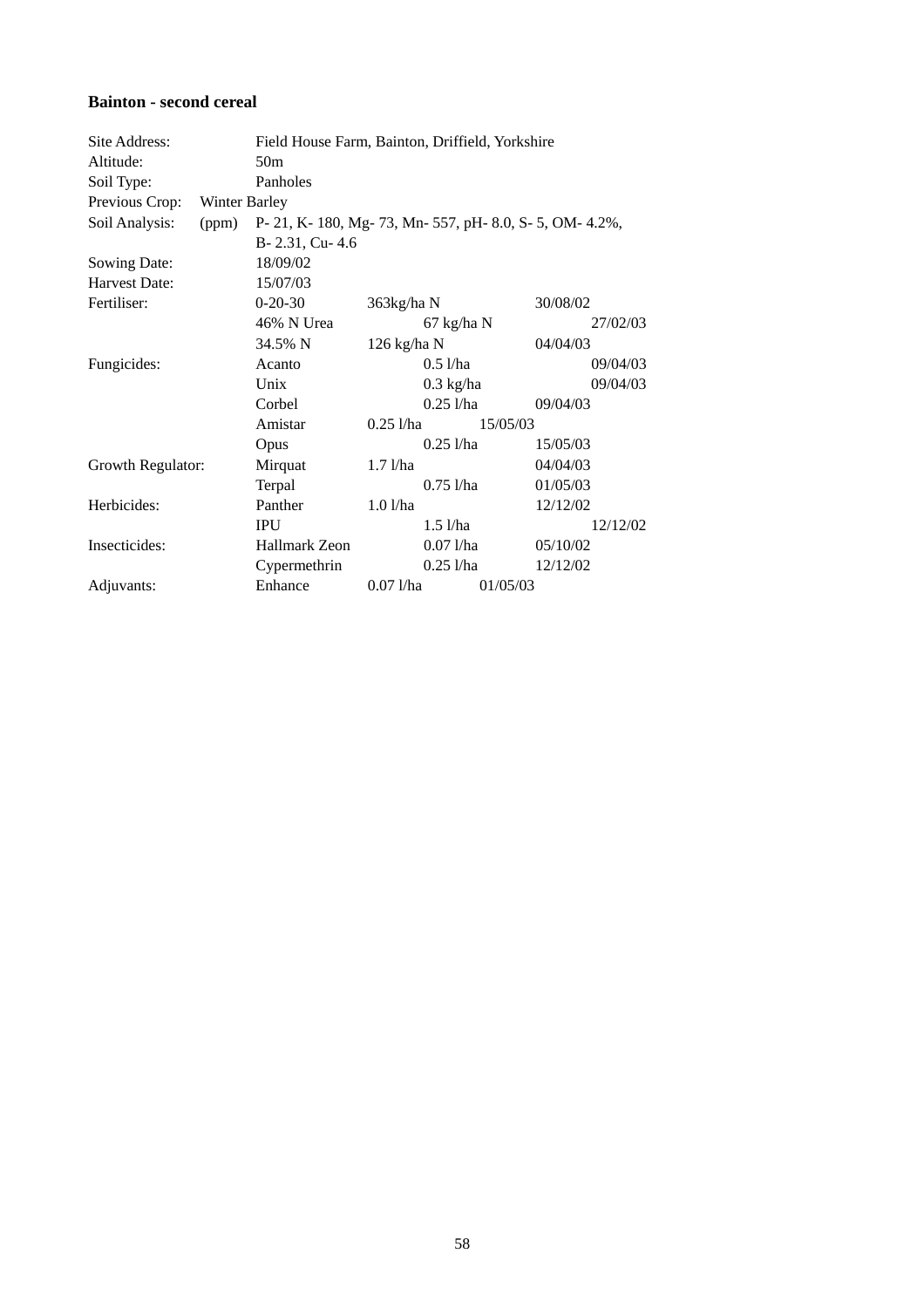#### **Cirencester - first cereal**

| Trial name:          | HGCA Hybrid barley            |                  |          |
|----------------------|-------------------------------|------------------|----------|
| Crop:                | Winter barley                 |                  |          |
| Location:            | Cirencester                   |                  |          |
| Soil type:           | Elmton                        |                  |          |
| Soil analysis (ppm): | P=320 K=15, Mg=97, S=5 pH=7.8 |                  |          |
| Previous crop:       | <b>WOSR</b>                   |                  |          |
| Drill date:          | 24/09/2002                    |                  |          |
| Seed rate:           | various                       |                  |          |
| Harvest date:        | 24/07/2003                    |                  |          |
| Variety:             | <b>NFC 200-57</b>             |                  |          |
| Drilled plot size:   | $2m \times 12m$               |                  |          |
| Input type           | <b>Product</b>                | <b>Item Rate</b> | Date     |
| Herbicide:           | Ice                           | 3.01/ha          | 28/09/02 |
|                      | Grasp                         | 1.41/ha          | 17/03/03 |
|                      | Arelon 500                    | 2.01/ha          | 17/03/03 |
| Fertiliser:          | Double Top                    | 50kg/ha N        | 05/03/03 |
|                      | <b>Ammonium Nitrate</b>       | 150kg/ha N       | 17/04/03 |
| Fungicide:           | Acanto                        | 0.251/ha         | 09/04/03 |
|                      | Opus Team                     | $0.375$ l/ha     | 09/04/03 |
|                      | Corbel                        | $0.3751$ /ha     | 09/04/03 |
|                      | Amistar                       | $0.251$ /ha      | 09/05/03 |
|                      | Opus                          | $0.251$ /ha      | 09/05/03 |
|                      | Corbel                        | $0.251$ /ha      | 09/05/03 |
| Insecticide:         | Toppel 10                     | $0.251$ /ha      | 17/03/03 |
| PGR:                 | New 5C Cycocel                | 1.251/ha         | 08/04/03 |
| Molluscicides:       | N/A                           |                  |          |
| Adjuvant:            | Output                        | $0.751$ /ha      | 17/03/03 |
|                      | Enhance                       | 50ml/ha          | 08/04/03 |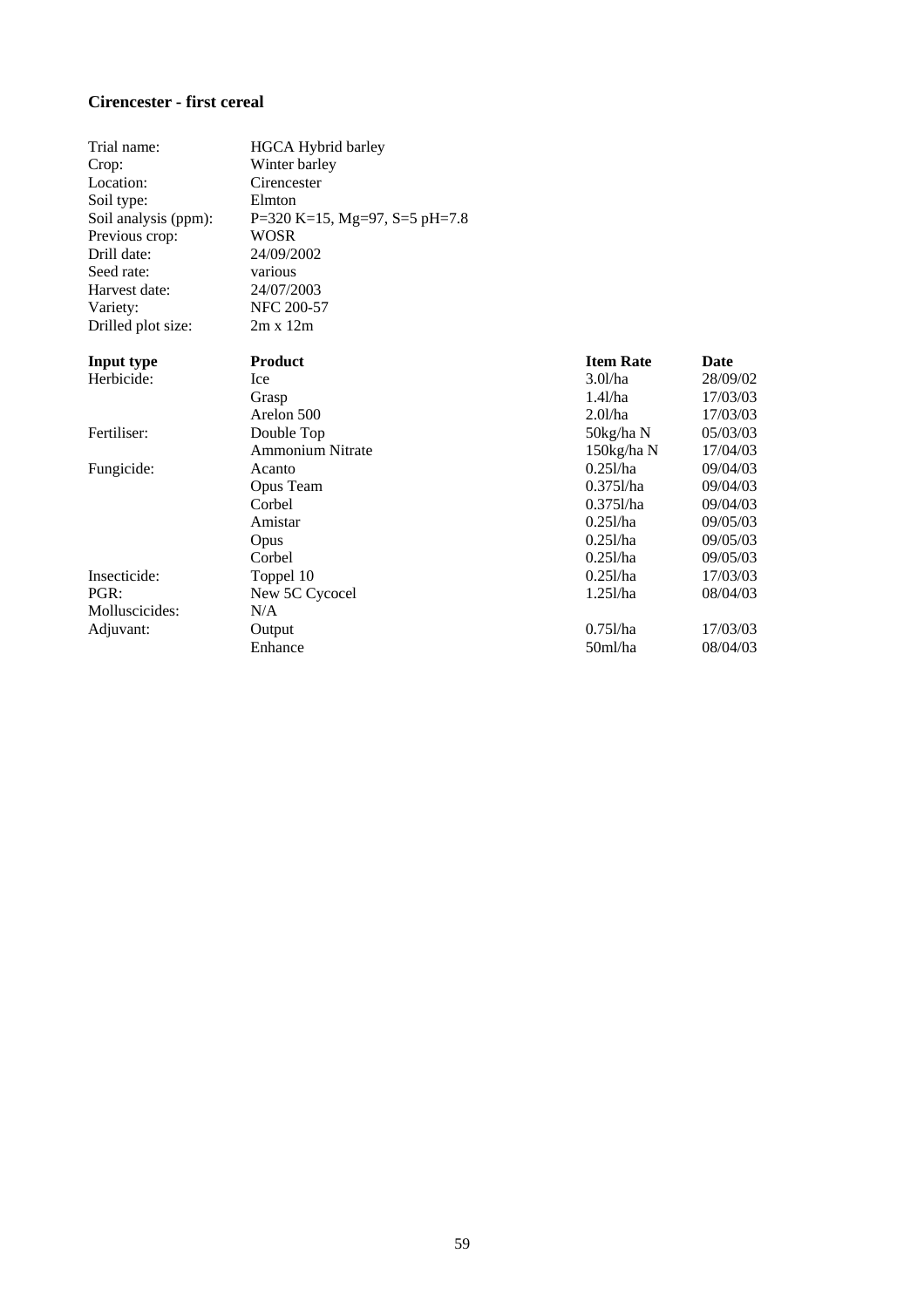#### **Cirencester - second cereal**

| Trial name:          | HGCA Hybrid barley            |                  |          |
|----------------------|-------------------------------|------------------|----------|
| Crop:                | <b>Winter Barley</b>          |                  |          |
| Location:            | Cirencester                   |                  |          |
| Soil type:           | Elmton                        |                  |          |
| Soil analysis (ppm): | P=264, K=25, Mg86, S=5 pH=7.9 |                  |          |
| Previous crop:       | Winter Wheat                  |                  |          |
| Drill date:          | 27/09/2002                    |                  |          |
| Seed rate:           | $250$ seeds/m <sup>2</sup>    |                  |          |
| Harvest date:        | 20/07/2005                    |                  |          |
| Variety:             | NFC 200-57                    |                  |          |
| Drilled plot size:   | $2m \times 12m$               |                  |          |
| Input type           | <b>Product</b>                | <b>Item Rate</b> | Date     |
| Herbicide:           | Ice                           | 3.01/ha          | 28/09/02 |
|                      | Grasp                         | 1.41/ha          | 17/03/03 |
|                      | Arelon 500                    | 2.01/ha          | 17/03/03 |
| Fertiliser:          | Double Top                    | 50kg/ha N        | 05/03/03 |
| Fungicide:           | Acanto                        | 0.251/ha         | 09/04/03 |
|                      | Opus Team                     | $0.3751$ /ha     | 09/04/03 |
|                      | Corbel                        | $0.3751$ /ha     | 09/04/03 |
|                      | Amistar                       | $0.251$ /ha      | 09/05/03 |
|                      | Opus                          | $0.251$ /ha      | 09/05/03 |
|                      | Corbel                        | $0.251$ /ha      | 09/05/03 |
| Insecticide:         | Toppel 10                     | 0.251/ha         | 17/03/03 |
| PGR:                 | New 5C Cycocel                | 1.251/ha         | 11/04/03 |
| Molluscicides:       | N/A                           |                  |          |
| Adjuvants:           | Output                        | $0.751$ /ha      | 17/03/03 |
|                      | Enhance                       | 50ml/ha          | 11/04/03 |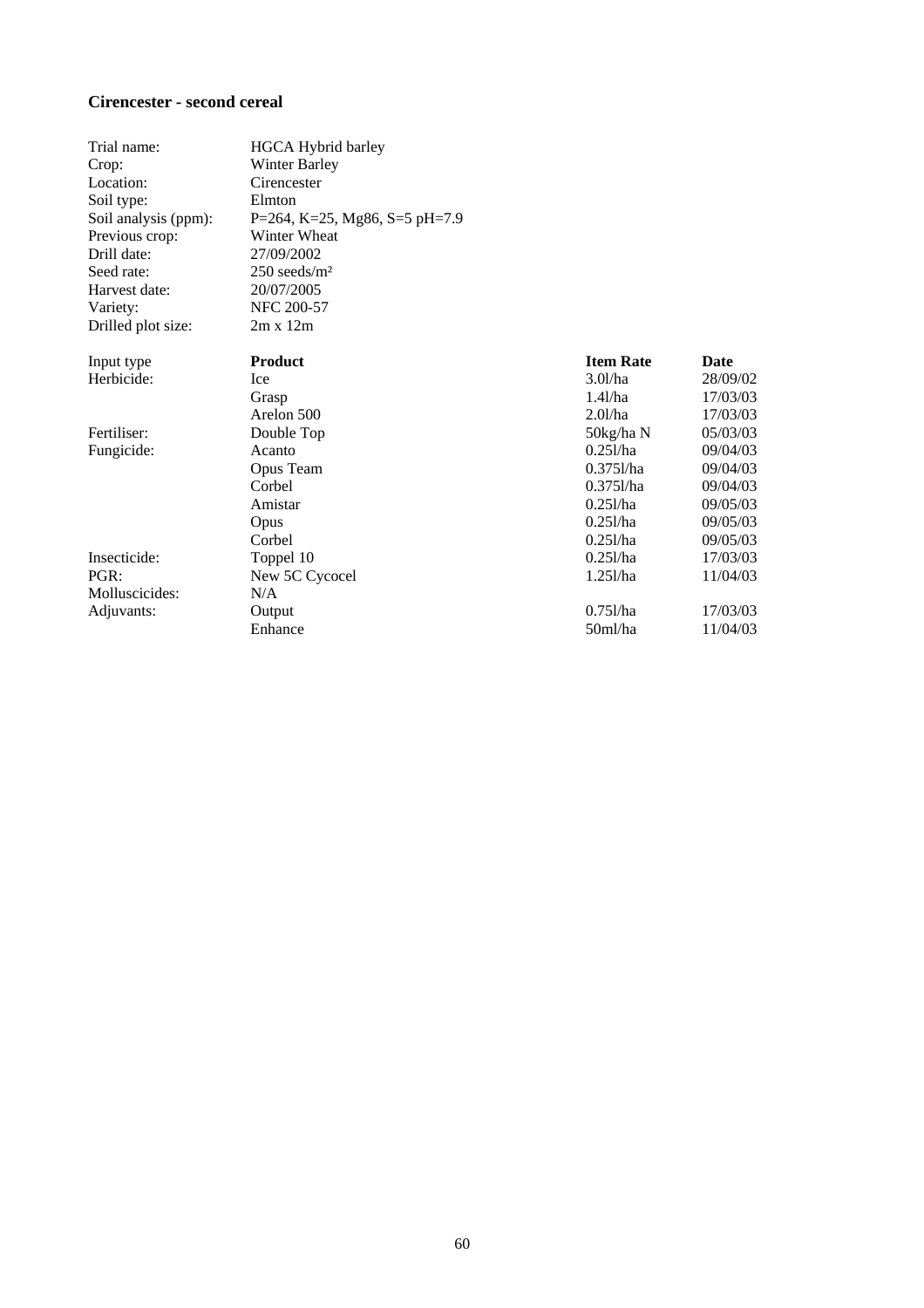#### **Coldstream – first cereal**

| Site Address:     | Coldstream, Scotland. |                     |                                                                  |
|-------------------|-----------------------|---------------------|------------------------------------------------------------------|
| Altitude:         | 50 <sub>m</sub>       |                     |                                                                  |
| Soil Type:        | Medium Loam           |                     |                                                                  |
| Previous Crop:    | Winter Oilseed Rape   |                     |                                                                  |
| Soil Analysis:    |                       |                     | P-25, K-89, S – 4, pH – 6.2, Mg – 162, Mn – 199, Cu – 1.7, B – 1 |
| Sowing Date:      | 16/09/02              |                     |                                                                  |
| Harvest Date:     | 21/07/03              |                     |                                                                  |
| Fertiliser:       | AN 34.5%              | 50 kg/ha N          | 13/03/03                                                         |
|                   | AN 34.5%              | 160 kg/ha N         | 08/04/03                                                         |
| Fungicides:       | Acanto                | $0.5$ l/ha          | 11/04/03                                                         |
|                   | Unix                  | $0.4$ l/ha          | 11/04/03                                                         |
|                   | Corbel                | $0.25$ l/ha         | 11/04/03                                                         |
|                   | Acanto                | $0.35$ <i>l/ha</i>  | 14/05/03                                                         |
|                   | Opus                  | $0.25$ <i>l</i> /ha | 14/05/03                                                         |
|                   | Cropguard             | $1.0$ $1/ha$        | 14/05/03                                                         |
| Growth Regulator: | 3C Cycocel            | $1.7$ $1/ha$        | 11/04/03                                                         |
| Herbicides:       | Stomp                 | $1.5$ $1/ha$        | 02/10/02                                                         |
|                   | <b>IPU</b>            | $1.25$ $1$ /ha      | 02/10/02                                                         |
| Insecticides:     | Fury                  | $0.11$ <i>l/ha</i>  | 02/10/02                                                         |
| Trace Elements:   | Manganese             | $2.0$ kg/ha         | 11/04/03                                                         |
|                   | Manganese             | $1.0 \text{ kg/ha}$ | 18/04/03                                                         |

#### **Coldstream – second cereal**

| Site Address:     | Coldstream, Scotland. |                                                       |          |
|-------------------|-----------------------|-------------------------------------------------------|----------|
| Altitude:         | 50 <sub>m</sub>       |                                                       |          |
| Soil Type:        | Medium Loam           |                                                       |          |
| Previous Crop:    | Winter Wheat          |                                                       |          |
| Soil Analysis:    |                       | P-24, K-150, S-3, pH-7.3, Mg-388, Mn-292, Cu-3, B-1.5 |          |
| Sowing Date:      | 16/09/02              |                                                       |          |
| Harvest Date:     | 21/07/03              |                                                       |          |
| Fertiliser:       | AN 34.5%              | 50 kg/ha N                                            | 13/03/03 |
|                   | AN 34.5%              | 160 kg/ha N                                           | 08/04/03 |
| Fungicides:       | Acanto                | $0.5$ l/ha                                            | 11/04/03 |
|                   | Unix                  | $0.4$ l/ha                                            | 11/04/03 |
|                   | Corbel                | $0.25$ l/ha                                           | 11/04/03 |
|                   | Acanto                | $0.35$ l/ha                                           | 14/05/03 |
|                   | Opus                  | $0.25$ l/ha                                           | 14/05/03 |
|                   | Cropguard             | $1.0$ $1$ /ha                                         | 14/05/03 |
| Growth Regulator: | 3C Cycocel            | $1.7$ $1$ /ha                                         | 11/04/03 |
| Herbicides:       | Stomp                 | $1.75$ l/ha                                           | 02/10/02 |
| Insecticides:     | Fury                  | $0.1$ l/ha                                            | 02/10/02 |
| Trace Element:    | Manganese             | $2.0 \text{ kg/ha}$                                   | 11/04/03 |
|                   | Manganese             | $1.0$ kg/ha                                           | 18/04/03 |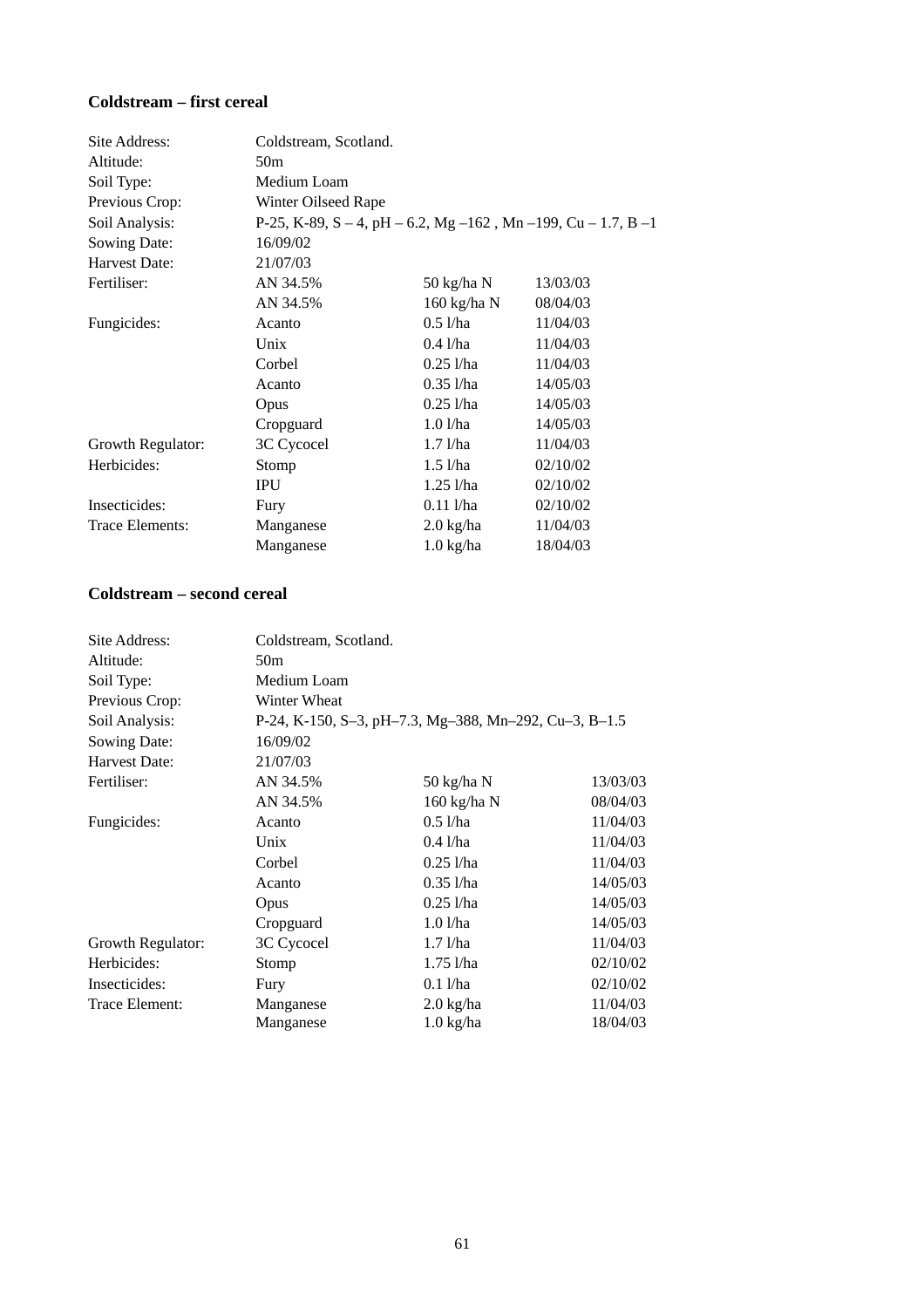## **2004**

#### **Andover – first cereal**

| <b>Trial Name:</b>        | HGCA Hybrid barley                      |                                 |             |
|---------------------------|-----------------------------------------|---------------------------------|-------------|
| Crop:                     | Winter barley                           |                                 |             |
| Location:                 | Tufton, Andover                         |                                 |             |
| <b>Soil Type:</b>         | <b>Andover Series 1</b>                 |                                 |             |
| <b>Soil Analysis:</b>     | P-30, K-190, Mg-39, Mn-569, S-4, pH-8.1 |                                 |             |
|                           | $OM-5.3$ .                              |                                 |             |
| <b>Previous Crop:</b>     | Beans                                   |                                 |             |
| <b>Drill Date:</b>        | 25/09/03                                |                                 |             |
| <b>Seed Rate:</b>         | 350 seeds/m2                            |                                 |             |
| <b>Harvest Date:</b>      | 4/08/04                                 |                                 |             |
| Variety:                  | Colossus                                |                                 |             |
| <b>Drilled Plot Size:</b> | $2m \times 12m$                         |                                 |             |
| <b>Replicates:</b>        | $X_3$                                   |                                 |             |
| <b>Input Type</b>         | <b>Product</b>                          | <b>Item Rate</b><br>(ml, l, kg) | <b>Date</b> |
| Herbicide:                | Panther                                 | 1.01/ha                         | 27/10/03    |
|                           | <b>IPU</b>                              | 2.01/ha                         | 27/10/03    |
|                           | Grasp                                   | $1.4$ $1/ha$                    | 08/04/04    |
| Fertiliser:               | Double Top                              | 50 kg/ha N                      | 02/03/04    |
|                           |                                         | $22$ kg/ha S                    |             |
|                           | AN 34.5%                                | $125$ kg/ha N                   | 14/04/04    |
| Fungicide:                | Acanto                                  | 0.51/ha                         | 09/04/04    |
|                           | Opus                                    | $0.25$ l/ha                     | 09/04/04    |
|                           | Corbel                                  | $0.25$ <i>l</i> /ha             | 09/04/04    |
|                           | Acanto                                  | $0.25$ l/ha                     | 07/05/04    |
|                           | Opus                                    | $0.25$ l/ha                     | 07/05/04    |
|                           | Corbel                                  | $0.125$ l/ha                    | 07/05/04    |
| Insecticide:              | <b>Hallmark Zeon</b>                    | $0.051$ /ha                     | 27/10/03    |
| PGR:                      | 5C Cycocel                              | $1.75$ <i>Vha</i>               | 31/03/04    |
|                           | Terpal                                  | $1.0$ l/ha                      | 02/05/04    |
| Adjuvants:                | Output                                  | $0.75$ l/ha                     | 08/04/04    |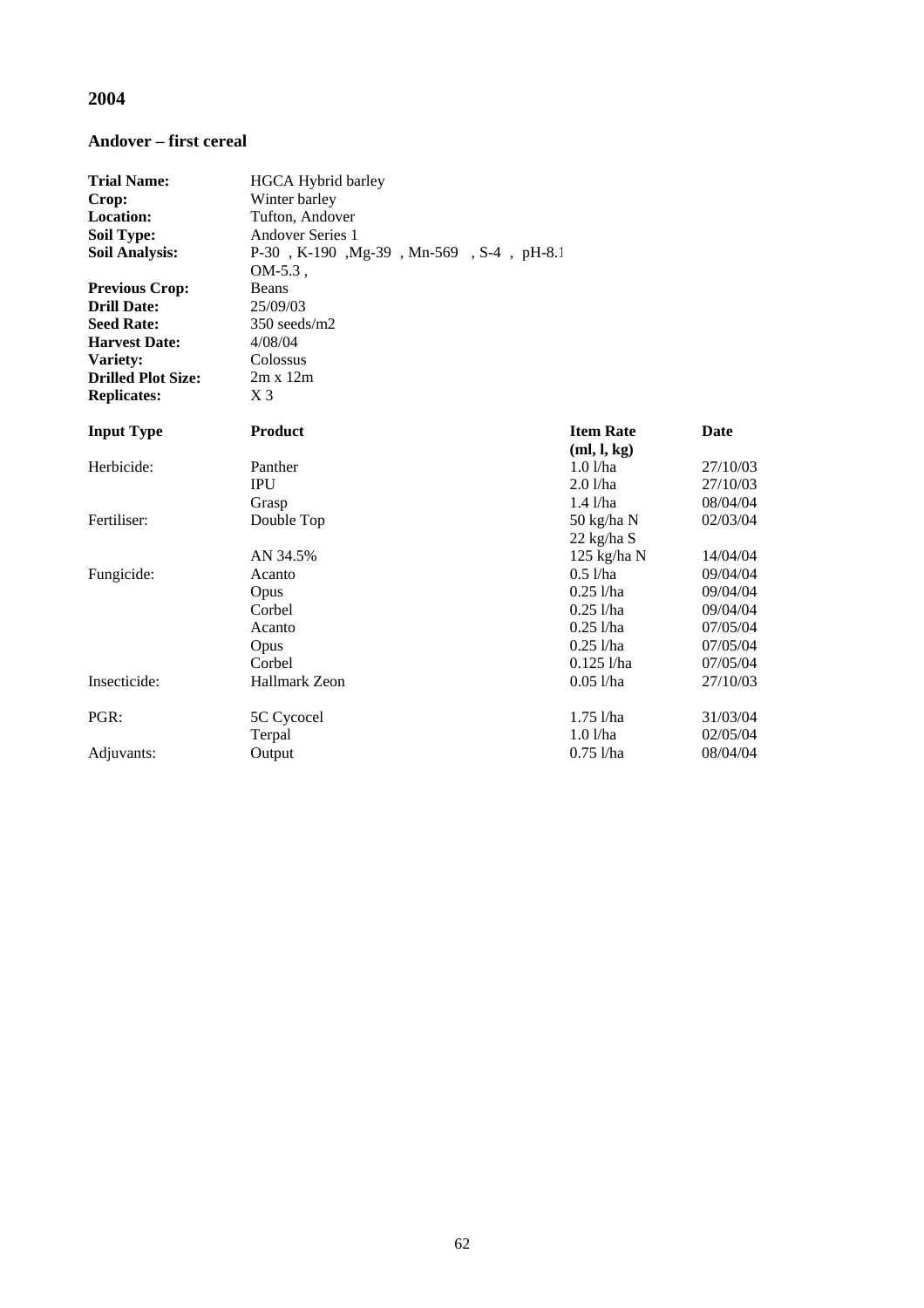#### **Andover – second cereal**

| <b>Trial Name:</b>    | Winter Barley Feed DL                |                                 |             |
|-----------------------|--------------------------------------|---------------------------------|-------------|
| Crop:                 | <b>Winter Barley</b>                 |                                 |             |
| Location:             | Andover                              |                                 |             |
| <b>Soil Type:</b>     | Andover series 1                     |                                 |             |
| <b>Soil Analysis:</b> | P-27 ppm, K-156 ppm, Mg-48 ppm, Mn-5 |                                 |             |
|                       | ppm, S-6 ppm, pH-8.0, OM-5.5%,       |                                 |             |
| <b>Previous Crop:</b> | <b>Spring Barley</b>                 |                                 |             |
| <b>Drill Date:</b>    | 27/09/03                             |                                 |             |
| <b>Seed Rate:</b>     | 350 seeds m2                         |                                 |             |
| <b>Harvest Date:</b>  | 28/07/04                             |                                 |             |
| <b>Input Type</b>     | <b>Product</b>                       | <b>Item Rate</b><br>(ml, l, kg) | <b>Date</b> |
| Herbicide:            | Panther                              | 1.01/ha                         | 27/10/03    |
|                       | <b>IPU</b>                           | 2.01/ha                         | 27/10/03    |
|                       | Grasp                                | $1.4$ $1/ha$                    | 08/04/04    |
| Fertiliser:           | Double Top                           | 50 kg/ha N                      | 02/03/04    |
|                       |                                      | $22$ kg/ha S                    |             |
|                       | AN 34.5%                             | $125$ kg/ha N                   | 14/04/04    |
| Fungicide:            | Acanto                               | $0.5$ l/ha                      | 09/04/04    |
|                       | Opus                                 | $0.25$ l/ha                     | 09/04/04    |
|                       | Corbel                               | $0.25$ <i>l</i> /ha             | 09/04/04    |
|                       | Acanto                               | $0.25$ l/ha                     | 07/05/04    |
|                       | Opus                                 | $0.25$ <i>l</i> /ha             | 07/05/04    |
|                       | Corbel                               | $0.125$ <i>l/ha</i>             | 07/05/04    |
| Insecticide:          | <b>Hallmark Zeon</b>                 | $0.05$ l/ha                     | 27/10/03    |
| PGR:                  | 5C Cycocel                           | $1.75$ l/ha                     | 31/03/04    |
|                       | Terpal                               | $1.0$ l/ha                      | 02/05/04    |
| Adjuvants:            | Output                               | $0.75$ l/ha                     | 08/04/04    |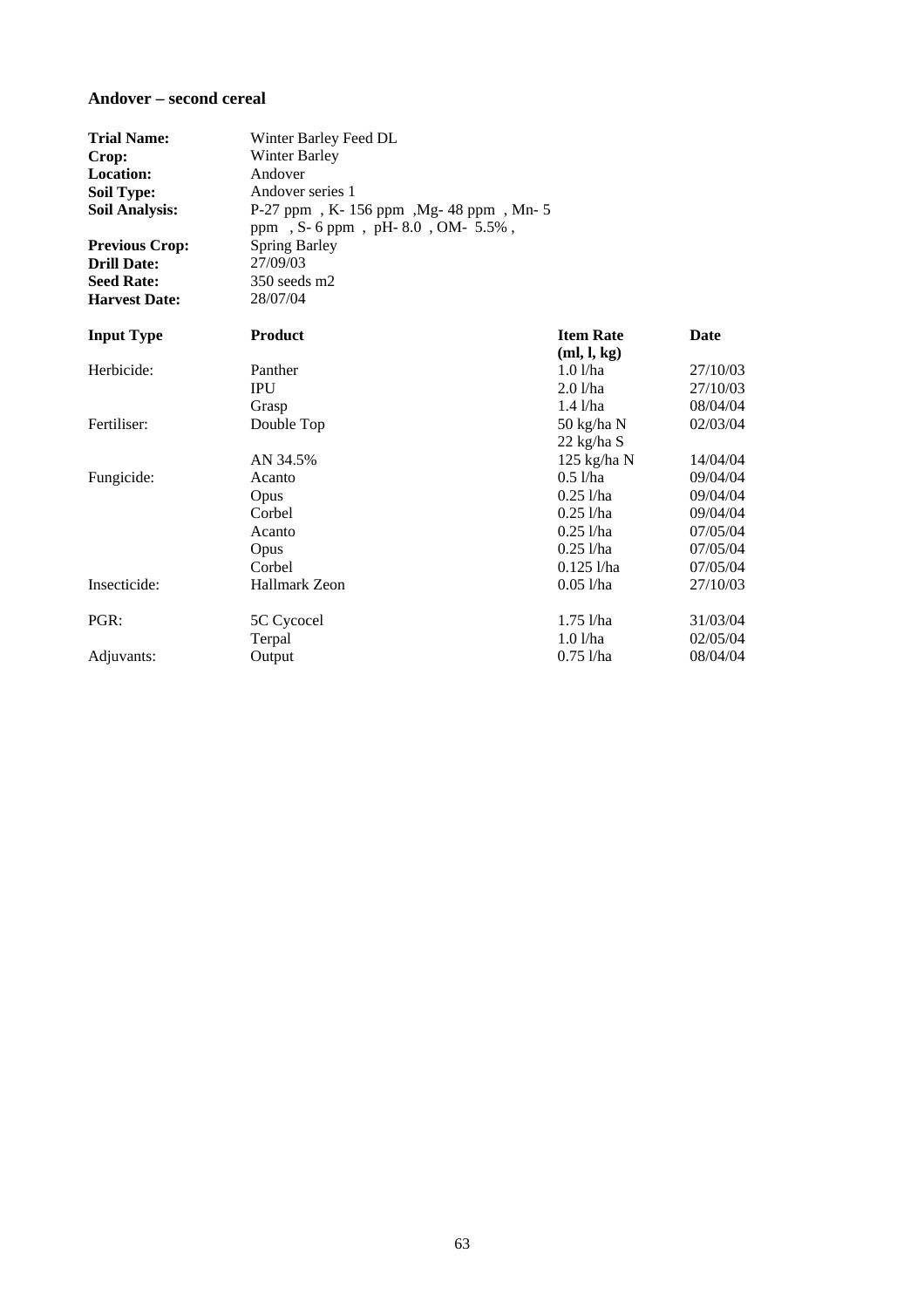## **Bainton – first cereal**

| <b>Trial Name:</b>        | HGCA hybrid barley                       |                  |          |
|---------------------------|------------------------------------------|------------------|----------|
| Crop:                     | Winter Wheat                             |                  |          |
| <b>Location:</b>          | <b>Bainton</b>                           |                  |          |
| <b>Soil Type:</b>         | Panholes-sandy clay loam                 |                  |          |
| <b>Soil Analysis:</b>     | P- 20, K-160, Mg-59, Mn-482, S-5, pH-7.9 |                  |          |
|                           | OM-4.1, B-2.19                           |                  |          |
| <b>Previous Crop:</b>     | Peas                                     |                  |          |
| <b>Drill Date:</b>        | 23/09/03                                 |                  |          |
| <b>Seed Rate:</b>         | 300 seeds m2                             |                  |          |
| <b>Harvest Date:</b>      | 21/07/04                                 |                  |          |
| Variety:                  | Colossus                                 |                  |          |
| <b>Drilled Plot Size:</b> | $2m \times 10m$                          |                  |          |
| <b>Replicates:</b>        | X <sub>3</sub>                           |                  |          |
| <b>Input Type</b>         | <b>Product</b>                           | <b>Item Rate</b> | Date     |
|                           |                                          | (ml, l, kg)      |          |
| Herbicide:                | Panther                                  | $1.25$ l/ha      | 27/10/03 |
|                           | <b>IPU</b>                               | $1.25$ l/ha      | 27/10/03 |
|                           | Optica                                   | $0.5$ l/ha       | 27/10/03 |
| <b>Fertiliser:</b>        | $0-26-26$                                | 345 kg/ha        | 02/08/03 |
|                           | Urea $46\%$                              | 59 kg N/ha       | 26/03/04 |
|                           | Urea 46%                                 | 82 kg N/ha       | 20/04/04 |
|                           | Litfert 34.4%                            | 66 kg N/ha       | 14/05/04 |
| <b>Fungicide:</b>         | Opus                                     | $0.5$ l/ha       | 24/04/04 |
|                           | Bravo 500                                | $1.0$ l/ha       | 24/04/04 |
|                           | Landmark                                 | $0.7$ l/ha       | 16/05/04 |
|                           | Bravo 500                                | $1.0$ l/ha       | 16/05/04 |
|                           | Folicur                                  | $0.4$ l/ha       | 08/06/04 |
|                           | Amistar                                  | $0.3$ l/ha       | 08/06/04 |
| <b>Insecticide:</b>       | Cypermethrin                             | $0.25$ l/ha      | 18/10/03 |
|                           | Dursban                                  | $1.5$ l/ha       | 09/02/04 |
|                           | Hallmark Zeon                            | 50ml/ha          | 08/06/04 |
| PGR:                      | 3C Chlormequat                           | $1.2$ l/ha       | 09/04/04 |
|                           | Moddus                                   | $0.1$ l/ha       | 09/04/04 |
|                           | 3C Chlormequat                           | $1.1$ $1/ha$     | 23/04/04 |
|                           | Moddus                                   | $0.1$ l/ha       | 23/04/04 |
|                           | Terpal                                   | $1.0$ $1/ha$     | 15/05/04 |
| <b>Molluscicides:</b>     |                                          |                  |          |
| <b>Adjuvants:</b>         | <b>Activator 90</b>                      | $0.14$ l/ha      | 15/05/04 |
| <b>Trace Elements:</b>    |                                          |                  |          |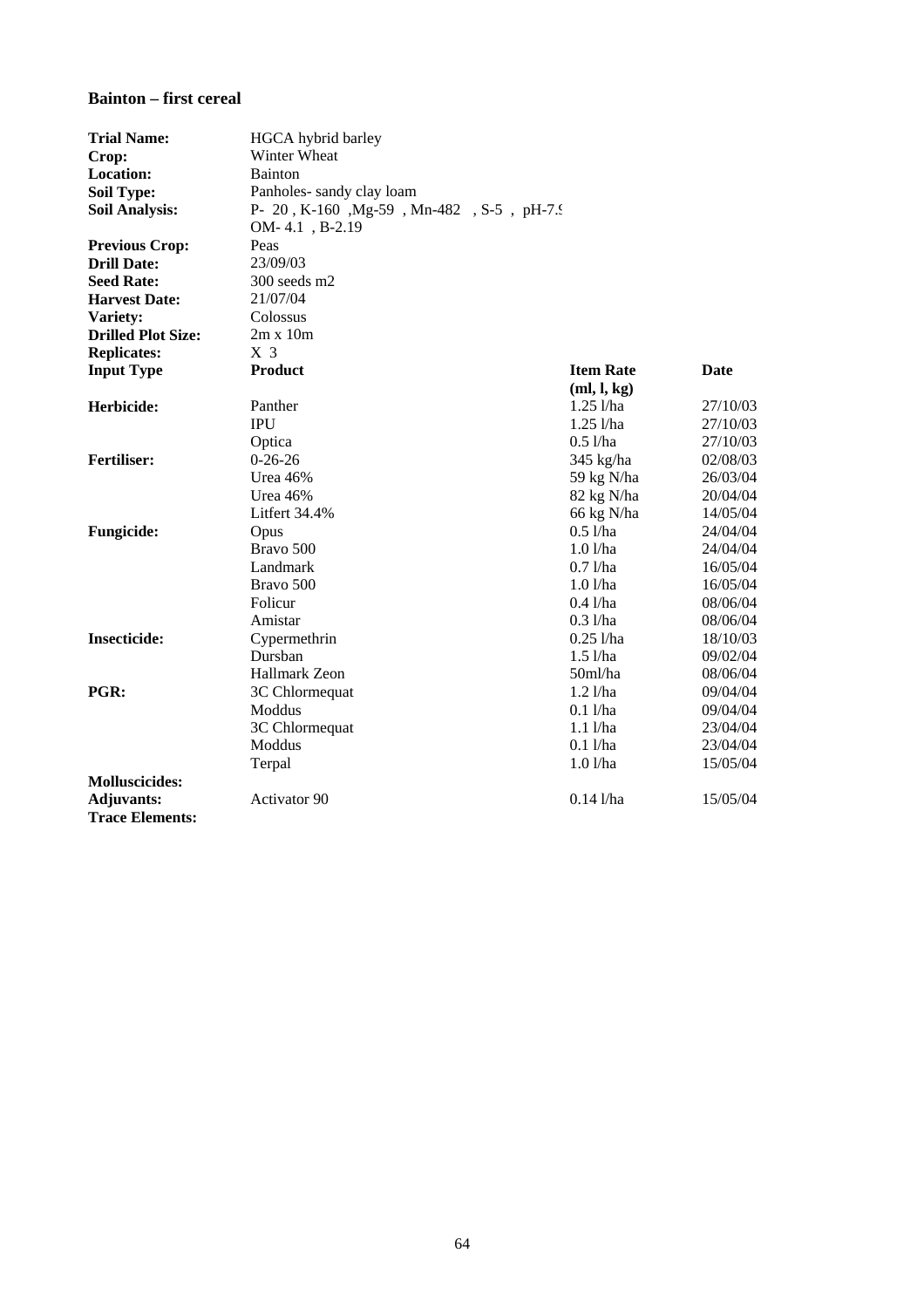## **Bainton – second cereal**

| Trial Name:        | <b>HGCA Hybrid Barley</b>                       |                       |          |
|--------------------|-------------------------------------------------|-----------------------|----------|
| Crop:              | <b>Winter Barley</b>                            |                       |          |
| Location:          | <b>Bainton</b>                                  |                       |          |
| Soil Type:         | Panholes-sandy clay loam                        |                       |          |
| Soil Analysis:     | P-24, K-228, Mg-73, Mn-506, S-5, pH-8.2, OM-4.3 |                       |          |
|                    | $B-2.45$                                        |                       |          |
| Previous Crop:     | Winter wheat                                    |                       |          |
| Drill Date:        | 24/09/03                                        |                       |          |
| Seed Rate:         | $350$ seeds m <sup>2</sup>                      |                       |          |
| Harvest Date:      | 27/27/04                                        |                       |          |
| Variety:           | Various                                         |                       |          |
| Drilled Plot Size: | $2m \times 10.2m$                               |                       |          |
| Replicates:        | $X_3$                                           |                       |          |
| <b>Input Type</b>  | <b>Product</b>                                  | Item Rate (ml, Date   |          |
|                    |                                                 | $\mathbf{kg}$         |          |
| Herbicide:         | Plinth                                          | $1.8$ $1/ha$          | 27/10/03 |
|                    | <b>IPU</b>                                      | $2.0$ l/ha            | 27/10/03 |
| Fertiliser:        | $0-26-26$                                       | $345$ kg/ha           | 02/08/03 |
|                    | Urea 46%                                        | 59 kg N/ha            | 01/03/04 |
|                    | Urea 46%                                        | $106 \text{ kg N/ha}$ | 20/03/04 |
| Fungicide:         | Acanto                                          | $0.5$ l/ha            | 14/04/04 |
|                    | Unix                                            | $0.3$ kg/ha           | 14/04/04 |
|                    | Corbel                                          | $0.25$ <i>Vha</i>     | 14/04/04 |
|                    | Amistar                                         | $0.25$ <i>l</i> /ha   | 17/05/04 |
|                    | Opus                                            | $0.25$ <i>Vha</i>     | 17/05/04 |
|                    | Corbel                                          | $0.25$ <i>Vha</i>     | 17/05/04 |
|                    | Cypermethrin                                    | $0.25$ l/ha           | 27/10/03 |
| PGR:               | 3C Chlormequat                                  | $1.75$ l/ha           | 14/04/04 |
|                    | Terpal                                          | $1.25$ $1/ha$         | 02/05/04 |
| Adjuvants:         | Activator 90                                    | $0.14$ l/ha           | 02/05/04 |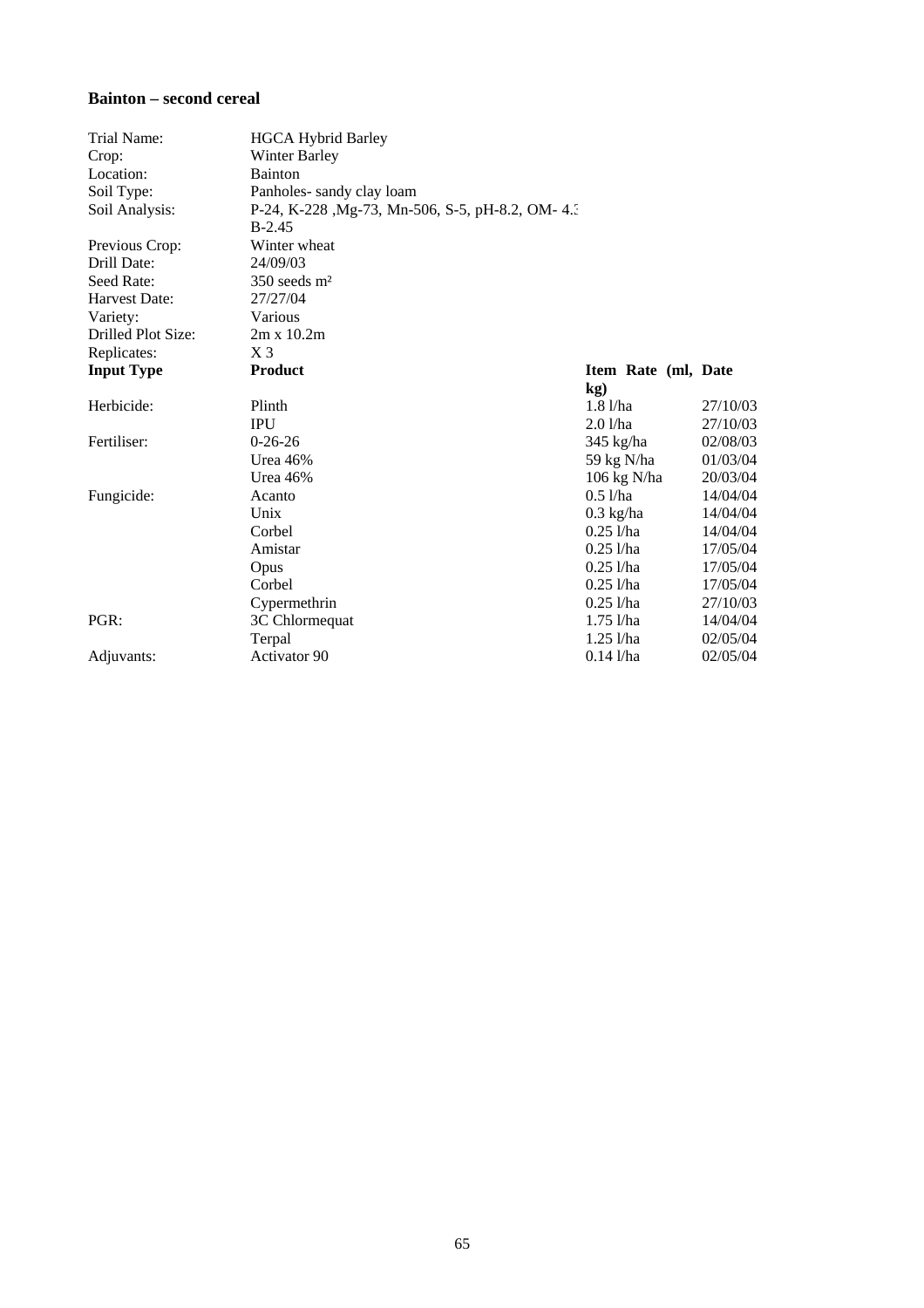## **Coldstream – first cereal**

| Location:         | Coldstream, Scotland                          |                  |             |
|-------------------|-----------------------------------------------|------------------|-------------|
| Soil Type:        | Salop, fine loam over clay                    |                  |             |
| Soil Analysis:    | P- 37, K- 159, Mg- 306, Mn- 129, S-12, pH- 6. |                  |             |
|                   | OM- 3.5, B- 1.22, Cu-3.6                      |                  |             |
| Previous Crop:    | Winter Oilseed Rape                           |                  |             |
| Drill Date:       | 24/09/03                                      |                  |             |
| Seed Rate:        | various                                       |                  |             |
| Harvest Date:     | 02/08/04                                      |                  |             |
| <b>Input Type</b> | <b>Product</b>                                | <b>Item Rate</b> | <b>Date</b> |
|                   |                                               | (ml, l, kg)      |             |
| Herbicide:        | <b>IPU</b>                                    | 1.5              | 04/10/03    |
|                   | Stomp                                         | 1.75             | 04/10/03    |
|                   | Starane                                       | 0.5              | 01/05/04    |
| Fertiliser:       | Phosphorous                                   | 75 kg/ha         | 17/09/03    |
|                   | Potassium                                     | 75 kg/ha         | 17/09/03    |
|                   | AN 34.5%                                      | 50 kg/ha N       | 17/03/04    |
|                   | AN 34.5%                                      | $110$ kg/ha N    | 21/04/04    |
| Fungicide:        | Corbel                                        | 0.3              | 08/04/04    |
|                   | Acanto                                        | 0.4              | 08/04/04    |
|                   | Unix                                          | 0.4              | 08/04/04    |
|                   | Acanto                                        | 0.35             | 19/05/04    |
|                   | <b>Bravo</b>                                  | 1.0              | 19/05/04    |
|                   | Opus                                          | 0.25             | 19/05/04    |
| Insecticide:      | Fury                                          | 0.1              | 04/10/03    |
| PGR:              | <b>CCC</b>                                    | 1.75             | 08/04/04    |
|                   | Terpal                                        | 1.3              | 01/05/04    |
| Trace Elements:   | Manganese                                     | 2.0              | 08/04/04    |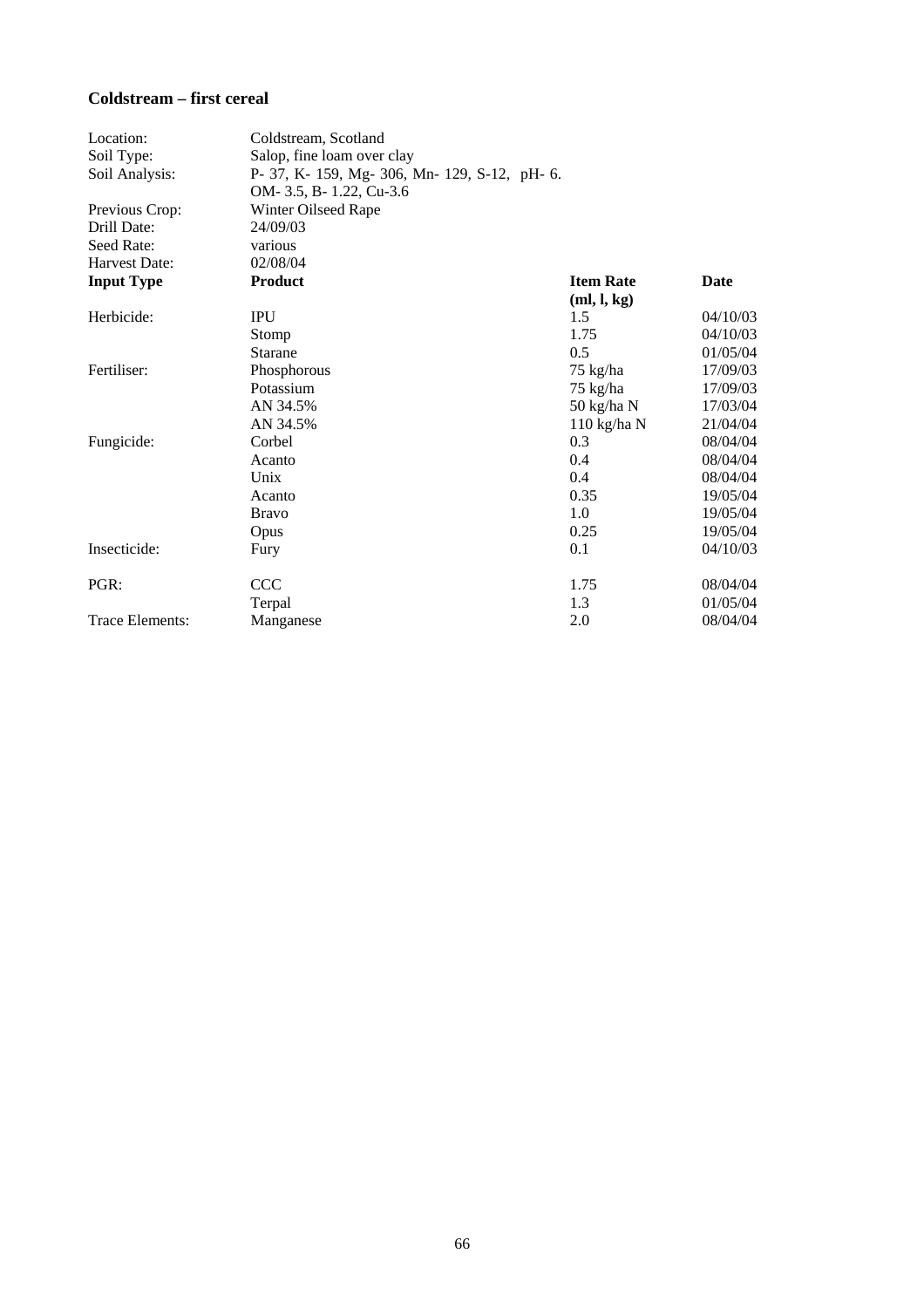## **Coldstream – second cereal**

| Location:             | Coldstream, Scotland                          |                  |          |
|-----------------------|-----------------------------------------------|------------------|----------|
| <b>Soil Type:</b>     | Salop, fine loam over clay                    |                  |          |
| <b>Soil Analysis:</b> | P- 37, K- 159, Mg- 306, Mn- 129, S-12, pH- 6. |                  |          |
|                       | OM-3.5, B-1.22, Cu-3.6                        |                  |          |
| <b>Previous Crop:</b> | Winter Wheat                                  |                  |          |
| <b>Drill Date:</b>    | 25/09/03                                      |                  |          |
| <b>Seed Rate:</b>     | various                                       |                  |          |
| <b>Harvest Date:</b>  | 02/08/04                                      |                  |          |
| <b>Input Type</b>     | <b>Product</b>                                | <b>Item Rate</b> | Date     |
|                       |                                               | (ml, l, kg)      |          |
| Herbicide:            | <b>IPU</b>                                    | 1.5              | 04/10/03 |
|                       | Stomp                                         | 1.75             | 04/10/03 |
|                       | <b>Starane</b>                                | 0.5              | 01/05/04 |
| Fertiliser:           | Phosphorous                                   | 75 kg/ha         | 17/09/03 |
|                       | Potassium                                     | 75 kg/ha         | 17/09/03 |
|                       | AN 34.5%                                      | 50 kg/ha N       | 17/03/04 |
|                       | AN 34.5%                                      | $110$ kg/ha N    | 21/04/04 |
| Fungicide:            | Corbel                                        | 0.3              | 08/04/04 |
|                       | Acanto                                        | 0.4              | 08/04/04 |
|                       | Unix                                          | 0.4              | 08/04/04 |
|                       | Acanto                                        | 0.35             | 19/05/04 |
|                       | <b>Bravo</b>                                  | 1.0              | 19/05/04 |
|                       | Opus                                          | 0.25             | 19/05/04 |
| Insecticide:          | Fury                                          | 0.1              | 04/10/03 |
| PGR:                  | <b>CCC</b>                                    | 1.75             | 08/04/04 |
| Trace Elements:       | Manganese                                     | 2.0              | 08/04/04 |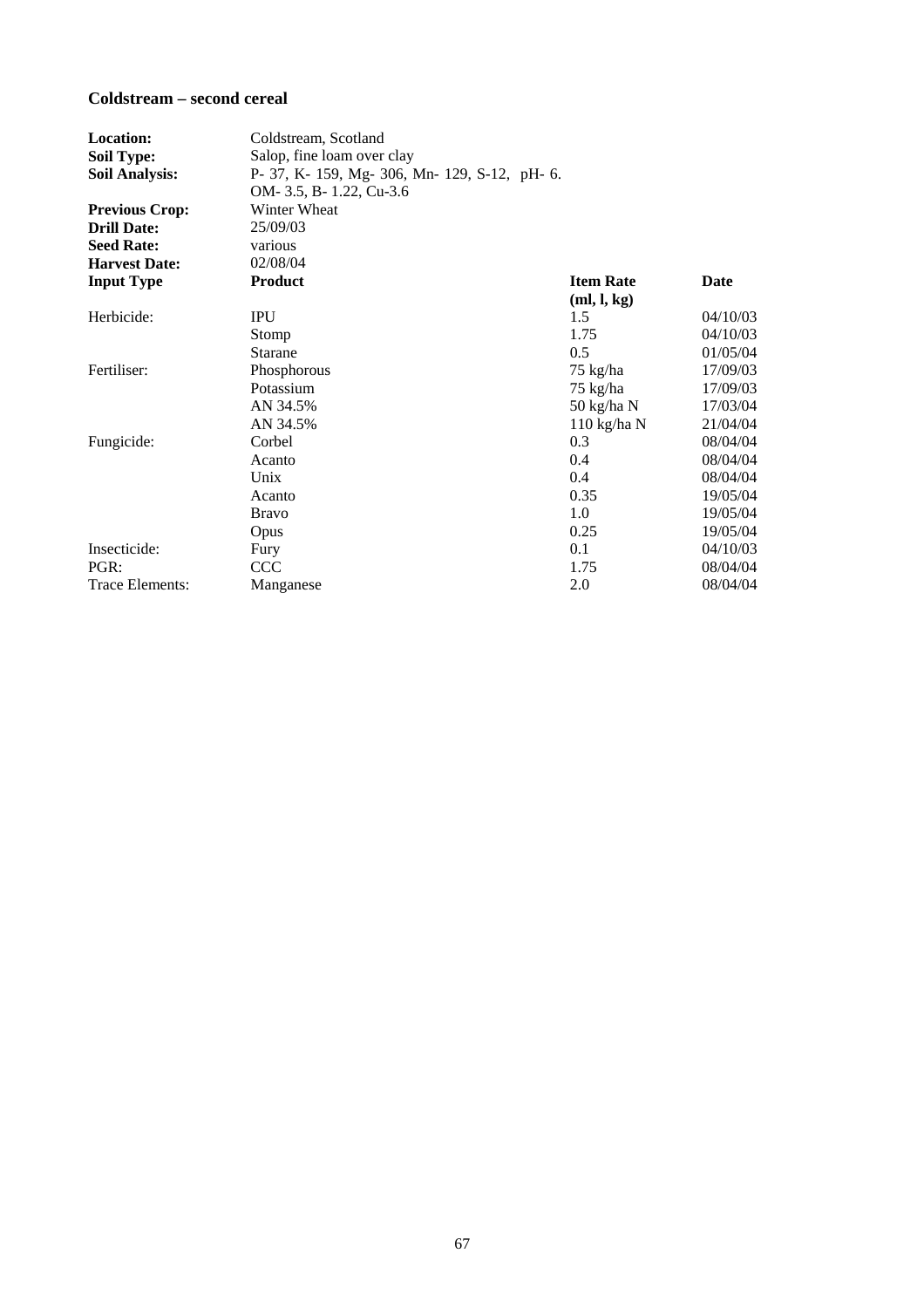## **Cirencester – first cereal**

| Trial name:        | HGCA Hybrid Seed Rate In 1 <sup>st</sup> Cereal |                      |             |
|--------------------|-------------------------------------------------|----------------------|-------------|
| Crop:              | <b>Winter Barley</b>                            |                      |             |
| Location:          | Cirencester                                     |                      |             |
| Soil type:         | Elmton                                          |                      |             |
| Soil analysis:     | P=23, K=285, Mg=85, S=7, pH=7.8                 |                      |             |
| Soil nitrogen:     | N/A                                             |                      |             |
| Previous crop:     | Winter oilseed rape                             |                      |             |
| Drill date:        | 24/09/2003                                      |                      |             |
| Seed rate:         | 250, 300, 350 seeds/ $m^2$                      |                      |             |
| Harvest date:      | 27/07/04                                        |                      |             |
| Variety:           | Colossus                                        |                      |             |
| Drilled plot size: | $2m \times 12m$                                 |                      |             |
| Replicates:        | X3                                              |                      |             |
| <b>Input type</b>  | <b>Product</b>                                  | <b>Product Rate</b>  | <b>Date</b> |
| Herbicide:         | <b>Ice</b>                                      | 3.01/ha              | 29/09/03    |
|                    | Arelon                                          | $3.0$ $1$ /ha        | 06/11/03    |
|                    | Stomp                                           | $3.0$ $1$ /ha        | 06/11/03    |
| Fertiliser:        | Sulphur Gold                                    | $50\text{kg/ha}$ N + | 05/03/04    |
|                    |                                                 | 22kg/ha S            |             |
|                    | <b>Ammonium Nitrate</b>                         | 150kg/ha N           | 13/04/03    |
| Fungicide:         | Acanto                                          | $0.5$ l/ha           | 08/04/04    |
|                    | Opus                                            | $0.25$ l/ha          | 08/04/04    |
|                    | Corbel                                          | $0.125$ <i>l</i> /ha | 08/04/04    |
|                    | Opus                                            | $0.25$ <i>l</i> /ha  | 07/05/04    |
|                    | Corbel                                          | $0.125$ <i>l</i> /ha | 04/05/04    |
| Insecticide:       | Toppel 10                                       | 0.25                 | 06/11/03    |
| PGR:               | 5C Cycocel                                      | $1.25$ $1$ /ha       | 08/04/04    |
|                    | Terpal                                          | $0.75$ <i>l</i> /ha  | 26/04/04    |
| Adjuvants:         | <b>Wetta Plus</b>                               | $0.2$ l/ha           | 26/04/04    |
| Trace elements:    | N/A                                             |                      |             |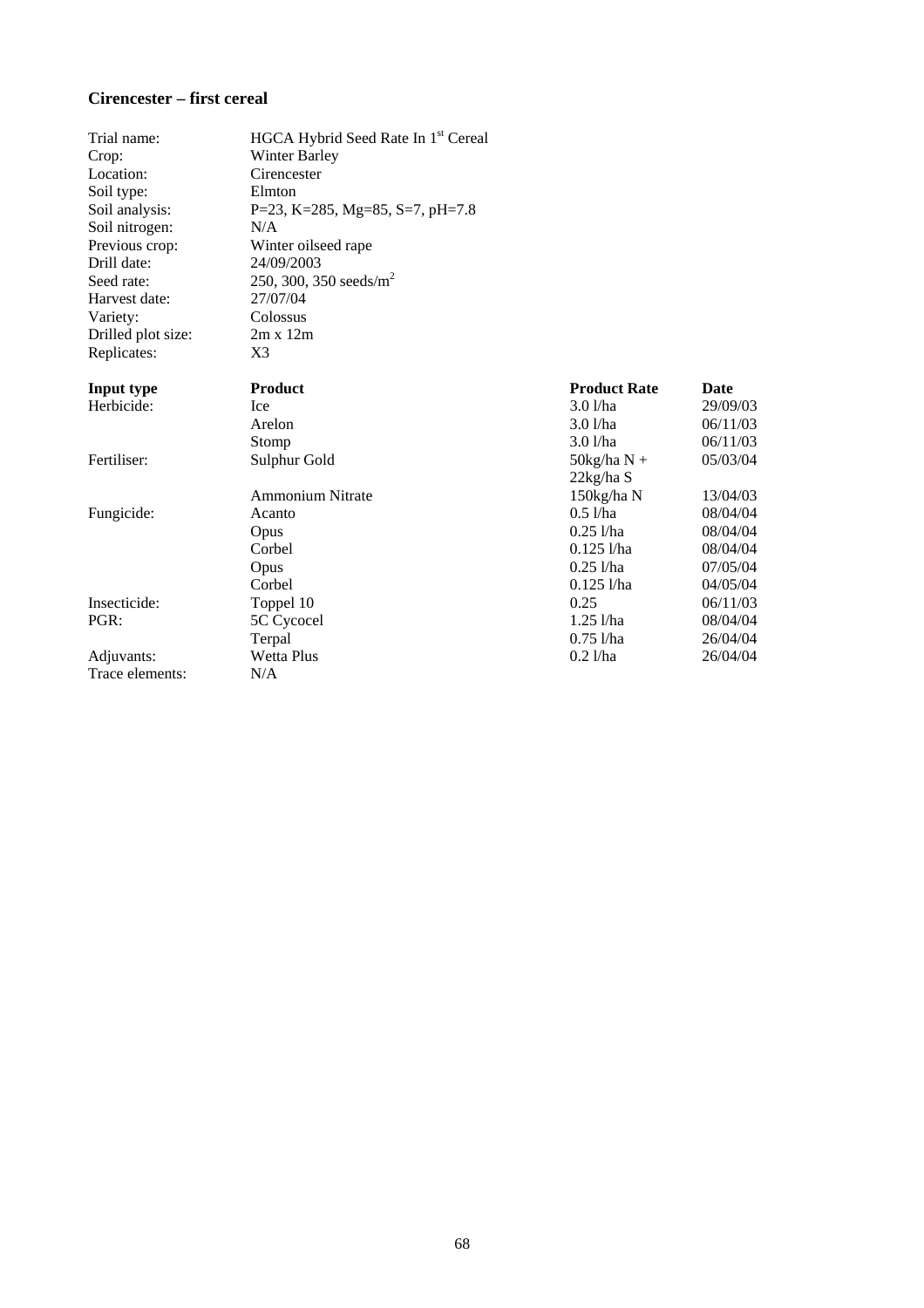## **Cirencester – second cereal**

| <b>Trial name:</b>        | <b>HGCA Hybrid barley</b>       |                      |             |
|---------------------------|---------------------------------|----------------------|-------------|
| Crop:                     | <b>Winter Barley</b>            |                      |             |
| <b>Location:</b>          | Cirencester                     |                      |             |
| Soil type:                | Elmton                          |                      |             |
| Soil analysis:            | P=23, K=285, Mg=85, S=7, pH=7.8 |                      |             |
| Previous crop:            | Winter wheat                    |                      |             |
| Drill date:               | 24/09/2003                      |                      |             |
| Seed rate:                | 250, 350 seeds/ $m^2$           |                      |             |
| <b>Harvest date:</b>      | 20/07/04                        |                      |             |
| Variety:                  | Colossus/Siberia                |                      |             |
| <b>Drilled plot size:</b> | $2m \times 12m$                 |                      |             |
| <b>Replicates:</b>        | X <sub>3</sub>                  |                      |             |
| Input type                | <b>Product</b>                  | <b>Product Rate</b>  | <b>Date</b> |
| Herbicide:                | <b>Ice</b>                      | 3.0 l/ha             | 29/09/03    |
|                           | Arelon                          | $3.0$ $1$ /ha        | 06/11/03    |
|                           | Stomp                           | $3.0$ $1$ /ha        | 06/11/03    |
| Fertiliser:               | Sulphur Gold                    | $50\text{kg/ha}$ N + | 05/03/04    |
|                           |                                 | 22kg/ha S            |             |
|                           | <b>Ammonium Nitrate</b>         | 150kg/ha N           | 13/04/04    |
| Fungicide:                | Acanto                          | 0.51/ha              | 08/04/04    |
|                           | Opus                            | $0.25$ <i>l</i> /ha  | 08/04/04    |
|                           | Corbel                          | $0.125$ <i>l/ha</i>  | 08/04/04    |
|                           | Opus                            | $0.25$ <i>l</i> /ha  | 07/05/04    |
|                           | Corbel                          | $0.125$ <i>l</i> /ha | 04/05/04    |
| Insecticide:              | Toppel 10                       | 0.25                 | 06/11/03    |
| PGR:                      | 5C Cycocel                      | $1.25$ <i>l</i> /ha  | 08/04/04    |
|                           | Terpal                          | $0.75$ <i>Vha</i>    | 26/04/04    |
| Adjuvants:                | <b>Wetta Plus</b>               | $0.2$ l/ha           | 26/04/04    |
| Trace elements:           | N/A                             |                      |             |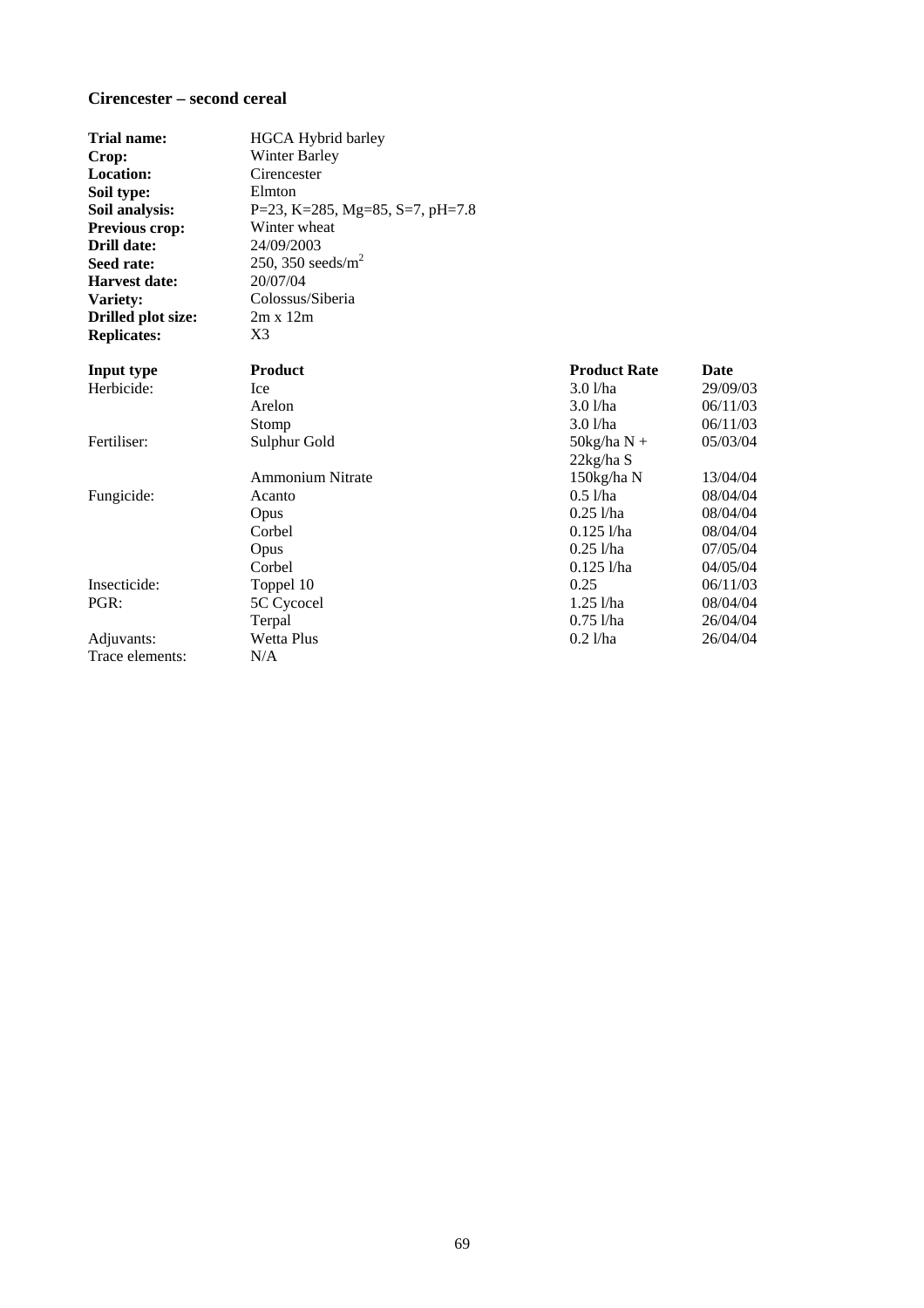# **2005 Andover first cereal**

| Site address:<br>Soil type:<br>Previous crop:<br>Sowing date:<br>Seed Rate: | Home field, Lower Norton Farm, Norton. Sutton Scotney Hants<br>Andover series<br>Set-a-side<br>28/09/04<br>$250$ seeds $m2$ |                                                              |                                              |  |  |
|-----------------------------------------------------------------------------|-----------------------------------------------------------------------------------------------------------------------------|--------------------------------------------------------------|----------------------------------------------|--|--|
| Soil Analysis: (ppm)                                                        | Phosphorus 32 Potassium 245 Magnesium 52 Sulphur 8 pH 7.9                                                                   |                                                              |                                              |  |  |
| <b>Input Type</b>                                                           | <b>Product</b>                                                                                                              | <b>Item Rate</b><br>(ml, l, kg)                              | Date                                         |  |  |
| Herbicide:                                                                  | Glyphogan<br><b>IPU</b><br><b>DFF</b><br><b>HBN</b>                                                                         | $3.0$ $1$ /ha<br>$1500g$ ai/ha<br>$50$ g/ha<br>$1.5$ $1$ /ha | 16/09/04<br>05/11/04<br>05/11/04<br>05/11/04 |  |  |
| Fertiliser:                                                                 | Double Top<br>AN 34.5%                                                                                                      | 50 kg/ha<br>$125$ kg/ha                                      | 07/03/05<br>15/04/05                         |  |  |
| Fungicide:                                                                  | Opus<br>Acanto<br>Acanto<br>Proline                                                                                         | $0.5$ l/ha<br>$0.5$ l/ha<br>$0.5$ l/ha<br>$0.4$ l/ha         | 05/04/05<br>05/04/05<br>29/04/05<br>29/04/05 |  |  |
| Adjuvants:<br>PGR:                                                          | Hallmark Zeon<br>Chlormequat 700<br>Terpal                                                                                  | 50 ml/ha<br>$1.75$ <i>Vha</i><br>1.0 l/ha                    | 11/11/04<br>11/04/05<br>29/04/05             |  |  |

#### **Andover – second cereal**

| Site:                | Footpath, Lower Norton Farm, Norton. Sutton Scotney Hants |                     |          |  |  |
|----------------------|-----------------------------------------------------------|---------------------|----------|--|--|
| Soil type:           | Andover series<br>Winter wheat                            |                     |          |  |  |
| Previous Crop:       |                                                           |                     |          |  |  |
| Sowing date:         | 27/09/04                                                  |                     |          |  |  |
| Seed Rate:           | $250$ seeds $m2$                                          |                     |          |  |  |
| Soil Analysis: (ppm) | Phosphorus 30 Potassium 156 Magnesium 82 Sulphur 9 pH 7.4 |                     |          |  |  |
| <b>Input Type</b>    | <b>Product</b>                                            | <b>Item Rate</b>    | Date     |  |  |
|                      |                                                           | (ml, l, kg)         |          |  |  |
| Herbicide:           | Gramoxone 100                                             | $3.0$ $1$ /ha       | 24/09/04 |  |  |
|                      | <b>IPU</b>                                                | $2500g$ ai/ha       | 05/11/04 |  |  |
|                      | Stomp                                                     | 31/ha               | 05/11/04 |  |  |
| Fertiliser:          | Double Top                                                | 50 kg/ha            | 07/03/05 |  |  |
|                      | AN 34.5%                                                  | $125 \text{ kg/ha}$ | 15/04/05 |  |  |
| Fungicide:           | Opus                                                      | $0.5$ l/ha          | 05/04/05 |  |  |
|                      | Acanto                                                    | $0.5$ <i>l</i> /ha  | 05/04/05 |  |  |
|                      | Acanto                                                    | $0.5$ $1$ /ha       | 29/04/05 |  |  |
|                      | Proline                                                   | $0.4$ <i>l</i> /ha  | 29/04/05 |  |  |
| Insecticides:        | Hallmark Zeon                                             | $50 \text{ ml/ha}$  | 11/11/04 |  |  |
| PGR:                 | Terpal                                                    | $1.0$ $1/ha$        | 29/04/05 |  |  |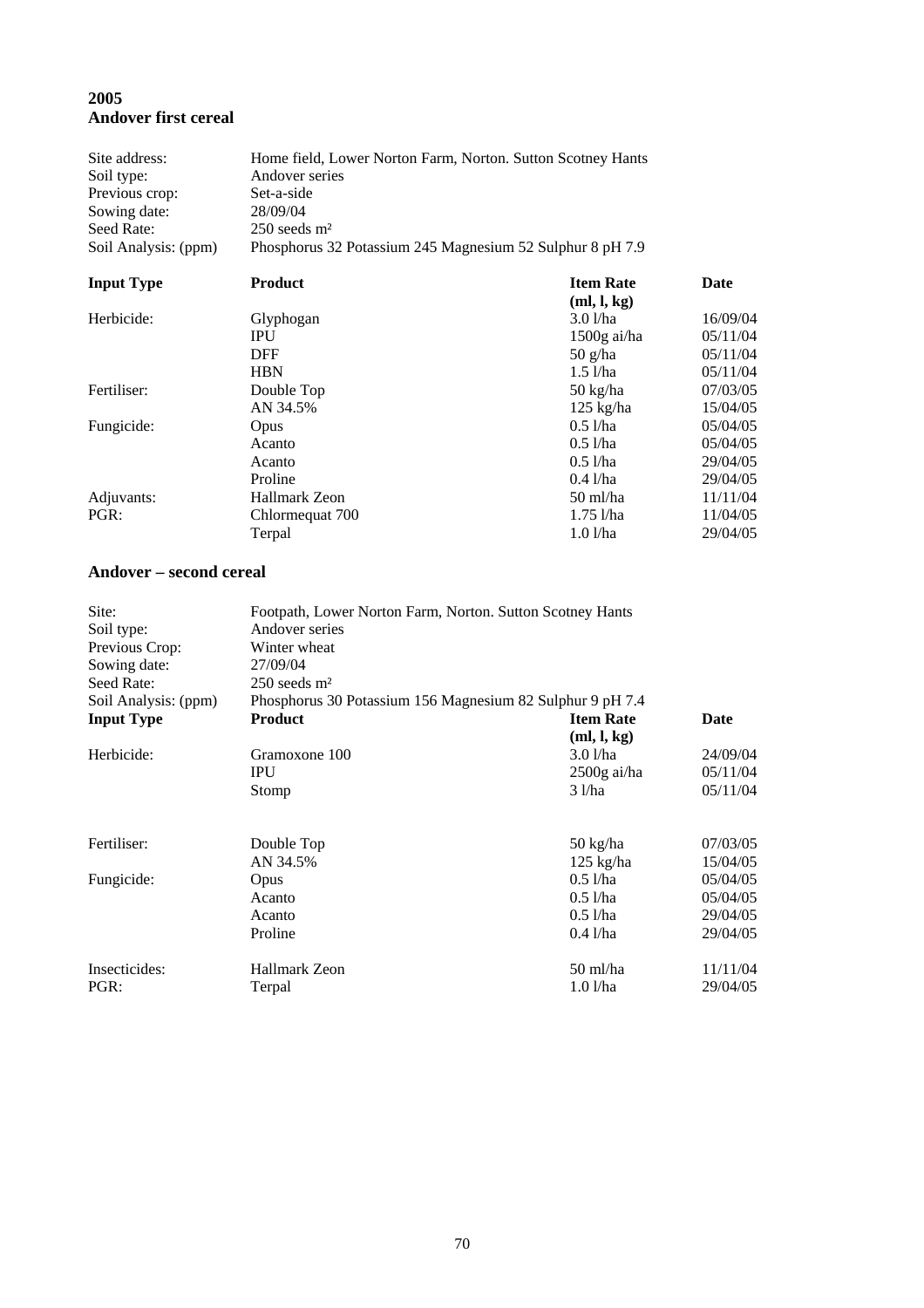## **Bainton – first cereal**

| Location:         | Bainton, Yorkshire               |                       |          |
|-------------------|----------------------------------|-----------------------|----------|
| Soil Type:        | Panholes-sandy clay loam         |                       |          |
| Soil Analysis:    | P-18, K-130, Mg-67, Mn-502, S-5, |                       |          |
|                   | pH-7.7, OM-3%, B-1.22, Cu-5.6    |                       |          |
| Previous Crop:    | Peas                             |                       |          |
| Drill Date:       | 23/09/03                         |                       |          |
| Seed Rate:        | 250 seeds m2                     |                       |          |
| Harvest Date:     | 20/07/05                         |                       |          |
| <b>Input Type</b> | <b>Product</b>                   | <b>Item Rate</b>      | Date     |
|                   |                                  | (ml, l, kg)           |          |
| Herbicide:        | Picopro                          | $1.8$ $1/ha$          | 01/11/04 |
|                   | <b>IPU</b>                       | 2.01/ha               | 01/11/04 |
|                   | Optica                           | $0.7$ $1$ /ha         | 01/11/04 |
| Fertiliser:       | AN 34.5%                         | 50 kg/ha N            | 14/03/05 |
|                   | AN 34.5%                         | $130 \text{ kg/ha}$ N | 31/03/05 |
| Fungicide:        | Acanto                           | $0.301$ /ha           | 11/04/05 |
|                   | Proline                          | $0.30$ <i>Vha</i>     | 11/04/05 |
|                   | Corbel                           | $0.25$ <i>l</i> /ha   | 11/04/05 |
|                   | Amistar                          | $0.25$ l/ha           | 14/05/05 |
|                   | Opus                             | $0.25$ <i>l</i> /ha   | 14/05/05 |
|                   | Corbel                           | $0.25$ <i>l</i> /ha   | 14/05/05 |
| Insecticide:      | Cypermethrin                     | $0.25$ l/ha           | 04/11/04 |
| PGR:              | 3C Chlormequat                   | $1.70$ $1/ha$         | 02/04/05 |
|                   | Moddus                           | $0.15$ l/ha           | 02/04/05 |
|                   | Terpal                           | $1.25$ $1/ha$         | 25/04/05 |
| Adjuvants:        | Agral                            | $0.061$ /ha           | 25/04/05 |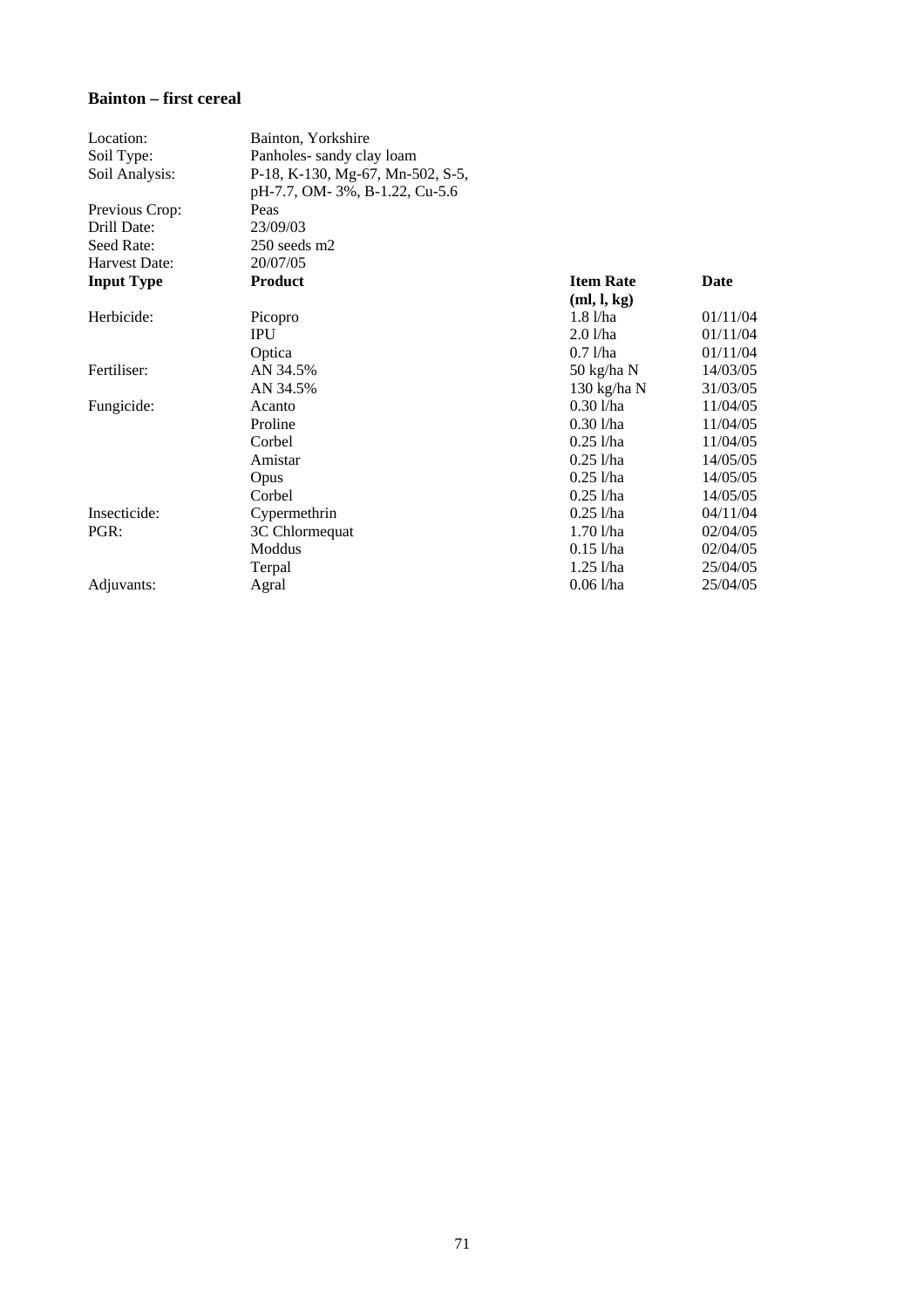#### **Bainton – second cereal**

| Location:         | Bainton, Yorkshire               |                                 |          |
|-------------------|----------------------------------|---------------------------------|----------|
| Soil Type:        | Panholes-sandy clay loam         |                                 |          |
| Soil Analysis:    | P-16, K-187, Mg-73, Mn-594, S-6, |                                 |          |
|                   | pH-7.8, OM-4.5%, B-1.86, Cu-6.3  |                                 |          |
| Previous Crop:    | Winter Wheat                     |                                 |          |
| Drill Date:       | 27/09/04                         |                                 |          |
| Seed Rate:        | $350$ seeds m2                   |                                 |          |
| Harvest Date:     | 19/07/05                         |                                 |          |
| <b>Input Type</b> | <b>Product</b>                   | <b>Item Rate</b><br>(ml, l, kg) | Date     |
| Herbicide:        | Plinth                           | $1.8$ $1/ha$                    | 04/11/04 |
|                   | <b>IPU</b>                       | 2.01/ha                         | 04/11/04 |
| Fertiliser:       | Double Top                       | 40 kg/ha N                      | 10/03/05 |
|                   | 34.5 % N                         | $102$ kg/ha N                   | 21/04/05 |
| Fungicide:        | Acanto                           | $0.30$ <i>l</i> /ha             | 11/04/05 |
|                   | Proline                          | $0.30$ <i>l</i> /ha             | 11/04/05 |
|                   | Corbel                           | $0.25$ l/ha                     | 11/04/05 |
|                   | Amistar                          | $0.25$ <i>l/ha</i>              | 14/05/05 |
|                   | Opus                             | $0.25$ <i>l/ha</i>              | 14/05/05 |
|                   | Corbel                           | $0.25$ l/ha                     | 14/05/05 |
| Insecticide:      | Cypermethrin                     | $0.25$ <i>l</i> /ha             | 04/11/04 |
| PGR:              | 3C Chlormequat                   | $1.70$ $1/ha$                   | 02/04/05 |
|                   | Moddus                           | $0.15$ l/ha                     | 02/04/05 |
|                   | Terpal                           | $1.25$ $1/ha$                   | 25/04/05 |
| Adjuvants:        | Agral                            | $0.06$ <i>l</i> /ha             | 25/04/05 |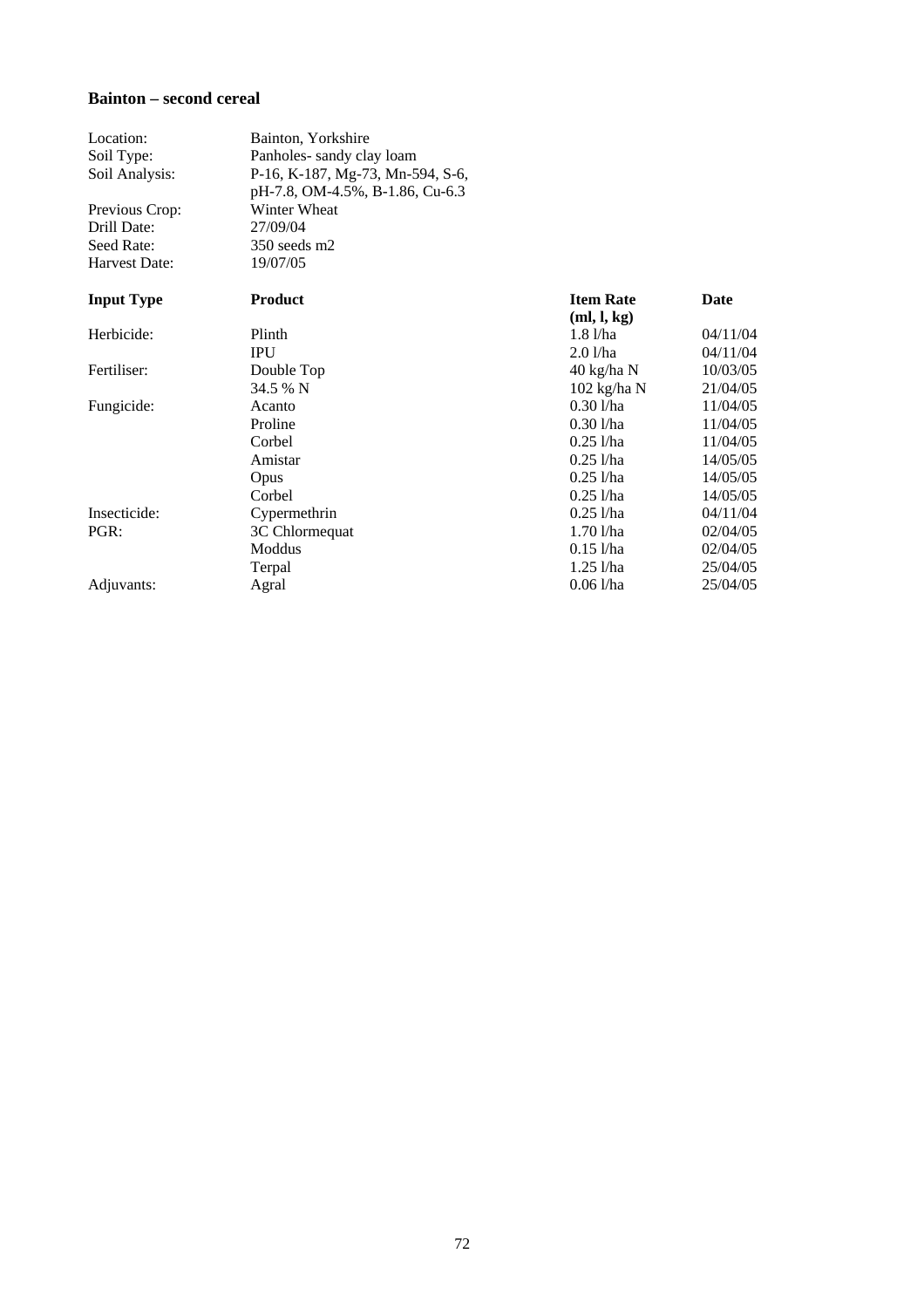### **Coldstream – first cereal**

| Location:              | Coldstream, Scotland                 |                   |          |
|------------------------|--------------------------------------|-------------------|----------|
| Soil Type:             | Salop, fine loam over clay           |                   |          |
| Soil Analysis:         | P- 19, K- 91, Mg- 193, Mn- 266, S-5, |                   |          |
|                        | pH- 6.7, OM- 2.7%, B- 0.72, Cu-4.1   |                   |          |
| Previous Crop:         | Winter Oilseed Rape                  |                   |          |
| Drill Date:            | 22/09/04                             |                   |          |
| Seed Rate:             | various                              |                   |          |
| Harvest Date:          | 24/07/05                             |                   |          |
| <b>Input Type</b>      | <b>Product</b>                       | <b>Item Rate</b>  | Date     |
|                        |                                      | (ml, l, kg)       |          |
| Herbicide:             | <b>IPU</b>                           | $2.0$ l/ha        | 07/10/04 |
|                        | Stomp                                | $1.5$ $1$ /ha     | 07/10/04 |
|                        | <b>Starane</b>                       | $0.5$ l/ha        | 04/05/05 |
| <b>Fertiliser:</b>     | AN 34.5%                             | 50 kg/ha N        |          |
|                        | AN 34.5%                             | $110$ kg/ha N     |          |
| <b>Fungicide:</b>      | Corbel                               | $0.3$ l/ha        | 11/04/05 |
|                        | Fandango                             | $0.4$ l/ha        | 11/04/05 |
|                        | Acanto                               | $0.3$ l/ha        | 26/05/05 |
|                        | <b>Bravo</b>                         | $1.0$ $1$ /ha     | 26/05/05 |
|                        | Opus                                 | $0.25$ <i>Vha</i> | 26/05/05 |
| <b>Insecticide:</b>    | Fury                                 | $0.081$ /ha       | 07/10/04 |
| PGR:                   | <b>CCC</b>                           | $1.5$ $1$ /ha     | 04/05/05 |
|                        | Moddus                               | $0.1$ l/ha        | 04/05/05 |
|                        | Terpal                               | $1.4$ $1/ha$      | 04/05/05 |
| <b>Trace Elements:</b> | Manganese                            | $1.5$ kg/ha       | 11/04/05 |

## **Coldstream – second cereal**

| Location:              | Coldstream, Scotland                 |                     |          |
|------------------------|--------------------------------------|---------------------|----------|
| Soil Type:             | Salop, fine loam over clay           |                     |          |
| Soil Analysis:         | P- 31, K- 265, Mg- 117, Mn- 82, S-6, |                     |          |
|                        | pH- 6.3, OM- 4.2%, B- 0.87, Cu-5.3   |                     |          |
| Previous Crop:         | Winter Wheat                         |                     |          |
| Drill Date:            | 25/09/03                             |                     |          |
| Seed Rate:             | various                              |                     |          |
| Harvest Date:          | 02/08/04                             |                     |          |
| <b>Input Type</b>      | <b>Product</b>                       | <b>Item Rate</b>    | Date     |
|                        |                                      | (ml, l, kg)         |          |
| Herbicide:             | <b>IPU</b>                           | $2.0$ $1$ /ha       | 07/10/04 |
|                        | Stomp                                | $1.5$ $1$ /ha       | 07/10/04 |
|                        | <b>Starane</b>                       | $0.5$ <i>l</i> /ha  | 04/05/05 |
| <b>Fertiliser:</b>     | AN 34.5%                             | 50 kg/ha N          | 22/03/05 |
|                        | AN 34.5%                             | 130 kg/ha $N$       | 14/04/05 |
| <b>Fungicide:</b>      | Corbel                               | $0.3$ $1$ /ha       | 11/04/05 |
|                        | Fandango                             | $0.4$ l/ha          | 11/04/05 |
|                        | Acanto                               | $0.3$ l/ha          | 26/05/05 |
|                        | <b>Bravo</b>                         | $1.0$ $1/ha$        | 26/05/05 |
|                        | Opus                                 | $0.25$ l/ha         | 26/05/05 |
| <b>Insecticide:</b>    | Fury                                 | $0.081$ /ha         | 07/10/04 |
| PGR:                   | <b>CCC</b>                           | $1.5$ l/ha          | 04/05/05 |
|                        | Moddus                               | $0.1$ l/ha          | 04/05/05 |
|                        | Terpal                               | $1.4$ $1/ha$        | 04/05/05 |
| <b>Trace Elements:</b> | Manganese                            | $1.5 \text{ kg/ha}$ | 11/04/05 |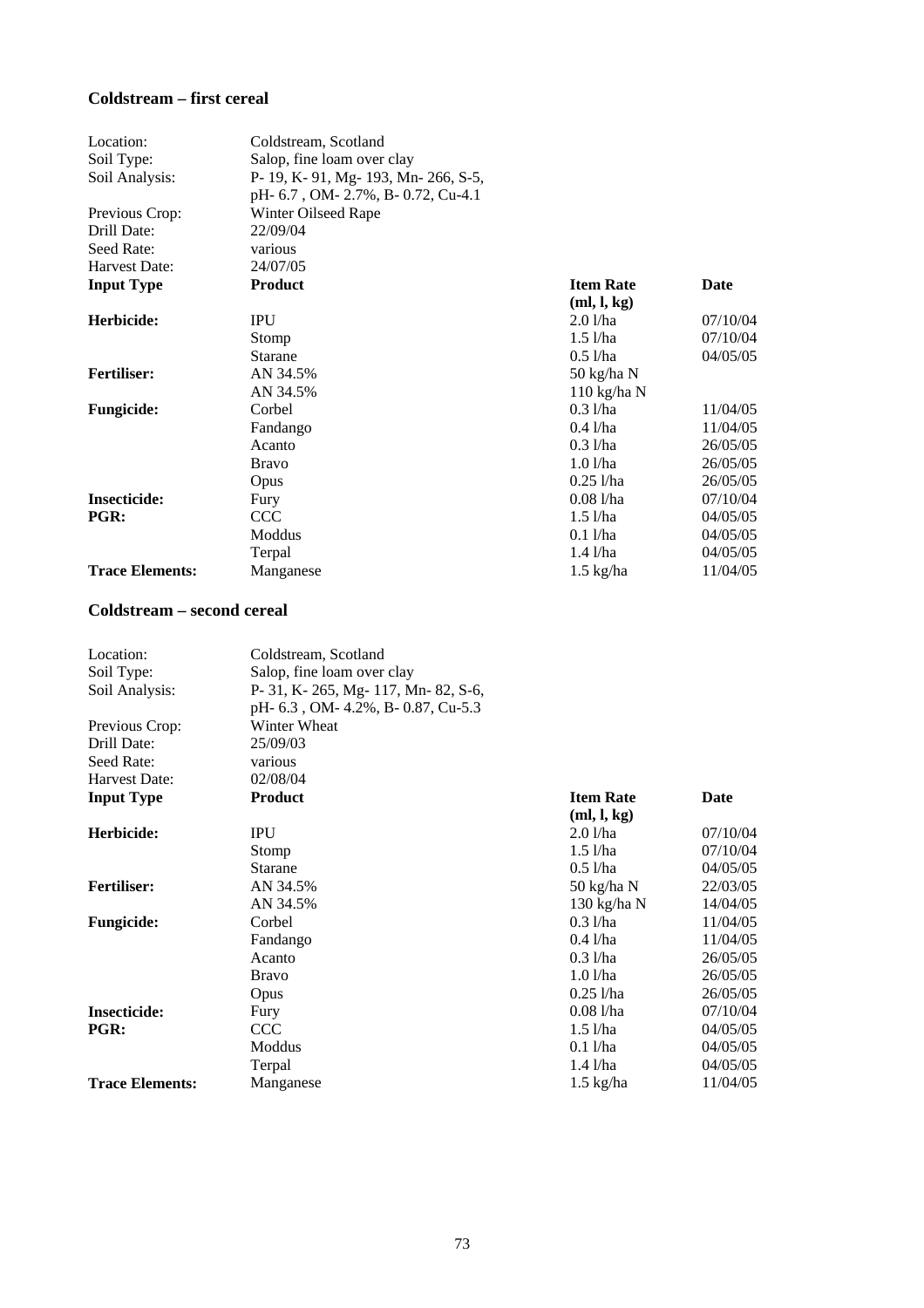# **Cirencester – first cereal**

| <b>Trial name:</b>        | <b>HGCA</b> Hybrid barley          |                     |          |
|---------------------------|------------------------------------|---------------------|----------|
| Crop:                     | <b>Winter Barley</b>               |                     |          |
| <b>Location:</b>          | Cirencester                        |                     |          |
| Soil type:                | Elmton                             |                     |          |
| Soil analysis:            | P=28, K=304, Mg=73, S=8, pH=8.0    |                     |          |
| Soil nitrogen:            | N/A                                |                     |          |
| Previous crop:            | Winter Oilseed Rape                |                     |          |
| Drill date:               | 23/09/2004                         |                     |          |
| Seed rate:                | 245, 298, 350 seeds/m <sup>2</sup> |                     |          |
| <b>Harvest date:</b>      | 20/07/05                           |                     |          |
| Variety:                  | Colossus                           |                     |          |
| <b>Drilled plot size:</b> | $2m \times 12m$                    |                     |          |
| <b>Replicates:</b>        | X3                                 |                     |          |
| Input type                | <b>Product</b>                     | <b>Product Rate</b> | Date     |
| Herbicide:                | Liberator                          | $0.5$ l/ha          | 30/09/04 |
|                           | Treflan                            | $2.0$ l/ha          | 30/09/04 |
|                           | Alpha IPU                          | $3.0$ $1$ /ha       | 25/11/04 |
|                           | Stomp                              | $3.0$ $1$ /ha       | 25/11/04 |
| Fertiliser:               | Double Top                         | 50 kg/ha N          | 25/02/05 |
|                           | <b>Ammonium Nitrate</b>            | $125$ kg/ha N       | 16/04/05 |
| Fungicide:                | Acanto                             | $0.25$ l/ha         | 11/04/05 |
|                           | Proline                            | $0.3$ l/ha          | 11/04/05 |
|                           | Amistar                            | $0.25$ <i>l</i> /ha | 11/05/05 |
|                           | Opus                               | $0.25$ l/ha         | 11/05/05 |
|                           | Corbel                             | $0.125$ l/ha        | 11/05/05 |
| Insecticide:              | Permasect C                        | 0.25                | 25/11/04 |
| PGR:                      | 5C Cycocel                         | $1.5$ $1/ha$        | 25/03/05 |
|                           | Terpal                             | $0.75$ <i>l</i> /ha | 06/05/05 |
| Molluscicides:            | New Draza                          | 5 kg/ha             | 04/11/04 |
| Adjuvants:                | Wetta Plus                         | $0.2$ l/ha          | 06/05/05 |